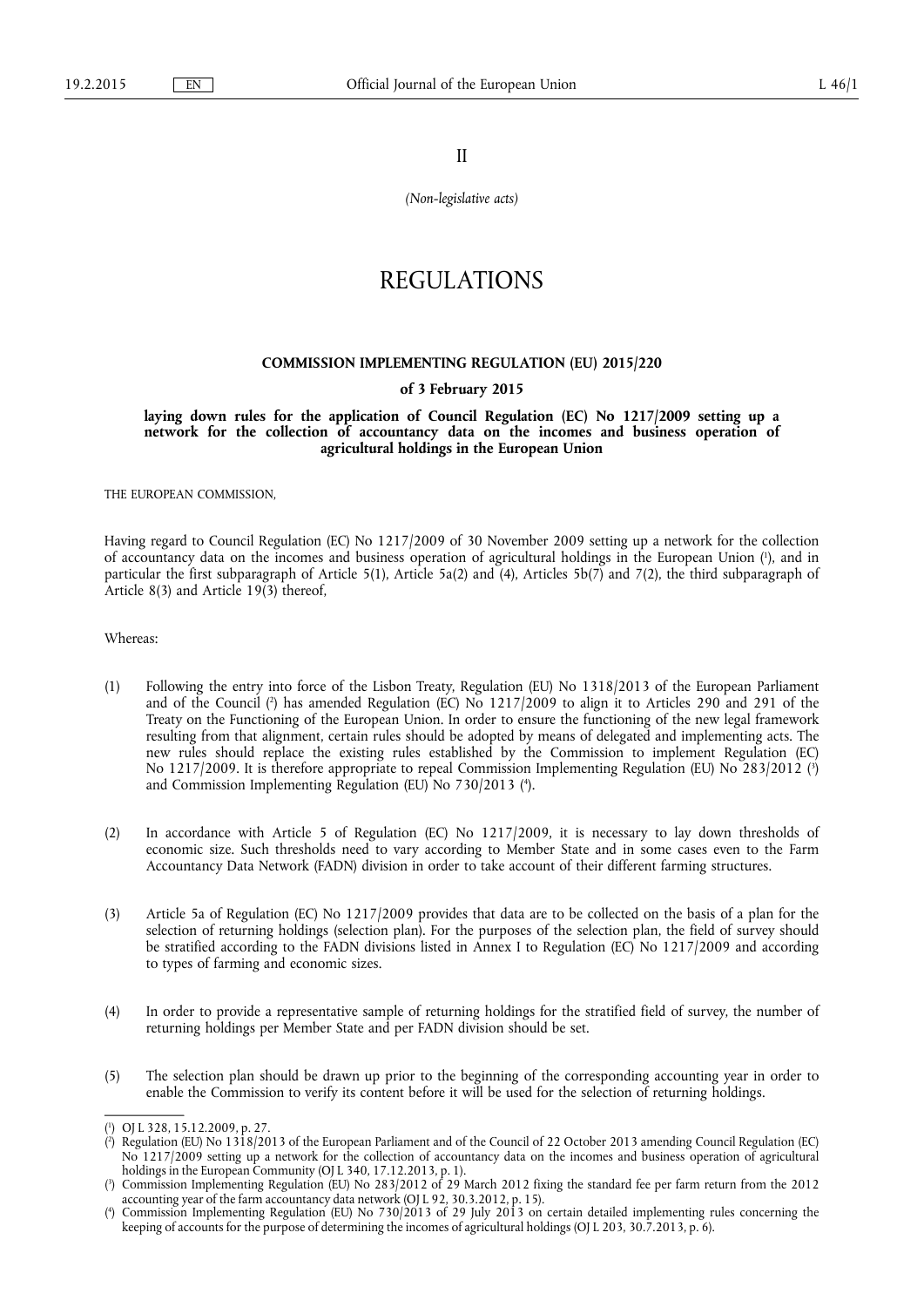- (6) In order to achieve the objectives set out in Article 5b of Regulation (EC) No 1217/2009 which apply for the purposes of FADN, implementing rules for the Union typology should be established.
- (7) The type of farming and the economic size of the holding should be determined on the basis of an economic criterion. It is appropriate to use the standard output referred to in Article 5b(2) of Regulation (EC) No 1217/2009 for that purpose. These standard outputs need to be established by product and in line with the list of characteristics of the farm structure surveys set out in Annex III to Regulation (EC) No 1166/2008 of the European Parliament and of the Council ( 1 ). In this respect, a correspondence between the characteristics of the structure surveys and the headings of the farm return of the FADN needs to be established.
- (8) Given the increasing importance in terms of income of gainful activities directly related to the holding other than the agricultural activities of the holding, a classification variable reflecting the importance of such other gainful activities directly related to the holding should be included in the Union typology.
- (9) It is further necessary to lay down certain rules for the transmission to the Commission of the standard outputs and the data needed for their calculation.
- (10) Commission Delegated Regulation (EU) No 1198/2014 ( 2 ) determines the main groups of accountancy data referred to in Article 8 of Regulation (EC) No 1217/2009 and lays down general rules for the collection of such data. The type, definition and presentation of the accountancy data collected by means of the farm return drawn up for the purpose of reliably determining the incomes of agricultural holdings must be uniform, irrespective of the returning holdings surveyed. It is therefore necessary to lay down the form and layout of the farm return and the methods and deadlines for data submission to the Commission. The data collected by means of the farm return should also take account of the 2013 reform of the common agricultural policy.
- (11) Duly completed farm returns should be sent to the Commission in time by the liaison agency appointed by each Member State in accordance with Article 7 of Regulation (EC) No 1217/2009 in order to ensure the uniform and timely management of the delivered accountancy data. The delivery process of the accountancy data to the Commission should be made practical and secure. Therefore, provision should be made for the liaison agency to send the information concerned directly to the Commission via the computerised system set up by the Commission for the purposes of that Regulation as well as for further modalities in that regard. It is appropriate that the time limits for the submission of such data to the Commission take into account Member States' past record in delivering such data.
- (12) Every farm return delivered to the Commission should be duly completed in order to be considered as eligible for payment of the standard fee.
- (13) Limitation per Member State as to the total number of duly completed farm returns eligible for Union financing is laid down in Regulation (EC) No 1217/2009. Flexibility in the number of returning holdings per FADN division should be allowed, as long as the total number of the returning holdings of the Member State concerned is respected as laid down in Regulation (EC) No 1217/2009.
- (14) Article 19 of Regulation (EC) No 1217/2009 provides that appropriations to be included in the general budget of the European Union, in the Commission section, have to cover the total amount of the standard fee payable to the Member States for the delivery of duly completed farm returns delivered to the Commission within the applicable deadline. The number of duly completed farm returns for which the standard fee is paid should not exceed the maximum number of returning holdings.
- (15) To contribute to the improvement of farm return data management processes an increased standard fee should be paid to Member States delivering duly completed farm returns earlier than the deadline to be fixed for the submission of farm returns.

<sup>(</sup> 1 ) Regulation (EC) No 1166/2008 of the European Parliament and of the Council of 19 November 2008 on farm structure surveys and the survey on agricultural production methods and repealing Council Regulation (EEC) No 571/88 (OJ L 321, 1.12.2008, p. 14).

<sup>(</sup> 2 ) Commission Delegated Regulation (EU) No 1198/2014 of 1 August 2014 supplementing Council Regulation (EC) No 1217/2009 setting up a network for the collection of accountancy data on the incomes and business operation of agricultural holdings in the European Union (OJ L 321, 7.11.2014, p. 2).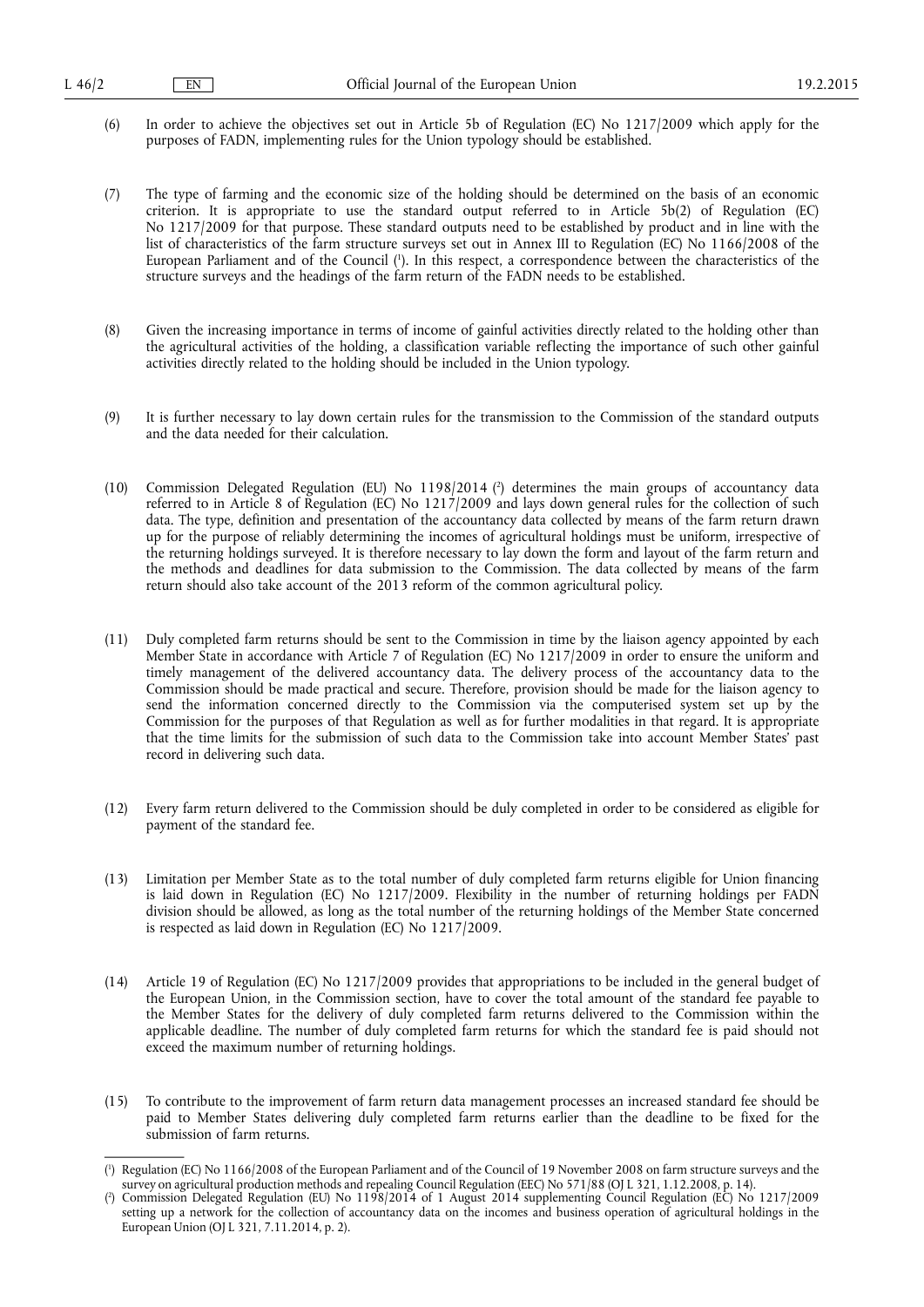- (16) As the measures provided for in this Regulation should apply from the accounting year 2015, this Regulation should apply from that accounting year.
- (17) The measures provided for in this Regulation are in accordance with the opinion of the Committee for the Farm Accountancy Data Network,

HAS ADOPTED THIS REGULATION:

#### CHAPTER 1

## **FIELD OF SURVEY AND SELECTION PLAN**

#### *Article 1*

### **Threshold of economic size**

The thresholds of economic size as referred to in the first subparagraph of Article 5(1) of Regulation (EC) No 1217/2009 are set out in Annex I to this Regulation.

#### *Article 2*

### **Number of returning holdings**

The number of returning holdings per Member State and per farm accountancy data network (FADN) division as referred to in Article 5a(2) of Regulation (EC) No 1217/2009 are set out in Annex II to this Regulation.

#### *Article 3*

#### **Selection plan**

1. Models and methods relating to the form and content of the data referred to in Article 5a(4) of Regulation (EC) No 1217/2009 are set out in Annex III to this Regulation.

2. Member States shall notify the Commission, by electronic means, of the selection plan referred to in Article 5a(1) of Regulation (EC) No 1217/2009 and approved by the National Committee referred to in Article 6(2) of that Regulation not later than two months before the beginning of the accounting year to which it relates.

#### CHAPTER 2

#### **UNION TYPOLOGY FOR AGRICULTURAL HOLDINGS**

### *Article 4*

## **Particular types of farming specialisations**

The methods for the calculation of particular types of farming specialisations as referred to in Article 5b(3) of Regulation (EC) No 1217/2009 and their correspondence with general and principal types of farming as referred to in that Article are set out in Annex IV to this Regulation.

## *Article 5*

#### **Economic size of the holding**

The method for the calculation of the economic size of the holding as referred to in Article 5b(4) of Regulation (EC) No 1217/2009 and the economic size classes as referred to in Article 5b(1) of that Regulation are set out in Annex V to this Regulation.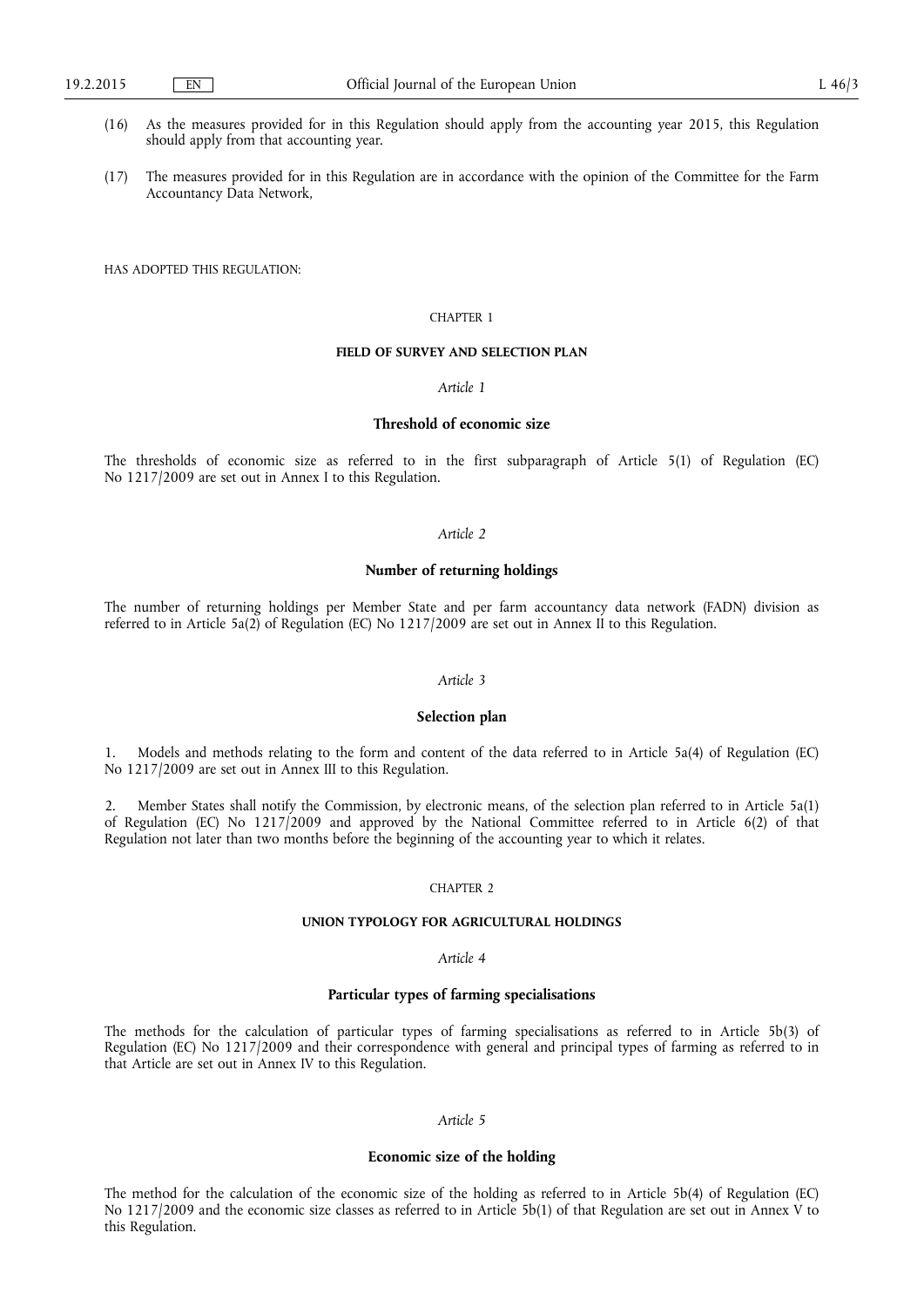#### *Article 6*

#### **Standard output and total standard output**

The method for the calculation to determine the standard outputs of each characteristic as referred to in Article 5b(2) of Regulation (EC) No 1217/2009 and the procedures for collecting the corresponding data are set out in Annex VI to this Regulation.

The standard output of the different characteristics of a holding as referred to in Article 5b(2) of Regulation (EC) No 1217/2009 shall be determined for each geographical unit referred to in point 2(b) of Annex VI to this Regulation and for each crop and livestock characteristics of the farm structure survey listed in Annex III to Regulation (EC) No 1166/2008.

2. The total standard output of a holding shall be obtained by multiplying the standard outputs of each crop and livestock characteristics by the number of corresponding units.

#### *Article 7*

#### **Other gainful activities directly related to the holding**

The other gainful activities directly related to the holding as referred to in Article 5b(5) of Regulation (EC) No 1217/2009 are defined in Part A of Annex VII to this Regulation. Their importance shall be expressed as a percentage band. Those percentage bands are set out in Part C of Annex VII to this Regulation.

The method by which the importance of the gainful activities referred to in the first paragraph is estimated is set out in Parts B and C of Annex VII to this Regulation.

#### *Article 8*

#### **Notification of standard outputs and data for their determination**

1. Member States shall submit to the Commission (Eurostat) the standard outputs and the data for their determination as referred to in Article 5b(6) of Regulation (EC) No 1217/2009 for a reference period of year N before 31 December of the year N+3.

2. For the submission of the data referred to in paragraph 1 Member States shall use the computerised systems made available by the Commission (Eurostat) for that purpose.

#### CHAPTER 3

### **FARM RETURN AND DATA DELIVERY TO THE COMMISSION**

#### *Article 9*

#### **The form and layout of the farm return**

The form and layout of presentation of the accountancy data referred to in Article 8 of Regulation (EC) No 1217/2009 as well as the instructions related thereto are laid down in Annex VIII to this Regulation.

## *Article 10*

#### **The methods and deadlines for data transmission to the Commission**

1. The farm returns shall be submitted to the Commission by the liaison agency referred to in Article 7 of Regulation (EC) No 1217/2009 via a computerised delivery and control system as referred to in Article 19(1)(b) of Regulation (EC) No 1217/2009. The required information shall be exchanged electronically on the basis of models made available to the liaison agency via that system.

2. Member States shall be informed of the general conditions for implementing the computerised system referred to in paragraph 1 via the Committee for the Farm Accountancy Data Network.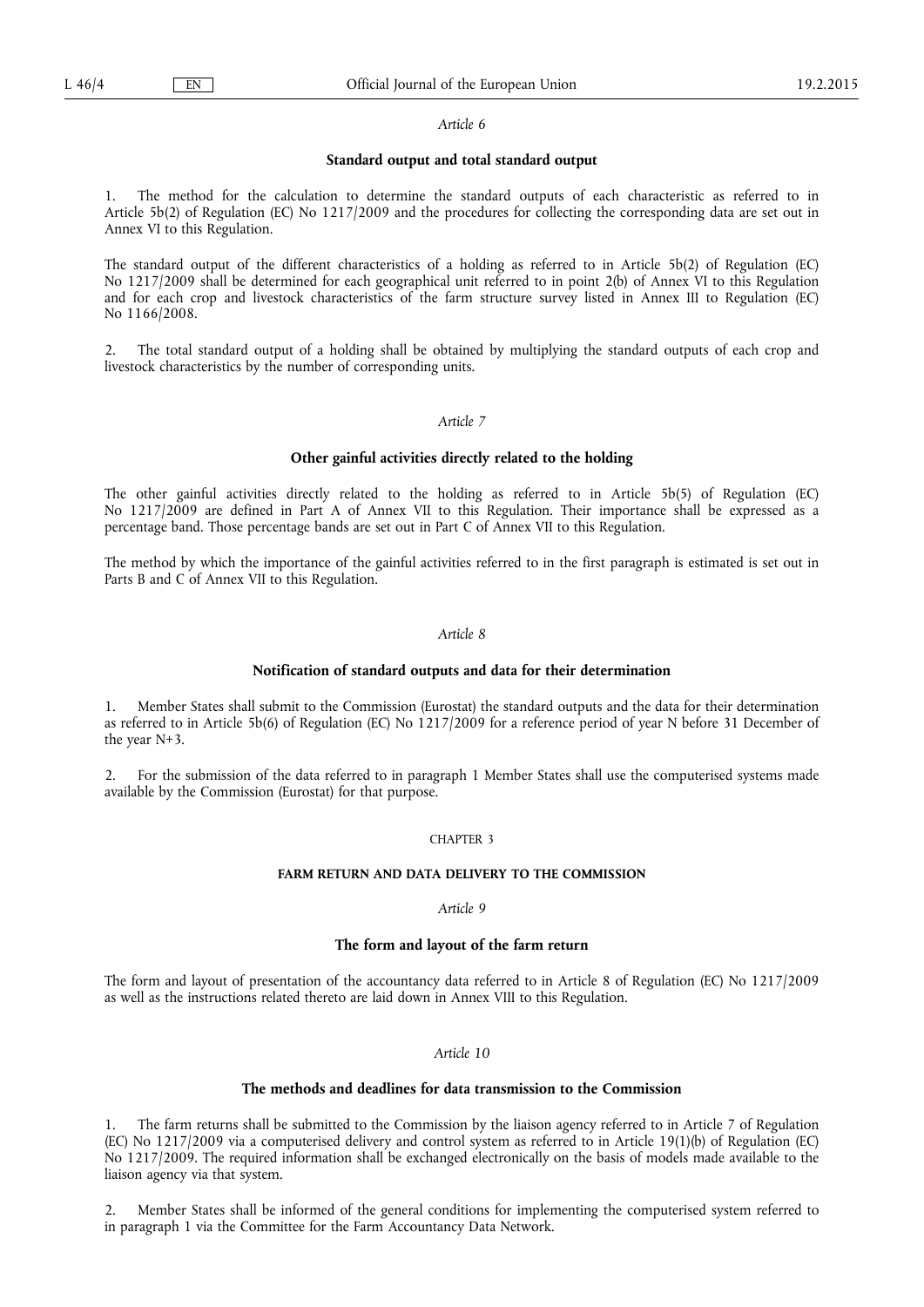3. The farm returns shall be submitted to the Commission by 31 December after the end of the accounting year in question.

Member States which were not able to deliver the 2012 farm return data within the time period set out in the first subparagraph may submit the farm returns to the Commission up to three months after the deadline referred to in the first subparagraph.

4. Farm returns are deemed delivered to the Commission once the accountancy data referred to in Article 9 have been introduced in the computerised delivery and control system referred to in paragraph 1, the subsequent computerbased checks have been executed and the liaison agency has confirmed that the data are ready to be loaded into that system.

### CHAPTER 4

#### **STANDARD FEE**

#### *Article 11*

#### **Duly completed farm returns**

For the purposes of Article 19(1)(a) of Regulation (EC) No 1217/2009 a farm return is duly completed when its content is factually accurate and the accountancy data contained therein are recorded and presented in accordance with the form and layout set out in Annex VIII to this Regulation.

#### *Article 12*

#### **Eligible number of farm returns**

The total number of duly completed and submitted farm returns per Member State as referred to in Article 5a(2) of Regulation (EC) No 1217/2009 that are eligible for the payment of the standard fee shall not exceed the total number of returning holdings laid down for that Member State in Annex II to this Regulation.

Where Member States have more than one FADN division, the number of duly completed and submitted farm returns per FADN division that are eligible for payment of the standard fee may be up to 20 % higher than the number laid down for the FADN division concerned, provided that the total number of duly completed and submitted farm returns of the Member State concerned shall not be higher than the total number laid down for that Member State in Annex II to this Regulation.

#### *Article 13*

#### **Payment of the standard fee**

The total amount of the standard fee referred to in Article 19(1)(a) of Regulation (EC) No 1217/2009 shall be paid in two instalments:

- (a) a payment corresponding to 50 % of the total amount calculated on the basis of the amount fixed in the first paragraph of Article 14 of this Regulation shall be made at the beginning of each accounting year for the number of returning holdings laid down in Annex II to this Regulation;
- (b) the remaining amount shall be paid after the submitted farm returns have been verified by the Commission as being duly completed.

The remaining amount referred to in point (b) of the first paragraph of this Article shall be calculated by multiplying the standard fee per farm return calculated on the basis of Article 14 of this Regulation by the number of duly completed farm returns that are eligible pursuant to Article 12 of this Regulation and by subtracting the payment referred to in point (a) of the first paragraph of this Article.

#### *Article 14*

#### **Amount of the standard fee**

The standard fee referred to in Article 19(1)(a) of Regulation (EC) No 1217/2009 shall be fixed at EUR 160 per farm return.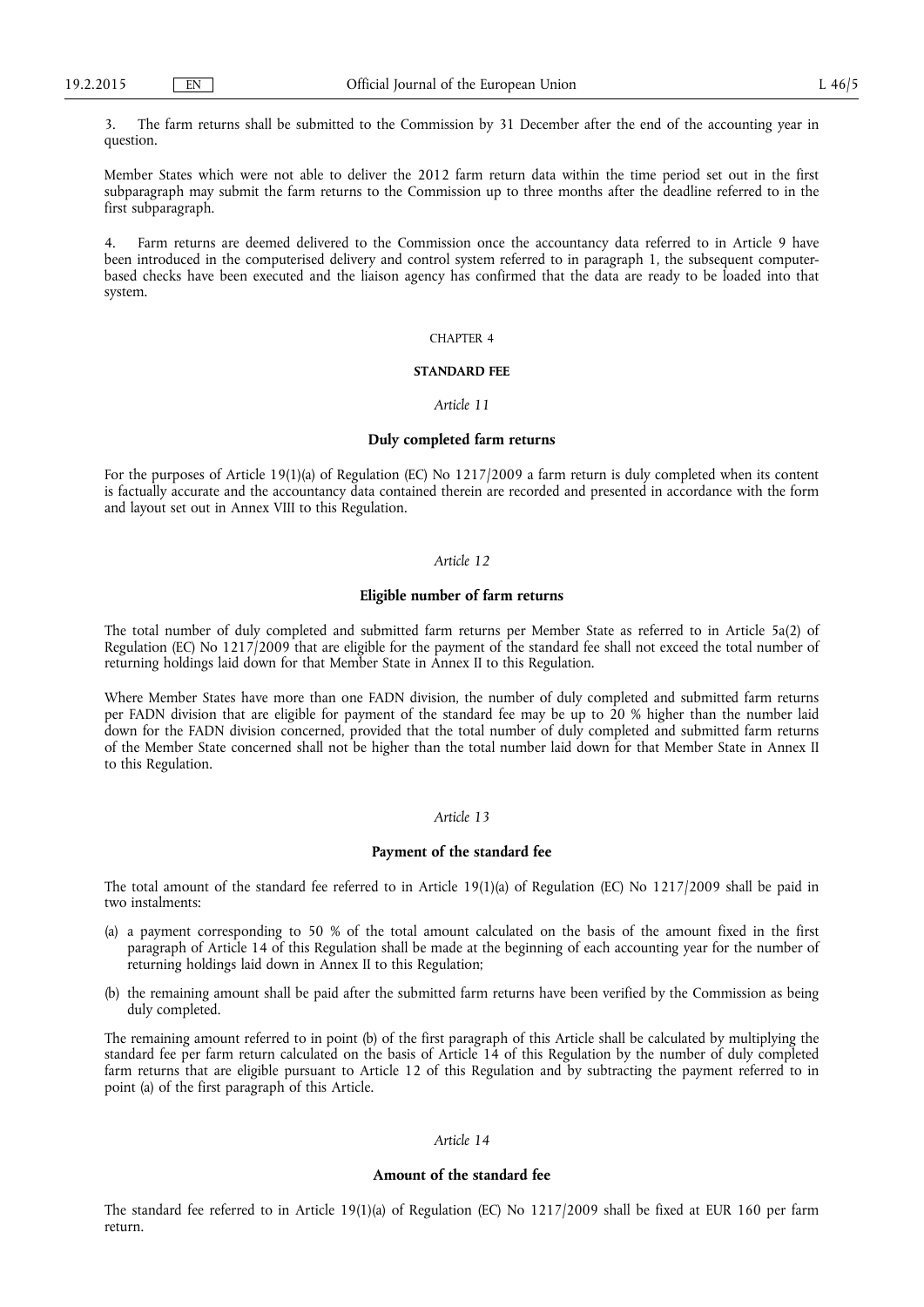If the 80 % threshold referred to in Article 19(1)(a) of Regulation (EC) No 1217/2009 is not met neither at the level of a FADN division nor at the level of the Member State concerned, the reduction referred to in that provision shall be applied only at national level.

If the Member State submits the accountancy data referred to in Article 9 of this Regulation not later than one month before the relevant deadlines referred to in Article 10(3), the standard fee is increased by EUR 5 unless the 80 % threshold referred to in Article 19(1)(a) of Regulation (EC) No 1217/2009 in respect of a FADN division or a Member State has not been met.

## CHAPTER 5

#### **TRANSITIONAL AND FINAL PROVISIONS**

*Article 15* 

#### **Repeals**

Implementing Regulation (EU) No 283/2012 and Implementing Regulation (EU) No 730/2013 are repealed with effect from 1 January 2015.

However, they shall continue to apply to accounting years preceding the accounting year 2015.

### *Article 16*

#### **Entry into force and application**

This Regulation shall enter into force on the day of its publication in the *Official Journal of the European Union*.

It shall apply from the accounting year 2015.

This Regulation shall be binding in its entirety and directly applicable in all Member States.

Done at Brussels, 3 February 2015.

*For the Commission The President*  Jean-Claude JUNCKER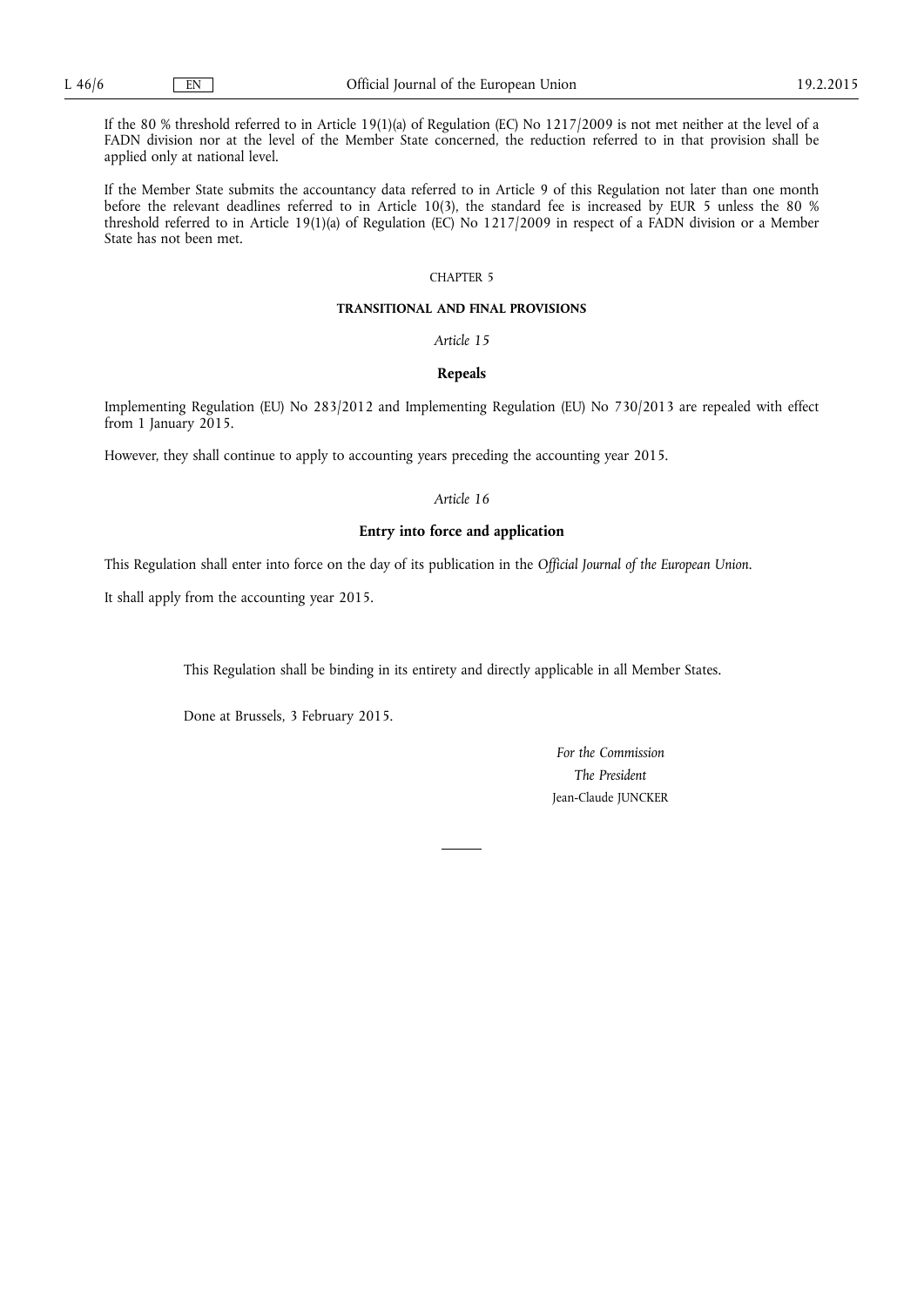## *ANNEX I*

# **THRESHOLD OF ECONOMIC SIZE FOR THE FIELD OF SURVEY (ARTICLE 1)**

| Member State/FADN division                                          | Threshold (in EUR) |
|---------------------------------------------------------------------|--------------------|
| Belgium                                                             | 25 000             |
| Bulgaria                                                            | 2 000              |
| Czech Republic                                                      | 8 0 0 0            |
| Denmark                                                             | 15 000             |
| Germany                                                             | 25 000             |
| Estonia                                                             | 4 000              |
| Ireland                                                             | 8 0 0 0            |
| Greece                                                              | 4 000              |
| Spain                                                               | 8 0 0 0            |
| France (with the exception of Martinique, Reunion, Guade-<br>loupe) | 25 000             |
| France (only Martinique, Reunion, Guadeloupe)                       | 15 000             |
| Croatia                                                             | 4 0 0 0            |
| Italy                                                               | 8 0 0 0            |
| Cyprus                                                              | 4 0 0 0            |
| Latvia                                                              | 4 0 0 0            |
| Lithuania                                                           | 4 0 0 0            |
| Luxembourg                                                          | 25 000             |
| Hungary                                                             | 4 0 0 0            |
| Malta                                                               | 4 0 0 0            |
| Netherlands                                                         | 25 000             |
| Austria                                                             | 8 0 0 0            |
| Poland                                                              | 4 000              |
| Portugal                                                            | 4 000              |
| Romania                                                             | 2 000              |
| Slovenia                                                            | 4 000              |
| Slovakia                                                            | 25 000             |
| Finland                                                             | 8 000              |
| Sweden                                                              | 15 000             |
| United Kingdom (with the exception of Northern Ireland)             | 25 000             |
| United Kingdom (only Northern Ireland)                              | 15 000             |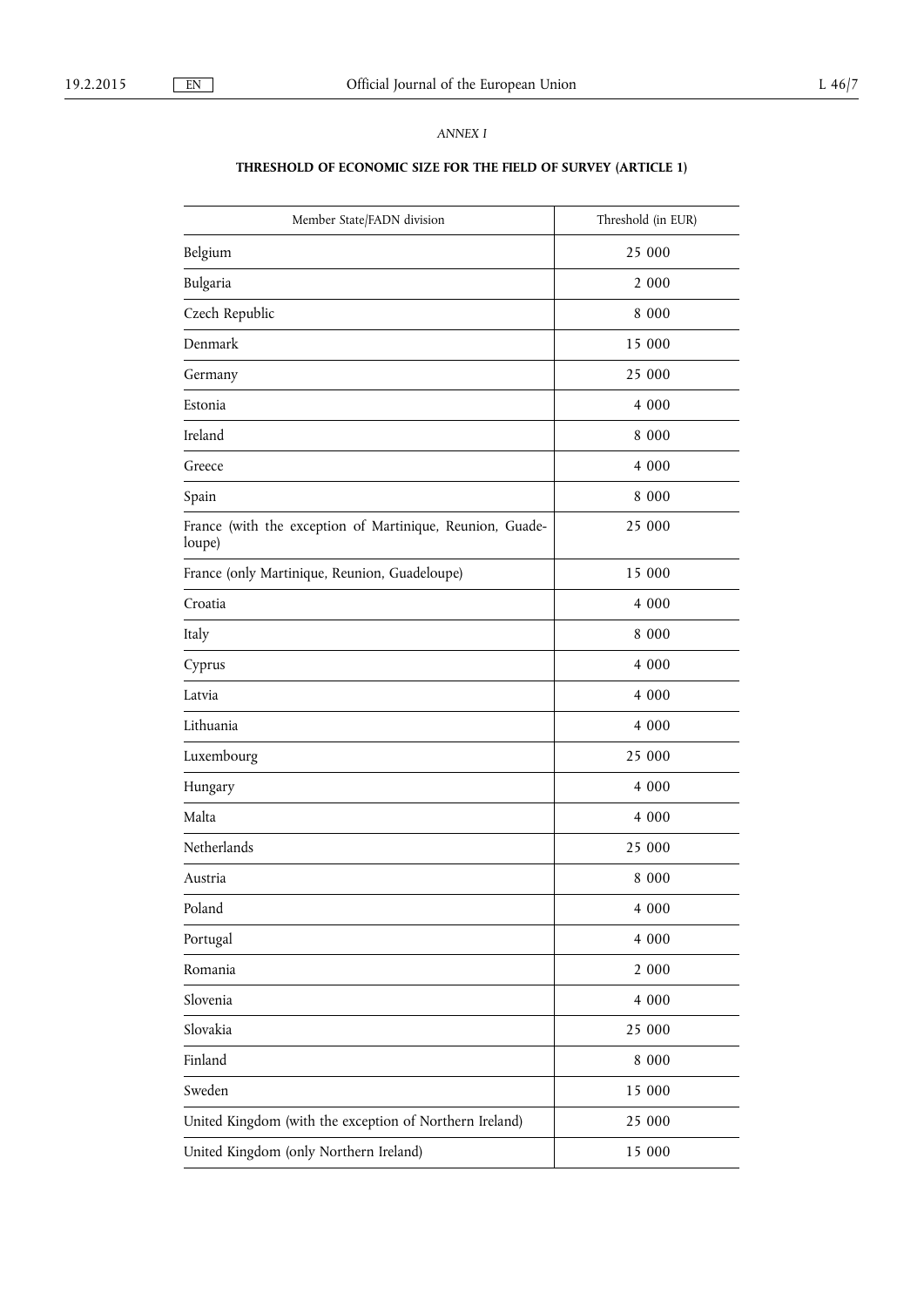## *ANNEX II*

# **NUMBER OF RETURNING HOLDINGS (ARTICLE 2)**

| Reference number | Name of FADN division                   | Number of returning holdings<br>per accounting year |
|------------------|-----------------------------------------|-----------------------------------------------------|
|                  | <b>BELGIUM</b>                          |                                                     |
| 341              | Vlaanderen                              | 720                                                 |
| 342              | Bruxelles-Brussel                       |                                                     |
| 343              | Wallonie                                | 480                                                 |
|                  | Total Belgium                           | 1 200                                               |
|                  | <b>BULGARIA</b>                         |                                                     |
| 831              | Северозападен, (Severozapaden)          | 346                                                 |
| 832              | Северен централен, (Severen tsentralen) | 358                                                 |
| 833              | Североизточен, (Severoiztochen)         | 373                                                 |
| 834              | Югозападен, (Yugozapaden)               | 335                                                 |
| 835              | Южен централен, (Yuzhen tsentralen)     | 394                                                 |
| 836              | Югоизточен, (Yugoiztochen)              | 396                                                 |
|                  | Total Bulgaria                          | 2 2 0 2                                             |
| 745              | <b>CZECH REPUBLIC</b>                   | 1 4 1 7                                             |
| 370              | <b>DENMARK</b>                          | 2 1 5 0                                             |
|                  | <b>GERMANY</b>                          |                                                     |
| 010              | Schleswig-Holstein                      | 565                                                 |
| 020              | Hamburg                                 | 97                                                  |
| 030              | Niedersachsen                           | 1 307                                               |
| 040              | Bremen                                  |                                                     |
| 050              | Nordrhein-Westfalen                     | 1 0 1 0                                             |
| 060              | Hessen                                  | 558                                                 |
| 070              | Rheinland-Pfalz                         | 887                                                 |
| 080              | Baden-Württemberg                       | 1 1 9 0                                             |
| 090              | Bayern                                  | 1678                                                |
| 100              | Saarland                                | 90                                                  |
| 110              | Berlin                                  |                                                     |
| 112              | Brandenburg                             | 284                                                 |
| 113              | Mecklenburg-Vorpommern                  | 268                                                 |
| 114              | Sachsen                                 | 313                                                 |
| 115              | Sachsen-Anhalt                          | 270                                                 |
| 116              | Thüringen                               | 283                                                 |
|                  | Total Germany                           | $8\,$ $800$                                         |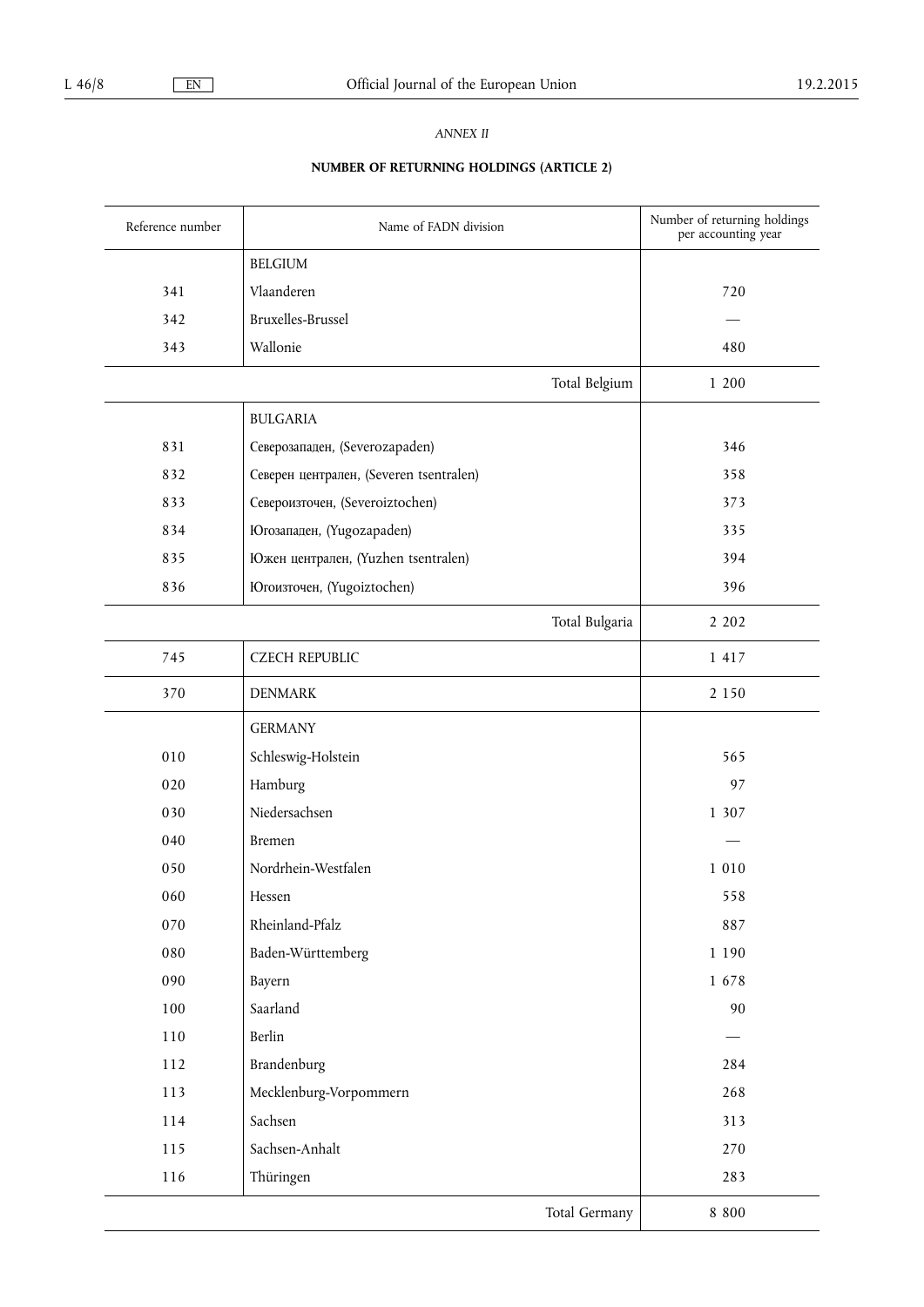| Reference number | Name of FADN division                     | Number of returning holdings<br>per accounting year |
|------------------|-------------------------------------------|-----------------------------------------------------|
| 755              | <b>ESTONIA</b>                            | 658                                                 |
| 380              | <b>IRELAND</b>                            | 900                                                 |
|                  | <b>GREECE</b>                             |                                                     |
| 450              | Macedonia-Thrace                          | 2 000                                               |
| 460              | Epirus-Peloponnese-Ionian Islands         | 1 350                                               |
| 470              | Thessaly                                  | 700                                                 |
| 480              | Continental Greece, Aegean Islands, Crete | 1 450                                               |
|                  | Total Greece                              | 5 5 0 0                                             |
|                  | <b>SPAIN</b>                              |                                                     |
| 500              | Galicia                                   | 450                                                 |
| 505              | Asturias                                  | 190                                                 |
| 510              | Cantabria                                 | 150                                                 |
| 515              | País Vasco                                | 352                                                 |
| 520              | Navarra                                   | 316                                                 |
| 525              | La Rioja                                  | 244                                                 |
| 530              | Aragón                                    | 676                                                 |
| 535              | Cataluña                                  | 664                                                 |
| 540              | Illes Balears                             | 180                                                 |
| 545              | Castilla y León                           | 950                                                 |
| 550              | Madrid                                    | 190                                                 |
| 555              | Castilla-La Mancha                        | 900                                                 |
| 560              | Comunidad Valenciana                      | 638                                                 |
| 565              | Murcia                                    | 348                                                 |
| 570              | Extremadura                               | 718                                                 |
| 575              | Andalucía                                 | 1 5 0 4                                             |
| 580              | Canarias                                  | 230                                                 |
|                  | Total Spain                               | 8 700                                               |
|                  | <b>FRANCE</b>                             |                                                     |
| 121              | Île-de-France                             | 190                                                 |
| 131              | Champagne-Ardenne                         | 370                                                 |
| 132              | Picardie                                  | 270                                                 |
| 133              | Haute-Normandie                           | 170                                                 |
| 134              | Centre                                    | 410                                                 |
| 135              | Basse-Normandie                           | 240                                                 |
| 136              | Bourgogne                                 | 340                                                 |
| 141              | Nord-Pas de Calais                        | 280                                                 |
| 151              | Lorraine                                  | 230                                                 |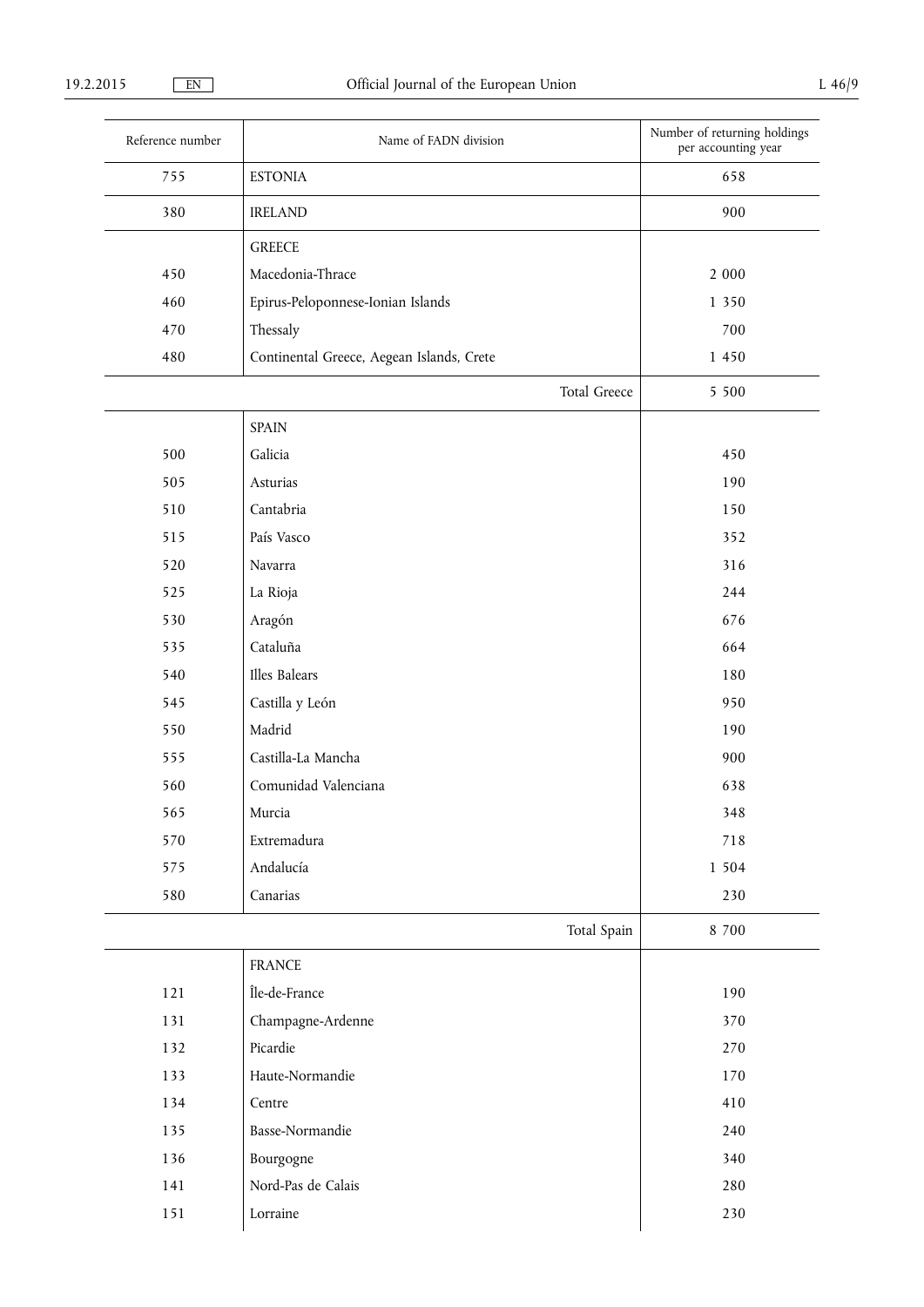| Reference number | Name of FADN division      | Number of returning holdings<br>per accounting year |
|------------------|----------------------------|-----------------------------------------------------|
| 152              | Alsace                     | 200                                                 |
| 153              | Franche-Comté              | 210                                                 |
| 162              | Pays de la Loire           | 460                                                 |
| 163              | Bretagne                   | 480                                                 |
| 164              | Poitou-Charentes           | 360                                                 |
| 182              | Aquitaine                  | 550                                                 |
| 183              | Midi-Pyrénées              | 480                                                 |
| 184              | Limousin                   | 220                                                 |
| 192              | Rhône-Alpes                | 480                                                 |
| 193              | Auvergne                   | 360                                                 |
| 201              | Languedoc-Roussillon       | 430                                                 |
| 203              | Provence-Alpes-Côte d'Azur | 420                                                 |
| 204              | Corse                      | 170                                                 |
| 205              | Guadeloupe                 | 80                                                  |
| 206              | Martinique                 | 80                                                  |
| 207              | La Réunion                 | 160                                                 |
|                  | Total France               | 7 640                                               |
| 860              | <b>CROATIA</b>             | 1 2 5 1                                             |
|                  | <b>ITALY</b>               |                                                     |
| 221              | Valle d'Aosta              | 170                                                 |
| 222              | Piemonte                   | 594                                                 |
| 230              | Lombardia                  | 717                                                 |
| 241              | Trentino                   | 282                                                 |
| 242              | Alto Adige                 | 338                                                 |
| 243              | Veneto                     | 707                                                 |
| 244              | Friuli-Venezia Giulia      | 451                                                 |
| 250              | Liguria                    | 431                                                 |
| 260              | Emilia-Romagna             | 873                                                 |
| 270              | Toscana                    | 577                                                 |
| 281              | Marche                     | 452                                                 |
| 282              | Umbria                     | 460                                                 |
| 291              | Lazio                      | 587                                                 |
| 292              | Abruzzo                    | 572                                                 |
| 301              | Molise                     | 342                                                 |
| 302              | Campania                   | 667                                                 |
| 303              | Calabria                   | 510                                                 |
| 311              | Puglia                     | 723                                                 |
| 312              | Basilicata                 | 400                                                 |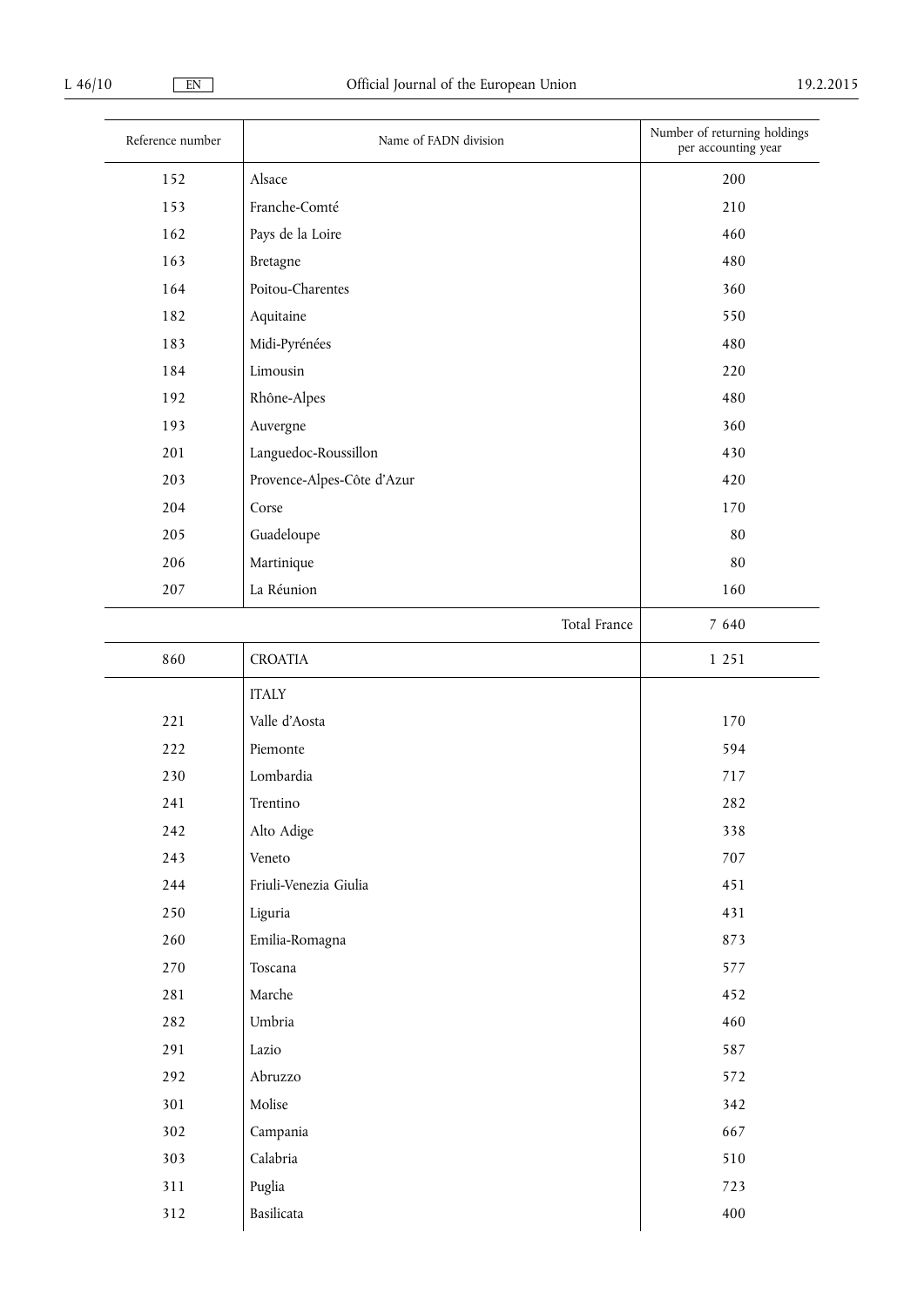| Reference number | Name of FADN division | Number of returning holdings<br>per accounting year |
|------------------|-----------------------|-----------------------------------------------------|
| 320              | Sicilia               | 706                                                 |
| 330              | Sardegna              | 547                                                 |
|                  | Total Italy           | 11 106                                              |
| 740              | <b>CYPRUS</b>         | 500                                                 |
| 770              | <b>LATVIA</b>         | $1\ 000$                                            |
| 775              | <b>LITHUANIA</b>      | 1 000                                               |
| 350              | <b>LUXEMBOURG</b>     | 450                                                 |
|                  | <b>HUNGARY</b>        |                                                     |
| 767              | Alföld                | 1 0 1 6                                             |
| 768              | Dunántúl              | 675                                                 |
| 764              | Észak-Magyarország    | 209                                                 |
|                  | Total Hungary         | 1 900                                               |
| 780              | <b>MALTA</b>          | 536                                                 |
| 360              | NETHERLANDS           | 1 500                                               |
| 660              | <b>AUSTRIA</b>        | 2 000                                               |
|                  | <b>POLAND</b>         |                                                     |
| 785              | Pomorze i Mazury      | 1 860                                               |
| 790              | Wielkopolska i Śląsk  | 4 3 5 0                                             |
| 795              | Mazowsze i Podlasie   | 4 4 9 0                                             |
| 800              | Małopolska i Pogórze  | 1 400                                               |
|                  | Total Poland          | 12 100                                              |
|                  | PORTUGAL              |                                                     |
| 615              | Norte e Centro        | 1 2 3 3                                             |
| 630              | Ribatejo e Oeste      | 351                                                 |
| 640              | Alentejo e Algarve    | 399                                                 |
| 650              | Açores e Madeira      | 317                                                 |
|                  | Total Portugal        | 2 300                                               |
|                  | <b>ROMANIA</b>        |                                                     |
| 840              | Nord-Est              | 852                                                 |
| 841              | Sud-Est               | 1 0 7 4                                             |
| 842              | Sud-Muntenia          | $1\ 008$                                            |
| 843              | Sud-Vest-Oltenia      | 611                                                 |
| 844              | Vest                  | 703                                                 |
| 845              | Nord-Vest             | 825                                                 |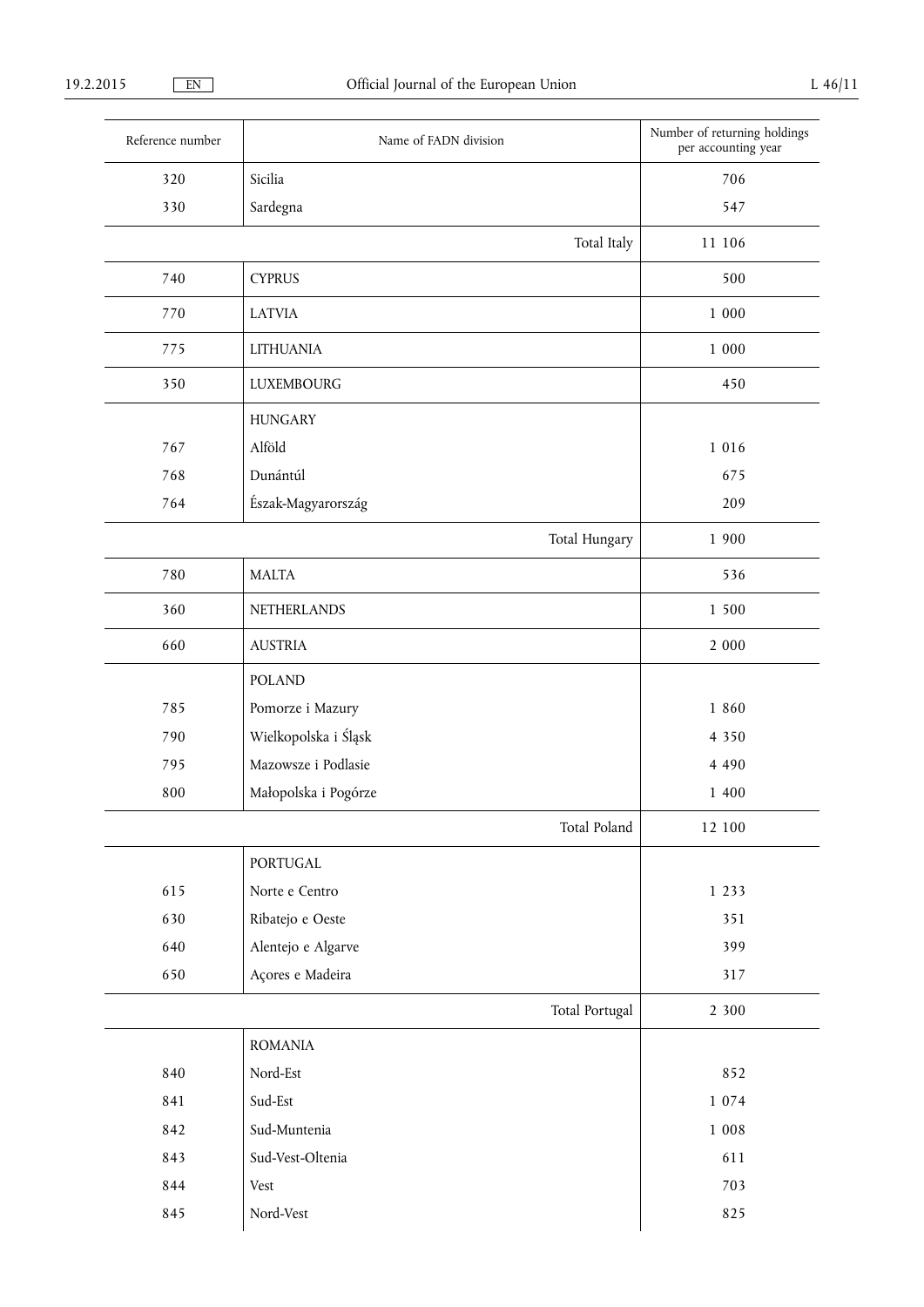| Reference number | Name of FADN division     | Number of returning holdings<br>per accounting year |
|------------------|---------------------------|-----------------------------------------------------|
| 846              | Centru                    | 834                                                 |
| 847              | București-Ilfov           | 93                                                  |
|                  | Total Romania             | 6 000                                               |
| 820              | <b>SLOVENIA</b>           | 908                                                 |
| 810              | <b>SLOVAKIA</b>           | 562                                                 |
|                  | <b>FINLAND</b>            |                                                     |
| 670              | Etelä-Suomi               | 461                                                 |
| 680              | Sisä-Suomi                | 251                                                 |
| 690              | Pohjanmaa                 | 221                                                 |
| 700              | Pohjois-Suomi             | 167                                                 |
|                  | Total Finland             | 1 100                                               |
|                  | <b>SWEDEN</b>             |                                                     |
| 710              | Slättbyggdslän            | 637                                                 |
| 720              | Skogs- och mellanbygdslän | 258                                                 |
| 730              | Län i norra Sverige       | 130                                                 |
|                  | Total Sweden              | 1 0 2 5                                             |
|                  | UNITED KINGDOM            |                                                     |
| 411              | England - North Region    | 420                                                 |
| 412              | England - East Region     | 650                                                 |
| 413              | England — West Region     | 430                                                 |
| 421              | Wales                     | 300                                                 |
| 431              | Scotland                  | 380                                                 |
| 441              | Northern Ireland          | 320                                                 |
|                  | Total United Kingdom      | 2 500                                               |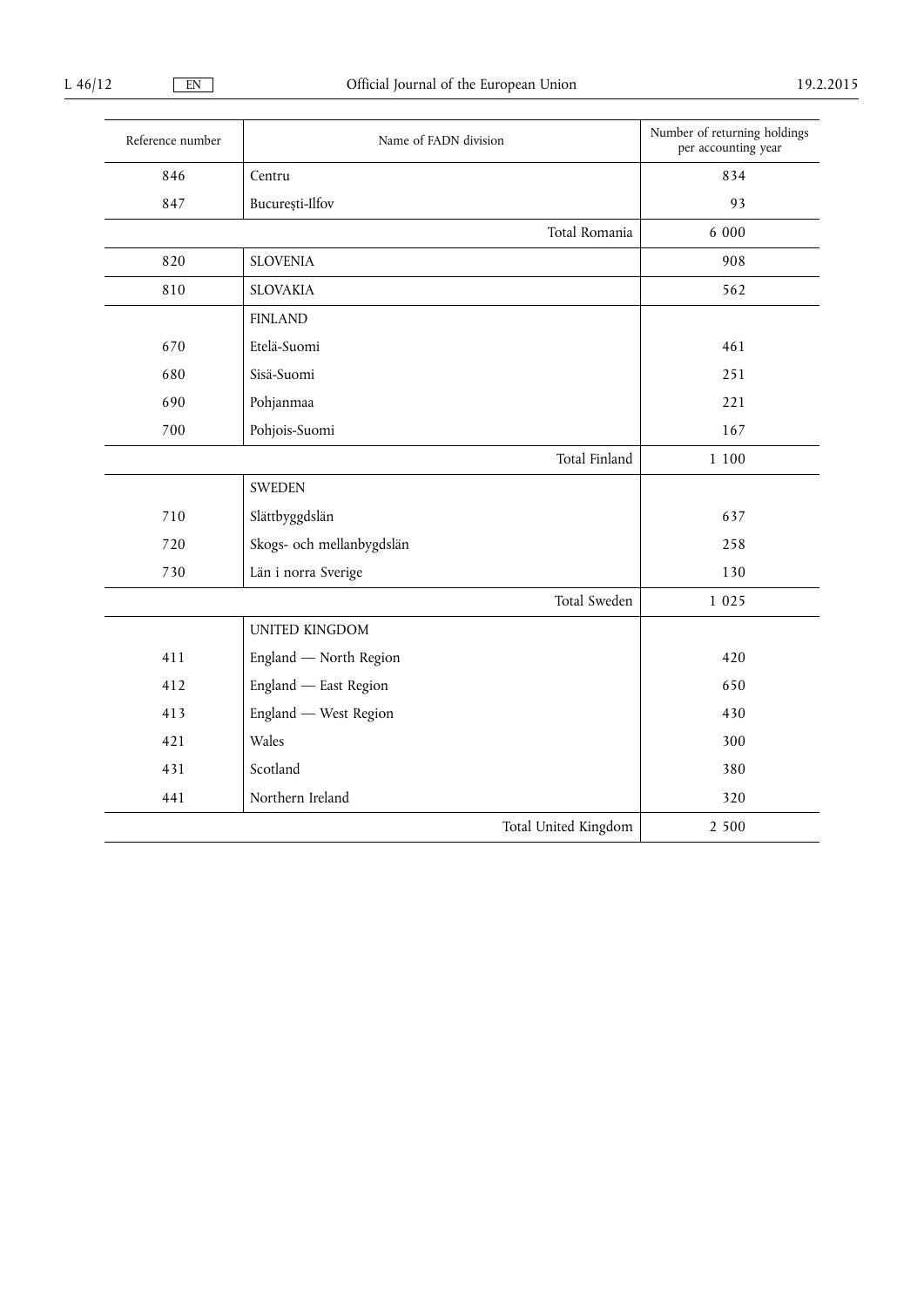## *ANNEX III*

## **MODELS AND METHODS FOR THE PREPARATION OF THE SELECTION PLAN (ARTICLE 3(1))**

The data referred to in Article 5a(4) of Regulation (EC) No 1217/2009 shall be notified to the Commission on the basis of the following structure:

## A. FACT-SHEET

| 1.   | General information                                                 |
|------|---------------------------------------------------------------------|
| 1.1. | Accounting year                                                     |
| 1.2. | Member State                                                        |
| 1.3. | Name of the liaison agency                                          |
| 1.4. | Is the liaison agency part of the public administration $(yes/no)?$ |

| 2.   | Basis of the selection plan                |
|------|--------------------------------------------|
| 2.1. | Source of the total population of holdings |
| 2.2. | Year of the population of holdings used    |
| 2.3. | Standard output year                       |
| 2.4. | Definition of the field of survey          |

| 3.     | The procedures for stratifying the field of survey                                                                                                   |
|--------|------------------------------------------------------------------------------------------------------------------------------------------------------|
| 3.1.   | Clustering by type of farm                                                                                                                           |
| 3.2.   | Clustering by size class of farm                                                                                                                     |
| 3.3.   | Additional national criterion used for the stratification of the field of survey                                                                     |
| 3.3.1. | Is there any additional stratification criterion applied?                                                                                            |
| 3.3.2. | Is the additional national criterion used in the national selection of the sample?                                                                   |
| 3.3.3. | Is the additional national criterion used in national weighting of the population data?                                                              |
| 3.3.4. | Is the additional national criterion used in selection of returning holdings for EU FADN?                                                            |
| 3.3.5. | If you use it for EU selection, please explain your choice and detail the implications for the representativeness<br>of the EU FADN field of survey. |
| 3.4.   | Clustering rules                                                                                                                                     |
| 3.5.   | Coverage of the sample                                                                                                                               |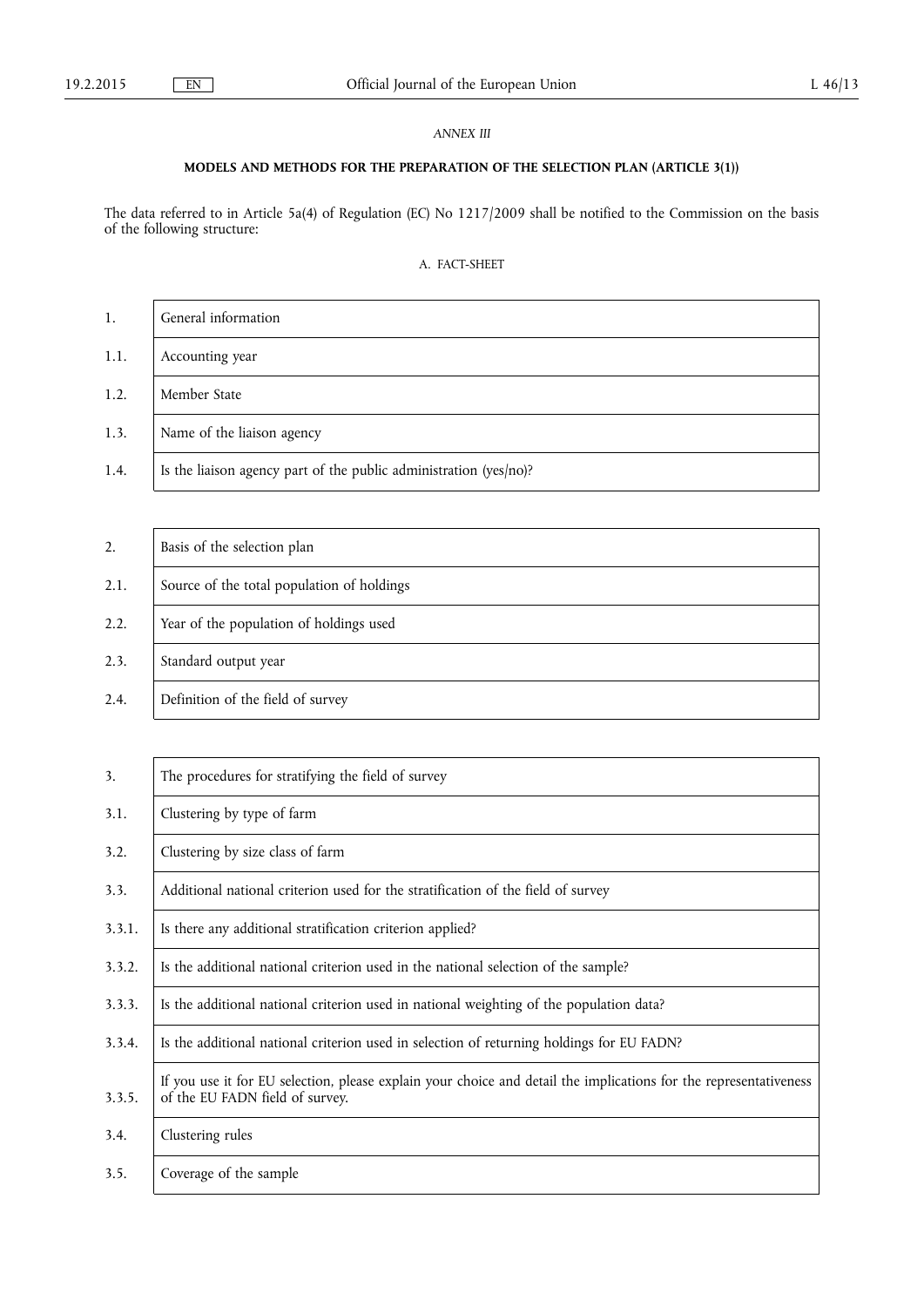| н | ۰<br>× |  |
|---|--------|--|
|   |        |  |

The methods for determining the selection rate and sample size chosen for each stratum

- *Proportional allocation*
- *Optimal allocation*
- *Proportional and optimal allocations combined*
- *Other method*

## 5. The procedures for the selection of returning holdings

- *Random selection*
- *Non-random selection*
- *Random and non-random selections combined*
- *Other method*

| 6.  | The procedures for the possible later updating of the selection plan                                                                                                             |
|-----|----------------------------------------------------------------------------------------------------------------------------------------------------------------------------------|
|     |                                                                                                                                                                                  |
| 7.  | The probable period of validity of the selection plan                                                                                                                            |
|     |                                                                                                                                                                                  |
| 8.  | The breakdown of holdings in the field of survey classified in accordance with the Union typology for agri-<br>cultural holdings (corresponding at least to the principal types) |
|     |                                                                                                                                                                                  |
| 9.  | The number of returning holdings to be selected for each of the strata adopted                                                                                                   |
|     |                                                                                                                                                                                  |
| 10. | Additional information not covered in previous points                                                                                                                            |
|     |                                                                                                                                                                                  |
| 11. | The selection plan was approved at the national committee, date                                                                                                                  |

## B. SELECTION PLAN TABLES

Details on the reference population and on the sample designed for the related accounting year shall be provided on the basis of the models of the following tables which are integral part of the selection plan documentation.

## Table 1 Clustering rules applied for EU FADN sample farm selection

Table structure

| Column number | Column description                              |  |
|---------------|-------------------------------------------------|--|
|               | FADN division code (see Annex II)               |  |
|               | Clusters of types of farming (see Annex IV)     |  |
|               | Clusters of economic size classes (see Annex V) |  |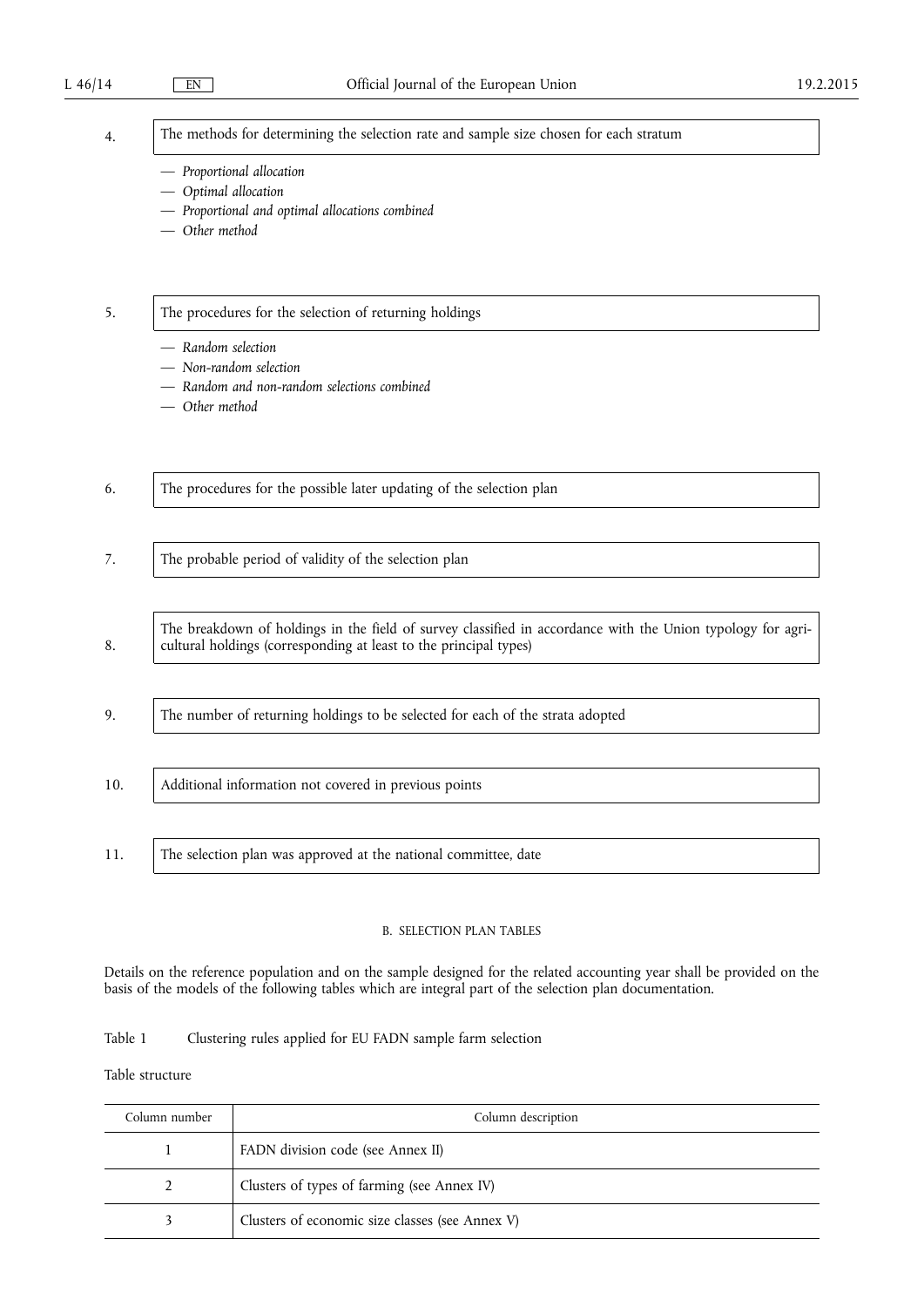## Table 2 Coverage of the sample

## Table structure

| Column number  | Column description                                                                |
|----------------|-----------------------------------------------------------------------------------|
| 1              | Economic size classes (as set out in Annex V)                                     |
| $\overline{2}$ | Lower limits of the economic size classes (in EUR)                                |
| 3              | Upper limits of the economic size classes (in EUR)                                |
| 4              | Number of holdings of the population represented                                  |
| 5              | Inverse cumulative percentage of number of holdings of the population represented |
| 6              | Utilised agricultural area (ha) of the population represented                     |
| 7              | Inverse cumulative percentage of utilised agricultural area represented           |
| 8              | Total standard output of the population represented                               |
| 9              | Inverse cumulative percentage of total standard output represented                |
| 10             | Number of livestock units of the population represented                           |
| 11             | Inverse cumulative percentage of number of livestock units represented            |

# Table 3 Distribution of farms in the population

## Table structure

| Column number  | Column description                      |
|----------------|-----------------------------------------|
| $\mathbf{1}$   | $Code$ - principal type of farming      |
| 2              | Designation — principal type of farming |
| 3              | Economic size class $-1$                |
| $\overline{4}$ | Economic size class - 2                 |
| 5              | Economic size class $-3$                |
| 6              | Economic size class - 4                 |
| $\overline{7}$ | Economic size class - 5                 |
| 8              | Economic size class $-6$                |
| 9              | Economic size class $-7$                |
| 10             | Economic size class - 8                 |
| 11             | Economic size class - 9                 |
| 12             | Economic size class - 10                |
| 13             | Economic size class - 11                |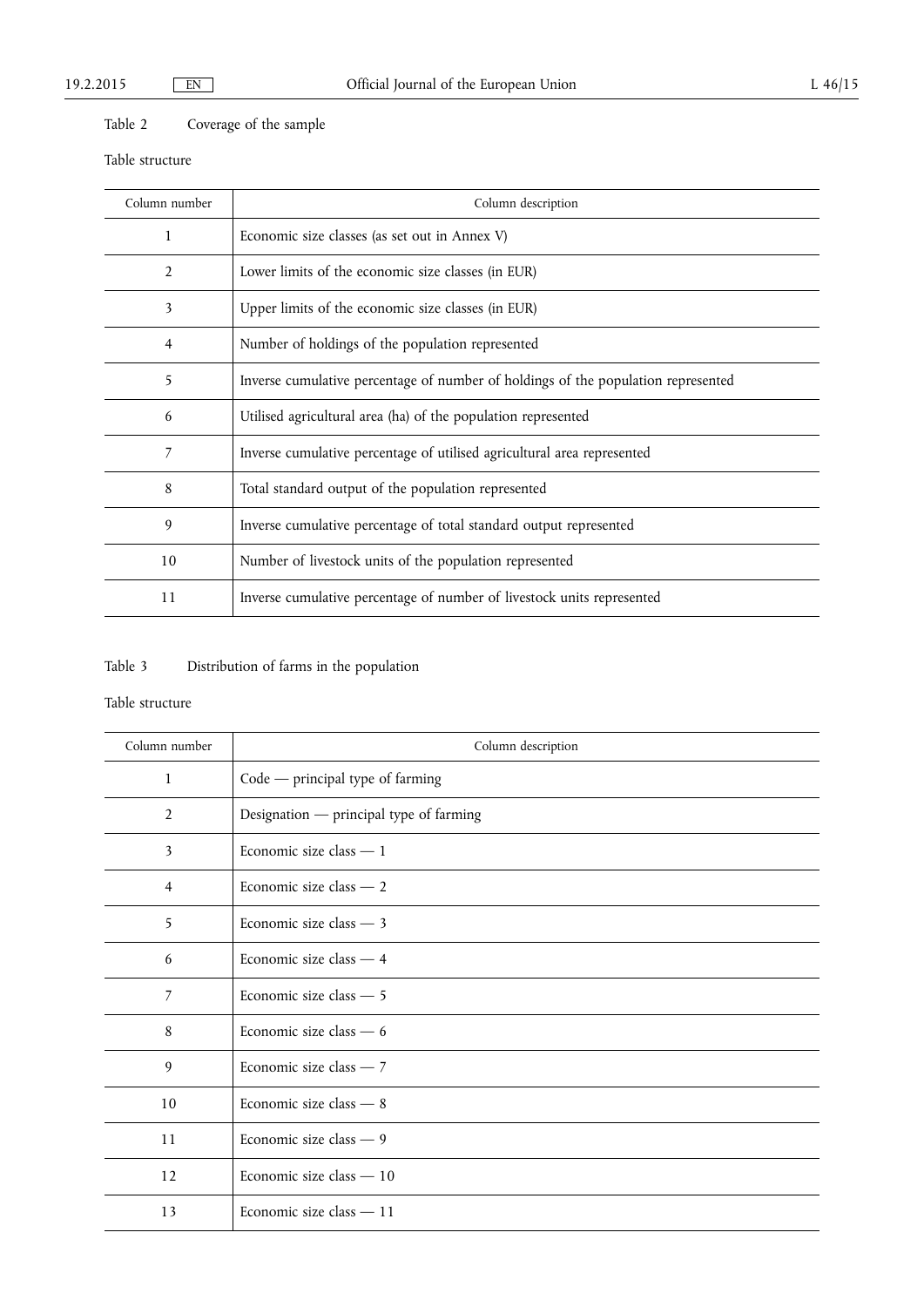| Column number | Column description          |
|---------------|-----------------------------|
| 14            | Economic size class $-12$   |
| 15            | Economic size class $-13$   |
| 16            | Economic size class - 14    |
| 17            | Economic size class — total |

## Table 4 Selection plan

Table structure

| Column number  | Column description                              |
|----------------|-------------------------------------------------|
| 1              | FADN Division - EU FADN code                    |
| $\overline{2}$ | FADN Division — Name                            |
| 3              | Type of farm $-$ national code                  |
| 4              | Type of farm - EU FADN code                     |
| 5              | Economic size class - national code             |
| 6              | Economic size class — EU FADN code              |
| 7              | Economic size class — description (size in EUR) |
| 8              | Number of holdings to be selected (A)           |
| 9              | Number of holdings in the population (B)        |
| 10             | Average weight $(B)/(A)$                        |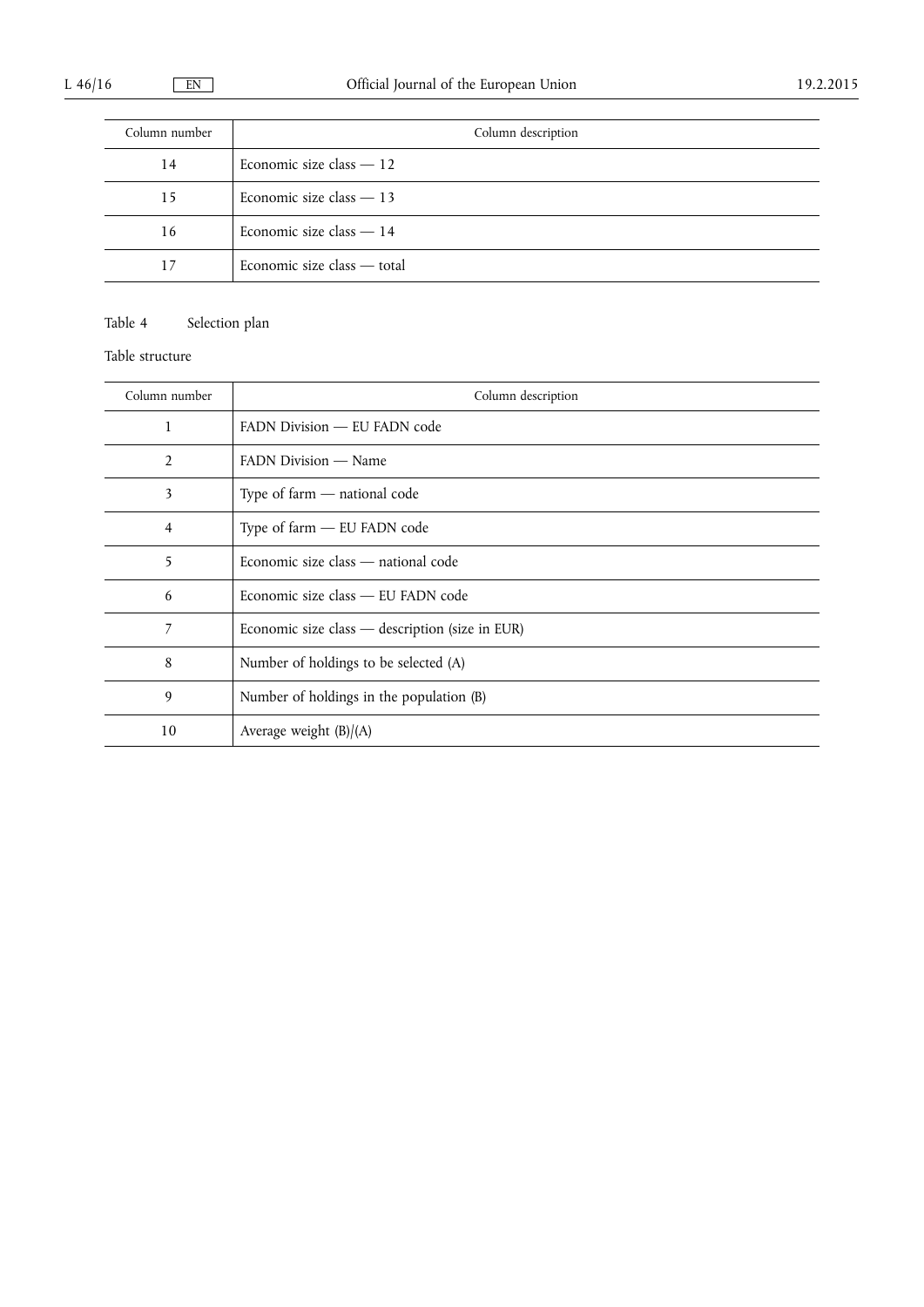### *ANNEX IV*

#### **PARTICULAR TYPES OF FARMING SPECIALISATIONS AND THEIR CORRESPONDENCE WITH GENERAL AND PRINCIPAL TYPES OF FARMING (ARTICLE 4)**

#### A. PARTICULAR TYPES OF FARMING SPECIALISATIONS

The particular types of farming specialisations are defined by two features:

(a) The nature of the characteristics concerned

The characteristics refer to the list of characteristics surveyed in the 2016 FSS: they are indicated by using the codes presented in the table of correspondence in Part B.I of this Annex or by a code regrouping several of those characteristics as set out in Part B.II of this Annex ( 1 ).

(b) The conditions determining the class limits

Unless otherwise indicated, these conditions are expressed as fractions of the total standard output of the holding.

All conditions indicated for particular types of farming specialisations have to be met cumulatively in order for the holding to be classified under the related particular type of farming specialisation.

<sup>(</sup> 1 ) The characteristics 2.01.05. (Fodder roots and brassicas), 2.01.09. (Plants harvested green), 2.01.12. (Fallow land), 2.02. (Kitchen gardens), 2.03.01. (Pasture and meadow, excluding rough grazing), 2.03.02. (Rough grazing), 2.03.03. (Permanent grassland no longer used for production purposes and eligible for the payment of subsidies), 3.02.01. (Bovine animals, under one year old, male and female), 3.03.01.99. (other sheep), 3.03.02.99. (other goats) and 3.04.01. (Piglets less than 20 kg live weight) are used only under certain conditions (see point 5 of Annex VI).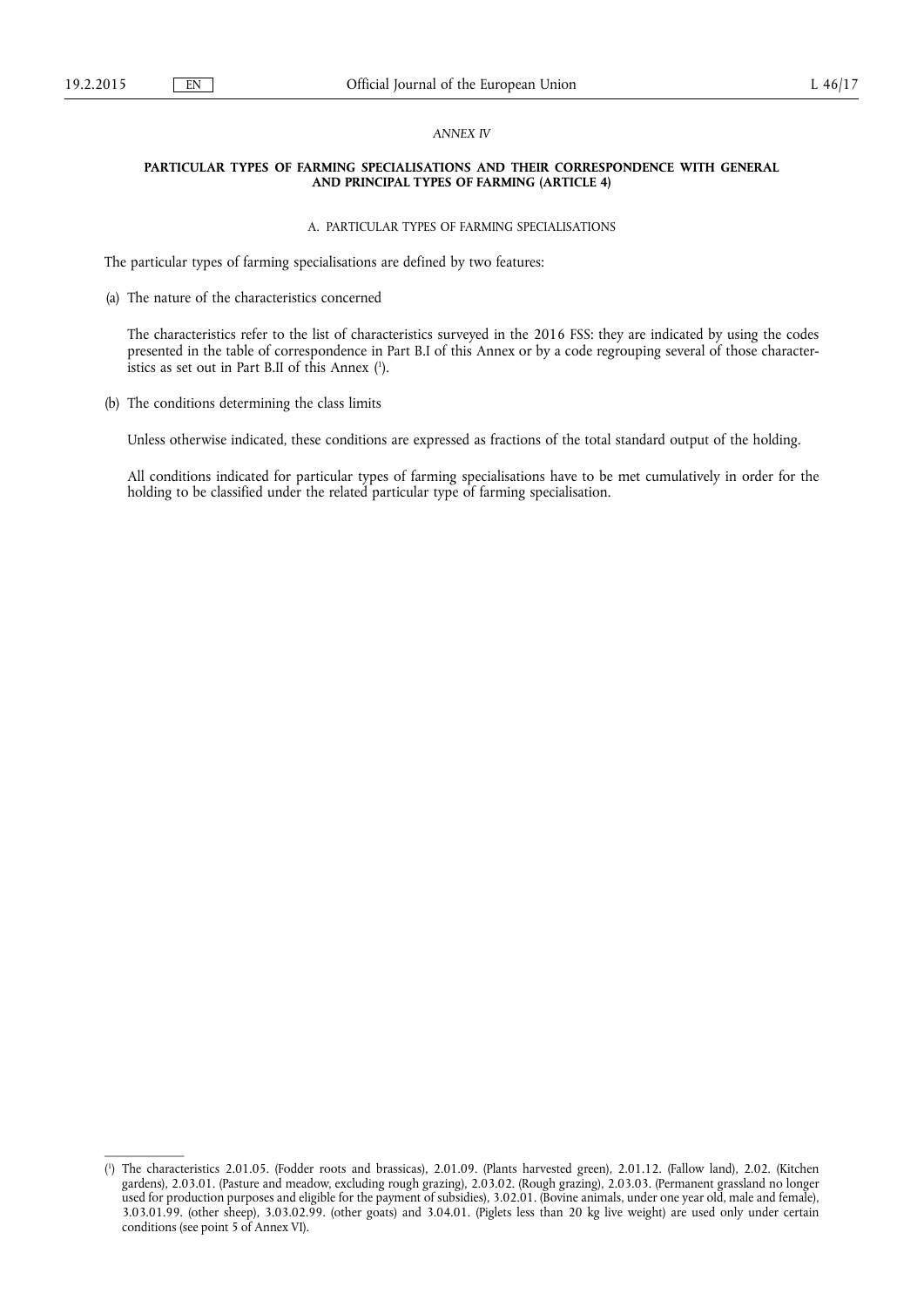|              |                           |           | Types of farming<br>this Annex)                           |                           | (* for better readability the six columns under this heading are reproduced in Part C of | Methods for the calculation of particular types of farming specialisations                    |                     |                                                                       |                                                          |  |
|--------------|---------------------------|-----------|-----------------------------------------------------------|---------------------------|------------------------------------------------------------------------------------------|-----------------------------------------------------------------------------------------------|---------------------|-----------------------------------------------------------------------|----------------------------------------------------------|--|
|              |                           | Principal |                                                           | Particular<br>specialisa- | Description                                                                              | Description of the calculation                                                                |                     | Code of characteristics and conditions<br>(ref. Part B of this Annex) |                                                          |  |
| General      | Description               |           | Description                                               | tions                     |                                                                                          |                                                                                               | Condition 1<br>(C1) | Condition 2<br>(C2)                                                   | Condition 3<br>(C3)                                      |  |
| $\mathbf{1}$ | Specialist<br>field crops |           |                                                           |                           |                                                                                          |                                                                                               |                     |                                                                       |                                                          |  |
|              |                           | 15        | Specialist cer-<br>eals, oilseeds<br>and protein<br>crops |                           |                                                                                          |                                                                                               |                     |                                                                       |                                                          |  |
|              |                           |           |                                                           | 151                       | Specialist cereals<br>(other than rice)<br>oilseeds and pro-<br>tein crops               | Cereals, excluding rice, oil-<br>seeds, dried pulses and pro-<br>tein crops $> 2/3$           | P1 > 2/3            |                                                                       | $P15 + P16 + 2.01.02 > 2/3$ $P151 + P16 + 2.01.02 > 2/3$ |  |
|              |                           |           |                                                           | 152                       | Specialist rice                                                                          | Rice > $2/3$                                                                                  | P1 > 2/3            | $P15 + P16 + 2.01.02 > 2/3$ 2.01.01.07. > 2/3                         |                                                          |  |
|              |                           |           |                                                           | 153                       | Cereals, oilseeds,<br>protein crops and<br>rice combined                                 | Holdings meeting condi-<br>tions C1 and C2, excluding<br>holdings in classes 151<br>and $152$ | P1 > 2/3            | $P15 + P16 + 2.01.02. > 2/3$                                          |                                                          |  |
|              |                           | 16        | General field<br>cropping                                 |                           |                                                                                          |                                                                                               |                     |                                                                       |                                                          |  |
|              |                           |           |                                                           | 161                       | Specialist root<br>crops                                                                 | Potatoes, sugar beet and<br>fodder roots and brassi-<br>$\cos$ > 2/3                          | P1 > 2/3            | $P15 + P16 + 2.01.02 \le 2/3$ $P17 > 2/3$                             |                                                          |  |

 $EN$ 

19.2.2015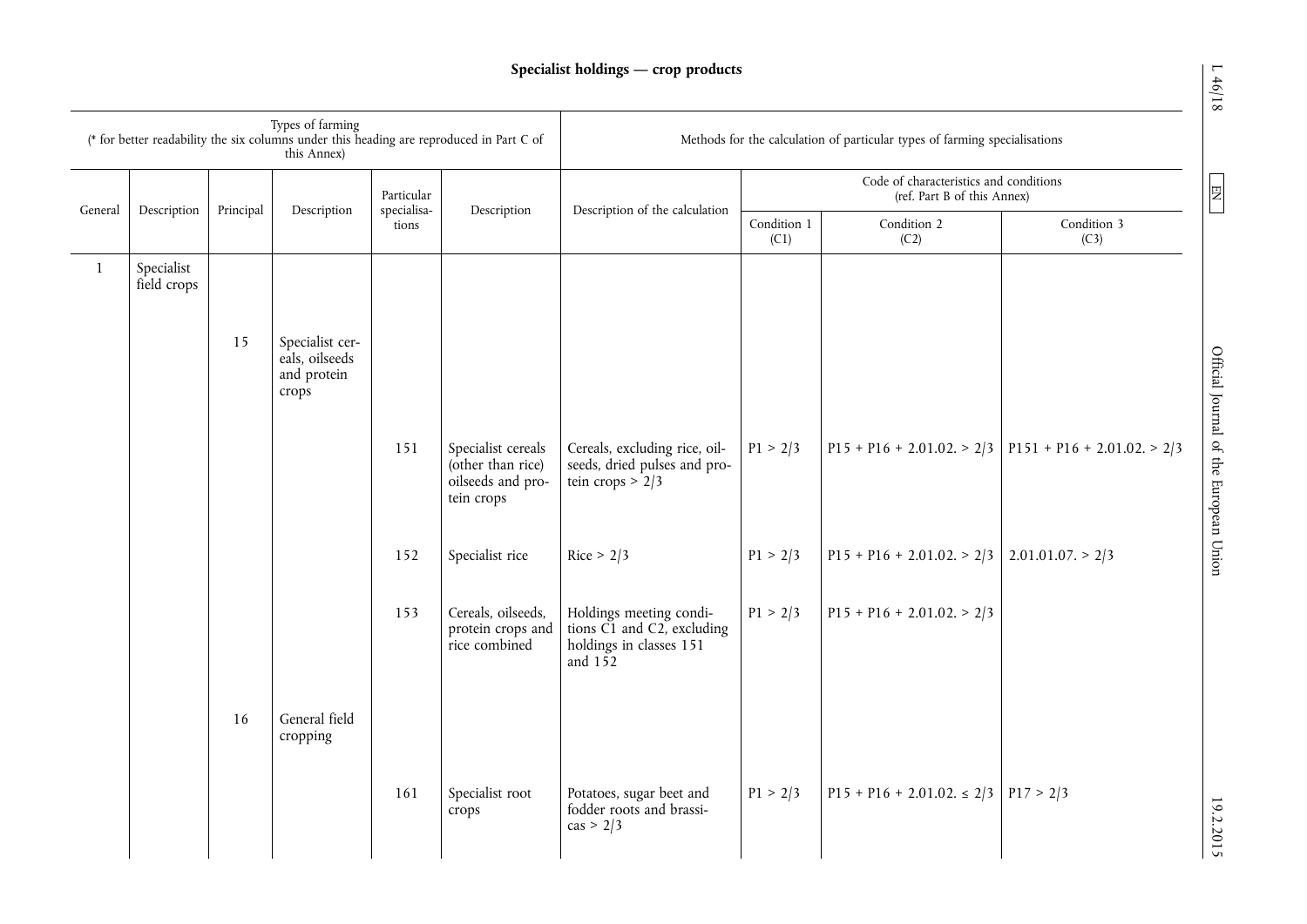|                |                                 |           | Types of farming                    |             |                                                                   | Methods for the calculation of particular types of farming specialisations                                 |                     |                                                                       |                                            |                                        |
|----------------|---------------------------------|-----------|-------------------------------------|-------------|-------------------------------------------------------------------|------------------------------------------------------------------------------------------------------------|---------------------|-----------------------------------------------------------------------|--------------------------------------------|----------------------------------------|
|                |                                 |           |                                     | Particular  |                                                                   |                                                                                                            |                     | Code of characteristics and conditions<br>(ref. Part B of this Annex) |                                            |                                        |
| General        | Description                     | Principal | specialisa-<br>Description<br>tions | Description | Description of the calculation                                    | Condition 1<br>(C1)                                                                                        | Condition 2<br>(C2) | Condition 3<br>(C3)                                                   | $\overline{\mathbf{E}}$                    |                                        |
|                |                                 |           |                                     | 162         | Cereals, oilseeds,<br>protein crops<br>and root crops<br>combined | Cereals, oilseeds, dried<br>pulses protein crops $> 1/3$ ;<br>roots $> 1/3$                                | P1 > 2/3            | $P15 + P16 + 2.01.02 \le 2/3$                                         | $P15 + P16 + 2.01.02 > 1/3$ ;<br>P17 > 1/3 |                                        |
|                |                                 |           |                                     | 163         | Specialist field<br>vegetables                                    | Fresh vegetables, melons<br>and strawberries open<br>field > $2/3$                                         | P1 > 2/3            | $P15 + P16 + 2.01.02 \le 2/3$                                         | 2.01.07.01.01 > 2/3                        | Official Journal of the European Union |
|                |                                 |           |                                     | 164         | Specialist tobacco                                                | Tobacco > $2/3$                                                                                            | P1 > 2/3            | $P15 + P16 + 2.01.02 \le 2/3$                                         | 2.01.06.01 > 2/3                           |                                        |
|                |                                 |           |                                     | 165         | Specialist cotton                                                 | Cotton > $2/3$                                                                                             | P1 > 2/3            | $P15 + P16 + 2.01.02 \le 2/3$                                         | $2.01.06.03 \ge 2/3$                       |                                        |
|                |                                 |           |                                     | 166         | Various field<br>crops combined                                   | Holdings meeting condi-<br>tions C1 and C2, excluding<br>holdings in classes 161,<br>162, 163, 164 and 165 | P1 > 2/3            | $P15 + P16 + 2.01.02 \le 2/3$                                         |                                            |                                        |
| $\overline{2}$ | Specialist<br>horticul-<br>ture |           |                                     |             |                                                                   |                                                                                                            |                     |                                                                       |                                            | L 46/19                                |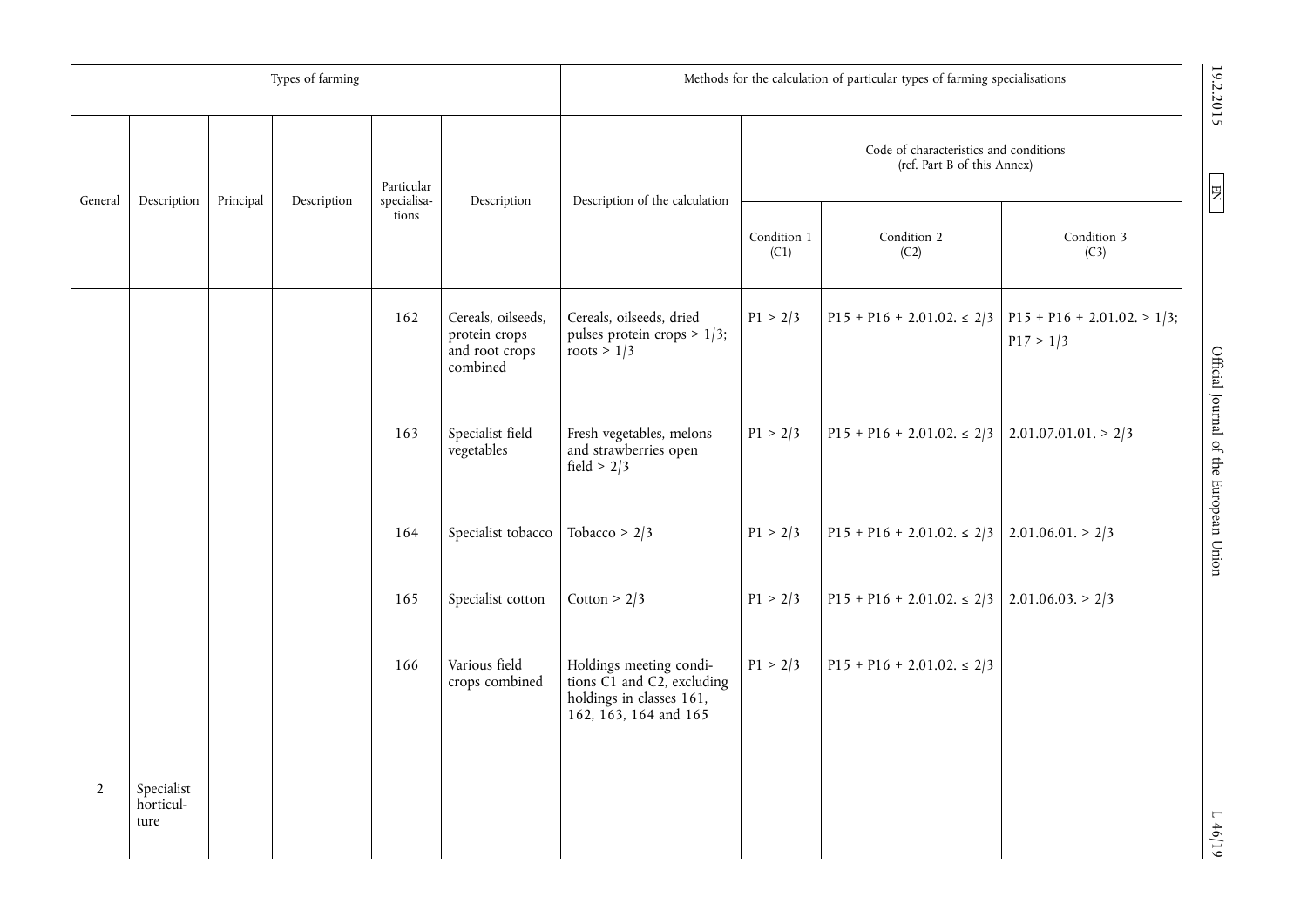|         |             |           | Types of farming                          |                      |                                                 | L46/20<br>Methods for the calculation of particular types of farming specialisations                          |          |                                                                       |                      |                                        |                       |
|---------|-------------|-----------|-------------------------------------------|----------------------|-------------------------------------------------|---------------------------------------------------------------------------------------------------------------|----------|-----------------------------------------------------------------------|----------------------|----------------------------------------|-----------------------|
|         |             |           |                                           | Particular           |                                                 |                                                                                                               |          | Code of characteristics and conditions<br>(ref. Part B of this Annex) |                      |                                        |                       |
| General | Description | Principal | Description                               | specialisa-<br>tions | Description                                     | Description of the calculation                                                                                |          | Condition 1<br>(C1)                                                   | Condition 2<br>(C2)  | Condition 3<br>(C3)                    | $\boxed{\phantom{1}}$ |
|         |             | 21        | Specialist hor-<br>ticulture<br>indoor    |                      |                                                 |                                                                                                               |          |                                                                       |                      |                                        |                       |
|         |             |           |                                           | 211                  | Specialist vegeta-<br>bles indoor               | Fresh vegetables, melons<br>and strawberries - under<br>glass > $2/3$                                         | P2 > 2/3 | 2.01.07.02.<br>$+ 2.01.08.02. > 2/3$                                  | $2.01.07.02 \ge 2/3$ | Official Journal of the European Union |                       |
|         |             |           |                                           | 212                  | Specialist flowers<br>and ornamentals<br>indoor | Flowers and ornamental<br>plants under glass $> 2/3$                                                          | P2 > 2/3 | 2.01.07.02.<br>$+ 2.01.08.02. > 2/3$                                  | $2.01.08.02 \ge 2/3$ |                                        |                       |
|         |             |           |                                           | 213                  | Mixed horticul-<br>ture indoor<br>specialist    | Holdings meeting condi-<br>tions $\check{C1}$ and $\check{C2}$ , excluding<br>those in classes 211<br>and 212 | P2 > 2/3 | 2.01.07.02.<br>$+ 2.01.08.02. > 2/3$                                  |                      |                                        |                       |
|         |             | 22        | Specialist hor-<br>ticulture out-<br>door |                      |                                                 |                                                                                                               |          |                                                                       |                      |                                        |                       |
|         |             |           |                                           | 221                  | Specialist vegeta-<br>bles outdoor              | Fresh vegetables, melons<br>and strawberries market<br>gardening $> 2/3$                                      | P2 > 2/3 | 2.01.07.01.02.<br>$+ 2.01.08.01. > 2/3$                               | 2.01.07.01.02 > 2/3  | 19.2.2015                              |                       |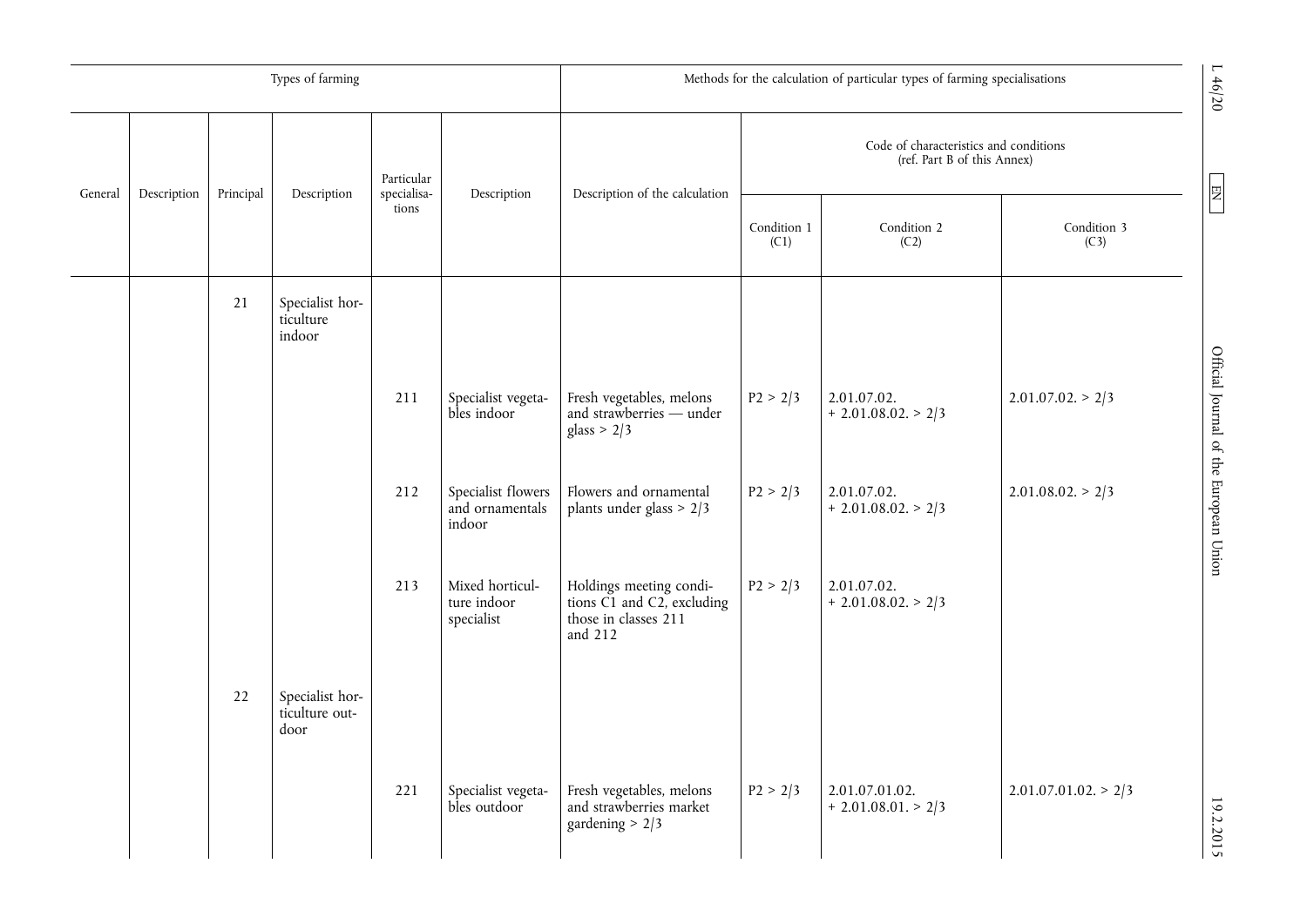|                         |                                  |           | Types of farming          |                           |                                                  | Methods for the calculation of particular types of farming specialisations                                    |                     |                                                                                      |                     |                                        |
|-------------------------|----------------------------------|-----------|---------------------------|---------------------------|--------------------------------------------------|---------------------------------------------------------------------------------------------------------------|---------------------|--------------------------------------------------------------------------------------|---------------------|----------------------------------------|
| General                 | Description                      | Principal | Description               | Particular<br>specialisa- | Description                                      | Description of the calculation                                                                                |                     | Code of characteristics and conditions<br>(ref. Part B of this Annex)                |                     | 19.2.2015                              |
|                         |                                  |           |                           | tions                     |                                                  |                                                                                                               | Condition 1<br>(C1) | Condition 2<br>(C2)                                                                  | Condition 3<br>(C3) | $\boxed{E}$                            |
|                         |                                  |           |                           | 222                       | Specialist flowers<br>and ornamentals<br>outdoor | Flowers and ornamental<br>plants outdoor $> 2/3$                                                              | P2 > 2/3            | 2.01.07.01.02.<br>$+ 2.01.08.01. > 2/3$                                              | 2.01.08.01 > 2/3    |                                        |
|                         |                                  |           |                           | 223                       | Mixed horticul-<br>ture outdoor<br>specialist    | Holdings meeting condi-<br>tions $\check{C1}$ and $\check{C2}$ , excluding<br>those in classes 221<br>and 222 | P2 > 2/3            | 2.01.07.01.02.<br>$+ 2.01.08.01. > 2/3$                                              |                     |                                        |
|                         |                                  | 23        | Other horti-<br>culture   |                           |                                                  |                                                                                                               |                     |                                                                                      |                     |                                        |
|                         |                                  |           |                           | 231                       | Specialist mush-<br>rooms                        | Mushrooms $> 2/3$                                                                                             | P2 > 2/3            | 2.01.07.01.02.<br>$+ 2.01.08.01 \le 2/3$ ;<br>2.01.07.02.<br>$+ 2.01.08.02 \leq 2/3$ | 2.06.01 > 2/3       | Official Journal of the European Union |
|                         |                                  |           |                           | 232                       | Specialist nur-<br>series                        | Nurseries > $2/3$                                                                                             | P2 > 2/3            | 2.01.07.01.02.<br>$+ 2.01.08.01 \le 2/3$ ;<br>2.01.07.02.<br>$+ 2.01.08.02 \leq 2/3$ | $2.04.05 \geq 2/3$  |                                        |
|                         |                                  |           |                           | 233                       | Various horticul-<br>ture                        | Holdings meeting condi-<br>tions $\check{C1}$ and $\check{C2}$ , excluding<br>those in classes 231<br>and 232 | P2 > 2/3            | 2.01.07.01.02.<br>$+ 2.01.08.01 \le 2/3$ ;<br>2.01.07.02.<br>$+ 2.01.08.02 \leq 2/3$ |                     |                                        |
| $\overline{\mathbf{3}}$ | Specialist<br>permanent<br>crops |           |                           |                           |                                                  |                                                                                                               |                     |                                                                                      |                     |                                        |
|                         |                                  | 35        | Specialist vi-<br>neyards |                           |                                                  |                                                                                                               |                     |                                                                                      |                     | L46/21                                 |

19.2.2015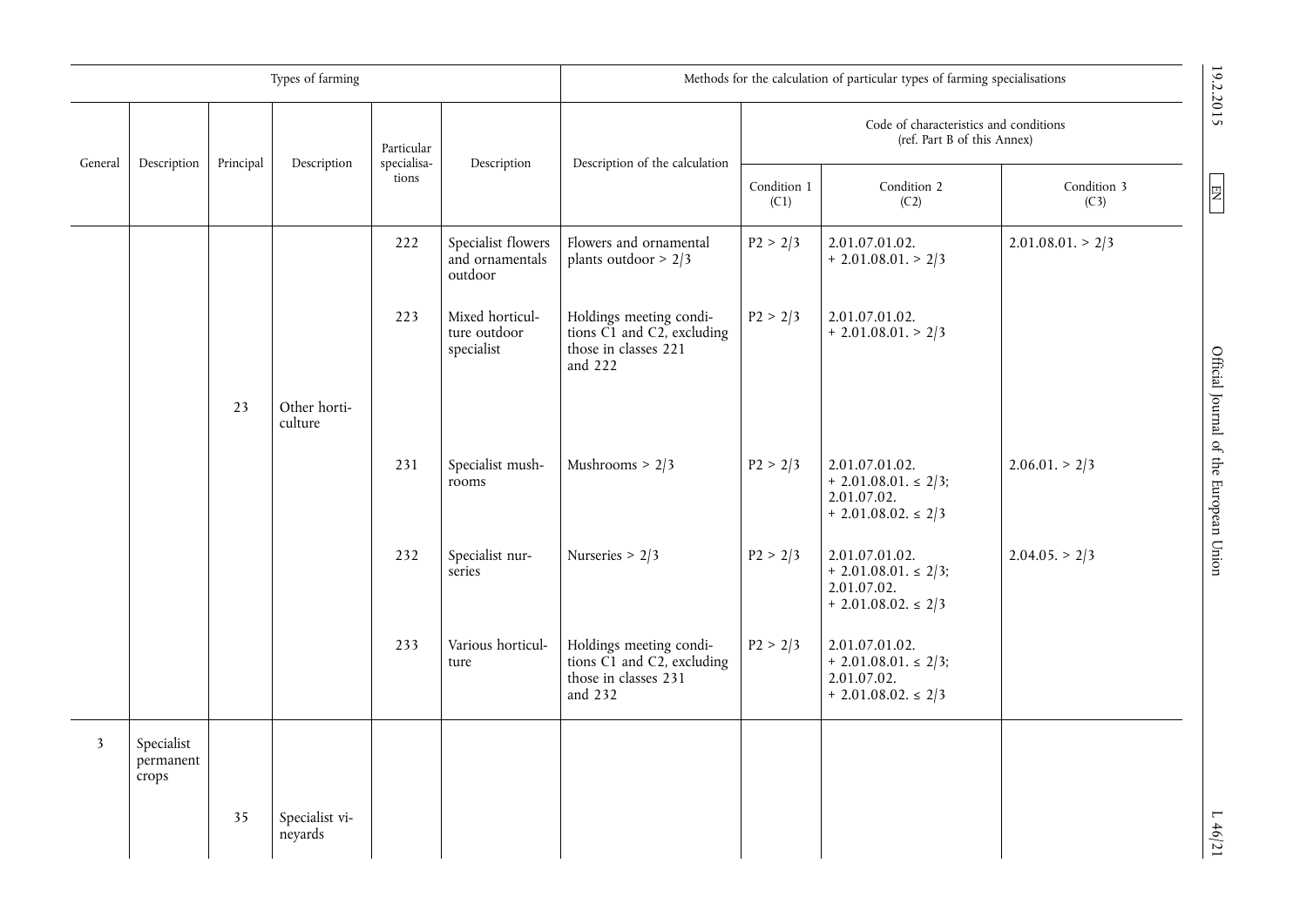|         |             |           | Types of farming                        |                           |                                                                                              | Methods for the calculation of particular types of farming specialisations                                         |                                                                       |                           |                                        |
|---------|-------------|-----------|-----------------------------------------|---------------------------|----------------------------------------------------------------------------------------------|--------------------------------------------------------------------------------------------------------------------|-----------------------------------------------------------------------|---------------------------|----------------------------------------|
| General | Description | Principal | Description                             | Particular<br>specialisa- | Description                                                                                  | Description of the calculation                                                                                     | Code of characteristics and conditions<br>(ref. Part B of this Annex) |                           |                                        |
|         |             |           |                                         | tions                     |                                                                                              |                                                                                                                    | Condition 1<br>(C1)                                                   | Condition 2<br>(C2)       | Condition 3<br>(C3)                    |
|         |             |           |                                         | 351                       | Specialist quality<br>wine                                                                   | Vineyards normally produ-<br>cing quality wine $> 2/3$                                                             | P3 > 2/3                                                              | $2.04.04 \geq 2/3$        | 2.04.04.01 > 2/3                       |
|         |             |           |                                         | 352                       | Specialist wine<br>other than qual-<br>ity wine                                              | Vineyards normally produ-<br>cing other wines $> 2/3$                                                              | P3 > 2/3                                                              | 2.04.04 > 2/3             | $2.04.04.02 \geq 2/3$                  |
|         |             |           |                                         | 353                       | Specialist table<br>grapes                                                                   | Vineyards normally produ-<br>cing table grapes $\frac{1}{2}$ 2/3                                                   | P3 > 2/3                                                              | 2.04.04 > 2/3             | $2.04.04.03 \geq 2/3$                  |
|         |             |           |                                         | 354                       | Other vineyards                                                                              | Holdings meeting condi-<br>tions $\check{C1}$ and $\check{C2}$ , excluding<br>those in classes 351, 352<br>and 353 | P3 > 2/3                                                              | 2.04.04 > 2/3             |                                        |
|         |             | 36        | Specialist fruit<br>and citrus<br>fruit |                           |                                                                                              |                                                                                                                    |                                                                       |                           |                                        |
|         |             |           |                                         | 361                       | Specialist fruit<br>(other than ci-<br>trus, tropical and<br>subtropical fruits<br>and nuts) | Fruit of temperate climate<br>zones and berries $> 2/3$                                                            | P3 > 2/3                                                              | $2.04.01 + 2.04.02 > 2/3$ | 2.04.01.01.01.<br>$+ 2.04.01.02 > 2/3$ |
|         |             |           |                                         | 362                       | Specialist citrus<br>fruit                                                                   | Citrus fruit > $2/3$                                                                                               | P3 > 2/3                                                              | $2.04.01 + 2.04.02 > 2/3$ | $2.04.02 \geq 2/3$                     |

 $L \ 46/22$ 

 $\boxed{\text{EN}}$ 

 $19.72$  D  $\overline{19.72}$  D  $\overline{19.72}$  D  $19.72$  D  $19.72$  D  $19.72$  D  $19.72$  D  $19.72$  D  $19.72$  D  $19.72$  D  $19.72$  D  $19.72$  D  $19.72$  D  $19.72$  D  $19.72$  D  $19.72$  D  $19.72$  D  $19.72$  D  $19.72$  D  $19.72$  D  $19.72$  D Official Journal of the European Union

19.2.2015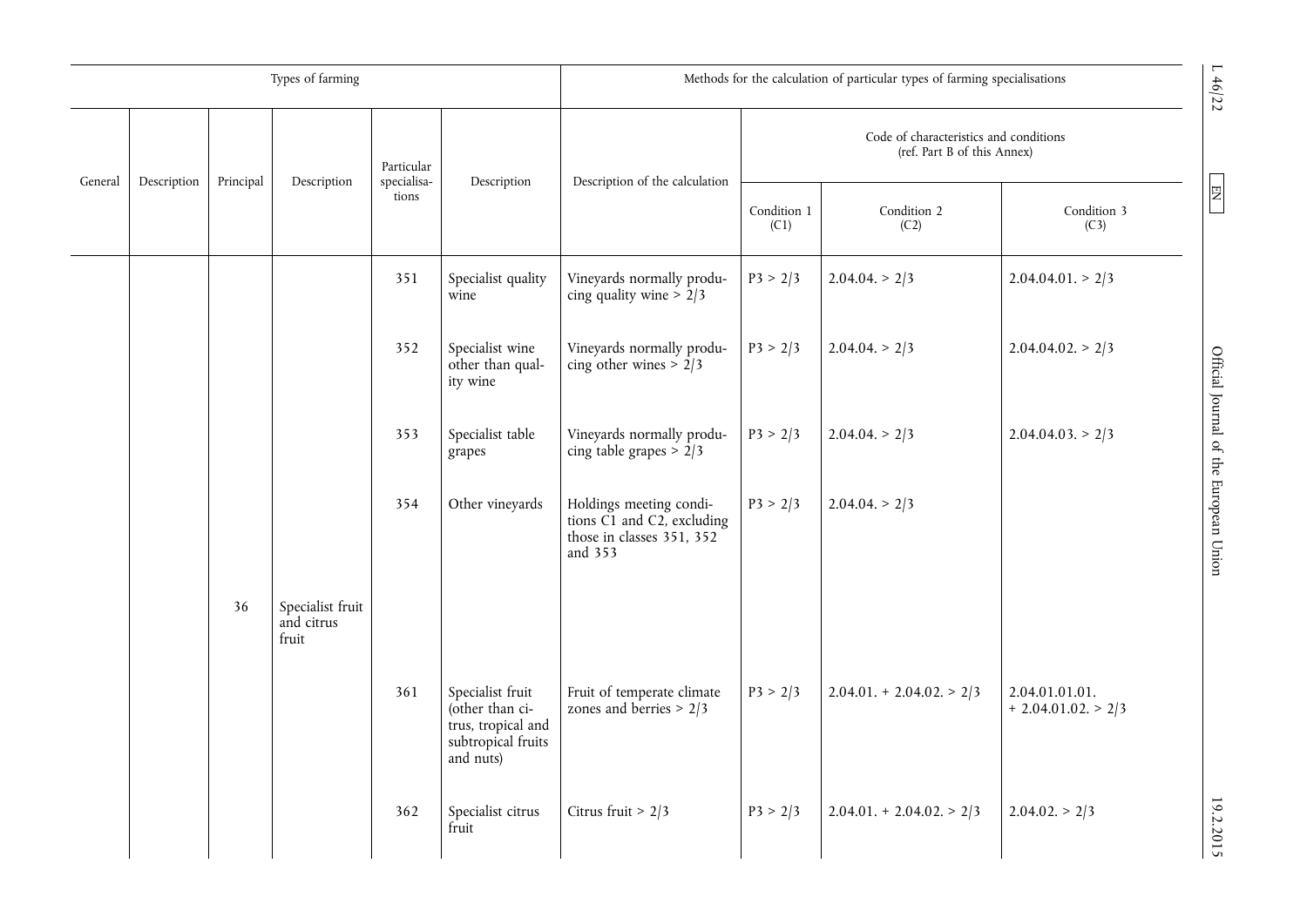|         |             |            | Types of farming                         |                                |                                                                                                       | Methods for the calculation of particular types of farming specialisations                              |                     |                           |                         |                                        |
|---------|-------------|------------|------------------------------------------|--------------------------------|-------------------------------------------------------------------------------------------------------|---------------------------------------------------------------------------------------------------------|---------------------|---------------------------|-------------------------|----------------------------------------|
|         |             | Particular |                                          | Description of the calculation | Code of characteristics and conditions<br>(ref. Part B of this Annex)                                 |                                                                                                         |                     | 19.2.2015                 |                         |                                        |
| General | Description | Principal  | Description                              | specialisa-<br>tions           | Description                                                                                           |                                                                                                         | Condition 1<br>(C1) | Condition 2<br>(C2)       | Condition 3<br>(C3)     | $\boxed{\Xi}$                          |
|         |             |            |                                          | 363                            | Specialist nuts                                                                                       | Nuts > $2/3$                                                                                            | P3 > 2/3            | $2.04.01 + 2.04.02 > 2/3$ | 2.04.01.03 > 2/3        |                                        |
|         |             |            |                                          | 364                            | Specialist tropical<br>and subtropical<br>fruits                                                      | Fruit of subtropical climate<br>zones > $2/3$                                                           | P3 > 2/3            | $2.04.01 + 2.04.02 > 2/3$ | $2.04.01.01.02 \ge 2/3$ |                                        |
|         |             |            |                                          | 365                            | Specialist fruit,<br>citrus, tropical<br>and subtropical<br>fruits and nuts:<br>mixed produc-<br>tion | Holdings meeting condi-<br>tions $C1$ and $C2$ , excluding<br>those in classes 361, 362,<br>363 and 364 | P3 > 2/3            | $2.04.01 + 2.04.02 > 2/3$ |                         | Official Journal of the European Union |
|         |             | 37         | Specialist ol-<br>ives                   |                                |                                                                                                       |                                                                                                         |                     |                           |                         |                                        |
|         |             |            |                                          | 370                            | Specialist olives                                                                                     | Olives $> 2/3$                                                                                          | P3 > 2/3            | $2.04.03 \geq 2/3$        |                         |                                        |
|         |             | 38         | Various per-<br>manent crops<br>combined |                                |                                                                                                       |                                                                                                         |                     |                           |                         |                                        |
|         |             |            |                                          | 380                            | Various perma-<br>nent crops com-<br>bined                                                            | Holdings meeting condi-<br>tion C1, excluding those in<br>classes 351 to 370                            | P3 > 2/3            |                           |                         | 1.46/23                                |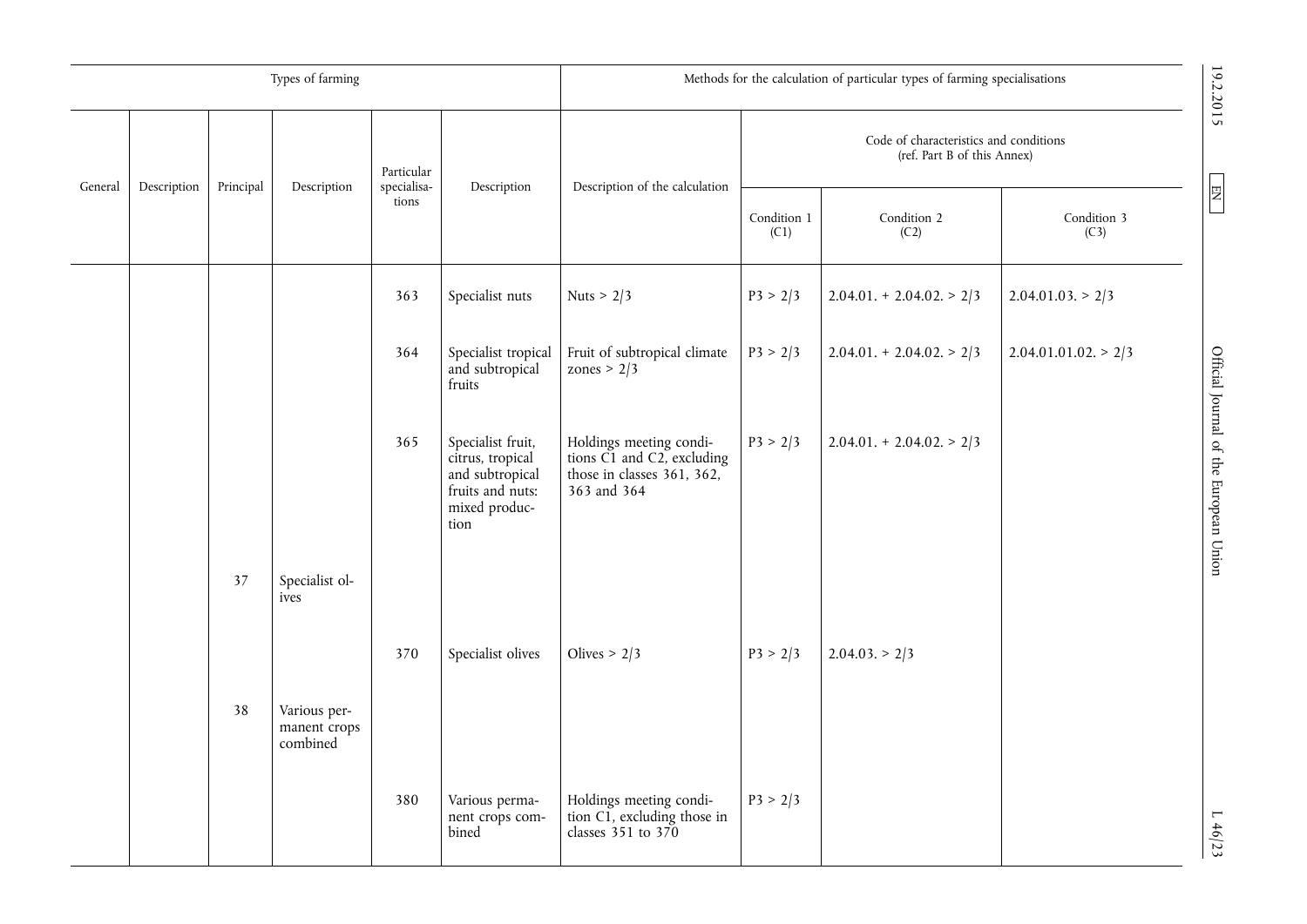# **Specialist holdings — Animal production**

|                |                                         |    | Types of farming                                          |                      |                                                             | Methods for the calculation of particular types of farming specialisations                                                                                                                                                                                                                                                                             |                                                                       |                                                          |                     |  |
|----------------|-----------------------------------------|----|-----------------------------------------------------------|----------------------|-------------------------------------------------------------|--------------------------------------------------------------------------------------------------------------------------------------------------------------------------------------------------------------------------------------------------------------------------------------------------------------------------------------------------------|-----------------------------------------------------------------------|----------------------------------------------------------|---------------------|--|
| General        | Principal<br>Description<br>Description |    |                                                           |                      | Particular<br>Description                                   | Description of the calculation                                                                                                                                                                                                                                                                                                                         | Code of characteristics and conditions<br>(ref. Part B of this Annex) |                                                          |                     |  |
|                |                                         |    |                                                           | specialisa-<br>tions |                                                             |                                                                                                                                                                                                                                                                                                                                                        | Condition 1<br>(C1)                                                   | Condition 2<br>(C2)                                      | Condition 3<br>(C3) |  |
| $\overline{4}$ | Specialist<br>grazing li-<br>vestock    |    |                                                           |                      |                                                             |                                                                                                                                                                                                                                                                                                                                                        |                                                                       |                                                          |                     |  |
|                |                                         | 45 | Specialist<br>dairying                                    |                      |                                                             |                                                                                                                                                                                                                                                                                                                                                        |                                                                       |                                                          |                     |  |
|                |                                         |    |                                                           | 450                  | Specialist dairy-<br>ing                                    | Dairy cows $> 3/4$ of total<br>grazing livestock; grazing livestock $> 1/10$ of grazing<br>livestock and forage                                                                                                                                                                                                                                        | P4 > 2/3                                                              | $3.02.06. > 3/4$ GL;<br>GL > 1/10 P4                     |                     |  |
|                |                                         | 46 | Specialist cat-<br>$t\hat{I}e$ — rearing<br>and fattening |                      |                                                             |                                                                                                                                                                                                                                                                                                                                                        |                                                                       |                                                          |                     |  |
|                |                                         |    |                                                           | 460                  | Specialist cattle<br>$\frac{1}{2}$ rearing and<br>fattening | All cattle (i.e. bovine ani-<br>mals under one year, bovine<br>animals over one but under<br>two and bovine animals<br>two years old and over<br>(male, heifers, dairy cows<br>and other cows)) $> 2/3$ of<br>grazing livestock; dairy<br>cows $\leq$ 1/10 of grazing live-<br>stock; grazing livestock<br>$> 1/10$ of grazing livestock<br>and forage | P4 > 2/3                                                              | $P46 > 2/3$ GL; 3.02.06.<br>$\leq$ 1/10 GL; GL > 1/10 P4 |                     |  |

 $L \ 46/24$ 

 $\boxed{\text{EN}}$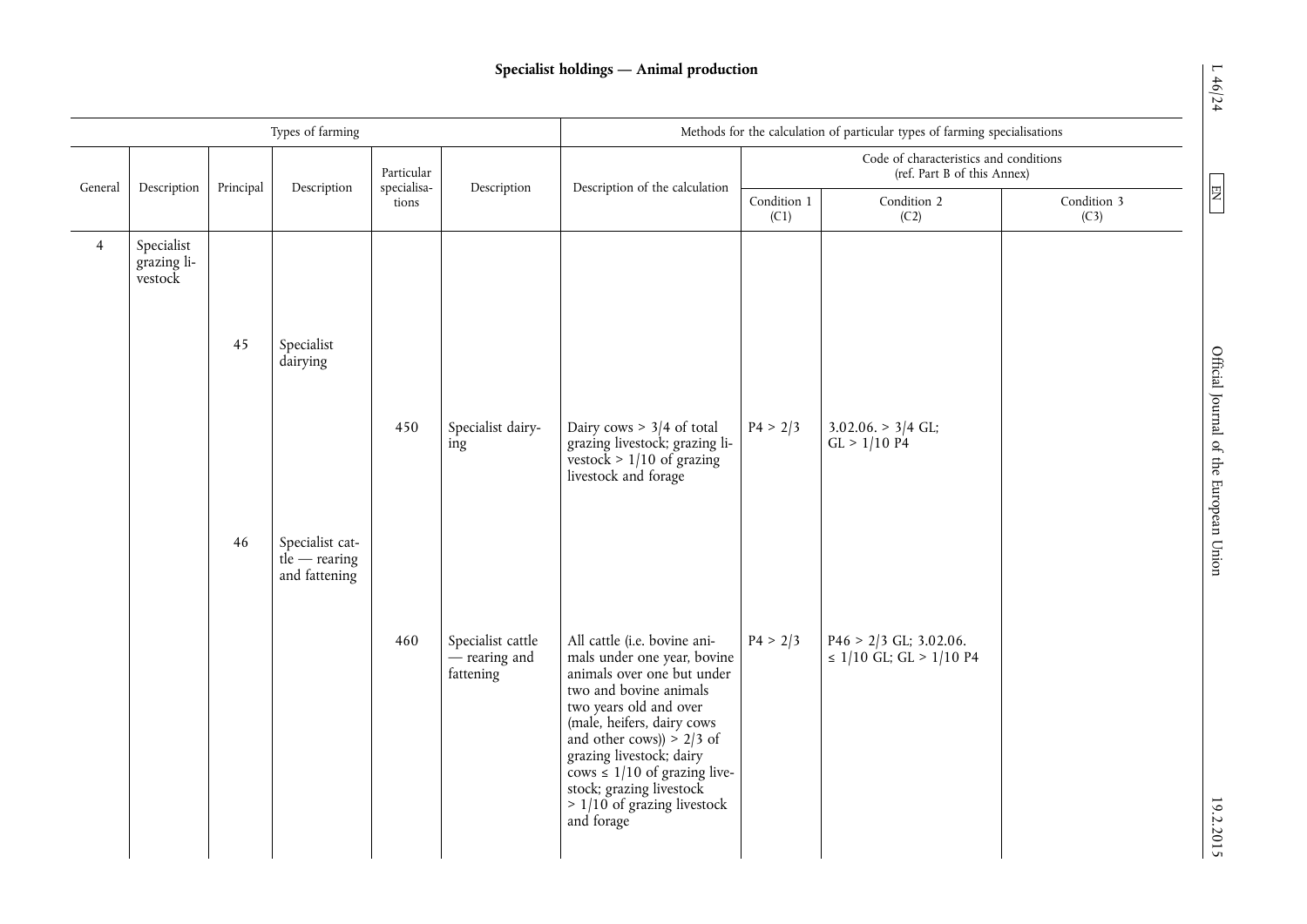|         |             |           | Types of farming                                                                                                             |                           |                                                                  | Methods for the calculation of particular types of farming specialisations                                                                                                                                 |                     |                                                                                    |                                                        |                                                         |
|---------|-------------|-----------|------------------------------------------------------------------------------------------------------------------------------|---------------------------|------------------------------------------------------------------|------------------------------------------------------------------------------------------------------------------------------------------------------------------------------------------------------------|---------------------|------------------------------------------------------------------------------------|--------------------------------------------------------|---------------------------------------------------------|
| General | Description | Principal | Description                                                                                                                  | Particular<br>specialisa- | Description                                                      | Code of characteristics and conditions<br>(ref. Part B of this Annex)<br>Description of the calculation                                                                                                    |                     |                                                                                    |                                                        | 19.2.2015                                               |
|         |             |           |                                                                                                                              | tions                     |                                                                  |                                                                                                                                                                                                            | Condition 1<br>(C1) | Condition 2<br>(C2)                                                                | Condition 3<br>(C3)                                    |                                                         |
|         |             | 47<br>48  | $Cattle$ —<br>dairying, rear-<br>ing and fat-<br>tening com-<br>bined<br>Sheep, goats<br>and other<br>grazing live-<br>stock | 470                       | $Cattle$ - dairy-<br>ing, rearing and<br>fattening com-<br>bined | All cattle $> 2/3$ of grazing<br>livestock; dairy cows > $1/10$<br>of grazing livestock; grazing<br>livestock $> 1/10$ of grazing<br>livestock and forage; exclud-<br>ing those holdings in<br>class $450$ | P4 > 2/3            | $P46 > 2/3$ GL; 3.02.06.<br>$> 1/10$ GL; GL $> 1/10$ P4;<br>excluding 450          |                                                        | $\boxed{\Xi}$<br>Official Journal of the European Union |
|         |             |           |                                                                                                                              | 481                       | Specialist sheep                                                 | Sheep $> 2/3$ of grazing live-<br>stock; grazing livestock<br>$> 1/10$ of grazing livestock<br>and forage                                                                                                  | P4 > 2/3            | Holdings meeting condi-<br>tion C1, excluding those in<br>classes 450, 460 and 470 | $3.03.01. > 2/3$ GL;<br>GL > 1/10 P4                   |                                                         |
|         |             |           |                                                                                                                              | 482                       | Sheep and cattle<br>combined                                     | All cattle $> 1/3$ of grazing<br>livestock, sheep > $1/3$ of<br>grazing livestock and graz-<br>ing livestock > $1/10$ of<br>grazing livestock and forage                                                   | P4 > 2/3            | Holdings meeting condi-<br>tion C1, excluding those in<br>classes 450, 460 and 470 | $P46 > 1/3$ GL; 3.03.01.<br>$> 1/3$ GL; GL $> 1/10$ P4 | $L \, 46/25$                                            |

 $L \ 46/25$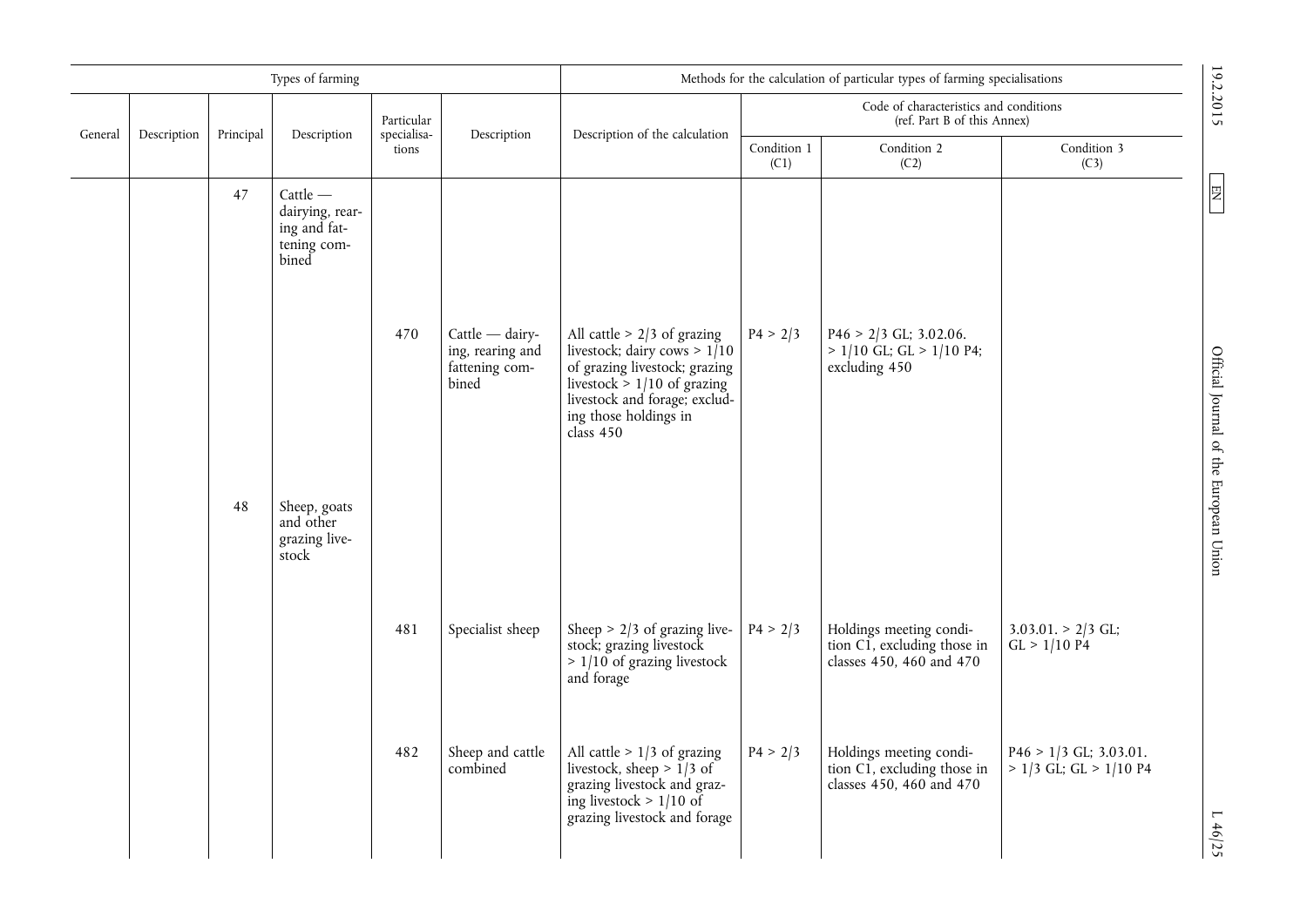|         |                          |           | Types of farming      |                           |                                            |                                                                                                           |                     | Methods for the calculation of particular types of farming specialisations         |                                        |  |
|---------|--------------------------|-----------|-----------------------|---------------------------|--------------------------------------------|-----------------------------------------------------------------------------------------------------------|---------------------|------------------------------------------------------------------------------------|----------------------------------------|--|
| General | Description              | Principal | Description           | Particular<br>specialisa- | Description                                | Description of the calculation                                                                            |                     | Code of characteristics and conditions<br>(ref. Part B of this Annex)              |                                        |  |
|         |                          |           |                       | tions                     |                                            |                                                                                                           | Condition 1<br>(C1) | Condition 2<br>(C2)                                                                | Condition 3<br>(C3)                    |  |
|         |                          |           |                       | 483                       | Specialist goats                           | Goats $> 2/3$ of grazing live-<br>stock; grazing livestock<br>$> 1/10$ of grazing livestock<br>and forage | P4 > 2/3            | Holdings meeting condi-<br>tion C1, excluding those in<br>classes 450, 460 and 470 | $3.03.02 \geq 2/3$ GL;<br>GL > 1/10 P4 |  |
|         |                          |           |                       | 484                       | Various grazing<br>livestock               | Holdings meeting condi-<br>tions C1 and C2, excluding<br>those in 481, 482 and 483                        | P4 > 2/3            | Holdings meeting condi-<br>tion C1, excluding those in<br>classes 450, 460 and 470 |                                        |  |
| 5       | Specialist<br>granivores |           |                       |                           |                                            |                                                                                                           |                     |                                                                                    |                                        |  |
|         |                          | 51        | Specialist pigs       |                           |                                            |                                                                                                           |                     |                                                                                    |                                        |  |
|         |                          |           |                       | 511                       | Specialist pig<br>rearing                  | Breeding sows $> 2/3$                                                                                     | P5 > 2/3            | P51 > 2/3                                                                          | $3.04.02 \geq 2/3$                     |  |
|         |                          |           |                       | 512                       | Specialist pig fat-<br>tening              | Piglets and other pigs $> 2/3$                                                                            | P5 > 2/3            | P51 > 2/3                                                                          | $3.04.01 + 3.04.99 > 2/3$              |  |
|         |                          |           |                       | 513                       | Pig rearing and<br>fattening com-<br>bined | Holdings meeting condi-<br>tions C1 and C2, excluding<br>those in classes 511<br>and 512                  | P5 > 2/3            | P51 > 2/3                                                                          |                                        |  |
|         |                          | 52        | Specialist<br>poultry |                           |                                            |                                                                                                           |                     |                                                                                    |                                        |  |
|         |                          |           |                       | 521                       | Specialist laying<br>hens                  | Laying hens $> 2/3$                                                                                       | P5 > 2/3            | P52 > 2/3                                                                          | $3.05.02 \geq 2/3$                     |  |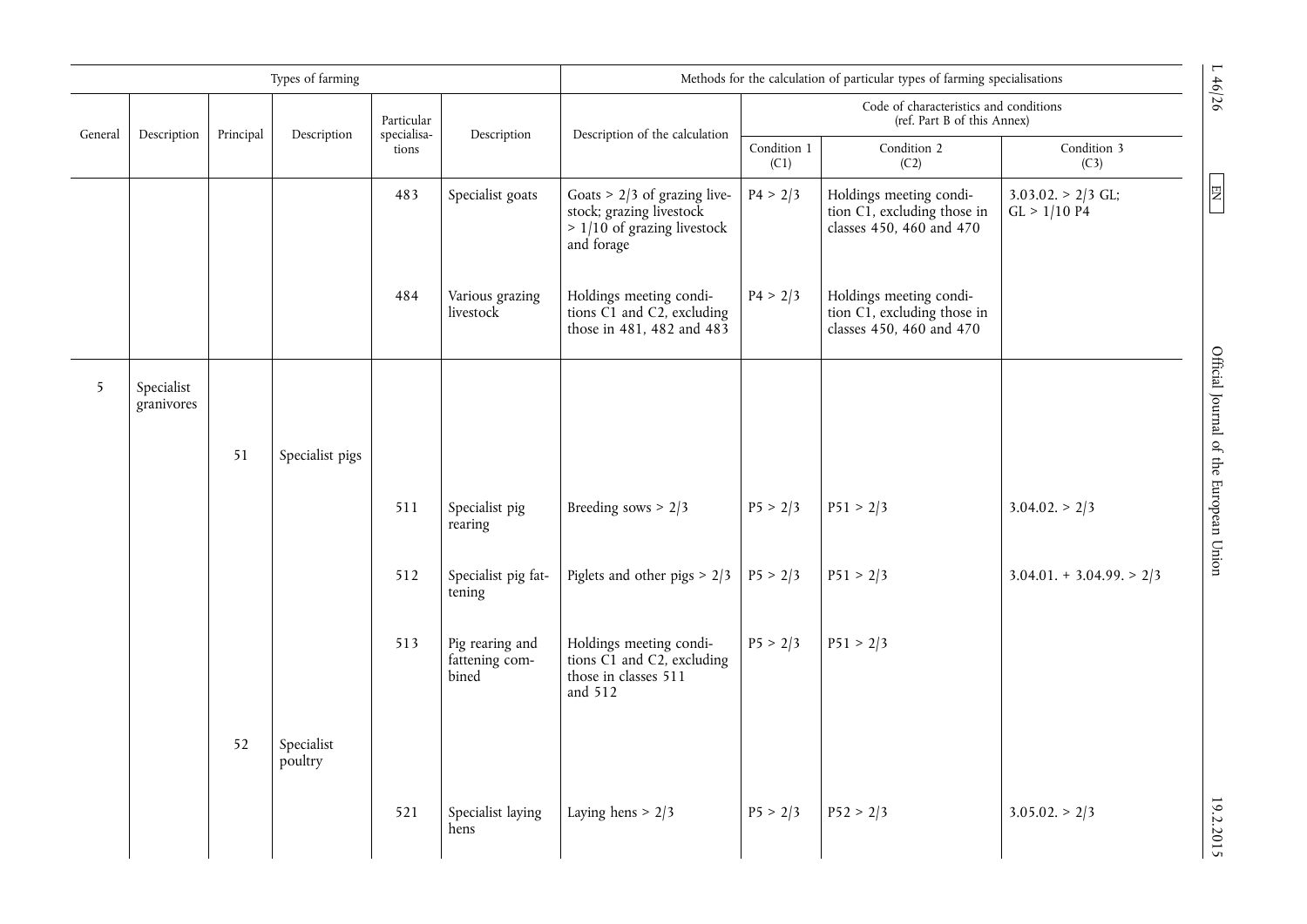|         |                   |           | Types of farming                      |                           |                                             |                                                                                          |                                                                       | Methods for the calculation of particular types of farming specialisations |                           |
|---------|-------------------|-----------|---------------------------------------|---------------------------|---------------------------------------------|------------------------------------------------------------------------------------------|-----------------------------------------------------------------------|----------------------------------------------------------------------------|---------------------------|
| General | Description       | Principal | Description                           | Particular<br>specialisa- | Description                                 | Description of the calculation                                                           |                                                                       | Code of characteristics and conditions<br>(ref. Part B of this Annex)      |                           |
|         |                   |           |                                       | tions                     |                                             |                                                                                          | Condition 1<br>(C1)                                                   | Condition 2<br>(C2)                                                        | Condition 3<br>(C3)       |
|         |                   |           |                                       | 522                       | Specialist poul-<br>try-meat                | Broilers and other poultry<br>> 2/3                                                      | P5 > 2/3                                                              | P52 > 2/3                                                                  | $3.05.01 + 3.05.03 > 2/3$ |
|         |                   |           |                                       | 523                       | Laying hens and<br>poultry-meat<br>combined | Holdings meeting condi-<br>tions C1 and C2, excluding<br>those in classes 521<br>and 522 | P5 > 2/3                                                              | P52 > 2/3                                                                  |                           |
|         |                   | 53        | Various grani-<br>vores com-<br>bined |                           |                                             |                                                                                          |                                                                       |                                                                            |                           |
|         |                   |           |                                       | 530                       | Various grani-<br>vores combined            | Holdings meeting condi-<br>tion C1, excluding those in<br>classes $511$ to $523$         | P5 > 2/3                                                              |                                                                            |                           |
|         |                   |           |                                       |                           |                                             | <b>Mixed holdings</b>                                                                    |                                                                       |                                                                            |                           |
|         |                   |           | Types of farming                      |                           |                                             |                                                                                          |                                                                       | Methods for the calculation of particular types of farming specialisations |                           |
|         |                   |           |                                       | Particular                |                                             |                                                                                          | Code of characteristics and conditions<br>(ref. Part B of this Annex) |                                                                            |                           |
| General | Description       | Principal | Description                           | specialisa-<br>tions      | Description                                 | Description of the calculation                                                           | Condition 1<br>(C1)                                                   | Condition 2<br>(C2)                                                        | Condition 3<br>(C3)       |
| 6       | Mixed<br>cropping |           |                                       |                           |                                             |                                                                                          |                                                                       |                                                                            |                           |
|         |                   | 61        | Mixed crop-<br>ping                   |                           |                                             |                                                                                          |                                                                       |                                                                            |                           |

# **Mixed holdings**

|              |                   |           | Types of farming    |                           |             | Methods for the calculation of particular types of farming specialisations |                                                                       |                     |                     |  |
|--------------|-------------------|-----------|---------------------|---------------------------|-------------|----------------------------------------------------------------------------|-----------------------------------------------------------------------|---------------------|---------------------|--|
| General      | Description       | Principal | Description         | Particular<br>specialisa- |             | Description of the calculation                                             | Code of characteristics and conditions<br>(ref. Part B of this Annex) |                     |                     |  |
|              |                   |           |                     | tions                     | Description |                                                                            | Condition 1<br>(C1)                                                   | Condition 2<br>(C2) | Condition 3<br>(C3) |  |
| <sub>0</sub> | Mixed<br>cropping | 61        | Mixed crop-<br>ping |                           |             |                                                                            |                                                                       |                     |                     |  |

 $L \frac{46}{27}$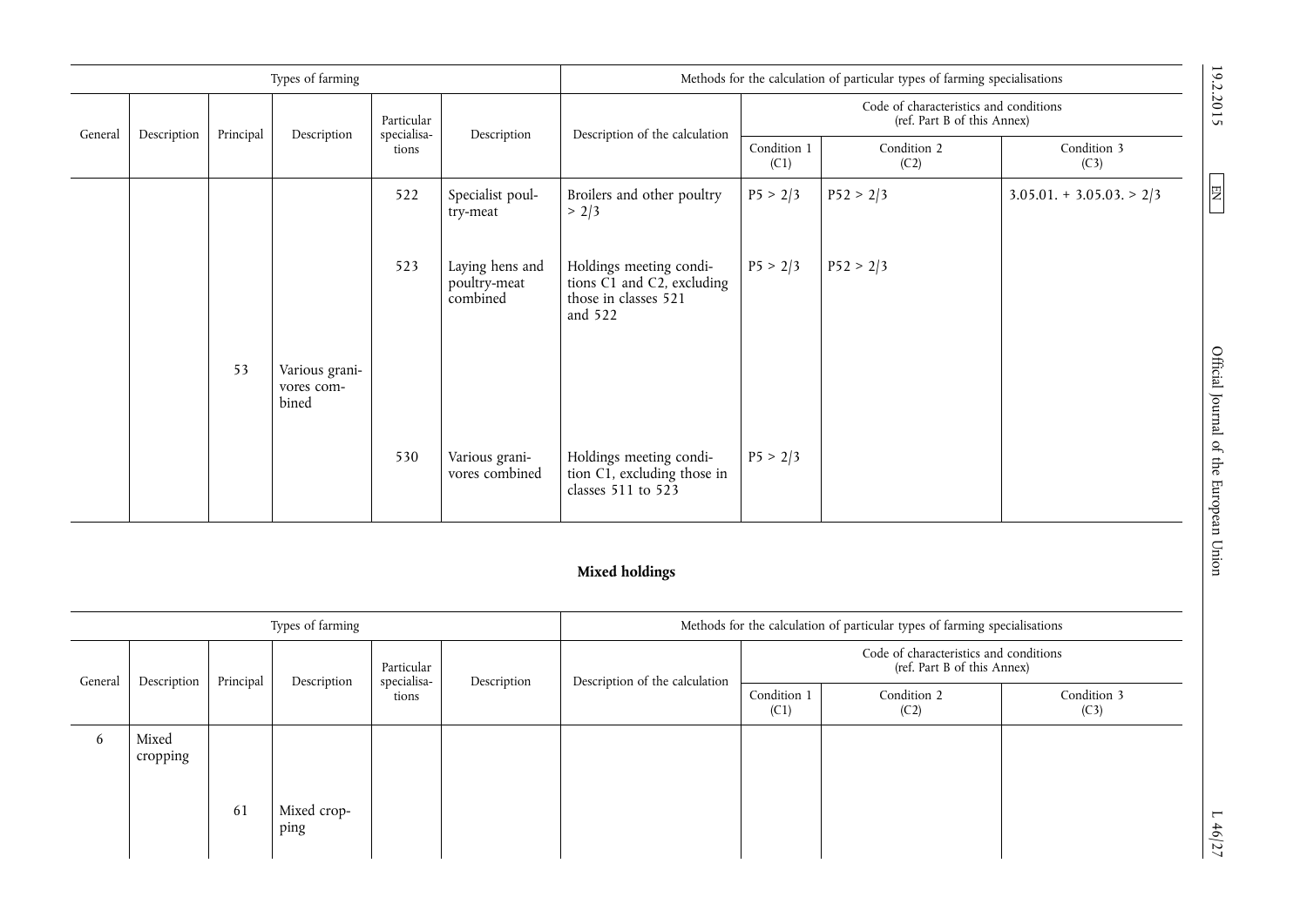|         |             |           | Types of farming |                           |                                                 |                                                                                                                                                   |                                                                                 | Methods for the calculation of particular types of farming specialisations |                     | L46/28                                 |
|---------|-------------|-----------|------------------|---------------------------|-------------------------------------------------|---------------------------------------------------------------------------------------------------------------------------------------------------|---------------------------------------------------------------------------------|----------------------------------------------------------------------------|---------------------|----------------------------------------|
| General |             | Principal | Description      | Particular<br>specialisa- | Description                                     | Description of the calculation                                                                                                                    |                                                                                 | Code of characteristics and conditions<br>(ref. Part B of this Annex)      |                     |                                        |
|         | Description |           |                  | tions                     |                                                 |                                                                                                                                                   | Condition 1<br>(C1)                                                             | Condition 2<br>(C2)                                                        | Condition 3<br>(C3) |                                        |
|         |             |           |                  | 611                       | Horticulture and<br>permanent crops<br>combined | Horticulture > $1/3$ ; perma-<br>nent crops > $1/3$                                                                                               | $(P1 + P2 +$<br>$P3$ > 2/3;<br>$P1 \le 2/3$ ;<br>$P2 \le 2/3$ ;<br>$P3 \le 2/3$ | $P2 > 1/3$ ; $P3 > 1/3$                                                    |                     | $\begin{array}{c} \n\Xi\n\end{array}$  |
|         |             |           |                  | 612                       | Field crops and<br>horticulture com-<br>bined   | General cropping $> 1/3$ ;<br>horticulture > $1/3$                                                                                                | $(P1 + P2 +$<br>$P3$ > 2/3;<br>$P1 \le 2/3$ ;<br>$P2 \le 2/3$ ;<br>$P3 \le 2/3$ | $P1 > 1/3$ ; $P2 > 1/3$                                                    |                     |                                        |
|         |             |           |                  | 613                       | Field crops and<br>vineyards com-<br>bined      | General cropping $> 1/3$ ;<br>vineyards $>1/3$                                                                                                    | $P1 + P2 +$<br>$P3$ > 2/3;<br>$P1 \le 2/3$ ;<br>$P2 \le 2/3$ ;<br>$P3 \le 2/3$  | $P1 > 1/3$ ; 2.04.04 > 1/3                                                 |                     | Official Journal of the European Union |
|         |             |           |                  | 614                       | Field crops and<br>permanent crops<br>combined  | General cropping $> 1/3$ ,<br>permanent crops $> 1/3$ ;<br>vines $\leq 1/3$                                                                       | $(P1 + P2 +$<br>$P3$ > 2/3;<br>$P1 \le 2/3$ ;<br>$P2 \le 2/3$ ;<br>$P3 \le 2/3$ | $P1 > 1/3$ ; $P3 > 1/3$ ; 2.04.04<br>$\leq 1/3$                            |                     |                                        |
|         |             |           |                  | 615                       | Mixed cropping,<br>mainly field<br>crops        | General cropping $> 1/3$ , no<br>other activity > $1/3$                                                                                           | $(P1 + P2 +$<br>$P3$ > 2/3;<br>$P1 \le 2/3$ ;<br>$P2 \le 2/3$ ;<br>$P3 \le 2/3$ | $P1 > 1/3$ ; $P2 \le 1/3$ ;<br>$P3 \le 1/3$                                |                     |                                        |
|         |             |           |                  | 616                       | Other mixed<br>cropping                         | Holdings meeting condi-<br>tions $\overrightarrow{C1}$ and $\overrightarrow{C2}$ , excluding<br>holdings in classes 611,<br>612, 613, 614 and 615 | $(P1 + P2 +$<br>$P3$ > 2/3;<br>$P1 \le 2/3$ ;<br>$P2 \le 2/3$ ;<br>$P3 \le 2/3$ |                                                                            |                     | 19.2.2015                              |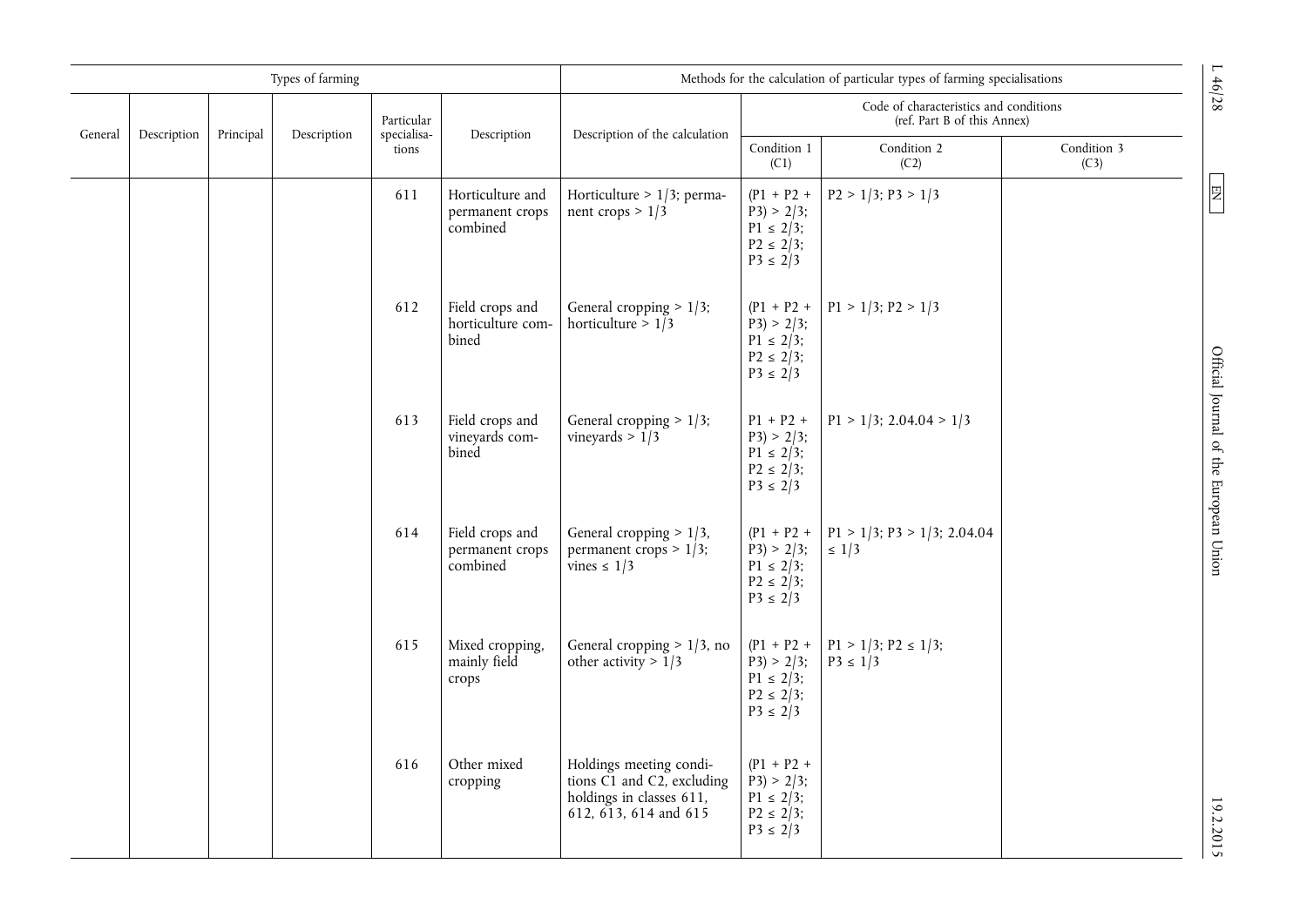|                 |                      |           | Types of farming                                       |                           |                                                                  | Methods for the calculation of particular types of farming specialisations                                          |                                                          |                                                                       |                                                     |                                        |
|-----------------|----------------------|-----------|--------------------------------------------------------|---------------------------|------------------------------------------------------------------|---------------------------------------------------------------------------------------------------------------------|----------------------------------------------------------|-----------------------------------------------------------------------|-----------------------------------------------------|----------------------------------------|
| General         | Description          | Principal | Description                                            | Particular<br>specialisa- | Description                                                      | Description of the calculation                                                                                      |                                                          | Code of characteristics and conditions<br>(ref. Part B of this Annex) |                                                     | 19.2.2015                              |
|                 |                      |           |                                                        | tions                     |                                                                  |                                                                                                                     | Condition 1<br>(C1)                                      | Condition 2<br>(C2)                                                   | Condition 3<br>(C3)                                 |                                        |
| $7\overline{ }$ | Mixed live-<br>stock |           |                                                        |                           |                                                                  |                                                                                                                     |                                                          |                                                                       |                                                     |                                        |
|                 |                      | 73        | Mixed live-<br>stock, mainly<br>grazing live-<br>stock |                           |                                                                  |                                                                                                                     |                                                          |                                                                       |                                                     |                                        |
|                 |                      |           |                                                        | 731                       | Mixed livestock,<br>mainly dairying                              | Cattle, dairying $> 1/3$ of<br>grazing livestock; dairy<br>$\cos$ > 1/2 of dairying<br>cattle                       | $P4 +$<br>$P5 > 2/3$ ;<br>$P4 \le 2/3$ ;<br>$P5 \le 2/3$ | P4 > P5                                                               | $P45 > 1/3$ GL; 3.02.06.<br>$> 1/2$ P45             | Official Journal of the European Union |
|                 |                      |           |                                                        | 732                       | Mixed livestock,<br>mainly non-<br>dairying grazing<br>livestock | Holdings meeting condi-<br>tions C1 and C2, excluding<br>holdings in class 731                                      | $P4 +$<br>$P5 > 2/3$ ;<br>$P4 \le 2/3$ ;<br>$P5 \le 2/3$ | P4 > P5                                                               |                                                     |                                        |
|                 |                      | 74        | Mixed live-<br>stock, mainly<br>granivores             |                           |                                                                  |                                                                                                                     |                                                          |                                                                       |                                                     |                                        |
|                 |                      |           |                                                        | 741                       | Mixed livestock:<br>granivores and<br>dairying                   | Cattle, dairying $> 1/3$ of<br>grazing livestock; granivores<br>$> 1/3$ , dairy cows $> 1/2$ of<br>cattle, dairying | $P4 +$<br>$P5 > 2/3$ ;<br>$P4 \le 2/3$ ;<br>$P5 \le 2/3$ | $P4 \leq P5$                                                          | $P45 > 1/3$ GL; $P5 > 1/3$ ;<br>$3.02.06 > 1/2$ P45 | L46/29                                 |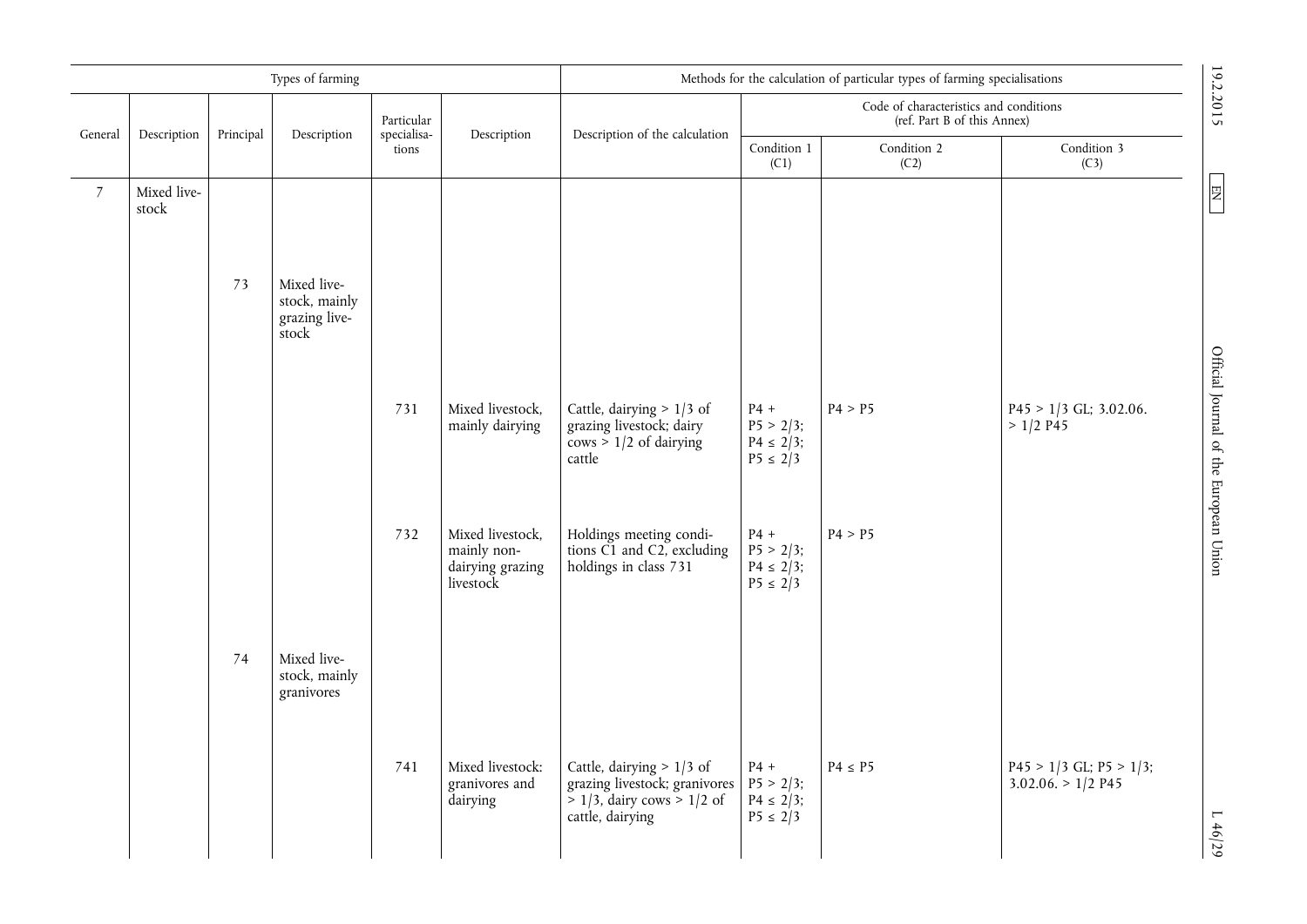|         |                                 |           | Types of farming                                      |                           |                                                                         | Methods for the calculation of particular types of farming specialisations                                                                     |                                                                   |                                                                       |                                                       |                                        |
|---------|---------------------------------|-----------|-------------------------------------------------------|---------------------------|-------------------------------------------------------------------------|------------------------------------------------------------------------------------------------------------------------------------------------|-------------------------------------------------------------------|-----------------------------------------------------------------------|-------------------------------------------------------|----------------------------------------|
| General | Description                     | Principal | Description                                           | Particular<br>specialisa- | Description                                                             | Description of the calculation                                                                                                                 |                                                                   | Code of characteristics and conditions<br>(ref. Part B of this Annex) |                                                       |                                        |
|         |                                 |           |                                                       | tions                     |                                                                         |                                                                                                                                                | Condition 1<br>(C1)                                               | Condition 2<br>(C2)                                                   | Condition 3<br>(C3)                                   |                                        |
|         |                                 |           |                                                       | 742                       | Mixed livestock:<br>granivores and<br>non-dairying<br>grazing livestock | Holdings meeting condi-<br>tions $\check{C1}$ and $\check{C2}$ , excluding<br>holdings in class 741                                            | $P4 +$<br>$P5 > 2/3$ ;<br>$P4 \le 2/3$ ;<br>$P5 \le 2/3$          | $P4 \leq P5$                                                          |                                                       | $\boxed{\Xi}$                          |
| $\,8\,$ | Mixed<br>$crops$ –<br>livestock |           |                                                       |                           |                                                                         |                                                                                                                                                |                                                                   |                                                                       |                                                       |                                        |
|         |                                 | 83        | Field crops -<br>grazing live-<br>stock com-<br>bined |                           |                                                                         |                                                                                                                                                |                                                                   |                                                                       |                                                       | Official Journal of the European Union |
|         |                                 |           |                                                       | 831                       | Field crops com-<br>bined with<br>dairying                              | Cattle, dairying $> 1/3$ of<br>grazing livestock; dairy<br>$\cos$ > 1/2 of cattle, dairy-<br>ing; cattle, dairying < gen-<br>eral cropping     | Holdings<br>not in-<br>cluded in<br>classes<br>151-742<br>and 999 | $P1 > 1/3$ ; $P4 > 1/3$                                               | $P45 > 1/3$ GL; 3.02.06.<br>$> 1/2$ P45; P45 < P1     |                                        |
|         |                                 |           |                                                       | 832                       | Dairying com-<br>bined with field<br>crops                              | Cattle, dairying $> 1/3$ of<br>grazing livestock; dairy<br>$\cos$ > 1/2 of cattle, dairy-<br>ing; cattle, dairying $\ge$ gen-<br>eral cropping | Holdings<br>not in-<br>cluded in<br>classes<br>151-742<br>and 999 | $P1 > 1/3$ ; $P4 > 1/3$                                               | $P45 > 1/3$ GL; 3.02.06.<br>$> 1/2$ P45; P45 $\ge$ P1 | 19.2.2015                              |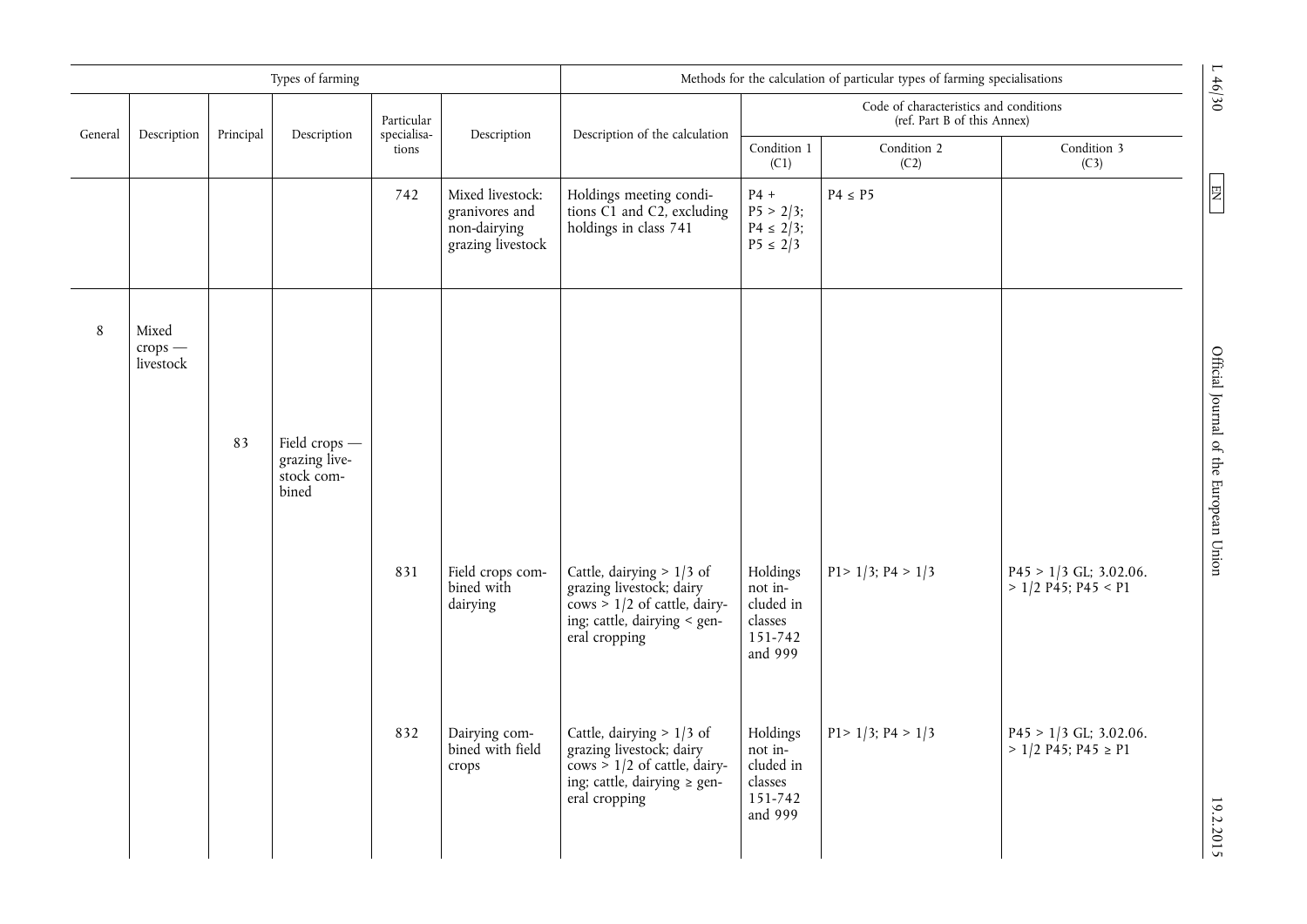|         |             |           | Types of farming                           |                           |                                                                      | Methods for the calculation of particular types of farming specialisations                                            |                                                                   |                                                                                               |                           |
|---------|-------------|-----------|--------------------------------------------|---------------------------|----------------------------------------------------------------------|-----------------------------------------------------------------------------------------------------------------------|-------------------------------------------------------------------|-----------------------------------------------------------------------------------------------|---------------------------|
| General | Description | Principal | Description                                | Particular<br>specialisa- | Description                                                          | Description of the calculation                                                                                        |                                                                   | Code of characteristics and conditions<br>(ref. Part B of this Annex)                         |                           |
|         |             |           |                                            | tions                     |                                                                      |                                                                                                                       | Condition 1<br>(C1)                                               | Condition 2<br>(C2)                                                                           | Condition 3<br>(C3)       |
|         |             |           |                                            | 833                       | Field crops com-<br>bined with non-<br>dairying grazing<br>livestock | General cropping > grazing<br>livestock and forage, exclud-<br>ing holdings in class 831                              | Holdings<br>not in-<br>cluded in<br>classes<br>151-742<br>and 999 | $P1 > 1/3$ ; $P4 > 1/3$                                                                       | $P1 > P4$ ; excluding 831 |
|         |             |           |                                            | 834                       | Non-dairying<br>grazing livestock<br>combined with<br>field crops    | Holdings meeting condi-<br>tions $\check{C1}$ and $\check{C2}$ , excluding<br>holdings in classes 831,<br>832 and 833 | Holdings<br>not in-<br>cluded in<br>classes<br>151-742<br>and 999 | $P1 > 1/3$ ; $P4 > 1/3$                                                                       |                           |
|         |             | 84        | Various crops<br>and livestock<br>combined |                           |                                                                      |                                                                                                                       |                                                                   |                                                                                               |                           |
|         |             |           |                                            | 841                       | Field crops and<br>granivores com-<br>bined                          | General cropping $> 1/3$ ;<br>granivores > $1/3$                                                                      | Holdings<br>not in-<br>cluded in<br>classes<br>151-742<br>and 999 | Holdings meeting condi-<br>tion C1, excluding holdings<br>in classes 831, 832, 833<br>and 834 | $P1 > 1/3$ ; $P5 > 1/3$   |
|         |             |           |                                            | 842                       | Permanent crops<br>and grazing live-<br>stock combined               | Permanent crops $> 1/3$ ;<br>grazing livestock and forage<br>> 1/3                                                    | Holdings<br>not in-<br>cluded in<br>classes<br>151-742<br>and 999 | Holdings meeting condi-<br>tion C1, excluding holdings<br>in classes 831, 832, 833<br>and 834 | $P3 > 1/3$ ; $P4 > 1/3$   |

19.2.2015

 $\boxed{\text{EN}}$ 

19.2.2015 L  $\frac{E[N]}{1000}$  D  $\frac{1}{2}$  and  $\frac{1}{2}$  of the European Union Englishm Englishm Englishm Englishm Englishm Englishm Englishm Englishm Englishm Englishm Englishm Englishm Englishm Englishm Englishm Englishm En Official Journal of the European Union

 $L$  46/31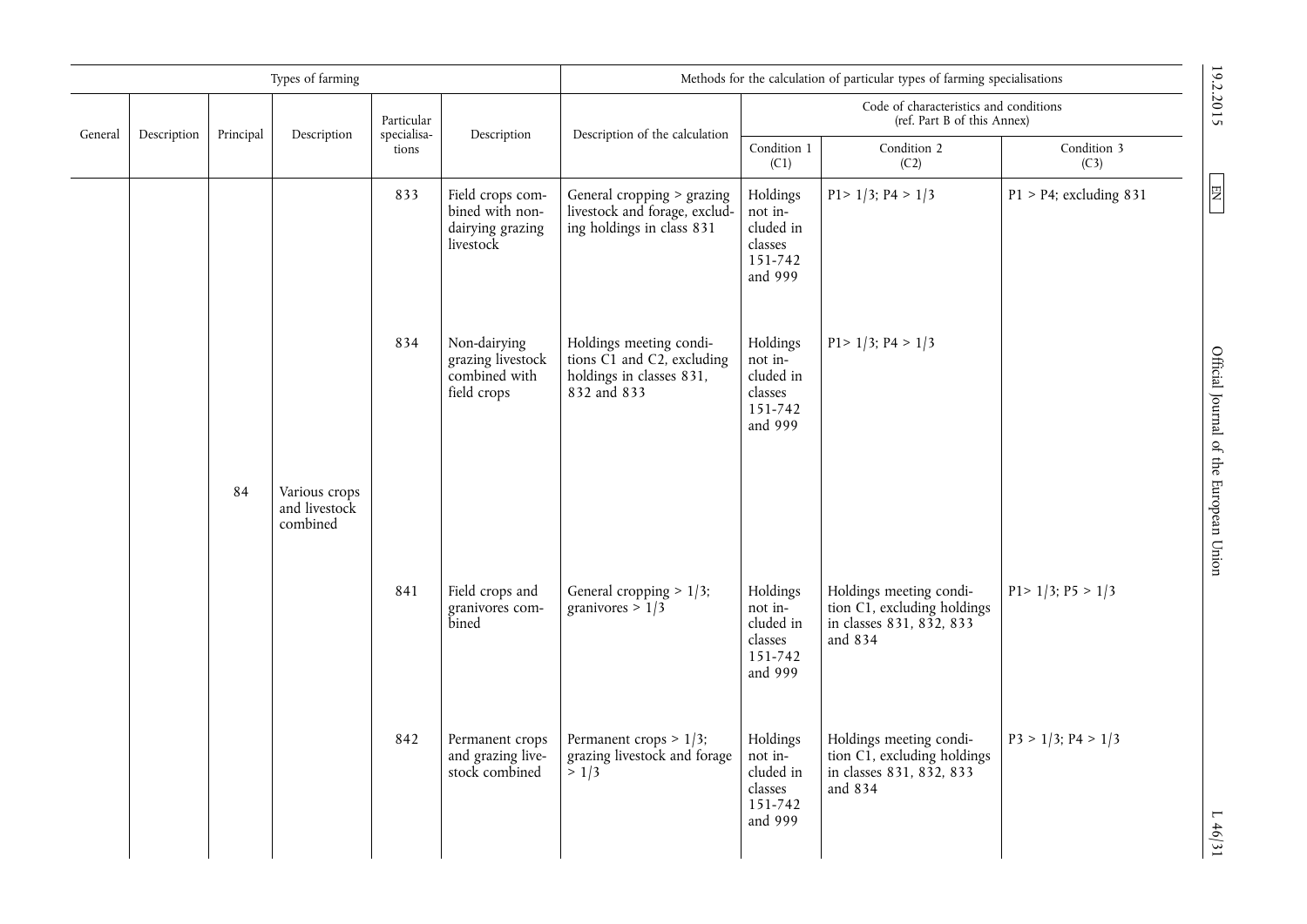|         |             |           | Types of farming |                           |                                           | Methods for the calculation of particular types of farming specialisations                       |                                                                   |                                                                                               |                     |  |
|---------|-------------|-----------|------------------|---------------------------|-------------------------------------------|--------------------------------------------------------------------------------------------------|-------------------------------------------------------------------|-----------------------------------------------------------------------------------------------|---------------------|--|
| General |             |           |                  | Particular<br>specialisa- |                                           |                                                                                                  |                                                                   | Code of characteristics and conditions<br>(ref. Part B of this Annex)                         |                     |  |
|         | Description | Principal | Description      | tions                     | Description                               | Description of the calculation                                                                   | Condition 1<br>(C1)                                               | Condition 2<br>(C2)                                                                           | Condition 3<br>(C3) |  |
|         |             |           |                  | 843                       | Apiculture                                | Bees > $2/3$                                                                                     | Holdings<br>not in-<br>cluded in<br>classes<br>151-742<br>and 999 | Holdings meeting condi-<br>tion C1, excluding holdings<br>in classes 831, 832, 833<br>and 834 | $3.07 \geq 2/3$     |  |
|         |             |           |                  | 844                       | Various mixed<br>crops and live-<br>stock | Holdings meeting condi-<br>tions C1 and C2, excluding<br>holdings in classes 841,<br>842 and 843 | Holdings<br>not in-<br>cluded in<br>classes<br>151-742<br>and 999 | Holdings meeting condi-<br>tion C1, excluding holdings<br>in classes 831, 832, 833<br>and 834 |                     |  |

# **Non-classified holdings**

|         |                                   |           | Types of farming           |                           |                            | Methods for the calculation of particular types of farming specialisations |                                                                       |                     |                     |  |
|---------|-----------------------------------|-----------|----------------------------|---------------------------|----------------------------|----------------------------------------------------------------------------|-----------------------------------------------------------------------|---------------------|---------------------|--|
| General | Description                       | Principal | Description                | Particular<br>specialisa- | Description                | Description of the calculation                                             | Code of characteristics and conditions<br>(ref. Part B of this Annex) |                     |                     |  |
|         |                                   |           |                            | tions                     |                            |                                                                            | Condition 1<br>(C1)                                                   | Condition 2<br>(C2) | Condition 3<br>(C3) |  |
| 9       | Non-classi-<br>fied hold-<br>ings | 99        | Non-classified<br>holdings |                           |                            |                                                                            |                                                                       |                     |                     |  |
|         |                                   |           |                            | 999                       | Non-classified<br>holdings | Total Standard Output = 0                                                  |                                                                       |                     |                     |  |

 $19.72$  Official Journal of the European Union Englishment During Collection EN  $\pm$  19.7.2017 Official Journal of the European Union

 $\boxed{EN}$ 

 $L 46/32$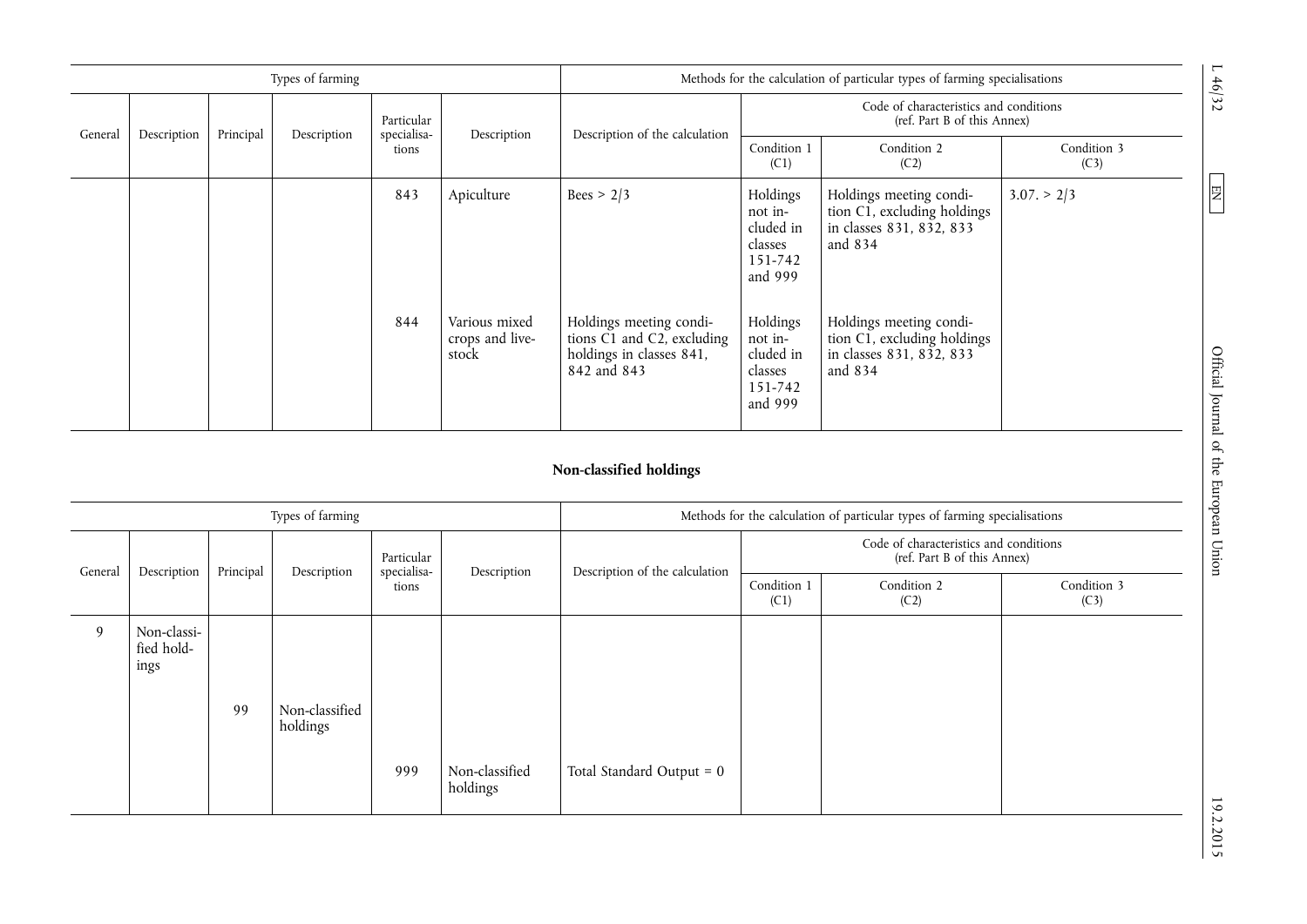## B. TABLE OF CORRESPONDENCE AND REGROUPING CODES

I. Correspondence between the headings of the Farm Structure Surveys (FSS) referred to in Regulation (EC) No 1166/2008 and the farm return of the FADN

|                                        |                                             | Equivalent headings for the application of Standard Outputs                                                             |                                                                                                                          |
|----------------------------------------|---------------------------------------------|-------------------------------------------------------------------------------------------------------------------------|--------------------------------------------------------------------------------------------------------------------------|
| FSS code to be used<br>for the heading | Standard output<br>(SO) coefficient<br>code | 2016 Union survey on the structure of<br>agricultural holdings ('2016 FSS')<br>(Regulation (EC) No 1166/2008)           | FADN farm return<br>(Annex VIII to this Regulation)                                                                      |
|                                        |                                             | I. Crops                                                                                                                |                                                                                                                          |
| 2.01.01.01.                            | $B_1_1_1_1$                                 | Common wheat and spelt                                                                                                  | 10110. Common wheat and spelt                                                                                            |
| 2.01.01.02.                            | $B_1_1_2$                                   | Durum wheat                                                                                                             | 10120. Durum wheat                                                                                                       |
| 2.01.01.03.                            | $B_1_1_3$                                   | Rye                                                                                                                     | 10130. Rye                                                                                                               |
| 2.01.01.04.                            | $B_1_1_4$                                   | Barley                                                                                                                  | 10140. Barley                                                                                                            |
| 2.01.01.05.                            | $B_1_1_5$                                   | Oats                                                                                                                    | 10150. Oats                                                                                                              |
| 2.01.01.06.                            | $B_1_1_6$                                   | Grain maize                                                                                                             | 10160. Grain maize                                                                                                       |
| 2.01.01.07.                            | $B_1_1_7$                                   | Rice                                                                                                                    | 10170. Rice                                                                                                              |
| 2.01.01.99.                            | $B_1_1_99$                                  | Other cereals for the production of<br>grain                                                                            | 10190. Other cereals for the produc-<br>tion of grain                                                                    |
| 2.01.02.                               | $B_1_2$                                     | Dried pulses and protein crops for<br>the production of grain (including<br>seed and mixtures of cereals and<br>pulses) | 10220. Lentils,<br>chickpeas<br>and<br>vetches<br>10290. Other protein crops                                             |
| 2.01.02.01                             | $B_1_2_1_1$                                 | Of which peas, field beans and<br>sweet lupins                                                                          | 10210. Peas, field beans and sweet<br>lupins                                                                             |
| 2.01.03.                               | $B_1_3$                                     | Potatoes (including early potatoes<br>and seed potatoes)                                                                | 10300. Potatoes (including early po-<br>tatoes and seed potatoes)<br>10310. Potatoes for starch<br>10390. Other potatoes |
| 2.01.04.                               | $B_1_4$                                     | Sugar beet (excluding seed)                                                                                             | 10400. Sugar beet (excluding seed)                                                                                       |
| 2.01.05.                               | $B_1$ 5                                     | Fodder roots and brassicas (exclud-<br>ing seed)                                                                        | 10500. Fodder roots and brassicas<br>(excluding seeds)                                                                   |
| 2.01.06.01.                            | $B_1_6_1$                                   | Tobacco                                                                                                                 | 10601. Tobacco                                                                                                           |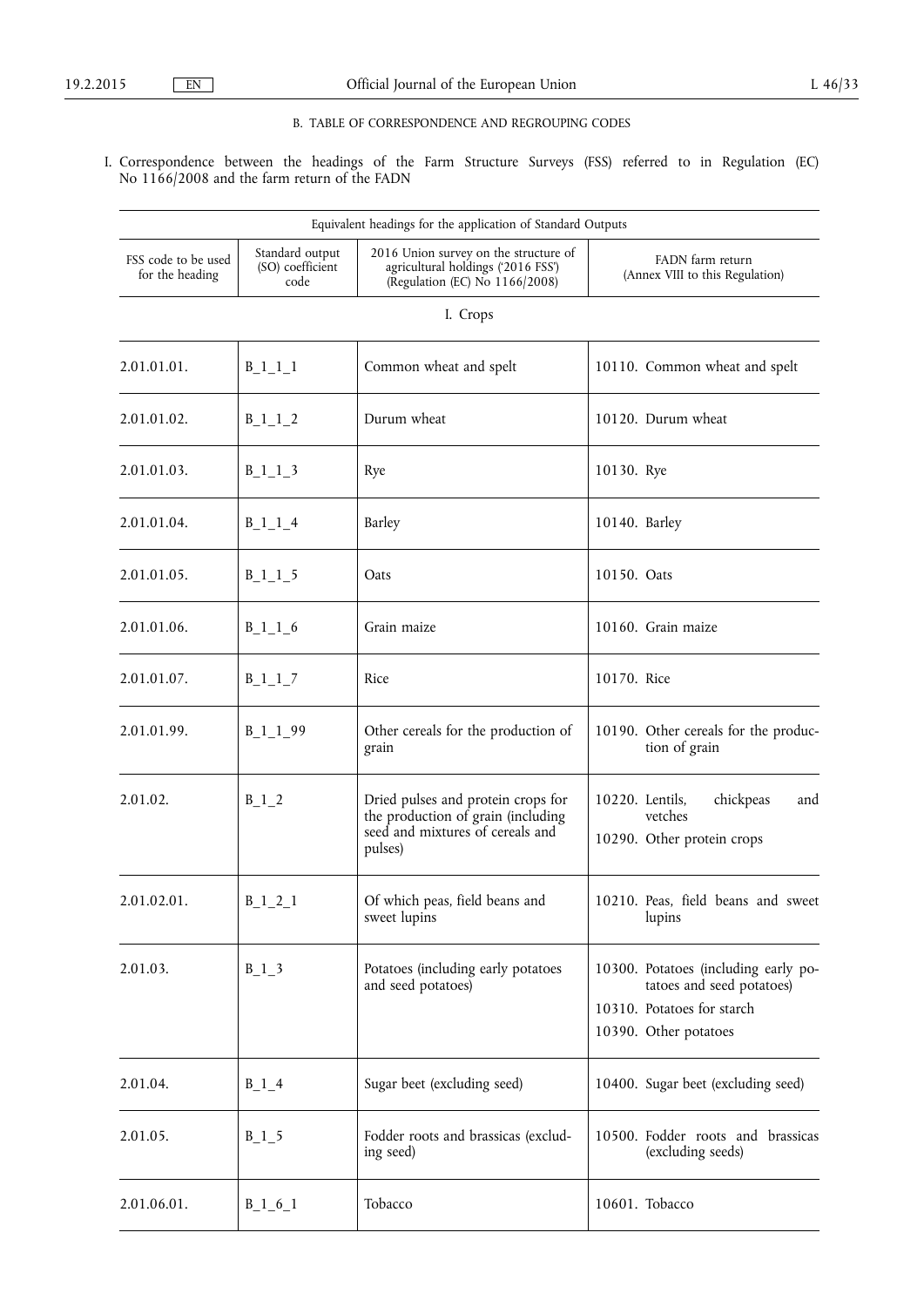|                                        | Equivalent headings for the application of Standard Outputs |                                                                                                               |                                                                               |  |  |  |  |  |  |  |  |
|----------------------------------------|-------------------------------------------------------------|---------------------------------------------------------------------------------------------------------------|-------------------------------------------------------------------------------|--|--|--|--|--|--|--|--|
| FSS code to be used<br>for the heading | Standard output<br>(SO) coefficient<br>code                 | 2016 Union survey on the structure of<br>agricultural holdings ('2016 FSS')<br>(Regulation (EC) No 1166/2008) | FADN farm return<br>(Annex VIII to this Regulation)                           |  |  |  |  |  |  |  |  |
| 2.01.06.02.                            | $B_1_6_2$                                                   | Hops                                                                                                          | 10602. Hops                                                                   |  |  |  |  |  |  |  |  |
| 2.01.06.03.                            | $B_1_6_3$                                                   | Cotton                                                                                                        | 10603. Cotton                                                                 |  |  |  |  |  |  |  |  |
| 2.01.06.04.                            | $B_1_6_4$                                                   | Rape and turnip rape                                                                                          | 10604. Rape and turnip rape                                                   |  |  |  |  |  |  |  |  |
| 2.01.06.05.                            | $B_1_6$ 5                                                   | Sunflower                                                                                                     | 10605. Sunflower                                                              |  |  |  |  |  |  |  |  |
| 2.01.06.06.                            | $B_1_6_6$                                                   | Soya                                                                                                          | 10606. Soya                                                                   |  |  |  |  |  |  |  |  |
| 2.01.06.07.                            | $B_1_6$                                                     | Linseed (oil flax)                                                                                            | 10607. Linseed (oil flax)                                                     |  |  |  |  |  |  |  |  |
| 2.01.06.08.                            | $B_1_6_8$                                                   | Other oil seed crops                                                                                          | 10608. Other oil seed crops                                                   |  |  |  |  |  |  |  |  |
| 2.01.06.09.                            | $B_1_6_9$                                                   | Flax                                                                                                          | 10609. Flax                                                                   |  |  |  |  |  |  |  |  |
| 2.01.06.10.                            | $B_1_6_1_0$                                                 | Hemp                                                                                                          | 10610. Hemp                                                                   |  |  |  |  |  |  |  |  |
| 2.01.06.11.                            | $B_1_6_11$                                                  | Other fibre crops                                                                                             | 10611. Other fibre plants                                                     |  |  |  |  |  |  |  |  |
| 2.01.06.12.                            | $B_1_6_1_2$                                                 | Aromatic plants, medicinal and cu-<br>linary plants                                                           | 10612. Aromatic plants, medical and<br>culinary plants                        |  |  |  |  |  |  |  |  |
| 2.01.06.99.                            | $B_1_6_99$                                                  | Other industrial crops not men-<br>tioned elsewhere                                                           | 10613. Sugar cane<br>10690. Other industrial crops not<br>mentioned elsewhere |  |  |  |  |  |  |  |  |
| 2.01.07.                               | $B_1$ <sup>7</sup>                                          | Fresh vegetables, melons and straw-<br>berries of which                                                       |                                                                               |  |  |  |  |  |  |  |  |
| 2.01.07.01.                            | $B_1_7_1_1$                                                 | Outdoor or under low (not accessi-<br>ble) protective cover                                                   |                                                                               |  |  |  |  |  |  |  |  |
| 2.01.07.01.01.                         | $B_1_7_1_1_1$                                               | Open field                                                                                                    | 10711. Fresh vegetables, melons and<br>strawberries - Open field              |  |  |  |  |  |  |  |  |
| 2.01.07.01.02.                         | $B_1_7_1_2$                                                 | Market gardening                                                                                              | 10712. Fresh vegetables, melons and<br>strawberries<br>Market<br>gardening    |  |  |  |  |  |  |  |  |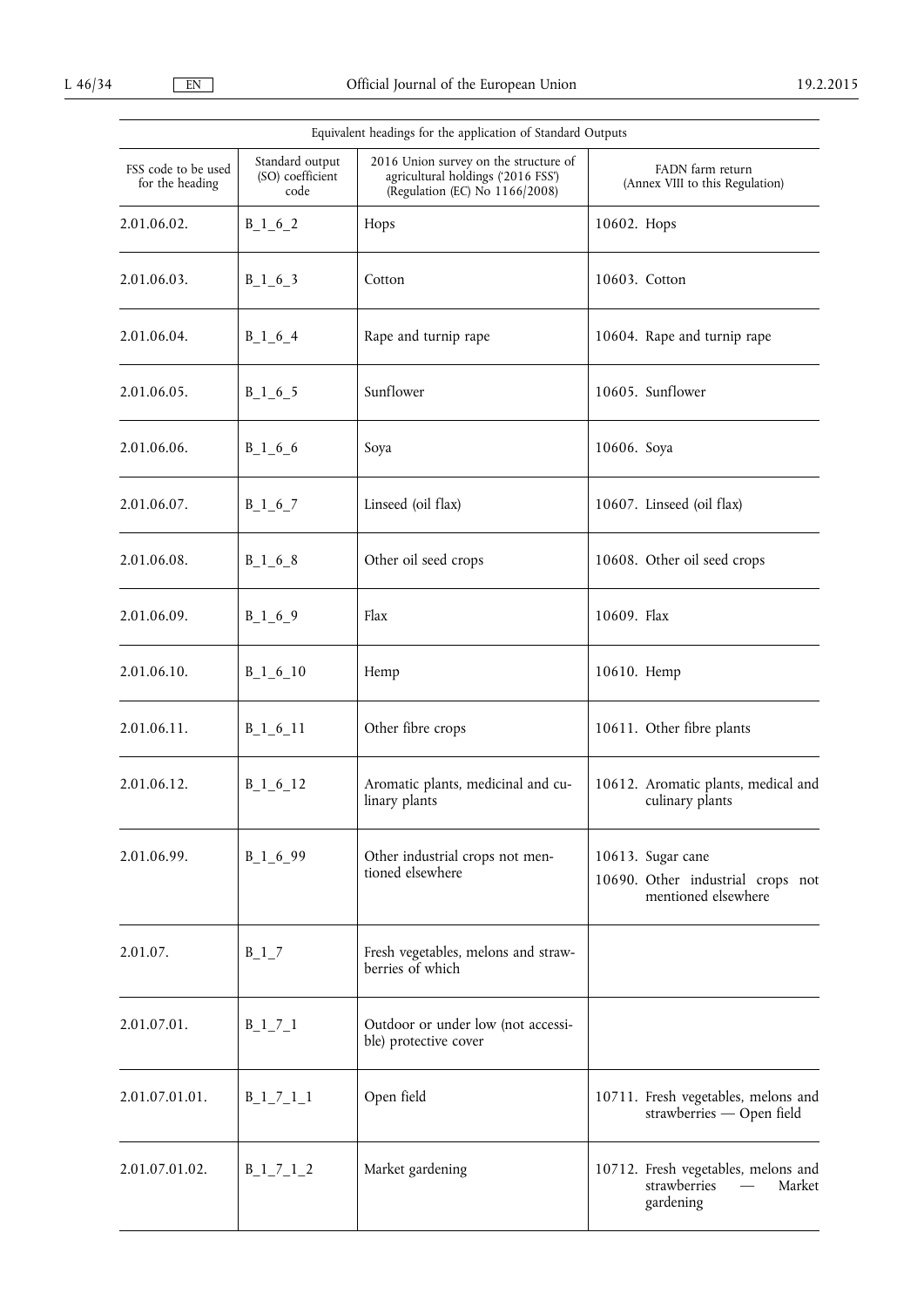|                                        | Equivalent headings for the application of Standard Outputs |                                                                                                               |                                                                                                                      |  |  |  |  |  |  |  |  |
|----------------------------------------|-------------------------------------------------------------|---------------------------------------------------------------------------------------------------------------|----------------------------------------------------------------------------------------------------------------------|--|--|--|--|--|--|--|--|
| FSS code to be used<br>for the heading | Standard output<br>(SO) coefficient<br>code                 | 2016 Union survey on the structure of<br>agricultural holdings ('2016 FSS')<br>(Regulation (EC) No 1166/2008) | FADN farm return<br>(Annex VIII to this Regulation)                                                                  |  |  |  |  |  |  |  |  |
| 2.01.07.02.                            | $B_1_7_2$                                                   | Under glass or other (accessible)<br>protective cover                                                         | 10720. Fresh vegetables, melons and<br>strawberries - Under glass<br>or under other (accessible)<br>protective cover |  |  |  |  |  |  |  |  |
| 2.01.08.                               |                                                             | Flowers and ornamental plants (ex-<br>cluding nurseries):                                                     |                                                                                                                      |  |  |  |  |  |  |  |  |
| 2.01.08.01.                            | $B_1_8_1$                                                   | Outdoor or under low (not accessi-<br>ble) protective cover                                                   | 10810. Flowers<br>and<br>ornamental<br>plants - Outdoor or under<br>low (not accessible) protect-<br>ive cover       |  |  |  |  |  |  |  |  |
| 2.01.08.02.                            | $B_1_8_2$                                                   | Under glass or other (accessible)<br>protective cover                                                         | 10820. Flowers<br>and<br>ornamental<br>plants - Under glass or un-<br>der other (accessible) protect-<br>ive cover   |  |  |  |  |  |  |  |  |
| 2.01.09.                               | $B_1$ $9$                                                   | Plants harvested green                                                                                        |                                                                                                                      |  |  |  |  |  |  |  |  |
| 2.01.09.01.                            | $B_1_9_1$                                                   | Temporary grass                                                                                               | 10910. Temporary grass                                                                                               |  |  |  |  |  |  |  |  |
| 2.01.09.02.                            | $B_1_9_2$                                                   | Other plants harvested green                                                                                  |                                                                                                                      |  |  |  |  |  |  |  |  |
| 2.01.09.02.01.                         | $B_1_9_2_1$                                                 | Green maize                                                                                                   | 10921. Green maize                                                                                                   |  |  |  |  |  |  |  |  |
| 2.01.09.02.02.                         | $B_1_9_2_2$                                                 | Leguminous plants                                                                                             | 10922. Leguminous plants                                                                                             |  |  |  |  |  |  |  |  |
| 2.01.09.02.99.                         | $B_1_9_2_99$                                                | Other plants harvested green not<br>mentioned elsewhere                                                       | 10923. Other plants harvested green<br>not mentioned elsewhere                                                       |  |  |  |  |  |  |  |  |
| 2.01.10.                               | $B_1$ 10                                                    | Arable land seeds and seedlings                                                                               | 11000. Arable<br>land<br>seed<br>and<br>seedlings                                                                    |  |  |  |  |  |  |  |  |
| 2.01.11.                               | $B_1$ 11                                                    | Other arable land crops                                                                                       | 11100. Other arable land crops                                                                                       |  |  |  |  |  |  |  |  |
| 2.01.12.                               | $B_1_1_2$                                                   | Fallow land                                                                                                   | 11210. Fallow land without<br>any<br>subsidies                                                                       |  |  |  |  |  |  |  |  |
| 2.02.                                  | $B_2$                                                       | Kitchen gardens                                                                                               | 20000. Kitchen gardens                                                                                               |  |  |  |  |  |  |  |  |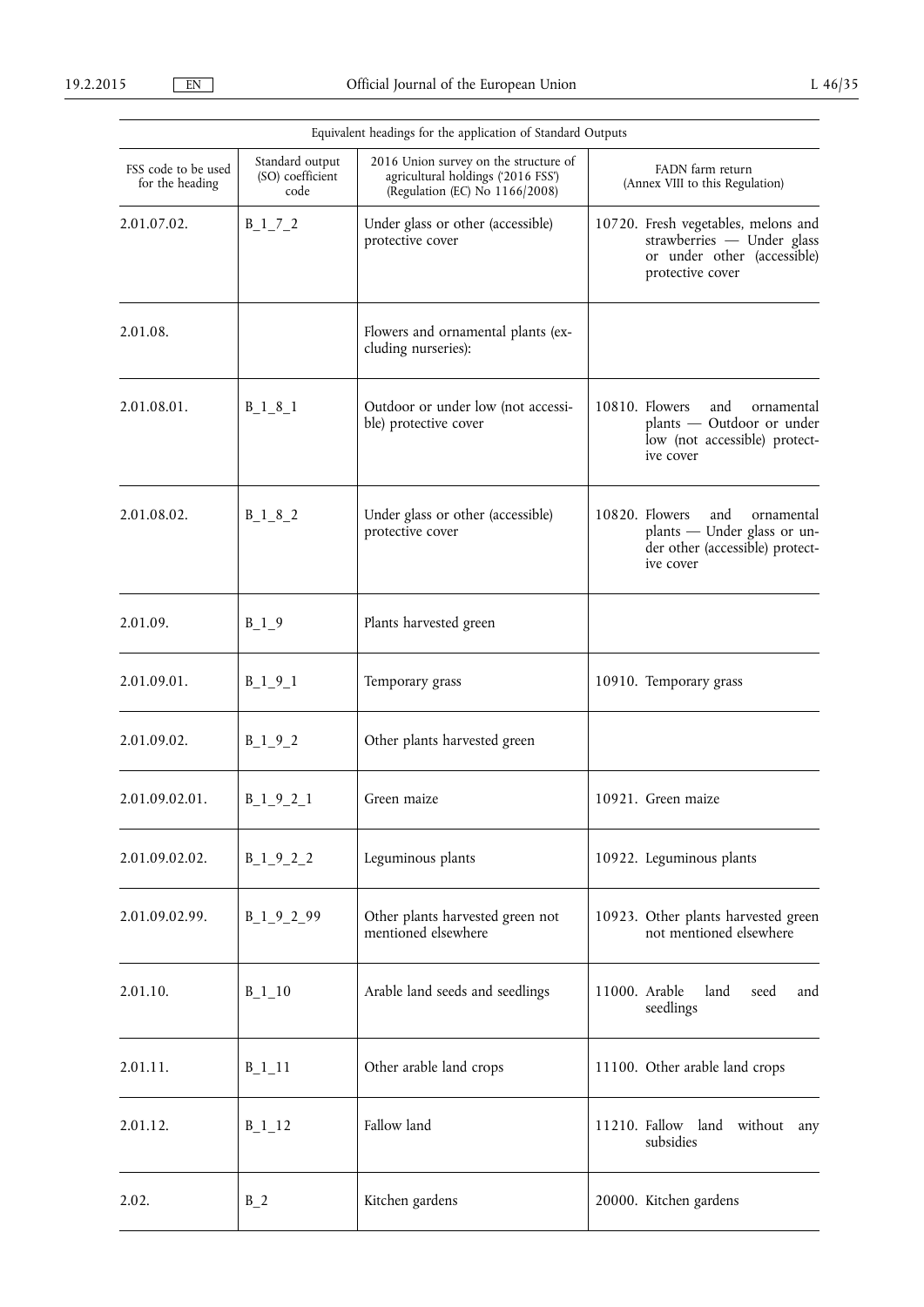|                                        |                                             | Equivalent headings for the application of Standard Outputs                                                   |                                                                                                                                           |
|----------------------------------------|---------------------------------------------|---------------------------------------------------------------------------------------------------------------|-------------------------------------------------------------------------------------------------------------------------------------------|
| FSS code to be used<br>for the heading | Standard output<br>(SO) coefficient<br>code | 2016 Union survey on the structure of<br>agricultural holdings ('2016 FSS')<br>(Regulation (EC) No 1166/2008) | FADN farm return<br>(Annex VIII to this Regulation)                                                                                       |
| 2.03.01.                               | $B_3_1$                                     | Pasture and meadow, excluding<br>rough grazing                                                                | 30100. Pasture and meadow, exclud-<br>ing rough grazing                                                                                   |
| 2.03.02.                               | $B_3_2$                                     | Rough grazing                                                                                                 | 30200. Rough grazing                                                                                                                      |
| 2.03.03.                               | $B_3_3$                                     | Permanent grassland no longer used<br>for production purposes and eligible<br>for the payment of subsidies    | 30300. Permanent grassland<br>no<br>longer used for production<br>purposes and eligible for the<br>payment of subsidies                   |
| 2.04.01.                               | $B_4_1$                                     | Fruit and berry plantations                                                                                   |                                                                                                                                           |
| 2.04.01.01.                            | $B_4_1_1$                                   | Fruit species of which                                                                                        |                                                                                                                                           |
| 2.04.01.01.01.                         | $B_4_1_1_1_1$                               | Fruit of temperate climate zones                                                                              | 40111. Apples<br>40112. Pears<br>40113. Peaches and nectarines<br>40114. Other fruit of temperate<br>zones                                |
| 2.04.01.01.02.                         | $B_4_1_1_2$                                 | Fruit of subtropical climate zones                                                                            | 40115. Fruit of subtropical or tropi-<br>cal zones                                                                                        |
| 2.04.01.02.                            | $B_4_1_2$                                   | Berry species                                                                                                 | 40120. Berry species                                                                                                                      |
| 2.04.01.03.                            | $B_4_1_3$                                   | <b>Nuts</b>                                                                                                   | 40130. Nuts                                                                                                                               |
| 2.04.02.                               | $B_4_2$                                     | Citrus plantations                                                                                            | 40210. Oranges<br>40220. Tangerines, mandarins, clem-<br>entines and similar small<br>fruit<br>40230. Lemons<br>40290. Other citrus fruit |
| 2.04.03.                               | $B_4_3$                                     | Olive plantations                                                                                             |                                                                                                                                           |
| 2.04.03.01.                            | $B_4_3_1$                                   | Normally producing table olives                                                                               | 40310. Table olives                                                                                                                       |
| 2.04.03.02.                            | $B_4_3_2$                                   | Normally producing olives for oil<br>production                                                               | 40320. Olives for oil production<br>(sold in the form of fruit)<br>40330. Olive oil                                                       |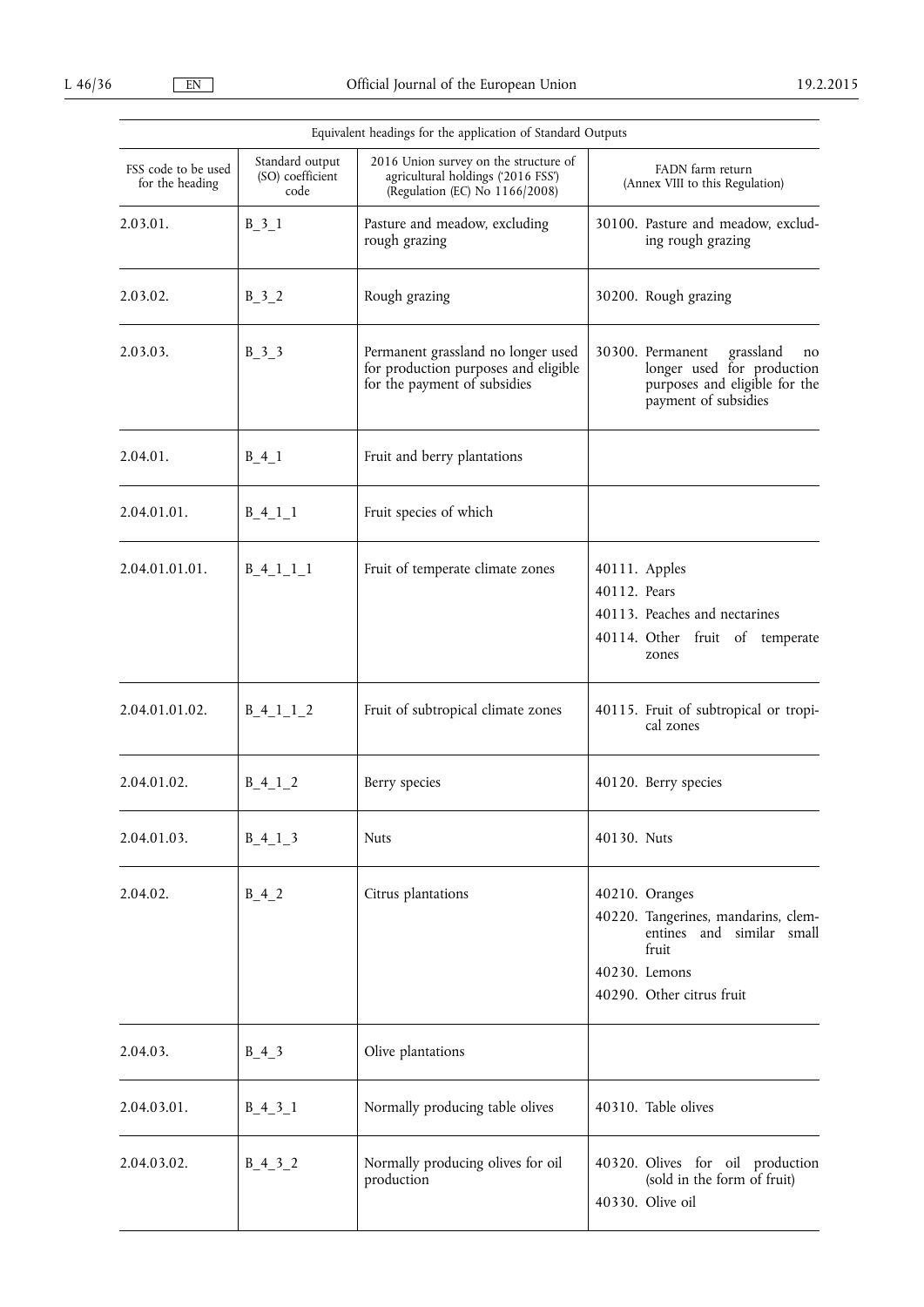|                                        |                                             | Equivalent headings for the application of Standard Outputs                                                   |                                                                               |  |  |  |  |
|----------------------------------------|---------------------------------------------|---------------------------------------------------------------------------------------------------------------|-------------------------------------------------------------------------------|--|--|--|--|
| FSS code to be used<br>for the heading | Standard output<br>(SO) coefficient<br>code | 2016 Union survey on the structure of<br>agricultural holdings ('2016 FSS')<br>(Regulation (EC) No 1166/2008) | FADN farm return<br>(Annex VIII to this Regulation)                           |  |  |  |  |
| 2.04.04.                               | $B_4_4$                                     | Vineyards, of which normally pro-<br>ducing:                                                                  |                                                                               |  |  |  |  |
| 2.04.04.01.                            | $B_4_4_1$                                   | Quality wine                                                                                                  | 40411. Wine with protected designa-<br>tion of origin (PDO)                   |  |  |  |  |
|                                        |                                             |                                                                                                               | 40412. Wine with protected geo-<br>graphical indication (PGI)                 |  |  |  |  |
|                                        |                                             |                                                                                                               | 40451. Grapes for wine with pro-<br>tected designation of origin<br>( PDO)    |  |  |  |  |
|                                        |                                             |                                                                                                               | 40452. Grapes for wine with pro-<br>tected geographical indica-<br>tion (PGI) |  |  |  |  |
| 2.04.04.02.                            | $B_4_4_2$                                   | Other wines                                                                                                   | 40420. Other wines                                                            |  |  |  |  |
|                                        |                                             |                                                                                                               | 40460. Grapes for other wines                                                 |  |  |  |  |
| 2.04.04.03.                            | $B_4_4_3$                                   | Table grapes                                                                                                  | 40430. Table grapes                                                           |  |  |  |  |
| 2.04.04.04.                            | $B_4_4_4_$                                  | Raisins                                                                                                       | 40440. Raisins                                                                |  |  |  |  |
| 2.04.05.                               | $B_4_5$                                     | <b>Nurseries</b>                                                                                              | 40500. Nurseries                                                              |  |  |  |  |
| 2.04.06.                               | $B_4_6$                                     | Other permanent crops                                                                                         | 40600. Other permanent crops<br>40610. Christmas trees                        |  |  |  |  |
| 2.04.07.                               | $B_4$ <sup>7</sup>                          | Permanent crops under glass                                                                                   | 40700. Permanent crops under glass                                            |  |  |  |  |
| 2.06.01.                               | $B_6_1$                                     | Mushrooms                                                                                                     | 60000. Mushrooms                                                              |  |  |  |  |
|                                        |                                             |                                                                                                               |                                                                               |  |  |  |  |

# II. Livestock

| 3.01.    | $C_1$            | Equidae                                                    | 100. Equidae                                                    |
|----------|------------------|------------------------------------------------------------|-----------------------------------------------------------------|
| 3.02.01. | C <sub>2</sub> 1 | Bovine animals, under one year old,<br>male and female     | 210. Bovine animals, under one year<br>old, male and female     |
| 3.02.02. | $C_2$ 2          | Bovine animals, one but less than<br>two years old, male   | 220. Bovine animals, one but less<br>than two years old, male   |
| 3.02.03. | $C2$ 3           | Bovine animals, one but less than<br>two years old, female | 230. Bovine animals, one but less<br>than two years old, female |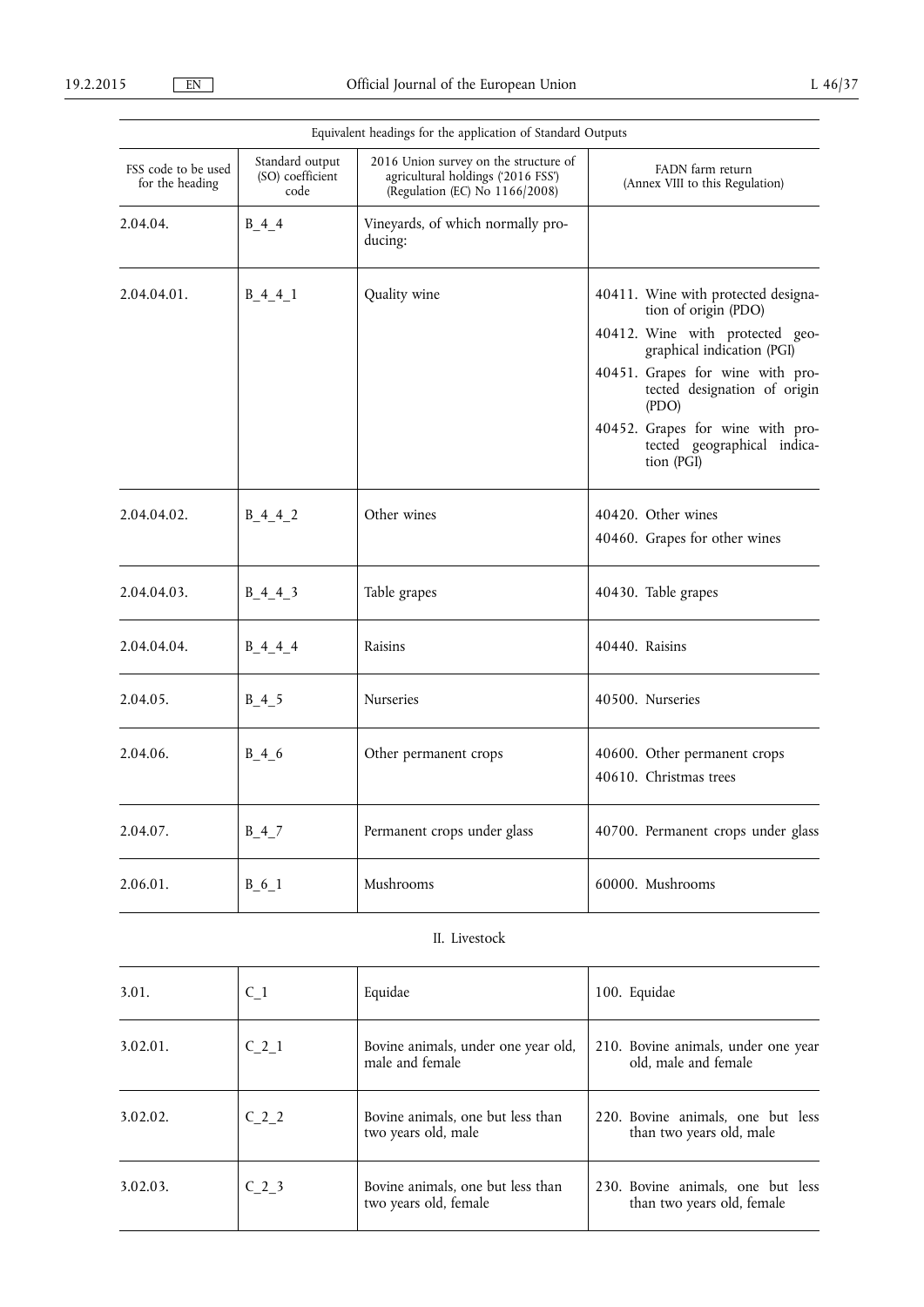|                                                                                     |                                                                          | Equivalent headings for the application of Standard Outputs                                                   |                                                            |  |  |  |  |
|-------------------------------------------------------------------------------------|--------------------------------------------------------------------------|---------------------------------------------------------------------------------------------------------------|------------------------------------------------------------|--|--|--|--|
| FSS code to be used<br>for the heading                                              | Standard output<br>(SO) coefficient<br>code                              | 2016 Union survey on the structure of<br>agricultural holdings ('2016 FSS')<br>(Regulation (EC) No 1166/2008) | FADN farm return<br>(Annex VIII to this Regulation)        |  |  |  |  |
| 3.02.04.                                                                            | $C_2$ <sup>4</sup>                                                       | Male bovine animals, two years old<br>and over                                                                | 240. Male bovine animals, two years<br>old and over        |  |  |  |  |
| 3.02.05.                                                                            | $C_2$ 5                                                                  | Heifers, two years old and over                                                                               | 251. Breeding heifers<br>252. Heifers for fattening        |  |  |  |  |
| 3.02.06.                                                                            | $C_2$ -6                                                                 | Dairy cows                                                                                                    | 261. Dairy cows<br>262. Buffalo cows                       |  |  |  |  |
| 3.02.99.                                                                            | $C_2$ -99                                                                | Other cows                                                                                                    | 269. Other cows                                            |  |  |  |  |
| 3.03.01.                                                                            | $C_3_1$                                                                  | Sheep (all ages)                                                                                              |                                                            |  |  |  |  |
| 3.03.01.01.                                                                         | $C_3$ <sup>1</sup> <sup>1</sup>                                          | <b>Breeding females</b>                                                                                       | 311. Ewes, Breeding females                                |  |  |  |  |
| 3.03.01.99.                                                                         | $C_3_1_99$                                                               | Other sheep                                                                                                   | 319. Other sheep                                           |  |  |  |  |
| 3.03.02.                                                                            | $C_3$ 2                                                                  | Goats (all ages)                                                                                              |                                                            |  |  |  |  |
| 3.03.02.01.                                                                         | $C_3_2_1$                                                                | Breeding females                                                                                              | 321. Goats, breeding females                               |  |  |  |  |
| 3.03.02.99.                                                                         | $C_3$ $2_9$                                                              | Other goats                                                                                                   | 329. Other goats                                           |  |  |  |  |
| 3.04.01.                                                                            | $C_4_1$                                                                  | Piglets having a live weight of under<br>20 kilograms                                                         | 410. Piglets having a live weight of<br>under 20 kilograms |  |  |  |  |
| 3.04.02.                                                                            | $C_4$ <sub>2</sub>                                                       | Breeding sows weighing 50 kilo-<br>grams and over                                                             | 420. Breeding sows weighing 50 kilo-<br>grams and over     |  |  |  |  |
| 3.04.99.                                                                            | $C_499$                                                                  | Other pigs                                                                                                    | 491. Pigs for fattening<br>499. Other pigs                 |  |  |  |  |
| 3.05.01.                                                                            | $C_5_1$                                                                  | <b>Broilers</b>                                                                                               | 510. Poultry - broilers                                    |  |  |  |  |
| 3.05.02.                                                                            | $C_5_2$                                                                  | Laying hens                                                                                                   | 520. Laying hens                                           |  |  |  |  |
| 3.05.03.<br>3.05.03.01.<br>3.05.03.02.<br>3.05.03.03.<br>3.05.03.04.<br>3.05.03.99. | $C_5_3$<br>$C_5_3_1$<br>$C_5_3_2$<br>$C_5_3_3$<br>$C_5_3_4$<br>$C_5_3_9$ | Other poultry<br>Turkeys<br>Ducks<br>Geese<br>Ostriches<br>Other<br>poultry,<br>mentioned<br>not<br>elsewhere | 530. Other poultry                                         |  |  |  |  |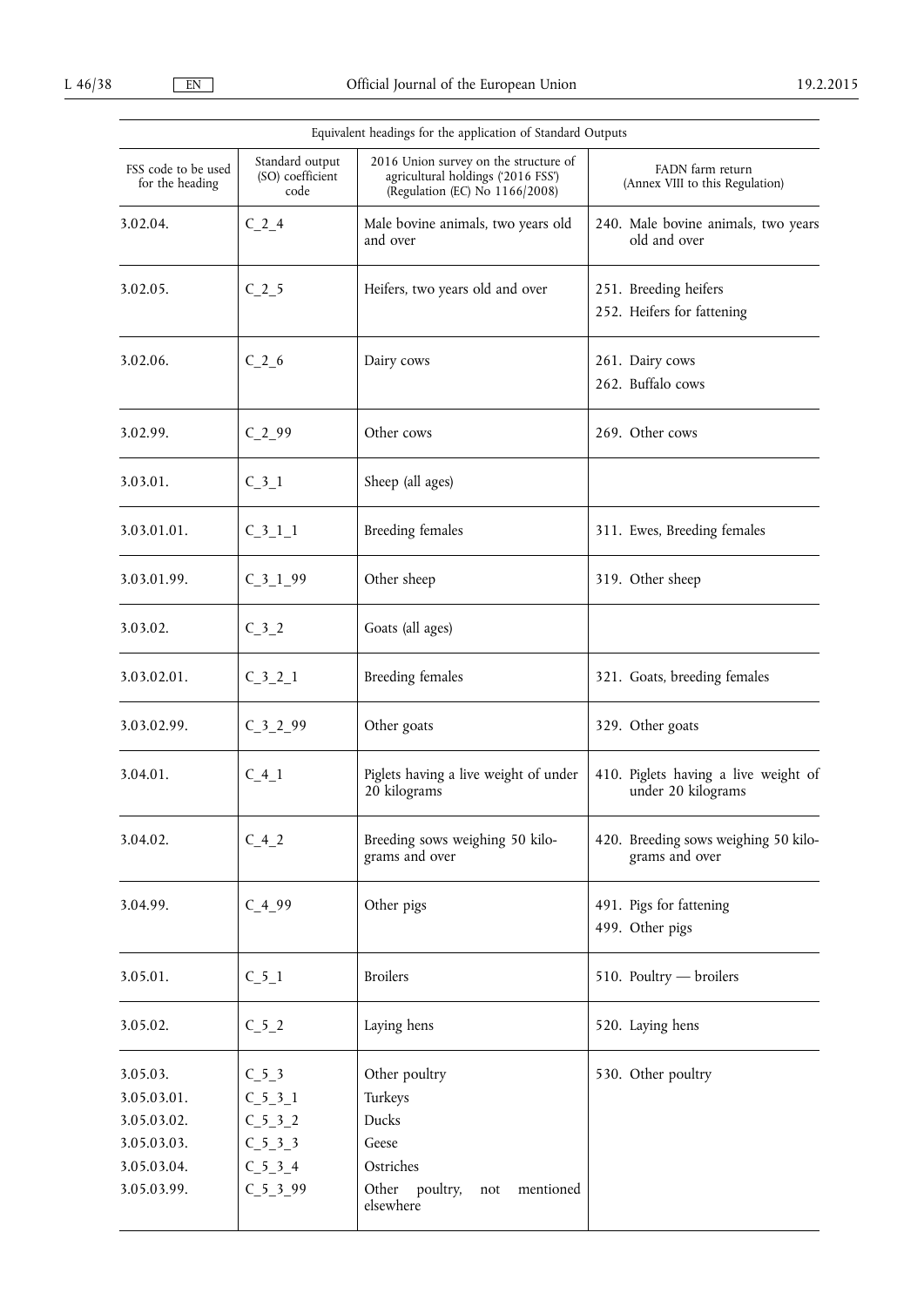|                                        | Equivalent headings for the application of Standard Outputs |                                                                                                               |                                                      |  |  |  |  |  |  |  |
|----------------------------------------|-------------------------------------------------------------|---------------------------------------------------------------------------------------------------------------|------------------------------------------------------|--|--|--|--|--|--|--|
| FSS code to be used<br>for the heading | Standard output<br>(SO) coefficient<br>code                 | 2016 Union survey on the structure of<br>agricultural holdings ('2016 FSS')<br>(Regulation (EC) No 1166/2008) | FADN farm return<br>(Annex VIII to this Regulation)  |  |  |  |  |  |  |  |
| 3.06.                                  | $C_6$                                                       | Rabbits, breeding females                                                                                     | 610. Rabbits, breeding females<br>699. Other rabbits |  |  |  |  |  |  |  |
| 3.07.                                  | $C_7$                                                       | <b>Bees</b>                                                                                                   | 700. Bees                                            |  |  |  |  |  |  |  |

II. Codes regrouping several characteristics included in the 2016 FSS:

- P45. Cattle, dairying = 3.02.01. (bovine animals under one year old male and females) + 3.02.03. (bovine animals, one but less than two years old, female) + 3.02.05. (heifers, two years old and over) + 3.02.06. (dairy cows)
- P46. Cattle = P45 (cattle, dairying) + 3.02.02. (bovine animals, one but less than two years old, male) + 3.02.04. (male bovine animals two years old and over) + 3.02.99. (other cows)
- GL Grazing livestock = 3.01. (equidae) + P46 (cattle) + 3.03.01.01. (sheep breeding females) + 3.03.01.99 (other sheep) + 3.03.02.01. (goats breeding females) +  $3.03.02.99$ . (other goats)

If GL = 0 FCP1 Forage for sale = 2.01.05. (fodder roots and brassicas) + 2.01.09. (plants harvested green) + 2.03.01. (pasture and meadow, excluding rough grazings) + 2.03.02. (Rough grazings)

- FCP4 Forage for grazing livestock =  $0$
- P17 Roots = 2.01.03. (potatoes) + 2.01.04. (sugar beet) + 2.01.05. (fodder roots and brassicas)

If  $GL > 0$  FCP1 Forage for sale = 0

- FCP4 Forage for grazing livestock = 2.01.05. (fodder roots and brassicas) + 2.01.09. (plants harvested green) + 2.03.01. (pasture and meadow, excluding rough grazings) + 2.03.02. (Rough grazings)
- P17 Roots =  $2.01.03$ . (potatoes) +  $2.01.04$ . (sugar beet)
- P151. Cereals without rice = 2.01.01.01. (common wheat and spelt) + 2.01.01.02. (durum wheat) + 2.01.01.03. (rye) + 2.01.01.04. (barley) + 2.01.01.05. (oats) + 2.01.01.06. (grain maize) + 2.01.01.99. (other cereals for the production of grain)
- P15. Cereals = P151 (cereals without rice) + 2.01.01.07. (rice)
- P16. Oilseeds = 2.01.06.04. (rape and turnip rape) + 2.01.06.05. (sunflower) + 2.01.06.06. (soya) + 2.01.06.07.  $(flax (linseed)) + 2.01.06.08$ . (other oil seed crops)
- P51. Pigs = 3.04.01. (piglets of less than 20 kilograms live weight) + 3.04.02. (breeding sows of 50 kilograms or more) + 3.04.99. (other pigs)
- P52. Poultry = 3.05.01. (broilers) + 3.05.02. (laying hens) + 3.05.03. (other poultry)
- P1. General cropping = P15 (cereals) + 2.01.02. (dried pulses and protein crops) + 2.01.03. (potatoes) + 2.01.04. (sugar beet) + 2.01.06.01. (tobacco) + 2.01.06.02. (hops) + 2.01.06.03. (cotton) + P16 (oilseeds) + 2.01.06.09.  $(f$ lax) + 2.01.06.10. (hemp) + 2.01.06.11. (other fibre crops) + 2.01.06.12. (aromatic plants, medicinal and culinary plants) + 2.01.06.99. (other industrial crops not mentioned elsewhere) + 2.01.07.01.01. (fresh vegetables, melons, strawberries — outdoor or under low (not accessible) protective cover — open field) + 2.01.10. (arable land and seedlings) + 2.01.11. (other arable land) + 2.01.12. (fallow land) + FCP1 (forage for sale)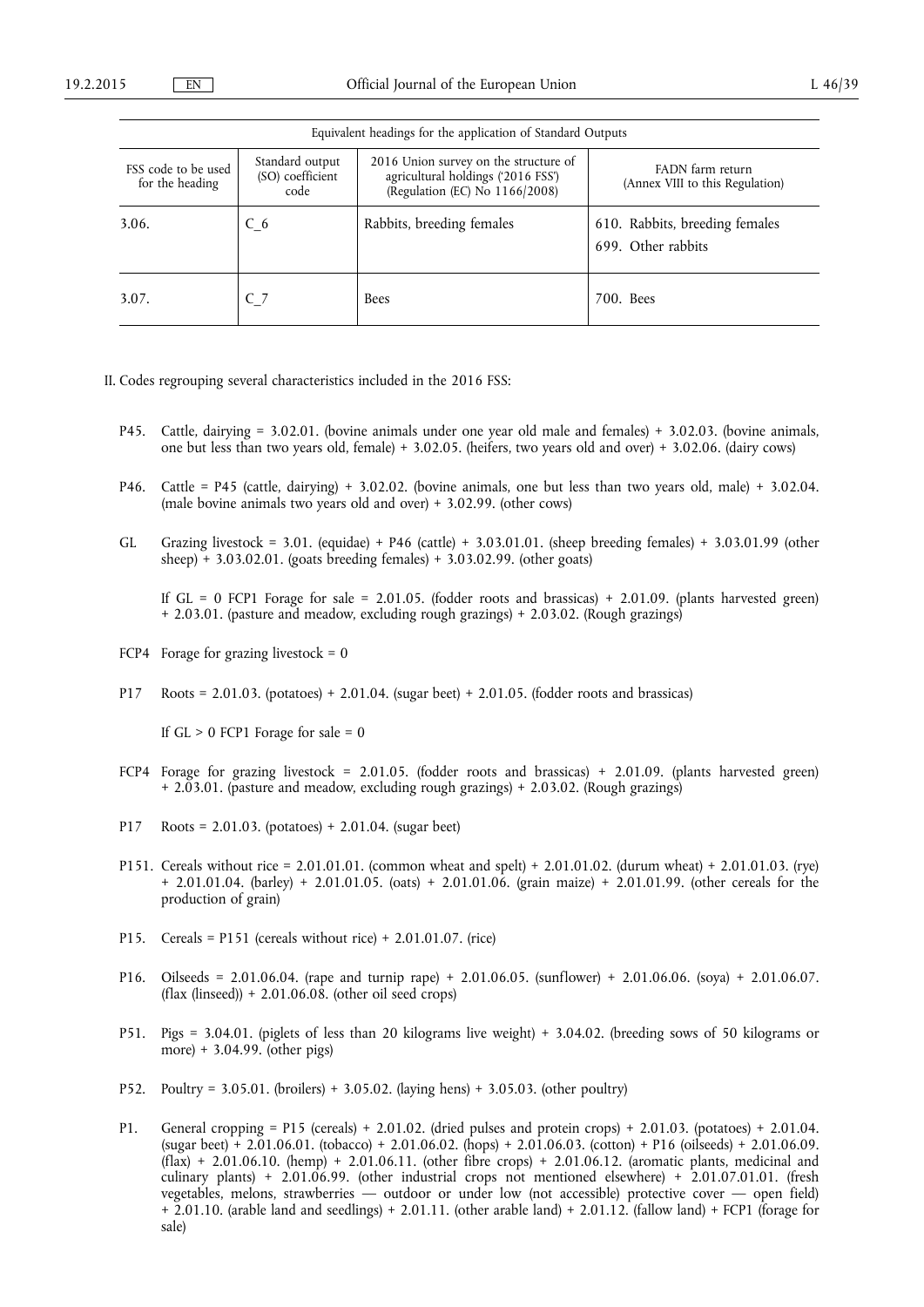- P2. Horticulture = 2.01.07.01.02. (fresh vegetables, melons, strawberries outdoor or under low (not accessible) protective cover — market gardening) + 2.01.07.02. (fresh vegetables, melons, strawberries — under glass or other (accessible) protective cover) + 2.01.08.01. (flowers and ornamental plants — outdoor or under low (not accessible) protective cover) + 2.01.08.02. (flowers and ornamental plants — under glass or other (accessible) protective cover) + 2.06.01. (mushrooms) + 2.04.05. (nurseries)
- P3. Permanent crops = 2.04.01. (fruit and berry plantations) + 2.04.02. (citrus plantations) + 2.04.03. (olive plantations) + 2.04.04. (vineyards) + 2.04.06. (other permanent crops) + 2.04.07. (permanent crops under glass)
- P4. Grazing livestock and forage = GL (grazing livestock) + FCP4 (forage for grazing livestock)
- P5. Granivores = P51 (pigs) + P52 (poultry) + 3.06. (rabbits, breeding females)

# C. TYPES OF FARMING AS REFERRED TO IN PART A

# **Specialist holdings — crops**

| General type of farming    | Principal type of farming                             | Particular types of farming specialisations                                                                                                                                                                                  |  |  |  |  |  |
|----------------------------|-------------------------------------------------------|------------------------------------------------------------------------------------------------------------------------------------------------------------------------------------------------------------------------------|--|--|--|--|--|
| 1. Specialist field crops  | 15. Specialist cereals, oilseeds<br>and protein crops | 151. Specialist cereals (other than rice), oilseeds and pro-<br>tein crops<br>152. Specialist rice<br>153. Cereals, oilseeds, protein crops and rice combined                                                                |  |  |  |  |  |
|                            | 16. General field cropping                            | 161. Specialist root crops<br>162. Cereals, oilseeds, protein crops and root crops<br>combined<br>163. Specialist field vegetables<br>164. Specialist tobacco<br>165. Specialist cotton<br>166. Various field crops combined |  |  |  |  |  |
| 2. Specialist horticulture | horticulture<br>21. Specialist<br>indoor              | 211. Specialist vegetables indoor<br>212. Specialist flowers and ornamentals indoor<br>213. Mixed horticulture indoor specialist                                                                                             |  |  |  |  |  |
|                            | horticulture<br>22. Specialist<br>outdoor             | 221. Specialist vegetables outdoor<br>222. Specialist flowers and ornamentals outdoor<br>223. Mixed horticulture outdoor specialist                                                                                          |  |  |  |  |  |
|                            | 23. Other horticulture                                | 231. Specialist mushrooms<br>232. Specialist nurseries<br>233. Various horticulture                                                                                                                                          |  |  |  |  |  |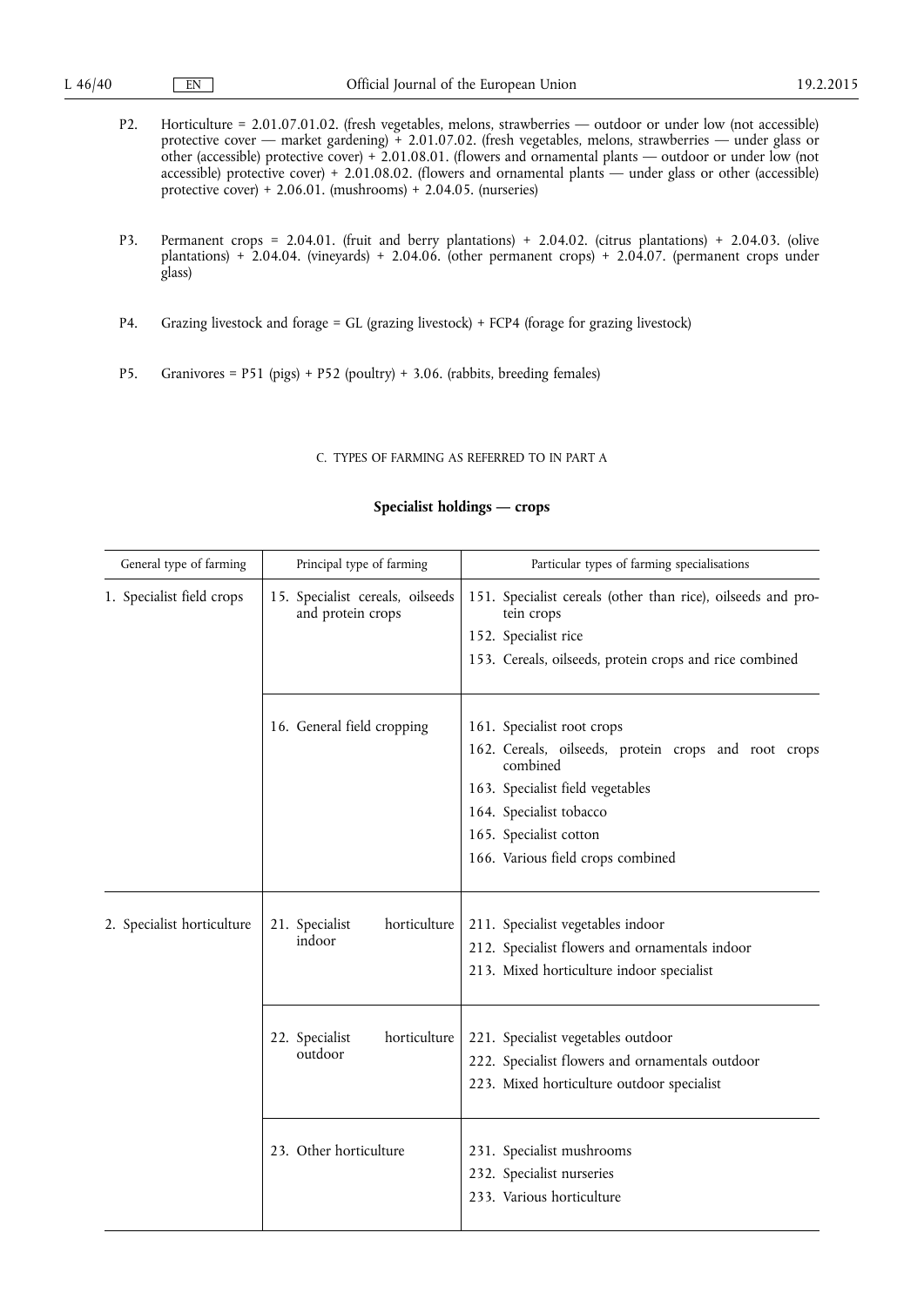| General type of farming          | Principal type of farming                | Particular types of farming specialisations                                                                                                                                                                                                                                                         |  |  |  |  |  |
|----------------------------------|------------------------------------------|-----------------------------------------------------------------------------------------------------------------------------------------------------------------------------------------------------------------------------------------------------------------------------------------------------|--|--|--|--|--|
| 3. Specialist permanent<br>crops | 35. Specialist vineyards                 | 351. Specialist quality wine<br>352. Specialist wine other than quality wine<br>353. Specialist table grapes<br>354. Other vineyards                                                                                                                                                                |  |  |  |  |  |
|                                  | 36. Specialist fruit and citrus<br>fruit | 361. Specialist fruit (other than citrus, tropical and subtro-<br>pical fruits and nuts)<br>362. Specialist citrus fruit<br>363. Specialist nuts<br>364. Specialist tropical and subtropical fruits<br>365. Specialist fruit, citrus, tropical and subtropical fruits<br>and nuts: mixed production |  |  |  |  |  |
|                                  | 37. Specialist olives                    | 370. Specialist olives                                                                                                                                                                                                                                                                              |  |  |  |  |  |
|                                  | 38. Various permanent crops<br>combined  | 380. Various permanent crops combined                                                                                                                                                                                                                                                               |  |  |  |  |  |

# **Specialist holdings — animal production**

| General type of farming              |  | Principal type of farming                                | Particular types of farming specialisations                                                                        |  |  |  |  |  |  |
|--------------------------------------|--|----------------------------------------------------------|--------------------------------------------------------------------------------------------------------------------|--|--|--|--|--|--|
| 4. Specialist grazing live-<br>stock |  | 45. Specialist dairying                                  | 450. Specialist dairying                                                                                           |  |  |  |  |  |  |
|                                      |  | 46. Specialist cattle - rearing<br>and fattening         | 460. Specialist cattle $-$ rearing and fattening                                                                   |  |  |  |  |  |  |
|                                      |  | 47. Cattle - dairying, rearing<br>and fattening combined | 470. Cattle — dairying, rearing and fattening combined                                                             |  |  |  |  |  |  |
|                                      |  | 48. Sheep, goats and other<br>grazing livestock          | 481. Specialist sheep<br>482. Sheep and cattle combined<br>483. Specialist goats<br>484. Various grazing livestock |  |  |  |  |  |  |
| 5. Specialist granivores             |  | 51. Specialist pigs                                      | 511. Specialist pig rearing<br>512. Specialist pig fattening<br>513. Pig rearing and fattening combined            |  |  |  |  |  |  |
|                                      |  | 52. Specialist poultry                                   | 521. Specialist laying hens<br>522. Specialist poultry-meat<br>523. Laying hens and poultry-meat combined          |  |  |  |  |  |  |
|                                      |  | 53. Various granivores com-<br>bined                     | 530. Various granivores combined                                                                                   |  |  |  |  |  |  |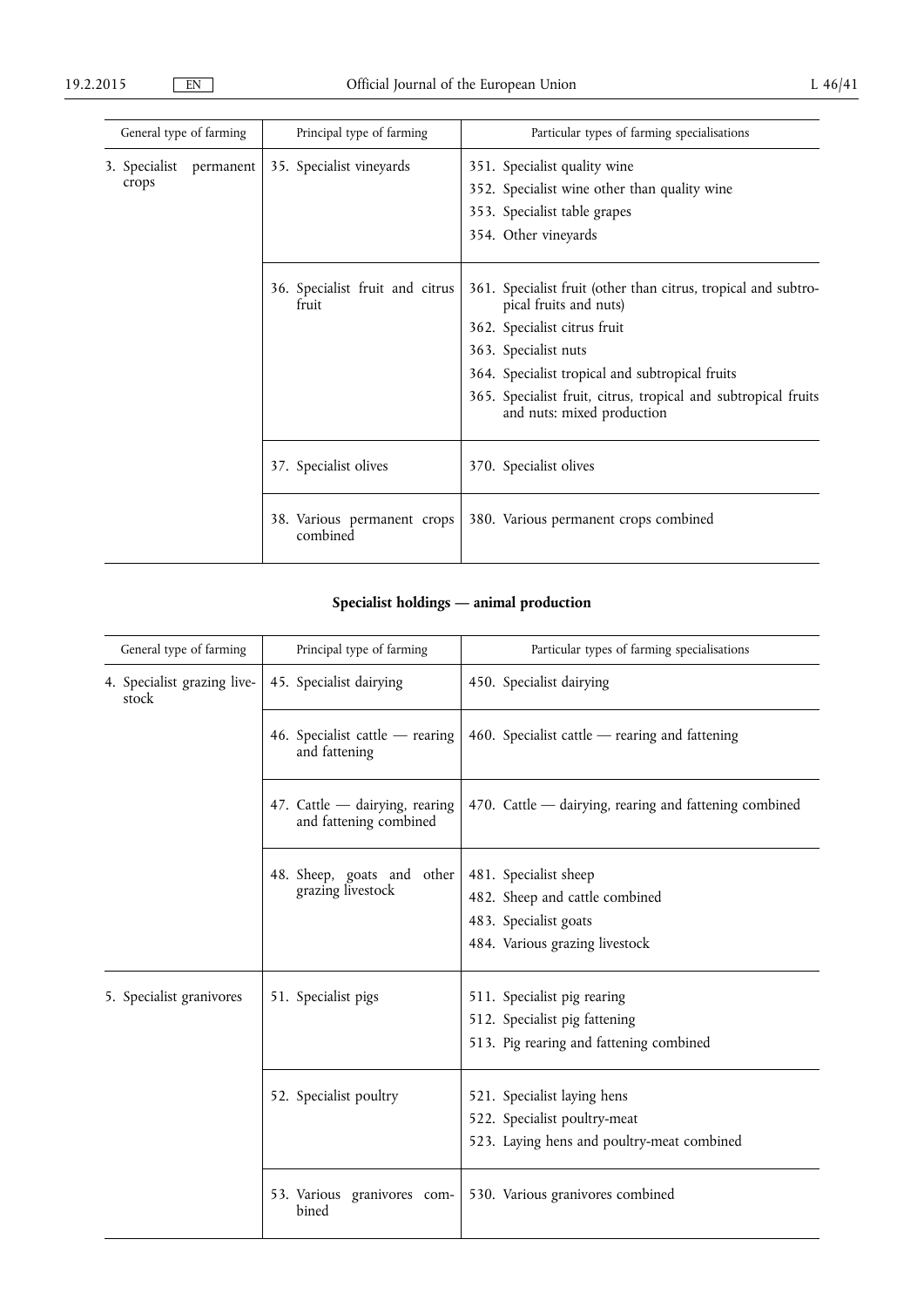# **Mixed holdings**

| General type of farming            | Principal type of farming                           | Particular types of farming specialisations                                                                                                                                                                                                                      |  |  |  |  |  |
|------------------------------------|-----------------------------------------------------|------------------------------------------------------------------------------------------------------------------------------------------------------------------------------------------------------------------------------------------------------------------|--|--|--|--|--|
| 6. Mixed cropping                  | 61. Mixed cropping                                  | 611. Horticulture and permanent crops combined<br>612. Field crops and horticulture combined<br>613. Field crops and vineyards combined<br>614. Field crops and permanent crops combined<br>615. Mixed cropping, mainly field crops<br>616. Other mixed cropping |  |  |  |  |  |
| 7. Mixed livestock                 | 73. Mixed livestock,<br>mainly<br>grazing livestock | 731. Mixed livestock, mainly dairying<br>732. Mixed livestock,<br>mainly non-dairying<br>grazing<br>livestock                                                                                                                                                    |  |  |  |  |  |
|                                    | 74. Mixed livestock,<br>mainly<br>granivores        | 741. Mixed livestock: granivores and dairying combined<br>742. Mixed livestock: granivores and non-dairying grazing<br>livestock                                                                                                                                 |  |  |  |  |  |
| 8. Mixed crops - live-<br>stock    | 83. Field crops - grazing li-<br>vestock combined   | 831. Field crops combined with dairying<br>832. Dairying combined with field crops<br>833. Field crops combined with non-dairying grazing<br>livestock<br>834. Non-dairying grazing livestock combined with field<br>crops                                       |  |  |  |  |  |
|                                    | 84. Various crops and live-<br>stock combined       | 841. Field crops and granivores combined<br>842. Permanent crops and grazing livestock combined<br>843. Apiculture<br>844. Various mixed crops and livestock                                                                                                     |  |  |  |  |  |
| 9. Non-classified<br>hold-<br>ings | 99. Non-classified holdings                         | 999. Non-classified holdings                                                                                                                                                                                                                                     |  |  |  |  |  |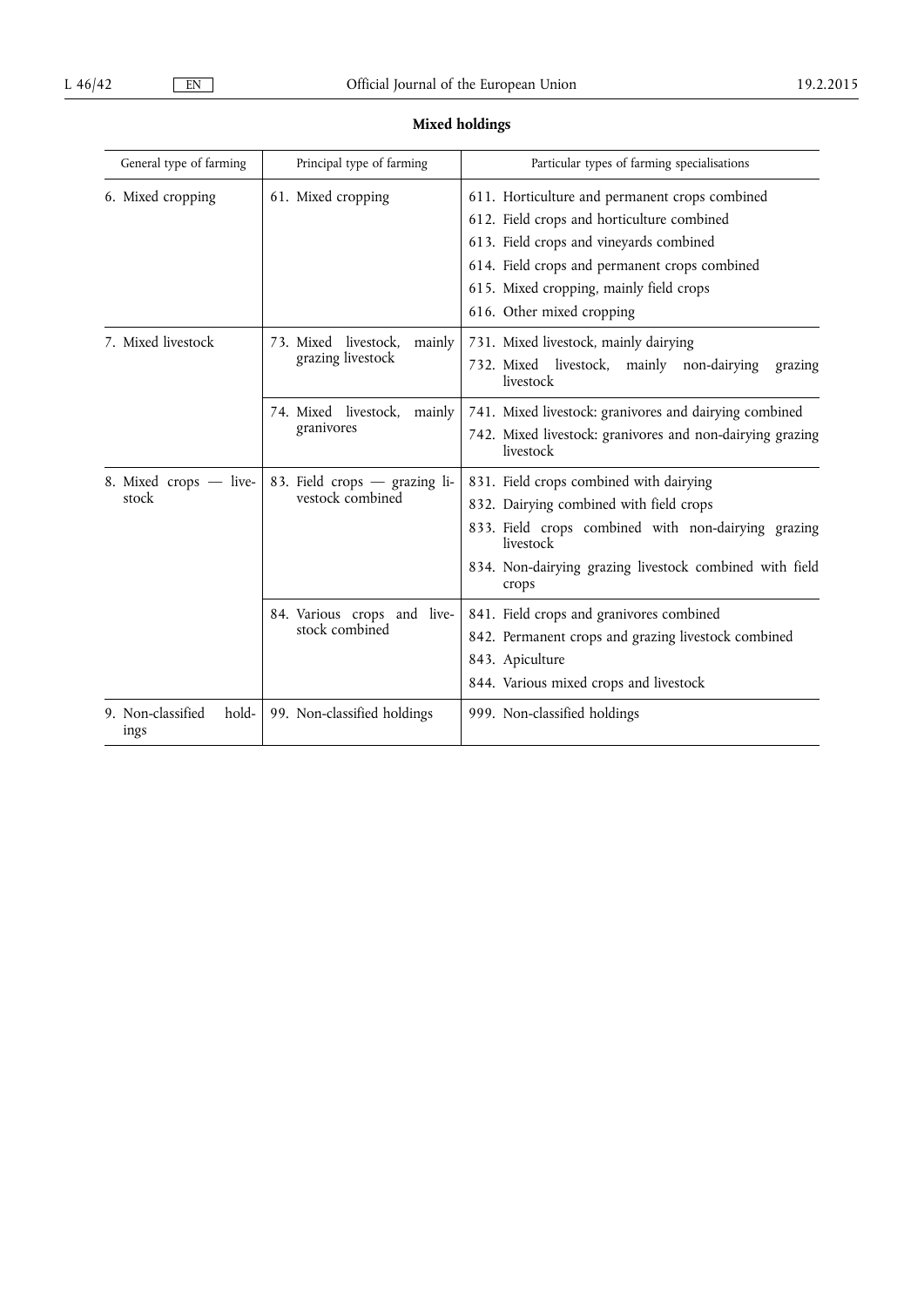# *ANNEX V*

# **ECONOMIC SIZE OF HOLDINGS AND ECONOMIC SIZE CLASSES (ARTICLE 5)**

A. ECONOMIC SIZE OF THE HOLDING

The economic size of a holding is measured as the total standard output of the holding expressed in EUR.

B. ECONOMIC SIZE CLASSES OF HOLDINGS

Holdings are classified by size classes, the limits of which are set out below.

| Classes      | Limits in EUR                         |
|--------------|---------------------------------------|
| I            | less than $2000$                      |
| $\mathbf{I}$ | from 2 000 to less than $4\,000$      |
| Ш            | from $4000$ to less than $8000$       |
| IV           | from $8\,000$ to less than 15 000     |
| V            | from 15 000 to less than 25 000       |
| VI           | from 25 000 to less than 50 000       |
| VII          | from 50 000 to less than 100 000      |
| <b>VIII</b>  | from 100 000 to less than 250 000     |
| IX           | from 250 000 to less than 500 000     |
| X            | from 500 000 to less than 750 000     |
| XI           | from 750 000 to less than 1 000 000   |
| XII          | from 1 000 000 to less than 1 500 000 |
| XIII         | from 1 500 000 to less than 3 000 000 |
| <b>XIV</b>   | from $3000000$                        |

Size classes II and III or III and IV, IV and V, or from III to V, VI and VII, VIII and IX, X and XI and from XII to XIV or from X to XIV can be grouped together.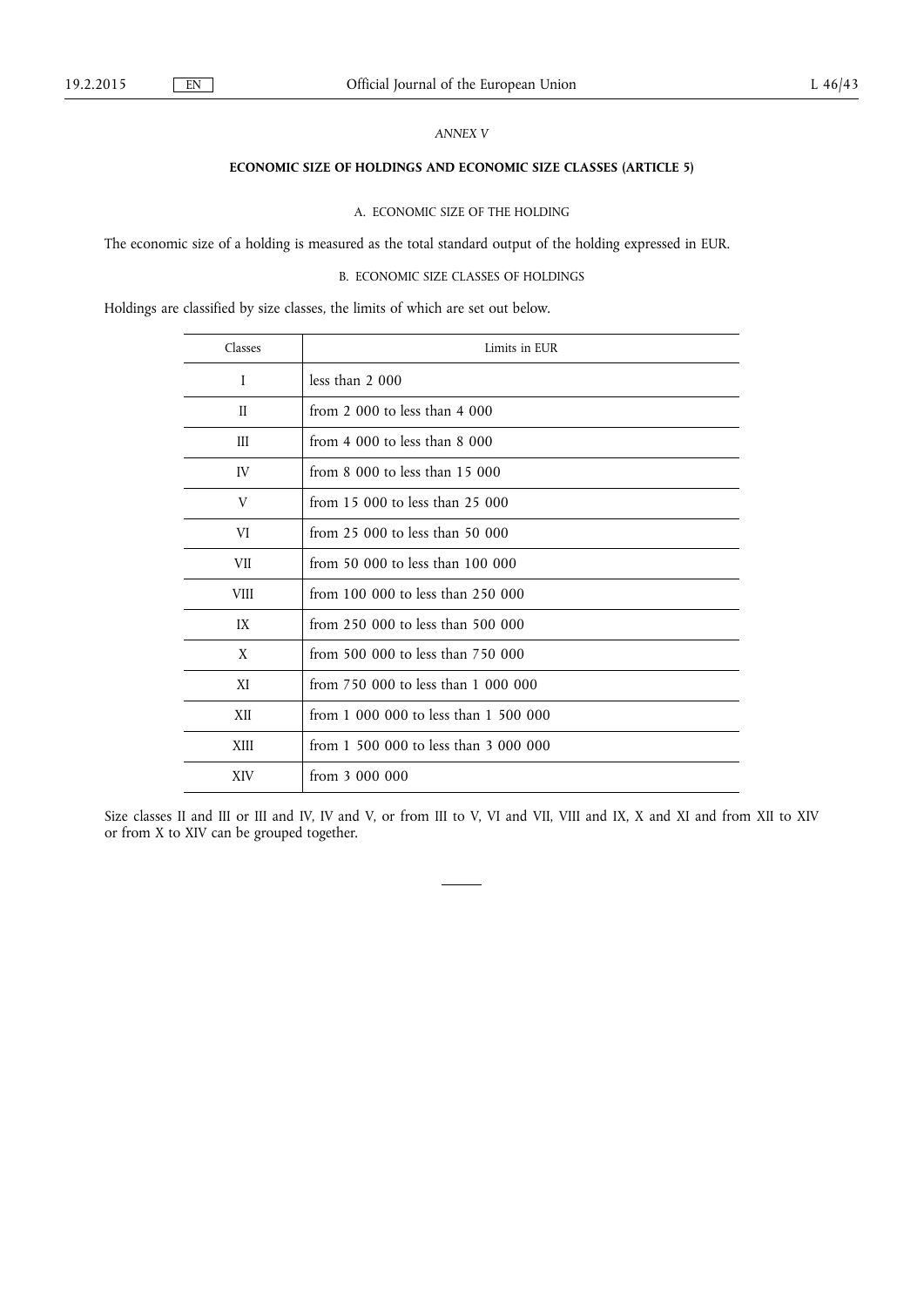### *ANNEX VI*

# **STANDARD OUTPUTS (SOs)(ARTICLE 6)**

## 1. DEFINITION AND PRINCIPLES FOR CALCULATION OF SOs

- (a) The standard output (SO) means the value of the output of each agricultural characteristic referred to in Article 6(1) corresponding to the average situation in a given region.
- (b) The value of the output mentioned in point (a) means the monetary value of gross agricultural production at farm-gate price. It is the sum of the value of the principal product(s) and of the secondary product(s).

The values are calculated by multiplying production per unit by the farm-gate price. VAT, taxes on products and direct payments are not included.

(c) Production period

The SOs correspond to a production period of 12 months (calendar year or agricultural production year).

For crop products and livestock products for which the period of production is less than or exceeds 12 months, a SO corresponding to growth or production in a 12-month period is calculated.

(d) Basic data and reference period

The SOs are determined on the basis of the production per unit and the farm-gate price referred to in point (b) above. To this end, the basic data are collected in the Member States for a reference period defined in Article 4 of Commission Delegated Regulation (EU) No 1198/2014.

# (e) Units

- (1) Physical units:
	- (a) The SOs for crop characteristics are determined on the basis of area expressed in hectares.

For mushrooms, however, the SOs are determined on the basis of gross output for all the annual successive harvests and are expressed per 100 m<sup>2</sup> of area under crops. For their use in the context of the FADN, such SOs for mushrooms are divided by the number of annual successive harvests which is to be communicated to the Commission pursuant to Article 8 of this Regulation.

- (b) The SOs relating to livestock characteristics are determined by head, except for poultry, for which they are determined in terms of 100 head, and for bees, for which they are determined by hive.
- (2) Monetary units and rounding:

The basic data for determining the SOs and the calculated SOs are established in EUR. For the Member States not taking part in the Economic and Monetary Union, the SOs are converted into EUR using the average exchange rates for the reference period as defined in point 1(d) of this Annex. These average exchange rates are calculated based on the official exchange rates published by the Commission (Eurostat).

The SOs may be rounded to the nearest EUR 5 where appropriate.

- 2. BREAKDOWN OF SOs
	- (a) By crop and livestock characteristics

The SOs are determined for all the agricultural characteristics corresponding to the headings of the FSS in the manner laid down in those surveys.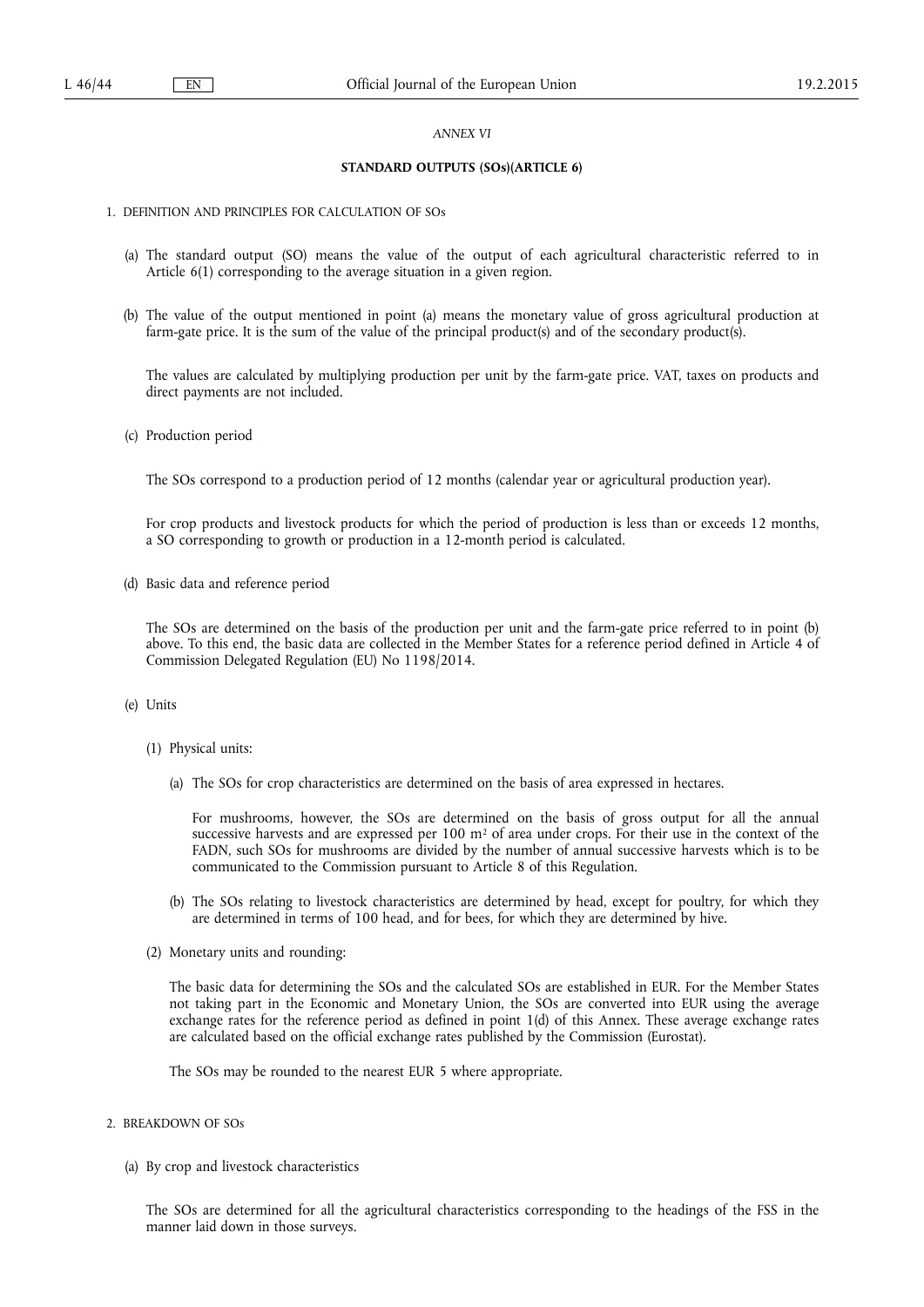- (b) Geographical breakdown
	- The SOs are determined at least on the basis of geographical units which are usable for the FSS and for the FADN. These geographical units are all based on the general Nomenclature of Territorial Units for Statistics (NUTS) as defined in Regulation (EC) No 1059/2003 of the European Parliament and of the Council ( 1 ). These units are described as a regrouping of NUTS 3 regions. Less favoured or mountain areas are not considered as a geographical unit.
	- No SO is determined for characteristics which are not relevant in the region concerned.
- 3. COLLECTION OF DATA FOR DETERMINING SOs
	- (a) The basic data for determining SOs are renewed at least each time a FSS is carried out in the form of a census as referred to in Article 6 of Regulation (EC) No 1166/2008.
	- (b) When the FSS may be carried out as sample survey as referred to in Article 6 of Regulation (EC) No 1166/2008, the updating of the SOs shall be carried out:
		- either by renewing the basic data in a manner similar to that specified under (a),
		- or by applying a coefficient of change whereby SOs are updated to take account of changes, as estimated by the Member State, in quantities produced per unit and in prices with respect to each characteristic and region, that have occurred since the last reference period, as referred to in Article 4 of Delegated Regulation (EU) No 1198/2014.
- 4. EXECUTION

The Member States are responsible, in accordance with the provisions of this Annex, for collecting the basic data needed for calculating the SOs and for calculating them, for converting them into EUR and for collecting the data required for applying the updating method, if appropriate.

5. TREATMENT OF SPECIAL CASES

The following special rules are laid down for the calculation of SOs for certain types of characteristics and for calculating the total SO of the holding:

(a) Fallow land

SO relating to fallow land is taken into account when calculating the total SO of the holding only when there are other positive SOs on that holding.

(b) Kitchen gardens

Since the produce of kitchen gardens is normally intended for the holder's own consumption and not for sale, the SOs are regarded as equal to zero.

(c) Livestock

For livestock the characteristics are split by category of age. The output corresponds to the value of growth of the animal during the time spent in the category. In other words, it corresponds to the difference between the value of the animal when it is leaving the category and its value when it is entering the category (named also the replacement value).

(d) Bovine animals under one year old, male and female

SOs relating to bovine animals under one year old are taken into account when calculating the total SO of the holding only when there are more bovine animals under one year than cows on the holding. Only the SOs relating to the surplus number of bovine animals under one year are taken into account.

<sup>(</sup> 1 ) Regulation (EC) No 1059/2003 of the European Parliament and of the Council of 26 May 2003 on the establishment of a common classification of territorial units for statistics (NUTS) (OJ L 154, 21.6.2003, p. 1).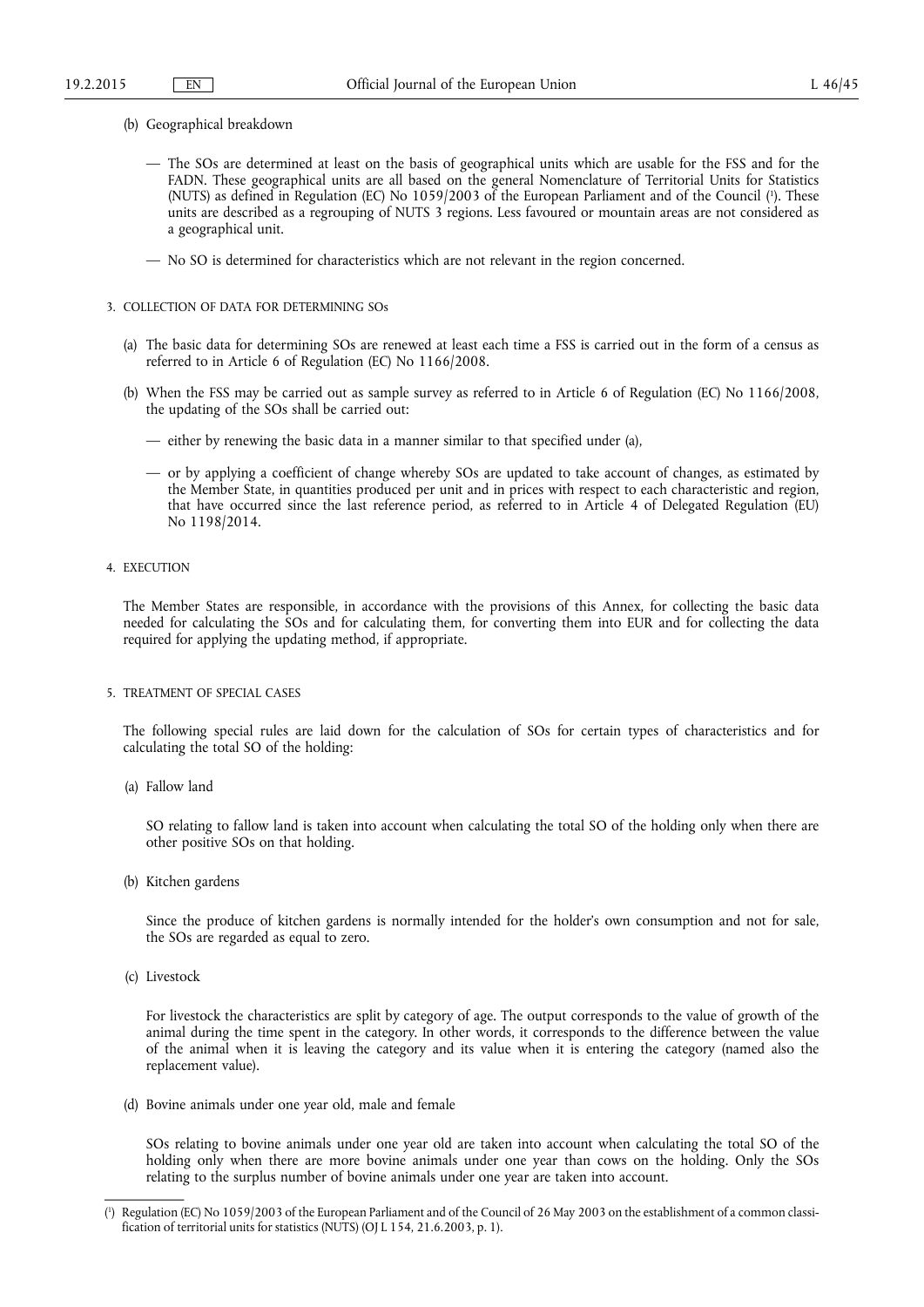# (e) Other sheep and other goats

SOs relating to other sheep are taken into account when calculating the total SO of the holding only when there are no breeding sheep females on the holding.

SOs relating to other goats are taken into account when calculating the total SO of the holding only when there are no breeding goat females on the holding.

(f) Piglets

SOs relating to piglets are taken into account when calculating the total SO of the holding only when there are no breeding sows on the holding.

(g) Forage

If there are no grazing livestock (i.e. equidae, cattle, sheep or goats) on the holding, the forage (i.e. roots and brassicas, plants harvested green, pasture and meadows) is considered as intended for sale and is part of the general cropping output.

If there are grazing livestock on the farm, the forage is considered as intended to feed the grazing livestock and is part of the grazing livestock and forage output.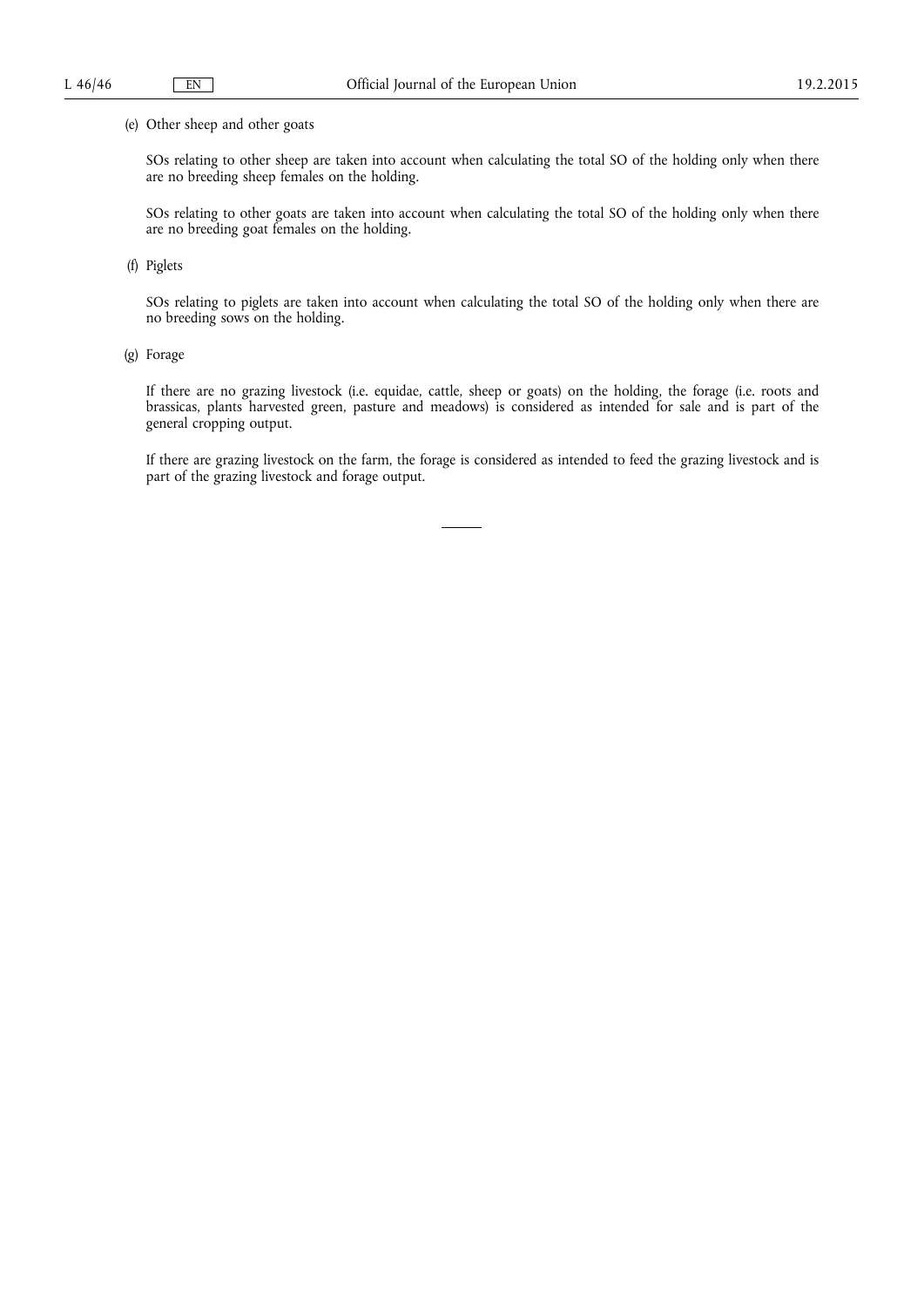# *ANNEX VII*

# **OTHER GAINFUL ACTIVITIES DIRECTLY RELATED TO THE HOLDING (ARTICLE 7)**

# A. DEFINITION OF THE OTHER GAINFUL ACTIVITIES (OGA) DIRECTLY RELATED THE HOLDING

The gainful activities directly related to the holding other than the agri- cultural activities of the holding comprise all activities other than farm work, directly related to the holding and having an economic impact on the holding. Those are activities where either the resources of the holding (area, buildings, machinery, agricultural products, etc.) or the products of the holdings are used.

Gainful activities in this context mean active work; pure financial investments are therefore excluded. Renting out the land or other agricultural resources of the farm for diverse activities without being further involved in these activities is not considered as an OGA but as part of the agricultural activity of the holding.

All processing of farm products is considered as OGA unless the processing is regarded as a part of an agricultural activity. Wine processing and olive oil production are therefore excluded unless the bought-in proportion of wine or olive oil is significant.

All processing of a primary agricultural product to a processed secondary product on the holding, regardless of whether the raw material is produced on the holding or bought from outside are considered as OGA. This includes processing meat, making cheese, etc.

# B. ESTIMATION OF THE IMPORTANCE OF THE OTHER GAINFUL ACTIVITIES DIRECTLY RELATED TO THE HOLDING

The share of the OGA directly related to the holding in the output of the holding is estimated as the share of the OGA directly related to the holding turnover in the sum of total turnover of the holding and direct payments of that holding under Regulation (EU) No 1307/2013 ( 1 ):

 $\text{RATIO} = \frac{\text{Turnover of OGA directly related to the holding}\ \text{Total holding turnover (agricultural} + \text{OGA directly related to the holding}) + \text{direct payments}}$ 

# C. CLASSES REFLECTING THE IMPORTANCE OF THE OGA DIRECTLY RELATED TO THE HOLDING

Holdings are classified by classes reflecting the share of OGA directly related to the holding in the output of the holding. The following limits shall apply:

| Classes | Percentage bands                                             |
|---------|--------------------------------------------------------------|
|         | From 0 % to 10 % (marginal share)                            |
| Н       | From more than 10 % to 50 % (medium share)                   |
| Ш       | From more than 50 % to less than a 100 % (significant share) |

<sup>(</sup> 1 ) Regulation (EU) No 1307/2013 of the European Parliament and of the Council of 17 December 2013 establishing rules for direct payments to farmers under support schemes within the framework of the common agricultural policy and repealing Council Regulation (EC) No 637/2008 and Council Regulation (EC) No 73/2009 (OJ L 347, 20.12.2013, p. 608).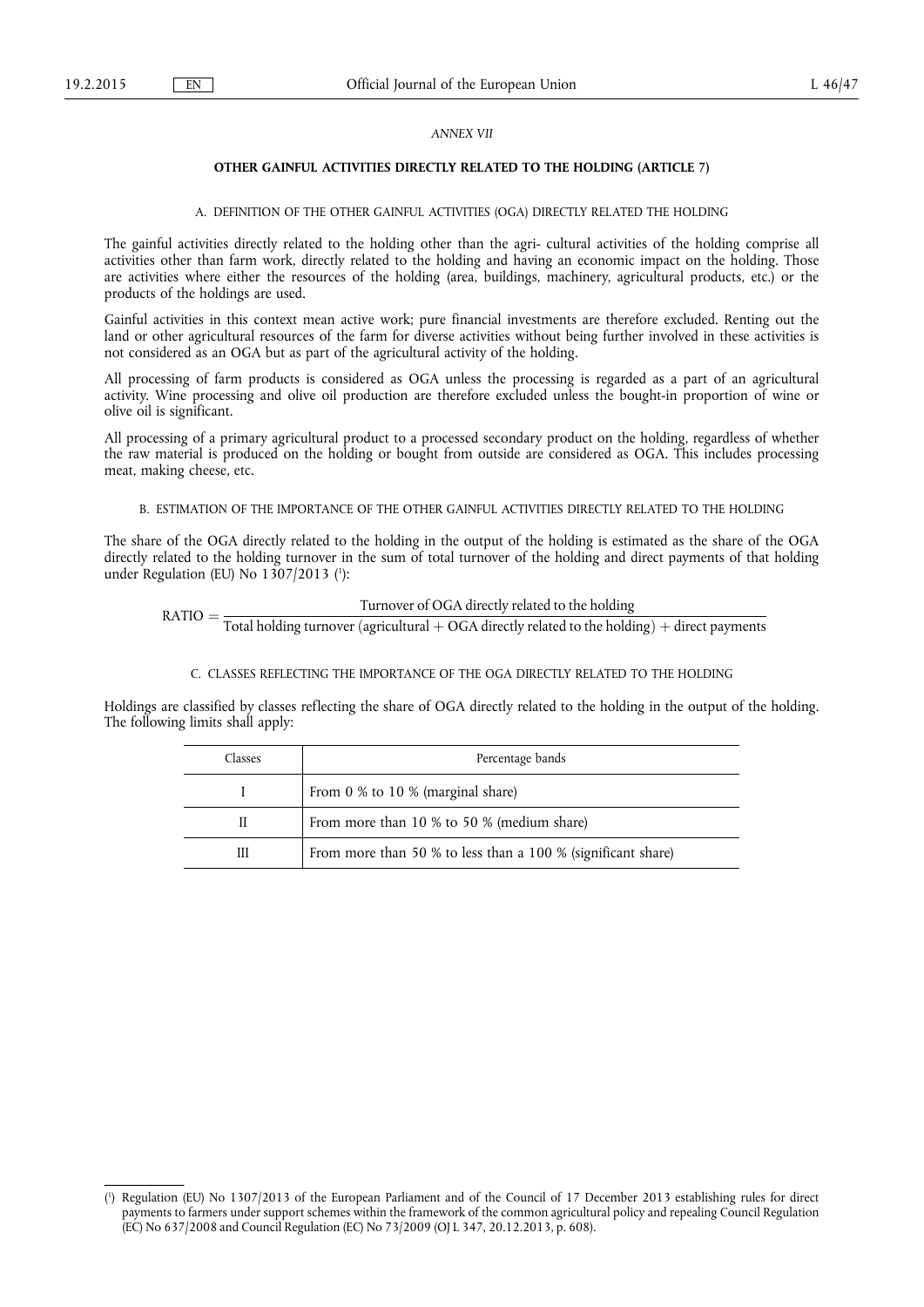# *ANNEX VIII*

# **FORM AND LAYOUT OF THE FARM RETURN (ARTICLE 9)**

The data to be collected is classified by table and broken down into groups, categories and columns. The convention used to refer to a specific data field is:

<table letter>\_<group>\_<category>[\_<category>]\_<column>\_

Specific data values are captured at the column level. In the tables as set out below, clear cells are where data values can be accepted; greyed cells marked with a '—' have no meaning in the group context, so no data is accepted in those.

Examples:

- B.UT.20.A (column A of the group UT, category 20, from table B) represents the 'Area' of 'Rented UAA' to be recorded under the 'UAA for tenant farming' in table B.
- I.A.10110.1.0.TA (column TA of the group A, category 10110, from table I) represents the total area of 'Common wheat and spelt' for type of crop 1 'Field scale crops — main crop, combined crop' and missing data code 0 'No data missing'.

When a value is not relevant or missing for any particular holding, do not enter value '0'.

Tables are represented by one letter, groups by one or more letters, categories by numeric codes and columns by one or more letters.

For tables A to M, the first table shows the high level matrix for groups and columns. The second table shows how this breaks down for categories where each category is represented by one or more codes and sub-codes.

The data in a farm return should be given with the following degrees of accuracy:

- financial values: values in EUR or in national monetary units without decimal. However, for national currencies where the unit represents a low relative value compared to the EUR, it may be agreed between the liaison agency of the Member State in question and the staff of the Commission which manages the FADN, to express the values in hundreds or thousands of national currency units,
- physical quantities: in quintals (1 q = 100 kg) except in the case of eggs, which will be expressed in thousands and wine and related products which will be expressed in hectolitres,
- areas: in ares (1 a = 100 m<sup>2</sup>), except in the case of mushrooms which will be expressed in square metres of total cropped area,
- average livestock numbers: to two decimal places, except for poultry and rabbits, which are to be given in whole numbers, and bees which are to be given in number of occupied hives,
- labour units: to two decimal places.

For each table category and column value, further definitions and instructions are set out after the table concerned.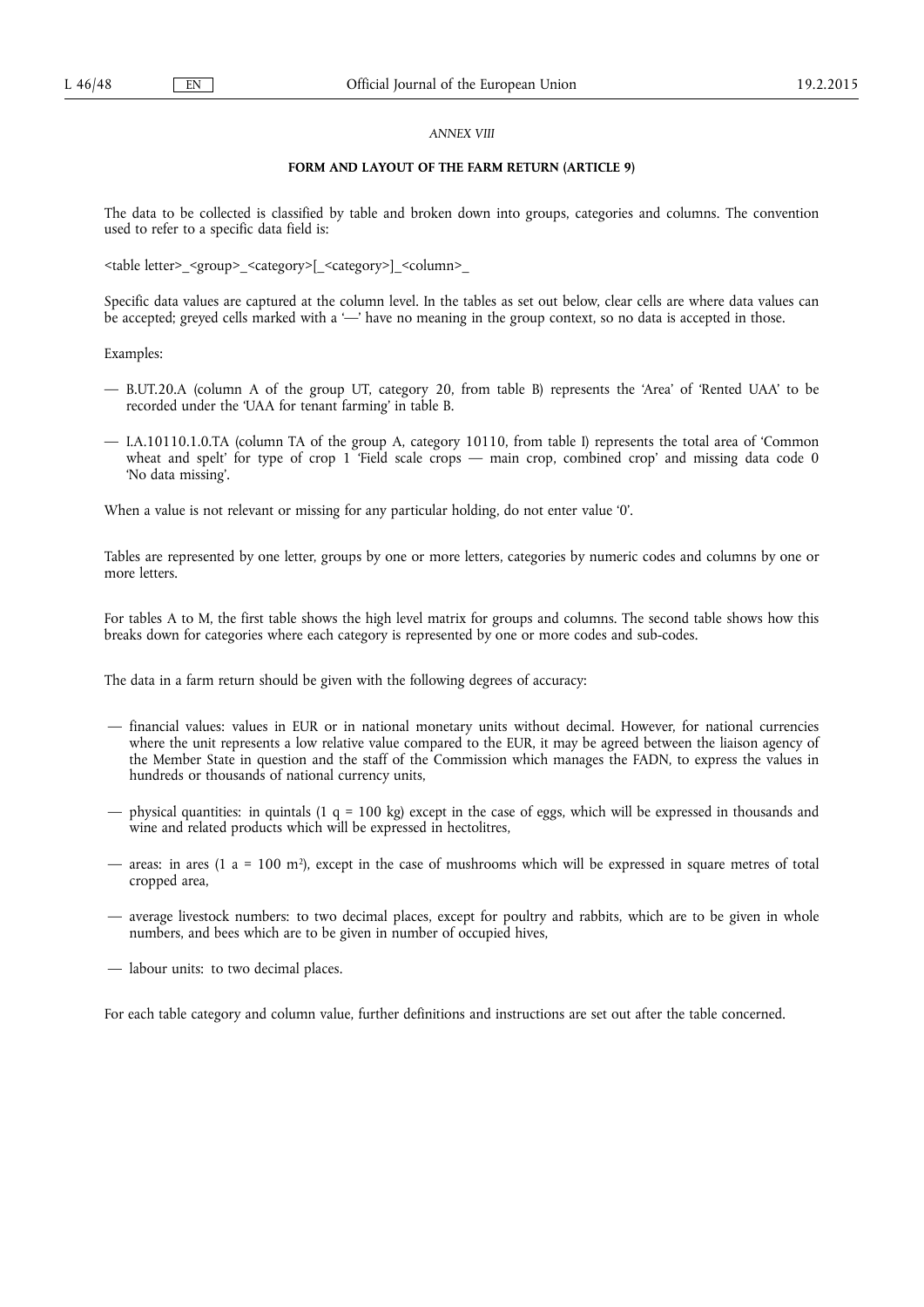19.2.2015

 $\boxed{\phantom{000} \text{NN} }$ 

19.2.2015 L  $\frac{EN}{10}$  L  $46/49$ Official Journal of the European Union

 $146/49$ 

*Table A* 

# **General information on the holding**

|               | Category of general information     |                         | Code (*)    |                  |                                |                        |              |             |                                          |      |                       |                    |                             |             |
|---------------|-------------------------------------|-------------------------|-------------|------------------|--------------------------------|------------------------|--------------|-------------|------------------------------------------|------|-----------------------|--------------------|-----------------------------|-------------|
|               |                                     |                         |             |                  |                                |                        |              |             | Columns                                  |      |                       |                    |                             |             |
|               | Group of information                | <b>FADN</b><br>Division |             | Subdivi-<br>sion | Serial<br>number of<br>holding | Degree                 | Minutes      | <b>NUTS</b> | Number of<br>the<br>accounting<br>office | Date | Weight of<br>the farm | Type of<br>farming | Economic<br>size class      | Code        |
|               |                                     | $\mathbf R$             |             | $\mathbf S$      | $\, {\rm H}$                   | DG                     | $\bf MI$     | ${\bf N}$   | AO                                       | DT   | $\mathbf{W}$          | <b>TF</b>          | ES                          | $\mathbf C$ |
| ID            | Identification of the holding       |                         |             |                  |                                |                        |              |             |                                          |      |                       |                    |                             |             |
| $\mathbf{LO}$ | Location of the holding             |                         |             |                  |                                |                        |              |             |                                          |      |                       |                    |                             |             |
| AI            | Accounting information              |                         |             |                  |                                |                        |              |             |                                          |      |                       |                    |                             |             |
| <b>TY</b>     | Typology                            |                         |             |                  |                                |                        |              |             |                                          | –    |                       |                    |                             |             |
| CL            | Classes                             |                         |             |                  |                                |                        |              |             |                                          |      |                       |                    | $\overbrace{\hspace{15em}}$ |             |
| <b>OT</b>     | Other particulars of the<br>holding |                         |             |                  |                                |                        |              |             |                                          |      |                       |                    |                             |             |
|               |                                     |                         |             |                  |                                |                        |              |             |                                          |      |                       |                    |                             |             |
| Code (*)      | $\!$                                | Group                   | $\mathbf R$ | ${\mathbf S}$    | $\, {\bf H}$                   | $\mathbf{D}\mathbf{G}$ | $\mathbf{M}$ | ${\bf N}$   | AO                                       | DT   | $\mathbf{W}$          | TF                 | ES                          | $\mathsf C$ |
| 10            | Number of the holding               | $\mathbf{ID}$           | AID10R      |                  | AID10S AID10H                  |                        |              |             |                                          |      |                       |                    |                             |             |

20 Latitude **LO** — — — ALO20DG ALO20MI — — — — — — —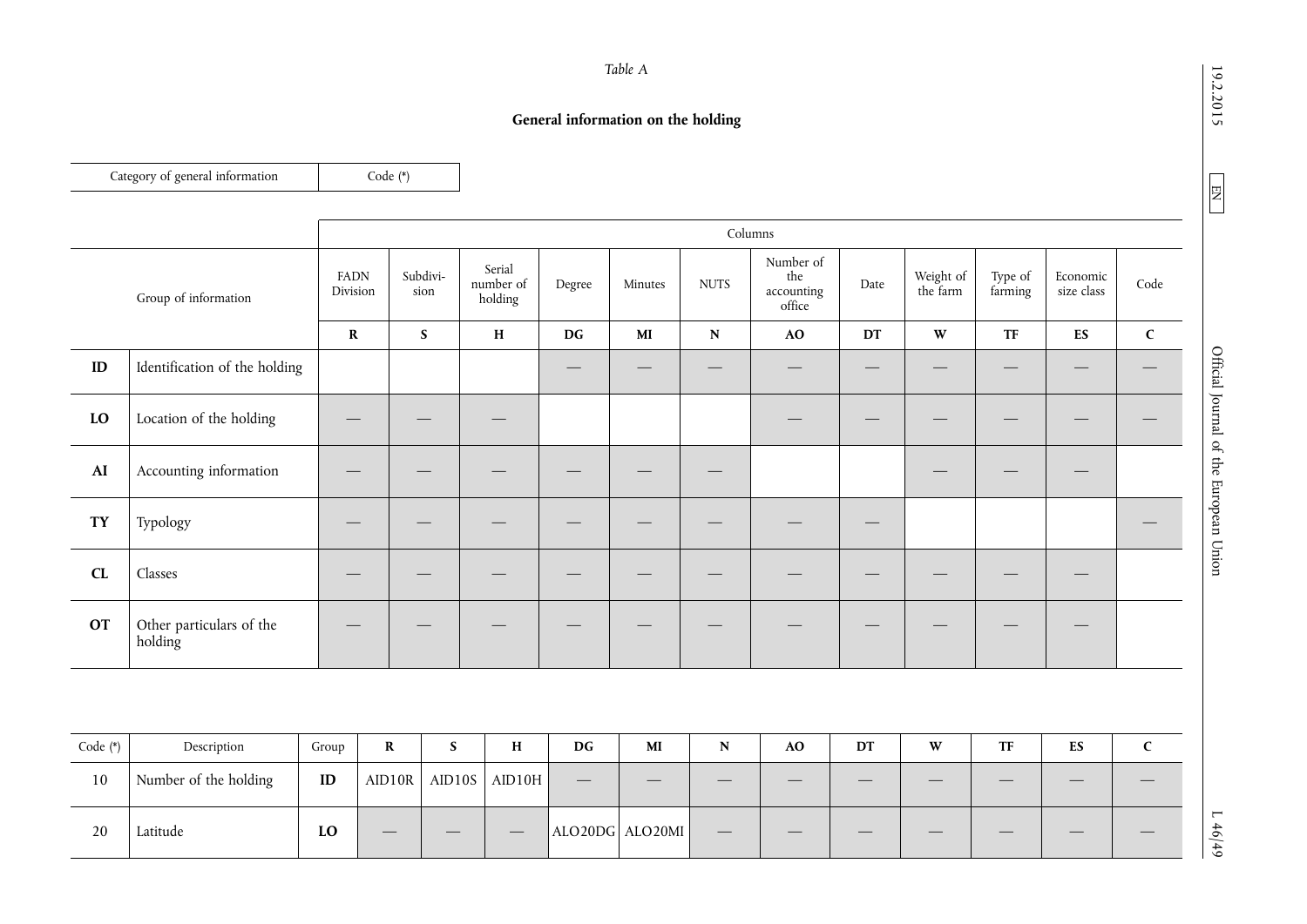| Code (*) | Description                                                          | Group         | $\mathbf R$ | $\mathbf S$ | $\mathbf H$ | $\mathbf{D}\mathbf{G}$ | $\mathbf{M}\mathbf{I}$ | $\mathbf N$ | $\bf{AO}$ | $\mathbf{D}\mathbf{T}$   | $\mathbf{W}$ | $\ensuremath{\mathsf{T}}\ensuremath{\mathsf{F}}$ | ${\bf E}{\bf S}$         | $\mathsf C$ | L46/50                                 |
|----------|----------------------------------------------------------------------|---------------|-------------|-------------|-------------|------------------------|------------------------|-------------|-----------|--------------------------|--------------|--------------------------------------------------|--------------------------|-------------|----------------------------------------|
| 30       | Longitude                                                            | $\mathbf{LO}$ |             |             |             |                        | ALO30DG ALO30MI        |             |           |                          |              |                                                  |                          |             |                                        |
| 40       | NUTS3                                                                | $\mathbf{LO}$ |             |             |             |                        |                        | ALO40N      |           | $\overline{\phantom{0}}$ |              |                                                  |                          |             |                                        |
| 50       | Accounting office                                                    | $\mathbf{AI}$ |             |             |             |                        |                        |             | AAI50AO   |                          |              |                                                  |                          |             | $\begin{array}{c} \Xi \end{array}$     |
| 60       | Type of accounting                                                   | AI            |             |             |             |                        |                        |             |           |                          |              |                                                  | $\overline{\phantom{0}}$ | AAI60C      |                                        |
| 70       | Date of closure of ac-<br>counts                                     | AI            |             |             |             |                        |                        |             |           | AAI70DT                  |              |                                                  |                          |             |                                        |
| 80       | National weight calcu-<br>lated by the Member State                  | TY            |             |             |             |                        |                        |             |           |                          | ATY80W       |                                                  |                          |             |                                        |
| 90       | Classification at the time<br>of selection                           | TY            |             |             |             |                        |                        |             |           |                          |              | ATY90TF                                          | ATY90ES                  |             |                                        |
| 100      | Other gainful activities<br>(OGA) directly related to<br>the holding | CL            |             |             |             |                        |                        |             |           |                          |              |                                                  |                          | ACL100C     | Official Journal of the European Union |
| 110      | Type of ownership/eco-<br>nomic objective                            | CL            |             |             |             |                        |                        |             |           |                          |              |                                                  |                          | ACL110C     |                                        |
| 120      | Legal status                                                         | CL            |             |             |             |                        |                        |             |           |                          |              |                                                  |                          | ACL120C     |                                        |
| 130      | Level of liability of the<br>holder(s)                               | CL            |             |             |             |                        |                        |             |           |                          |              |                                                  |                          | ACL130C     |                                        |
| 140      | Organic farming                                                      | CL            |             |             |             |                        |                        |             |           | —                        |              |                                                  |                          | ACL140C     |                                        |
| 141      | Sectors in organic<br>farming                                        | CL            |             |             |             |                        |                        |             |           |                          |              |                                                  |                          | ACL141C     | 19.2.2015                              |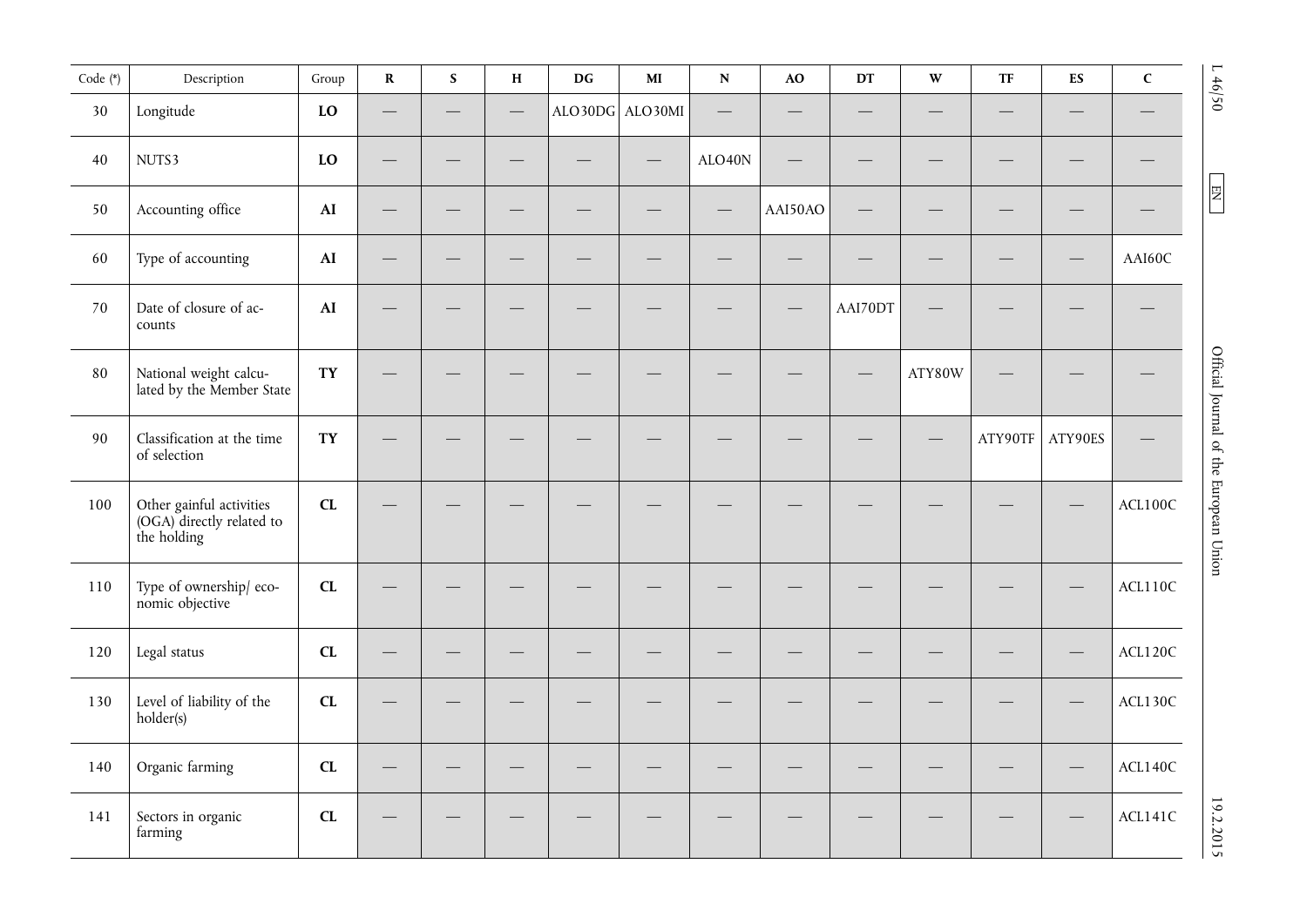| Code (*) | Description                                                                                                                                              | Group      | $\mathbf R$ | $\mathbf S$ | $\mathbf H$ | $\mathbf{D}\mathbf{G}$ | $\mathbf{M}\mathbf{I}$ | ${\bf N}$ | $\bf{AO}$ | DT | $\mathbf{W}$ | <b>TF</b> | $\mathbf{E}\mathbf{S}$ | $\mathbf C$ |                                                                          |
|----------|----------------------------------------------------------------------------------------------------------------------------------------------------------|------------|-------------|-------------|-------------|------------------------|------------------------|-----------|-----------|----|--------------|-----------|------------------------|-------------|--------------------------------------------------------------------------|
| 150      | Protected Designation of<br>Origin (PDO)/Protected<br>Geographical Indication<br>(PGI)/Traditional Special-<br>ity Guaranteed (TSG)/<br>mountain product | ${\bf CL}$ |             |             |             |                        |                        |           |           |    |              |           |                        | ACL150C     | 19.2.2015<br>$\begin{array}{ c } \hline \text{EM} \\ \hline \end{array}$ |
| 151      | Sectors with PDO/PGI                                                                                                                                     | CL         |             |             |             |                        |                        |           |           |    |              |           |                        | ACL151C     |                                                                          |
| 160      | Areas facing natural and<br>other specific constraints                                                                                                   | ${\bf CL}$ |             |             |             |                        |                        |           |           |    |              |           |                        | ACL160C     |                                                                          |
| 170      | Altitude                                                                                                                                                 | CL         |             |             |             |                        |                        |           |           |    |              |           |                        | ACL170C     |                                                                          |
| 180      | Structural Funds area                                                                                                                                    | ${\bf CL}$ |             |             |             |                        |                        |           |           |    |              |           |                        | ACL180C     |                                                                          |
| 190      | Natura 2000 area                                                                                                                                         | CL         |             |             |             |                        |                        |           |           |    |              |           |                        | ACL190C     |                                                                          |
| 200      | Water directive<br>$(2000/60/EC)$ area                                                                                                                   | CL         |             |             |             |                        |                        |           |           |    |              |           |                        | ACL200C     | Official Journal of the European Union                                   |
| 210      | Irrigation system                                                                                                                                        | <b>OT</b>  |             |             |             |                        |                        |           |           |    |              |           |                        | AOT210C     |                                                                          |
| 220      | Livestock unit grazing<br>days on common land                                                                                                            | <b>OT</b>  |             |             |             |                        |                        |           |           |    |              |           |                        | AOT220C     |                                                                          |
|          |                                                                                                                                                          |            |             |             |             |                        |                        |           |           |    |              |           |                        |             | 140/51                                                                   |

 $L \frac{46}{51}$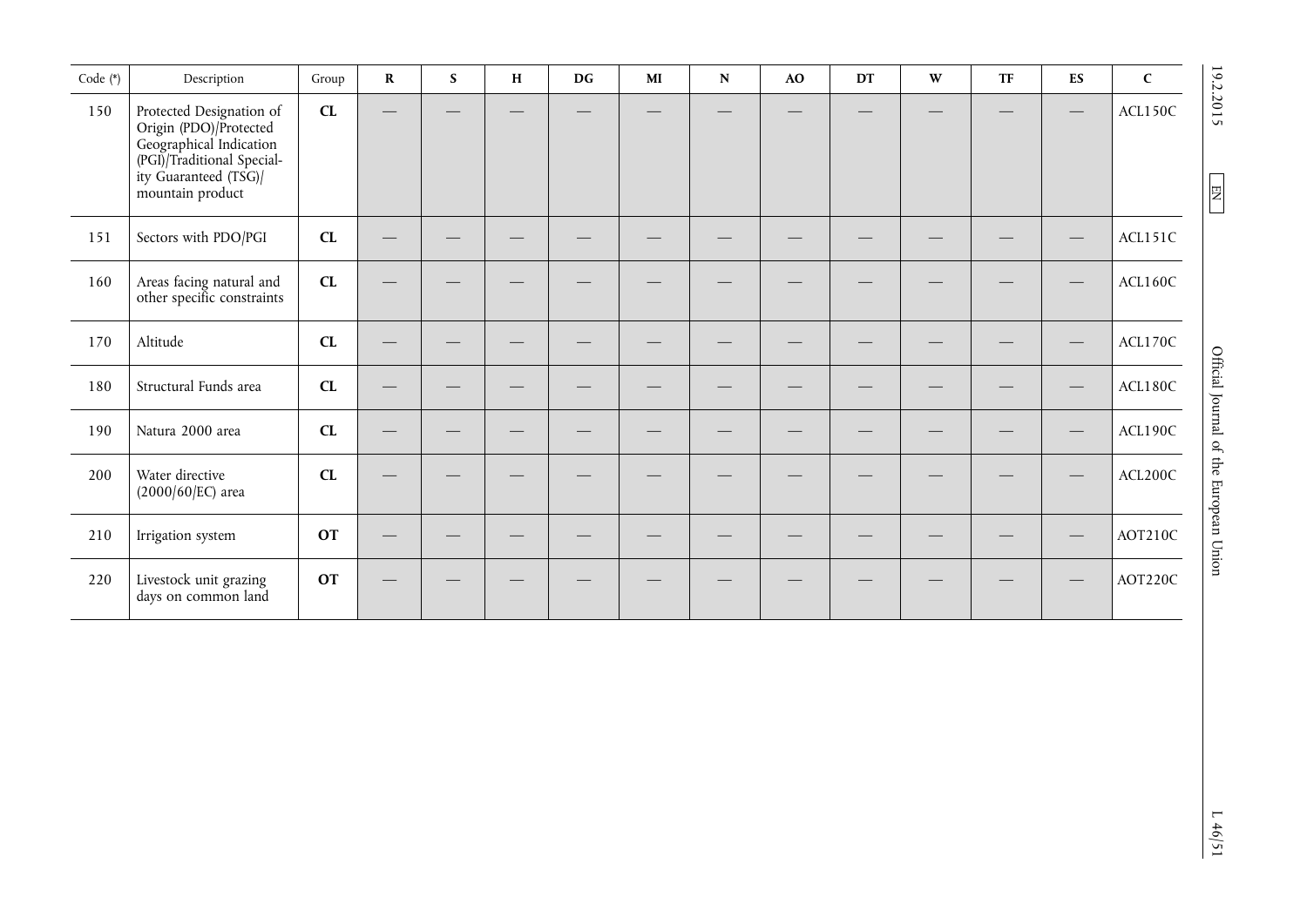### A.ID. **Identification of the holding**

A number is assigned to each returning holding when it is selected for the first time. The holding retains this number permanently for the duration of its inclusion in the accountancy network. A number once assigned is never allotted to another holding.

However, where the holding undergoes a fundamental change, and in particular where this change is the result of a subdivision into two separate holdings or of a merger with another holding, it may be considered as a new holding. In this case a new number is to be assigned to it. A change in the type of farming practised on the holding does not call for a new number. Where confusion with any other returning holding might result from the holding keeping the number it has (e.g. when new regional subdivisions are created), the number should be changed. A table showing the equivalence of old and new numbers is then to be forwarded to the Commission.

The holding number comprises three groups of indications as follows:

A.ID.10.R. *FADN Division*: a code number is to be given, corresponding to the code set in Annex II to this Regulation.

A.ID.10.S. *Subdivision*: a code number is to be given.

The subdivisions chosen should be based on the common system of classification of the regions, referred to as the nomenclature of territorial statistical units (NUTS) established by Eurostat in cooperation with the national institutes for statistics.

In any case, the Member State concerned will transmit to the Commission a table indicating, for each subdivision code used, the corresponding NUTS regions, as well as the corresponding region for which specific values of standard output are calculated.

A.ID.10.H. *Serial number of the holding*.

# A.LO. **Location of the holding**

The location of the holding is given with two indications: the geo-reference (latitude and longitude) and the code of the NUTS level 3 territorial units.

A.LO.20. *Latitude*: degrees and minutes (within an arc of 5 minutes), columns DG and MI.

A.LO.30. *Longitude*: degrees and minutes (within an arc of 5 minutes), columns DG and MI.

A.LO.40.N. The NUTS3 code means the code of the NUTS level 3 territorial unit where the holding is located. The latest version of the code as described in Regulation (EC) No 1059/2003 should be given.

# A.AI. **Accounting information**

A.AI.50.AO. *Number of the accounting office*: a code number is to be given.

In each Member State, each accounting office should be given a unique number. The number of the accounting office which has dealt with the holding for this accounting year should be given.

A.AI.60.C. *Type of accounting*: an indication is to be given on the type of accounting that the farm keeps. The following code numbers are to be used:

- 1. Double-entry accounting
- 2. Single-entry accounting.
- 3. None.

A.AI.70.DT. *Date of closure of accounts*: to be recorded in format 'YYYY-MM-DD', for example 2009-06-30 or 2009-12-31.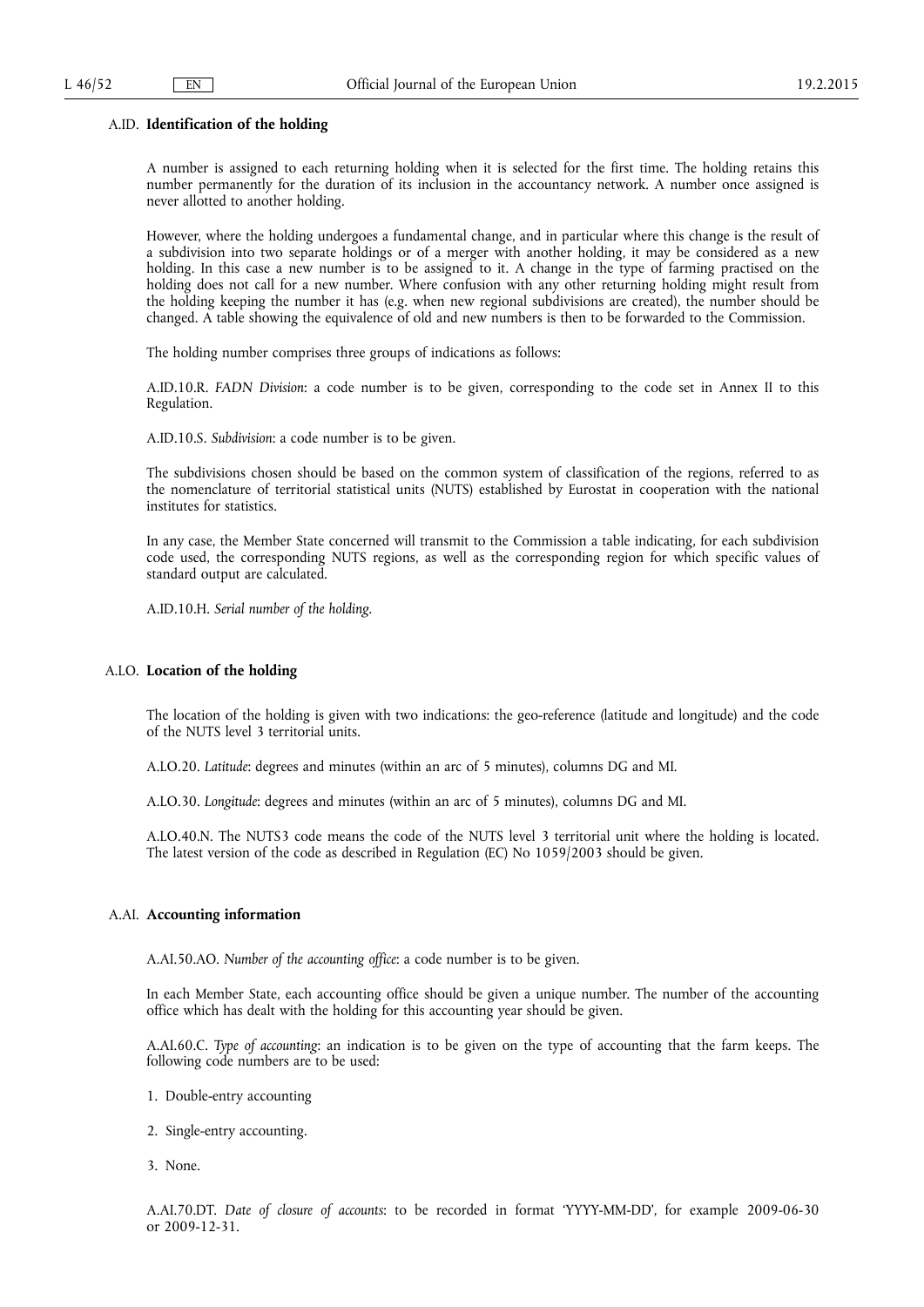# A.TY. **Typology**

A.TY.80.W. *National weight of the farm*: the value of the extrapolating factor calculated by the Member State should be given. Values must be expressed with two decimals.

A.TY.90.TF. *Type of farming at the time of selection*: holding type of farming code in accordance with Annex IV to this Regulation at the time of selection for the accounting year in question.

A.TY.90.ES. *Economic size at the time of selection*: economic size class code of holding in accordance with Annex V to this Regulation at the time of selection for accounting year in question.

# A.CL. **Classes**

A.CL.100.C. *Other gainful activities directly related to the holding*: to be provided as a percentage band indicating the share of turnover ( 1 ) coming from the other gainful activities directly related to the holding in the total farm turnover. The following code numbers are to be used:

- 1.  $\geq 0$  to  $\leq 10$  % (marginal share)
- 2. > 10 % to ≤ 50 % (medium share)
- 3. > 50 % to < 100 % (significant share)

A.CL.110.C. *Type of ownership/economic objective*: an indication of what are the ownership and economic objectives of the holding should be given. The following code numbers should be used:

- 1. family farm: the holding uses the labour and capital of the holder/manager and his/her family and they are the beneficiaries of the economic activity;
- 2. Partnership: the production factors for the holding are provided by several partners, at least some of whom participate in the work of the farm as unpaid labour. The benefits go to the partnership;
- 3. company with profit objective: the benefits are used to remunerate shareholders with dividends/profits. The holding is owned by the company;
- 4. company with non-profit objective: the benefits are used primarily to maintain employment or similar social objective. The holding is owned by the company.

A.CL.120.C. *Legal status*: an indication should be given whether the holding is a legal person or not. The following code numbers are to be used:

- 0. False.
- 1. True.

A.CL.130.C. *Level of liability of the holder(s)*: an indication is to be given on the level of liability (economic responsibility) of the (main) holder. The following code numbers are to be used:

- 1. Full.
- 2. Partial.

A.CL.140.C. *Organic farming*: an indication is to be given whether the holding applies organic production methods, within the meaning of Regulation (EC) No 834/2007 ( 2 ), in particular Articles 4 and 5 thereof. The following code numbers are to be used:

- 1. the holding does not apply organic production methods;
- 2. the holding applies only organic production methods for all its products;
- 3. the holding applies both organic and other production methods;
- 4. the holding is converting to organic production methods.

<sup>(</sup> 1 ) See Annex VII to this Regulation.

<sup>(</sup> 2 ) Council Regulation (EC) No 834/2007 of 28 June 2007 on organic production and labelling of organic products and repealing Regulation (EEC) No 2092/91 (OJ L 189, 20.7.2007, p. 1).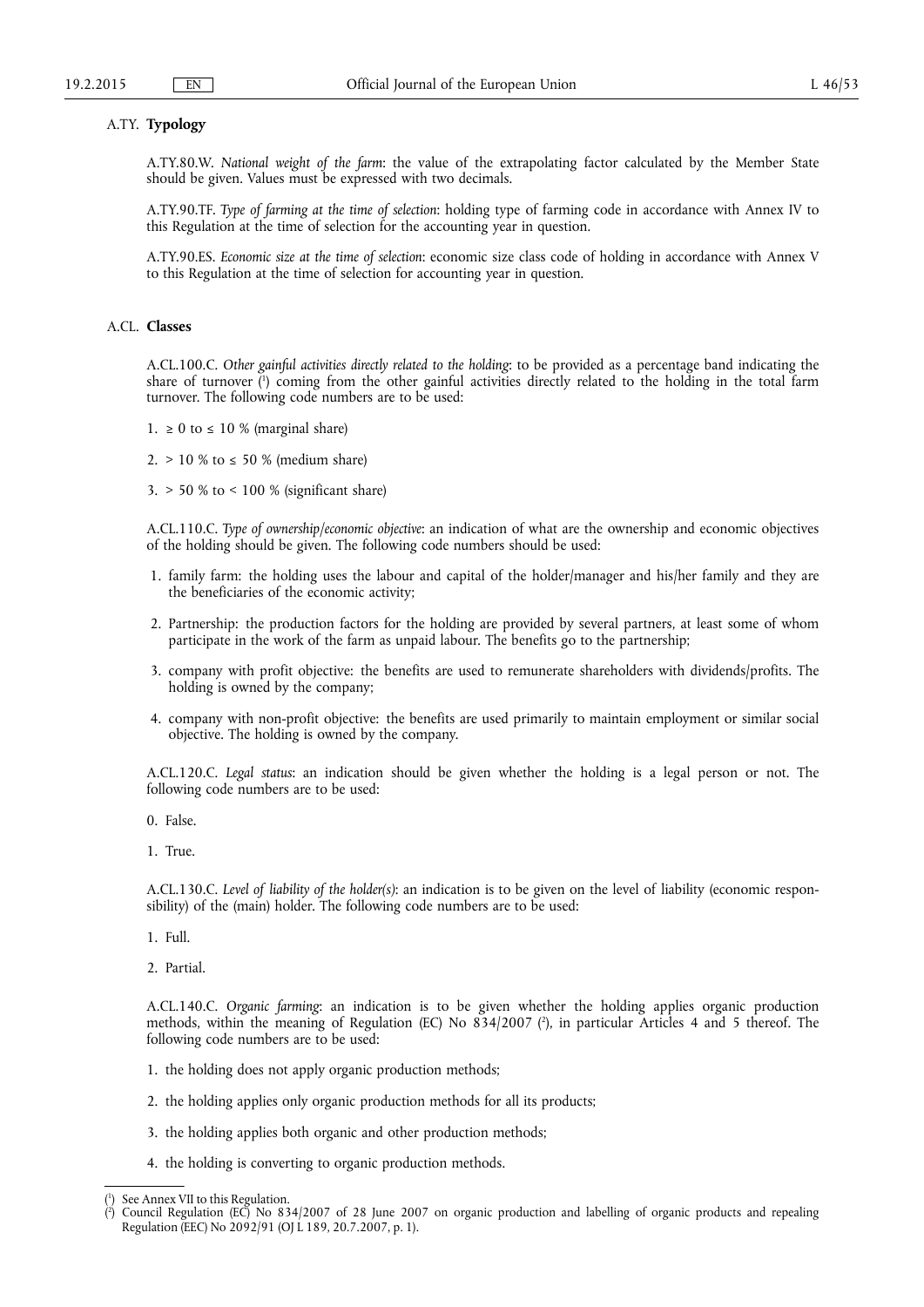A.CL.141.C. *Sectors in organic farming*: when the holding applies both organic and other production methods, an indication of the sectors of production where the holding applies *only* organic production method should be given (multiple selections are allowed). The code numbers listed below are to be used. When the holding applies both organic and other production methods for all its sectors of production, the code 'not applicable' should be used.

- 0. not applicable
- 31. cereals
- 32. oilseeds and protein crops
- 33. fruits and vegetables (including citrus fruits, but excluding olives)
- 34. olives
- 35. vineyards
- 36. beef
- 37. cow's milk
- 38. pigmeat
- 39. sheep and goats (milk and meat)
- 40. poultry meat
- 41. eggs
- 42. other sector

A.CL.150.C. *'Protected Designation of Origin'/'Protected Geographical Indication'/'Traditional Speciality Guaranteed'/ 'mountain product'*: an indication is to be given whether the holding produces agricultural products and/or foodstuffs protected by a Protected Designation of Origin (PDO), a Protected Geographical Indication (PGI), a Traditional Speciality Guaranteed (TSG) or a mountain product indications or whether it produces agricultural products which are known to be used to produce foodstuffs protected by PDO/PGI/TSG/'mountain product', within the meaning of Regulation (EU) No 1151/2012 of the European Parliament and of the Council ( 1 ). The following code numbers are to be used:

- 1. the holding *does not* produce any product or foodstuff protected by PDO, PGI, TSG or 'mountain product' indications, nor any product known to be used to produce foodstuffs protected by PDO, PGI, TSG or 'mountain product' indications;
- 2. the holding produces *only* products or foodstuffs protected by PDO, PGI, TSG or 'mountain product' indications, or products known to be used to produce foodstuffs protected by PDO, PGI, TSG or 'mountain product' indications;
- 3. the holding produces *some* products or foodstuffs protected by PDO, PGI, TSG or 'mountain product' indications, or some products known to be used to produce foodstuffs protected by PDO, PGI, TSG or 'mountain product' indications.

A.CL.151.C. *Sectors with Protected Designation of Origin/Protected Geographical Indication/Traditional Speciality Guaranteed/mountain product*: if the *majority of the production* of some specific sectors is made of products or foodstuffs protected by PDO, PGI, TSG or 'mountain product' indications or of products known to be used to produce foodstuffs protected by PDO, PGI, TSG or 'mountain product' indications, an indication of the sectors of production should be given (multiple selections are allowed). The code numbers listed below are to be used. When the holding produces some products or foodstuffs protected by PDO, PGI, TSG or 'mountain product' indications or some products known to be used to produce foodstuffs protected by PDO, PGI, TSG or 'mountain product' indications, but it does not concern the majority of production in each sector, the code 'not applicable' should be used.

- 0. not applicable
- 31. cereals
- 32. oilseeds and protein crops

<sup>(</sup> 1 ) Regulation (EU) No 1151/2012 of the European Parliament and of the Council of 21 November 2012 on quality schemes for agricultural products and foodstuffs ( OJ L 343, 14.12.2012, p. 1).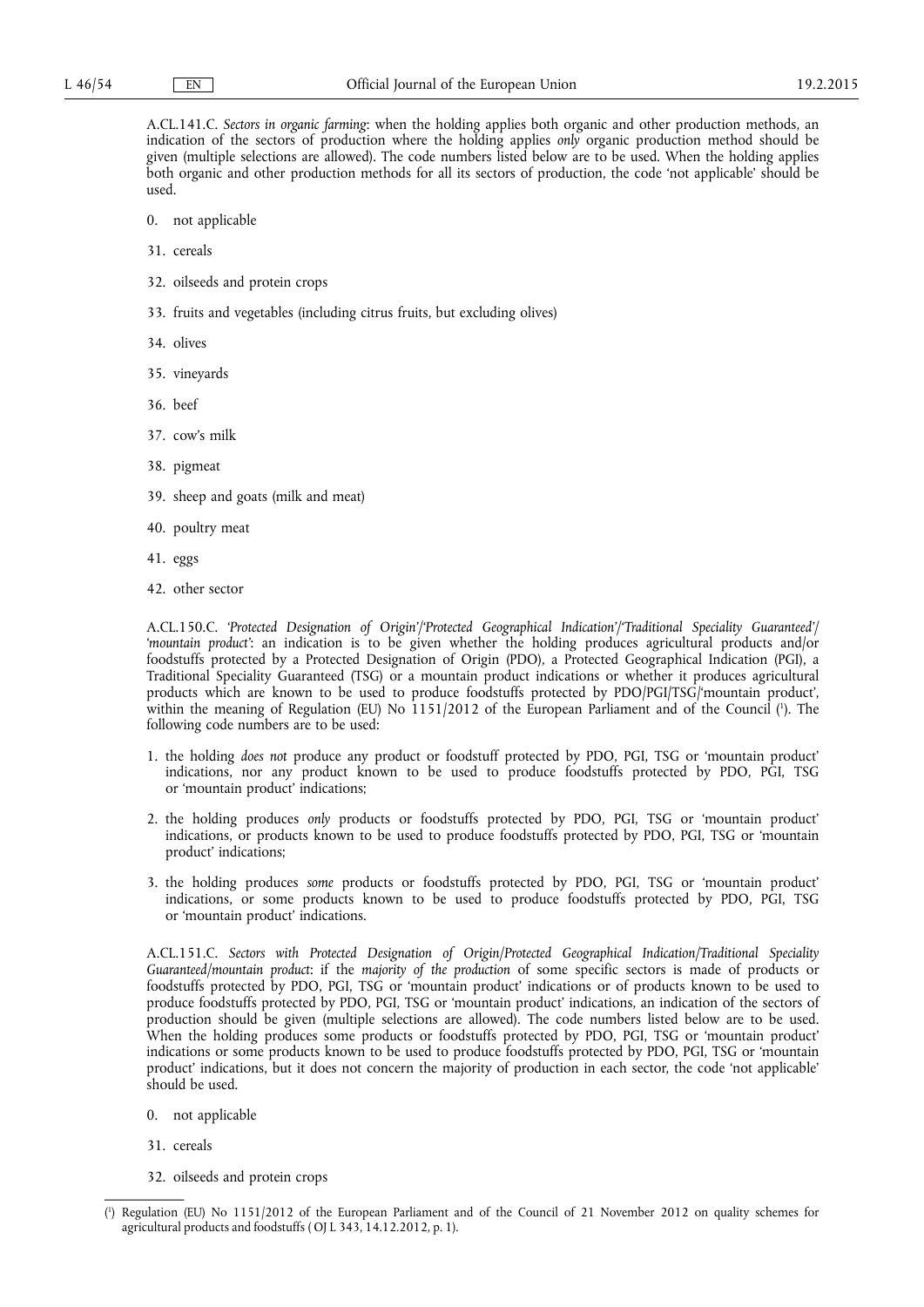33. fruits and vegetables (including citrus fruits, but excluding olives)

- 34. olives
- 35. vineyards
- 36. beef
- 37. cow's milk
- 38. pigmeat
- 39. sheep and goats (milk and meat)
- 40. poultry meat
- 41. eggs
- 42. other sector.

The items A.CL.150.C. *Protected Designation of Origin/Protected Geographical Indication/Traditional Speciality Guaranteed/mountain product* and A.CL.151.C are optional for the Member States. If they are applied by the Member State, they should be filled in for all sample farms of the Member State. If A.CL.150.C is applied, A.CL.151.C should be applied as well.

A.CL.160.C. *Areas facing natural and other specific constraints*: An indication is to be given of whether the majority of the utilised agricultural area of the holding is situated in an area covered by Article 32 of Regulation (EU) No 1305/2013 of the European Parliament and of the Council ( 1 ). In those Member States where the delimitation of areas facing significant natural constraints in accordance with Article 32(3) of Regulation (EU) No 1305/2013 is not yet completed, reference is made to the areas which were eligible under Article 36(a)(ii) of Regulation (EC) No 1698/2005 during the 2007-2013 programming period. The following code numbers are to be used:

- 1. the majority of the utilised agricultural area of the holding is not situated in an area facing natural and other specific constraints, within the meaning of Article 32 of Regulation (EU) No 1305/2013, nor in an area which was eligible under Article 36(a)(ii) of Regulation (EC) No 1698/2005 during the 2007-2013 programming period in those Member States where the delimitation in accordance with Article 32(3) of Regulation (EU) No 1305/2013 is not yet completed;
- 21. the majority of the utilised agricultural area of the holding is situated in an area facing significant natural constraints, within the meaning of Article 32(3) of Regulation (EU) No 1305/2013;
- 22. the majority of the utilised agricultural area of the holding is situated in an area affected by specific constraints, within the meaning of Article 32(4) of Regulation (EU) No 1305/2013;
- 23. the majority of the utilised agricultural area of the holding is situated in a an area which was eligible under Article 36(a)(ii) of Regulation (EC) No 1698/2005 during the 2007-2013 programming period in the Member States where the delimitation in accordance with Article 32(3) of Regulation (EU) No 1305/2013 is not yet completed;
- 3. the majority of the utilised agricultural area of the holding is situated in a mountain area within the meaning of Article 32(2) of Regulation (EU) No 1305/2013;
- 5. the majority of the utilised agricultural area of the holding is situated in a phasing-out area within the meaning of Article 31(5) of Regulation (EU) No 1305/2013.

A.CL.170.C. *Altitude*: The altitude should be indicated by the corresponding code number:

- 1. the major part of the holding is located at < 300 m;
- 2. the major part of the holding is located at 300 to 600 m;
- 3. the major part of the holding is located at  $> 600$  m;
- 4. data not available.

<sup>(</sup> 1 ) Regulation (EU) No 1305/2013 of the European Parliament and of the Council of 17 December 2013 on support for rural development by the European Agricultural Fund for Rural Development (EAFRD) and repealing Council Regulation (EC) No 1698/2005 ( OJ L 347, 20.12.2013, p. 487).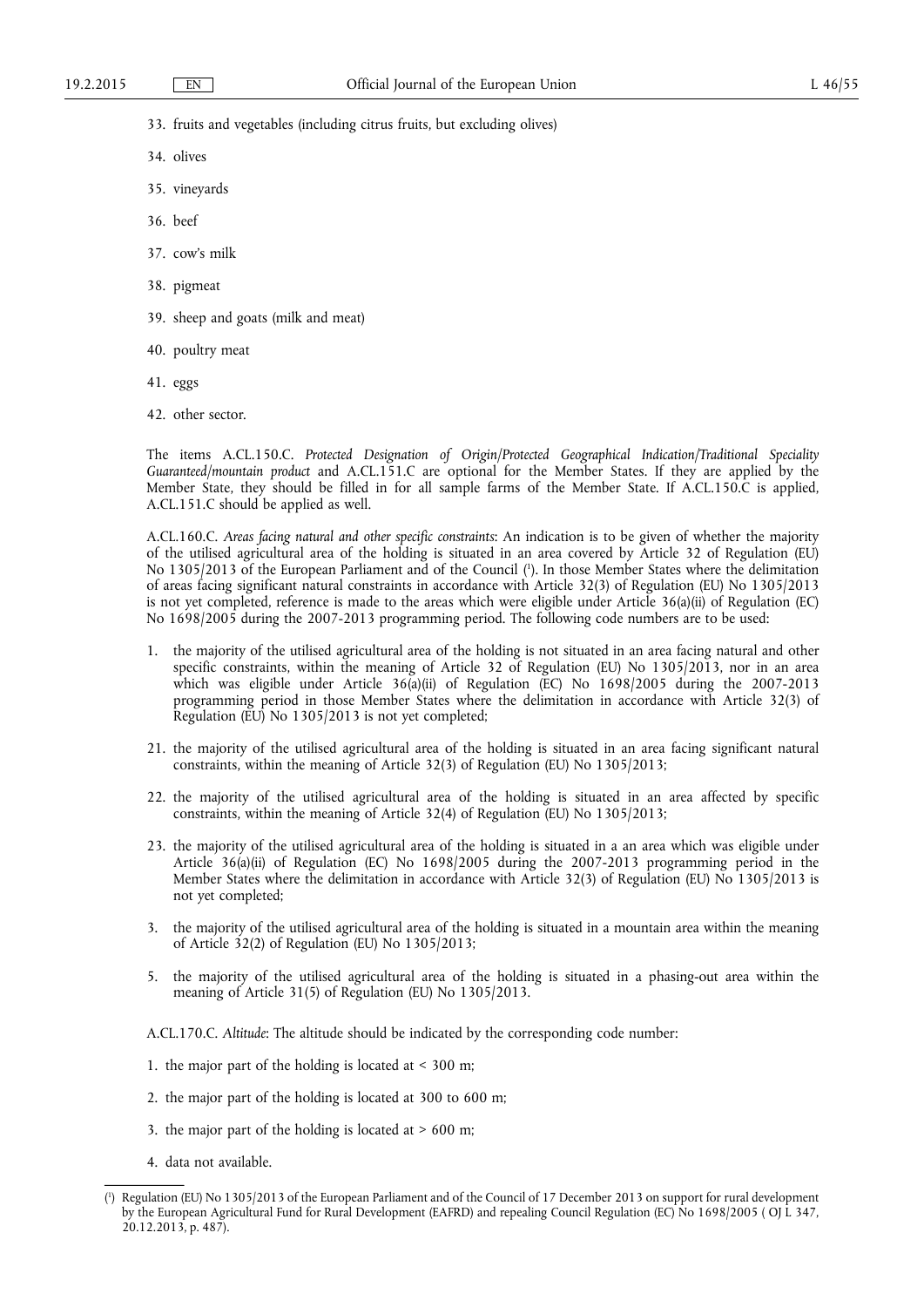A.CL.180.C. *Structural Funds area*: an indication is to be given of whether the majority of the utilised agricultural area of the holding is situated in an area covered by Article 90 paragraph 2 (a), (b) and (c) of Regulation (EU) No 1303/2013 of the European Parliament and of the Council ( 1 ). The following code numbers are to be used:

- 1. the majority of the utilised agricultural area of the holding is situated in a less developed region, within the meaning of Regulation (EU) No 1303/2013, in particular Article 90 paragraph 2 (a) thereof;
- 2. the majority of the utilised agricultural area of the holding is situated in a more developed region, within the meaning of Regulation (EU) No 1303/2013, in particular Article 90 paragraph 2 (c) thereof;
- 3. the majority of the utilised agricultural area of the holding is situated in transition region, within the meaning of Article 90 paragraph 2 (b) of Regulation (EU) No 1303/2013.

A.CL.190.C. *Natura 2000 area*: an indication is to be given of whether the majority of the utilised agricultural area of the holding is situated in areas related to the implementation of Council Directive 79/409/EEC (?) and Council Directive 92/43/EEC (<sup>3</sup>) (Natura 2000). The following code numbers are to be used:

- 1. the majority of the utilised agricultural area of the holding is *not* situated in an area eligible to Natura 2000 payments;
- 2. the majority of the utilised agricultural area of the holding is *situated* in an area eligible to Natura 2000 payments.

A.CL.200.C. *Water directive (Directive 2000/60/EC) area*: an indication is to be given of whether the majority of the utilised agricultural area of the holding is situated in areas related to the implementation of Directive 2000/60/EC of the European Parliament and of the Council ( 4 ). The following code numbers are to be used:

- 1. the majority of the utilised agricultural area of the holding is not situated in an area eligible to payments linked to Directive 2000/60/EC;
- 2. the majority of the utilised agricultural area of the holding is situated in an area eligible to payments linked to Directive 2000/60/EC.

# A.OT. **Other particulars concerning the holding**

A.OT.210.C. *Irrigation system*: an indication is to be given on the main irrigation system applied in the farm:

- 0. not applicable (when no irrigation on the farm)
- 1. surface
- 2. sprinkler
- 3. drip
- 4. other

A.OT.220.C. *Livestock unit grazing days on common land*: Number of livestock unit grazing days by farm animals on common land used by the holding.

# *COLUMNS IN TABLE A*

Column R refers to FADN division, column S to subdivision, column H to the serial number of the holding, column DG to degrees, column MI to minutes, column N to NUTS, column AO to the number of the accounting office, column DT to date, column W to weight of the farm, column TF to type of farming, column ES to economic size class and column C to code.

<sup>(</sup> 1 ) Regulation (EU) No 1303/2013 of the European Parliament and of the Council of 17 December 2013 laying down common provisions on the European Regional Development Fund, the European Social Fund, the Cohesion Fund, the European Agricultural Fund for Rural Development and the European Maritime and Fisheries Fund and laying down general provisions on the European Regional Development Fund, the European Social Fund, the Cohesion Fund and the European Maritime and Fisheries Fund and repealing Council Regulation (EC) No 1083/2006 ( OJ L 347, 20.12.2013, p. 320).

<sup>(</sup> 2 ) Council Directive 79/409/EEC of 2 April 1979 on the conservation of wild birds (OJ L 103, 25.4.1979, p. 1).

<sup>(</sup> 3 ) Council Directive 92/43/EEC of 21 May 1992 on the conservation of natural habitats and of wild fauna and flora (OJ L 206, 22.7.1992, p. 7).

<sup>(</sup> 4 ) Directive 2000/60/EC of the European Parliament and of the Council of 23 October 2000 establishing a framework for Community action in the field of water policy (OJ L 327, 22.12.2000, p. 1).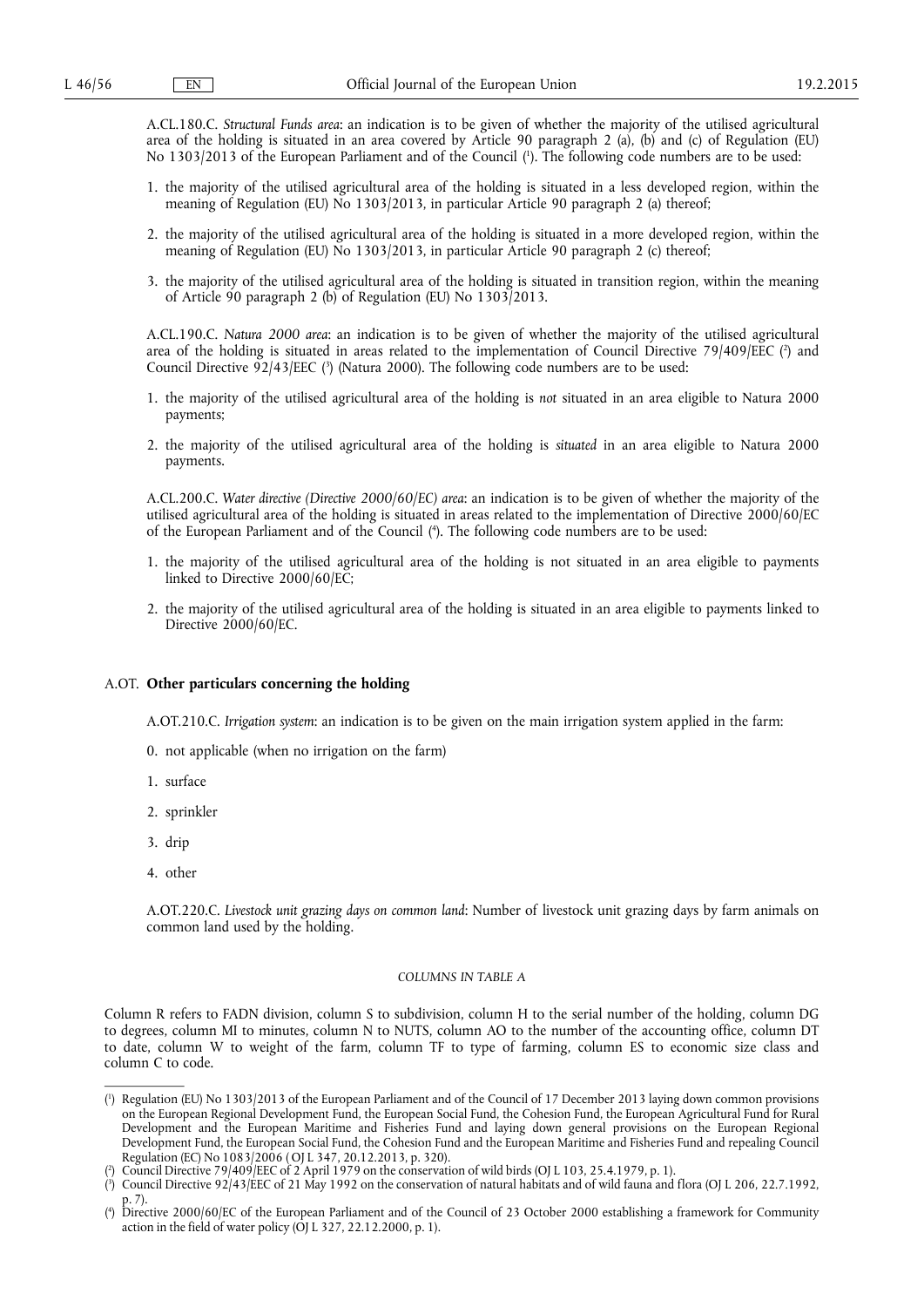# *Table B*

# **Type of occupation**

|           | Category of Utilised agricultural area (UAA) | Code $(*)$                 |
|-----------|----------------------------------------------|----------------------------|
|           |                                              |                            |
|           |                                              | Utilised Agricultural Area |
|           | Group of information                         | A                          |
| <b>UO</b> | UAA for owner farming                        |                            |
| <b>UT</b> | UAA for tenant farming                       |                            |
| <b>US</b> | UAA for sharecropping or other modes         |                            |

| Code $(*)$ | Description of categories | Group     |  |
|------------|---------------------------|-----------|--|
| 10         | UAA for owner farming     | <b>UO</b> |  |
| 20         | Rented UAA                | UT        |  |
| 30         | Sharecropped UAA          | US        |  |

Land of holdings held in common by two or more partners should be recorded as owner-occupied, rented or sharecropped according to the arrangement in force between the partners.

Utilised agricultural area (UAA) is the total area taken up by arable land, permanent grassland, permanent crops and kitchen gardens used by the holding regardless of the type of tenure. Common land used by the holding is not included.

The following groups of information and categories should be used:

# B.UO. **UAA for owner farming**

B.UO.10.A UAA (arable land, permanent grassland, permanent crops and kitchen gardens) of which the farmer is the owner, tenant for life or leaseholder and/or UAA held on similar terms. This category includes land leased to others ready for sowing (crop code 11300).

# B.UT. **UAA for tenant farming**

B.UT.20.A UAA (arable land, permanent grassland, permanent crops and kitchen gardens) worked by a person other than the owner, tenant for life or leaseholder, holding a tenancy on the said area (the rent is payable in cash and/or in kind; being generally fixed in advance, it does not normally vary with the farming results) and/or UAA held on similar terms of tenure.

Rented area does not include land the harvest of which is bought as a standing crop. The sums paid for the purchase of standing crops should be given in table H under codes 2020 to 2040 (purchased feedstuffs) in the case of grassland or fodder crops and under code 3090 (other specific crop costs) in the case of marketable crops (products which are usually marketed). Marketable crops bought standing should be given without specifying the area in question (table H).

Land rented for less than one year on an occasional basis and the production thereof is treated in a similar way as land the harvest of which is bought as a standing crop.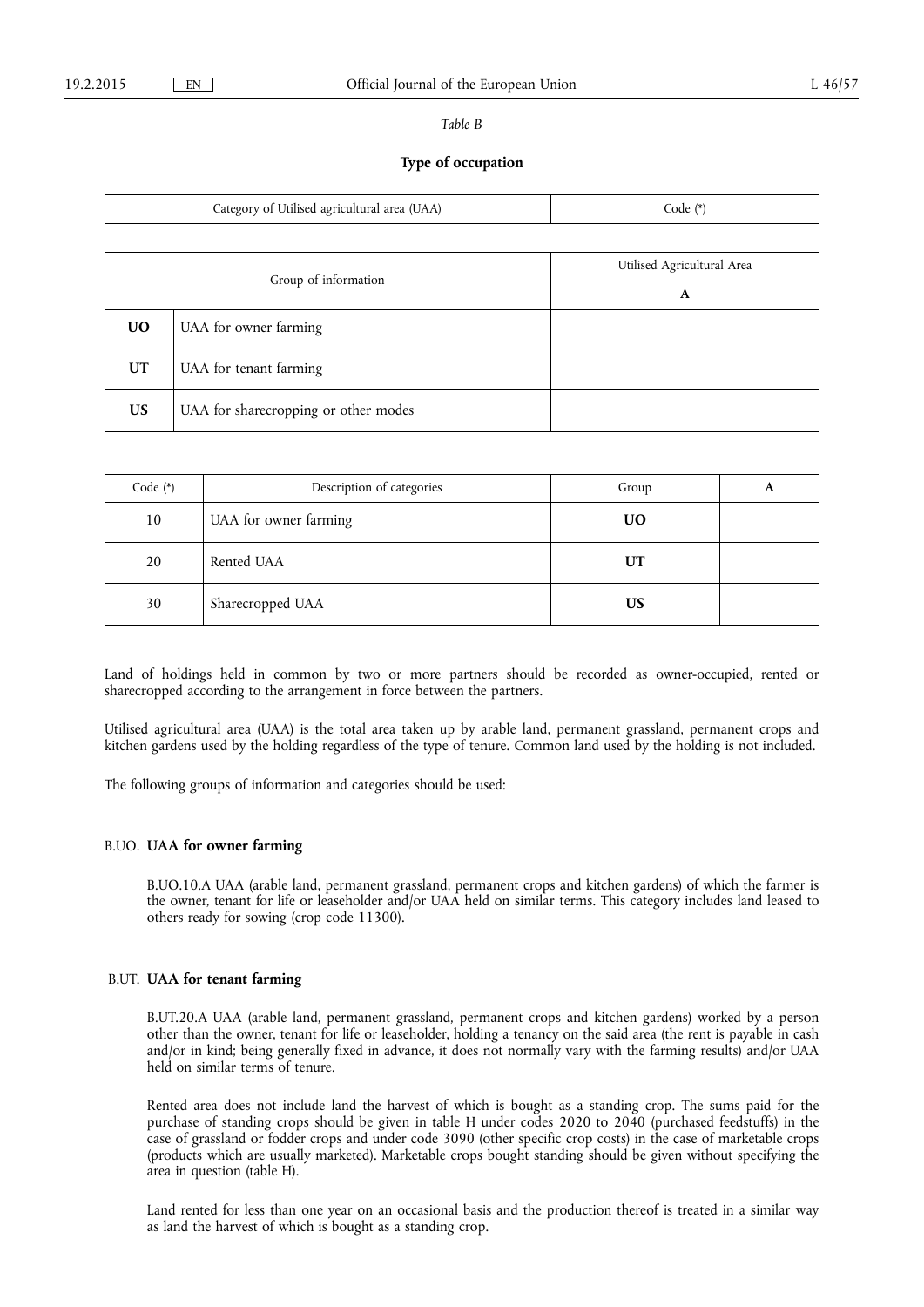# B.US. **UAA for sharecropping or other modes**

B.US.30.A UAA (arable land, grassland and permanent pasture, permanent crops and kitchen gardens) farmed jointly by the grantor and the sharecropper on the basis of a sharecropping agreement and/or utilised agricultural area farmed on similar terms.

*COLUMNS IN TABLE B* 

Column A refers to UAA.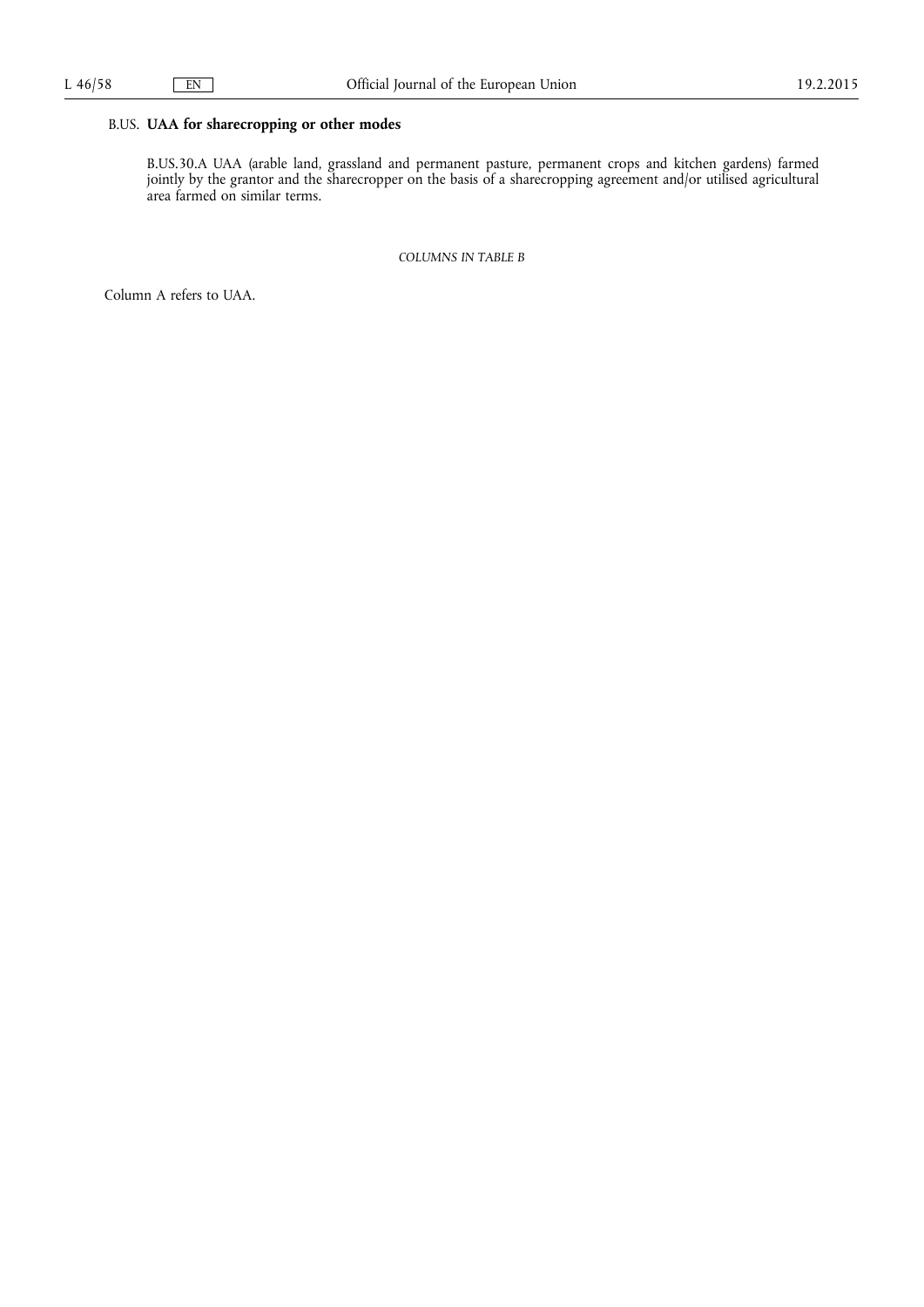# 19.2.2015

 $\boxed{\phantom{000} \text{EM}}$ 

| 4                             |
|-------------------------------|
|                               |
| ╰<br>ì                        |
| $\overline{\phantom{0}}$<br>נ |

# *Table C*

# **Labour**

Category of labour Code (\*)

|                      |                | Columns              |            |               |                                         |                    |                                                                                                      |                            |                                                          |  |
|----------------------|----------------|----------------------|------------|---------------|-----------------------------------------|--------------------|------------------------------------------------------------------------------------------------------|----------------------------|----------------------------------------------------------|--|
|                      |                |                      |            | General       |                                         |                    | Total work on the holding (agricultural work<br>and work for OGA directly related to the<br>holding) |                            | Share of work for OGA directly<br>related to the holding |  |
| Group of information |                | Number of<br>persons | Gender     | Year of birth | Agricultural training<br>of the manager | Annual time worked | Number of Annual<br>Work Units (AWU)                                                                 | % of annual<br>time worked | % of AWU                                                 |  |
|                      |                | P                    | G          | B             | T                                       | <b>Y1</b>          | W1                                                                                                   | <b>Y2</b>                  | W <sub>2</sub>                                           |  |
|                      |                | Integer              | Enter code | Four digits   | Enter code                              | (hours)            | (AWU)                                                                                                | %                          | $\%$                                                     |  |
| <b>UR</b>            | Unpaid regular |                      |            |               |                                         |                    |                                                                                                      |                            |                                                          |  |
| <b>UC</b>            | Unpaid casual  |                      |            |               |                                         |                    |                                                                                                      |                            |                                                          |  |
| <b>PR</b>            | Paid regular   |                      |            |               |                                         |                    |                                                                                                      |                            |                                                          |  |
| PC                   | Paid casual    |                      |            |               |                                         |                    |                                                                                                      |                            |                                                          |  |

| Code (*) | Description        | Group     | P   | $\mathbf G$ | B | m. | <b>Y1</b> | W1 | Y2                              | W <sub>2</sub> |
|----------|--------------------|-----------|-----|-------------|---|----|-----------|----|---------------------------------|----------------|
| 10       | Holder/manager     | <b>UR</b> |     |             |   |    |           |    |                                 |                |
| 20       | Holder/not manager | <b>UR</b> |     |             |   |    |           |    | $\hspace{0.1mm}-\hspace{0.1mm}$ |                |
| 30       | Manager/not holder | <b>UR</b> | ___ |             |   |    |           |    | $\hspace{0.1mm}-\hspace{0.1mm}$ |                |
| 40       | Spouse of holder   | <b>UR</b> |     |             |   |    |           |    |                                 |                |
| 50       | Other              | UR, PR    |     |             |   |    |           |    |                                 |                |
| 60       | Casual             | UC, PC    |     |             |   |    |           |    |                                 |                |
| 70       | Manager            | <b>PR</b> | __  |             |   |    |           |    | __                              |                |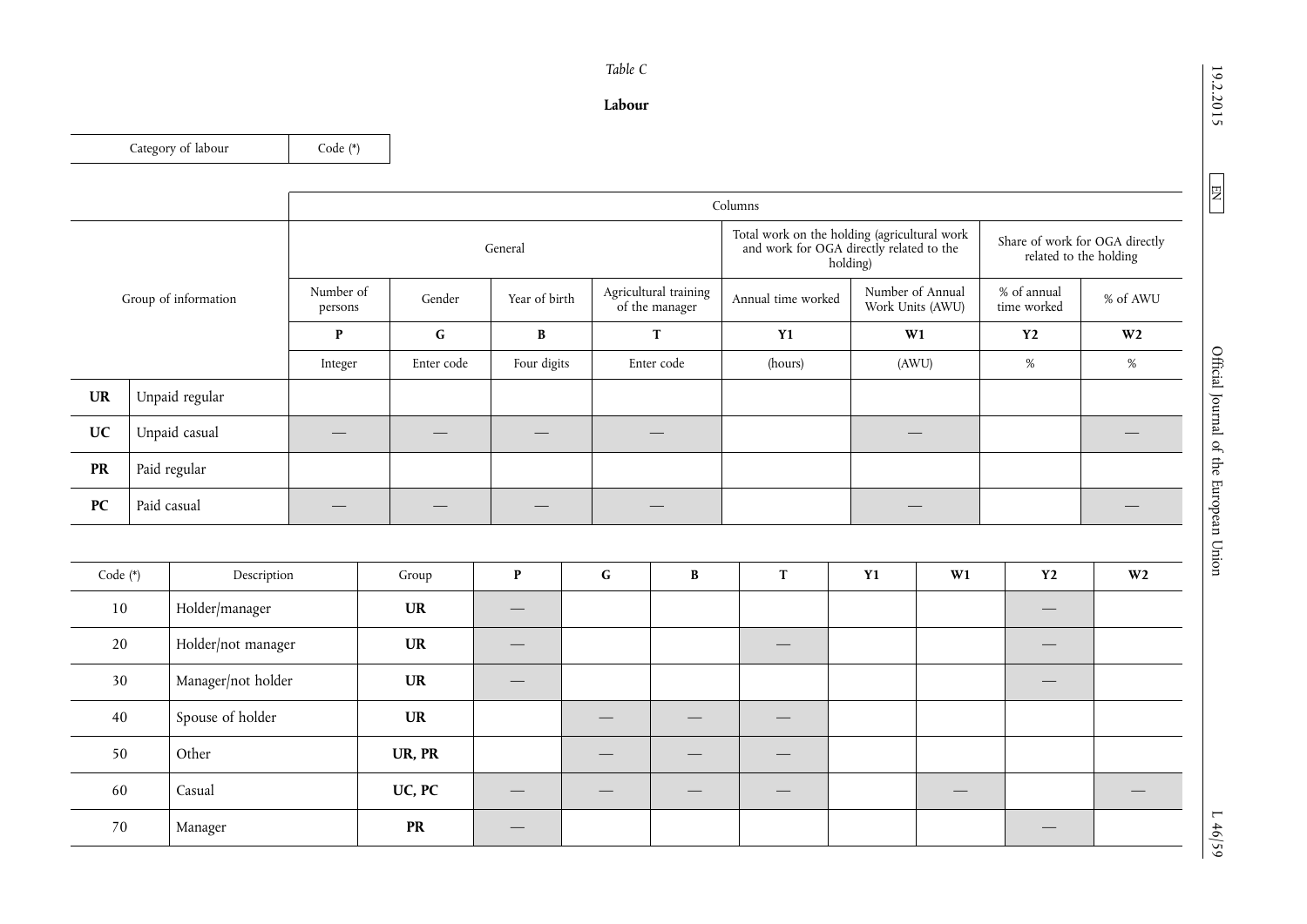The term 'labour' includes all persons who have been engaged on work on the farm during the accounting year. However, this does not include persons who have done this work on behalf of another person or undertaking (agricultural contract work, of which the costs appear in table H under code 1020).

In the case of mutual assistance between holdings, where this assistance consists of an exchange of work, the assistance received being equivalent in principle to the assistance given, the time worked by the farm labour and any related wages are specified in the farm return.

Sometimes assistance received is offset by assistance of another kind (e.g. aid received in the form of work is offset by the supply of machinery). When the exchange of services is on a limited scale, nothing is indicated in the farm return (in the above example, the aid received is not shown under labour; machinery costs, however, include the costs of making the equipment available). In exceptional cases, when the exchange of services is on a large scale, the procedure is one of the following:

- (a) assistance received in the form of work is offset by a service of another kind (e.g. the supply of machinery): working time received is recorded as paid farm work (groups PR or PC depending on whether the labour is employed on the farm on a regular basis or otherwise); the value of the assistance given is recorded both as production under the corresponding category in other tables (in this example, table L category 2010 'Contractual work') and as a cost (table H category 1010 'Wages and social security');
- (b) assistance given in the form of work is offset by a service of another kind (e.g. the supply of machinery): in this situation the working time provided and any related wages are left out of consideration; the value of the service received is recorded as an input under the corresponding group in another table (in this example, table H group 1020 'Contract work and machinery hire').

The following groups of information and categories of labour are to be distinguished:

# C.UR. *Unpaid regular labour*

Unpaid labour or labour which receives less remuneration (in cash or in kind) than the amount normally paid for the services rendered (such payment should not appear in farm costs) and which during the accounting year participated (outside normal holidays) for at least a whole day of each week.

A person employed regularly but who, for special reasons, has been engaged on the farm only for a limited period in the accounting year is nevertheless entered (for the number of hours actually worked) as regular labour.

The following cases or similar ones may arise:

- (a) special production conditions on the farm for which labour is not required throughout the year: e.g. olive or vine holdings, and farms specialising in the seasonal fattening of animals or in the production of fruit and vegetables in the open;
- (b) absence from work other than for normal holidays, e.g. military service, illness, accident, maternity, extended leave, etc.;
- (c) joining or leaving the holding;
- (d) total cessation of work on the holding due to accidental causes (flood, fire, etc.).

There are the following categories:

# C.UR.10. **Holder/manager**

Person who assumes economic and legal responsibility for the holding and undertakes its day-to-day management. In the case of sharecropping, the sharecropper is indicated as holder/manager.

# C.UR.20. **Holder/not manager**

Person who assumes economic and legal responsibility for the holding without undertaking its day-to-day management.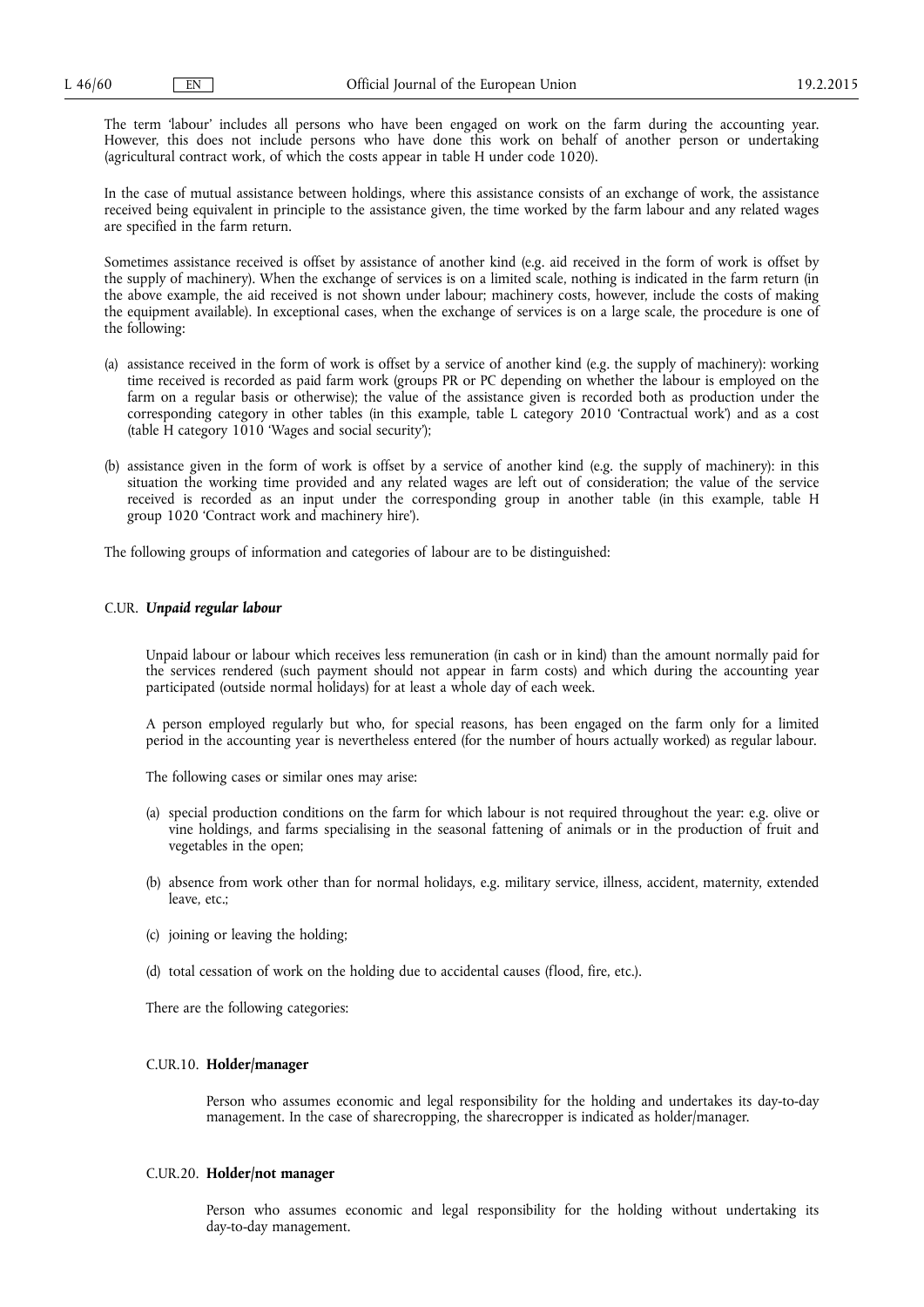### C.UR.30 **Manager/not holder**

Person who undertakes day-to-day management of the holding without assumption of economic and legal responsibility for it.

# C.UR.40. **Spouse(s) of holder(s)**

### C.UR.50. **Other unpaid regular labour**

Regular unpaid labour not included in the preceding categories includes also foreman and submanagers not responsible for management of the whole farm.

# C.UC. *Unpaid casual labour*

C.UC.60. Unpaid labour which has not worked regularly on the holding during the accounting year is aggregated under this category.

# C.PR. *Paid regular labour*

Labour paid (in cash and/or in kind) on the normal scale for services rendered and which during the accounting year (excluding normal holidays) worked for at least one whole day per week for the holding.

The following categories are to be shown:

# C.PR.70. **Farm manager**

Salaried person responsible for the day-to-day management of the holding.

# C.PR.50. **Others**

All regular paid labour (except for the holding's salaried manager) is aggregated under this group. Includes also foreman and sub-managers not responsible for management of the whole farm.

# C.PC. *Paid casual labour*

C.PC.60. Paid labour which did not regularly work on the holding during the accounting year (including piece workers) is aggregated under this category.

### *COLUMNS IN TABLE C*

# **Number of persons** (column P)

Where there are several holders, there may be more than one spouse. The number of spouses and the number of persons should be indicated in the categories where they can appear (categories 40 and 50 from the groups 'unpaid regular labour' UR or 'paid regular labour' PR).

# **Gender** (column G)

The gender should be given only for the holder(s) and/or manager(s), in the categories where they can appear (categories 10 to 30 and 70 from groups 'regular unpaid labour' UR or 'regular paid labour' PR). The gender is indicated by a code number, i.e.:

- 1. male;
- 2. female.

# Year of birth (column B)

The year of birth should be given only for the holder(s) and/or manager(s) (categories 10 to 30 and 70 from groups 'regular unpaid labour' UR or 'regular paid labour' PR) using the four figures of the year of birth.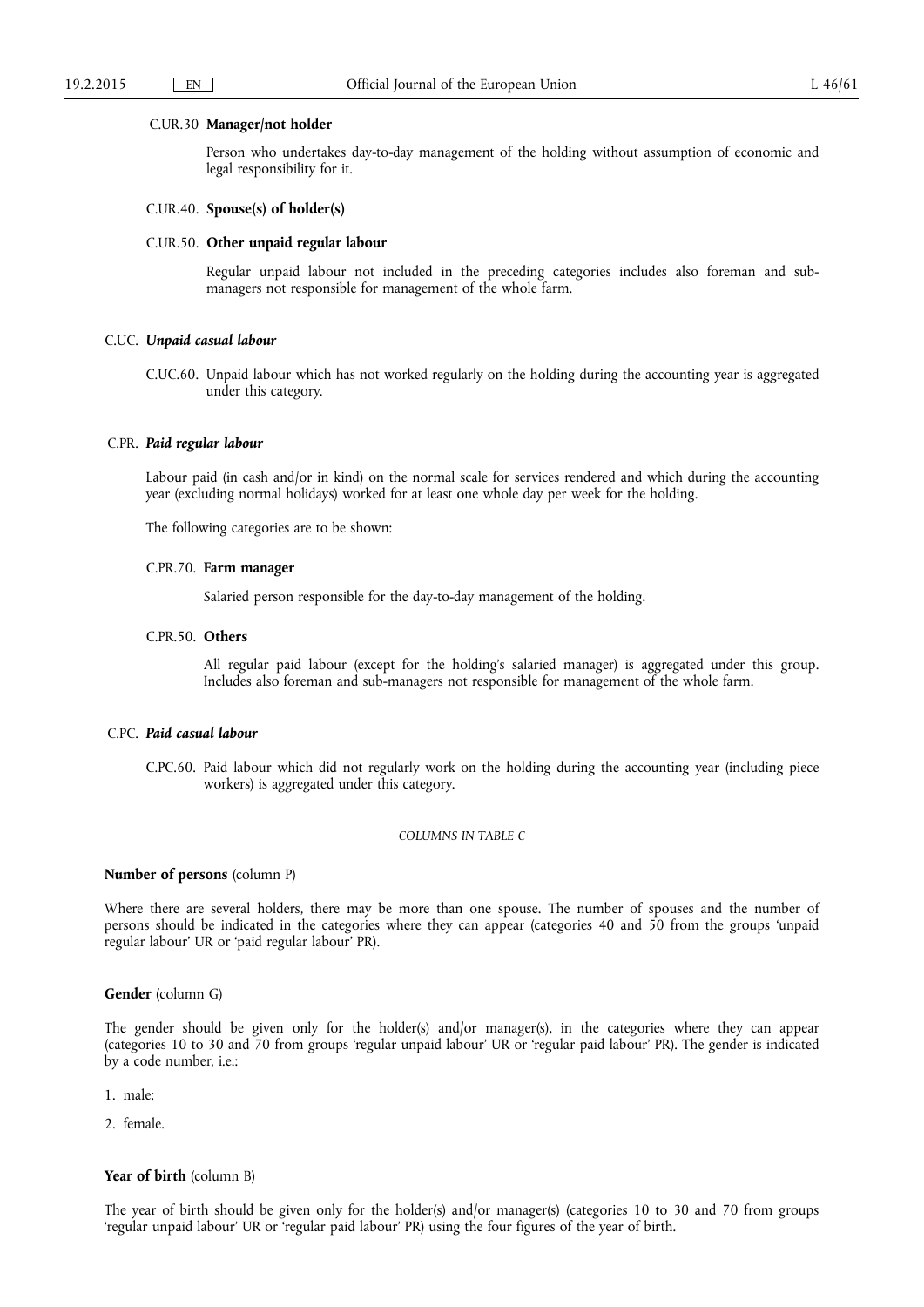# **Agricultural training of the manager** (column T)

The agricultural training should be given only for the manager(s) (categories 10, 30 and 70 from groups 'unpaid regular labour' UR or 'paid regular labour' PR). The agricultural training is indicated by a code number, i.e.:

- 1. only practical agricultural experience;
- 2. basic agricultural training;
- 3. full agricultural training.

# **Annual time worked** (column Y1)

Time worked should be indicated in hours for all groups and categories. It should refer to the time actually devoted to the work of the holding. In the case of less able workers the time worked should be reduced in proportion to their capacities. The time worked by piecework labour is estimated by dividing the total amount paid for the work by the hourly wage of a worker employed on a time basis.

# **Total work force**: **number of annual units** (column W1)

Regularly employed work force is converted into annual work units. The number of annual work unit is not recorded for casual labour (both unpaid casual UC and paid casual PC labour). One annual work unit is equivalent to one person working full-time on the holding. One person cannot exceed one work unit equivalent, even if his actual working time exceeds the norm for the region and type of holding. A person who does not work the whole year on the holding represents a fraction of an 'annual unit'. The 'annual work unit' of each such person is obtained by dividing his actual annual working time by the normal annual working time of a full-time worker in the region under consideration and on the same type of holding.

In the case of less able workers the annual work unit equivalent should be reduced in proportion to their capacities.

# **Share of work for OGA in % of annual time worked** (column Y2)

The share of work for OGA in terms of time worked is compulsory only for the casual labour (for both unpaid and paid casual labour). It is optional for the spouse(s) of the holder(s), the other unpaid regular labour, and the other paid regular labour. For each category concerned (40, 50, 60), it is given in % of hours worked during the accounting year.

# **Share of work for OGA in % of annual work units (column W2)**

The share of work for OGA in terms of annual work units is compulsory for all categories of labour except casual labour (both unpaid casual UC and paid casual PC labour). It is given in % of annual work unit for each category.

# **Work on an agricultural holding**

Work on the holding includes all the work of organisation, supervision and execution, both manual and administrative, done in connection with the farm agricultural work and the work related to the OGA directly related to the holding:

- Farm agricultural work
	- financial organisation and management (farm sales and purchases, bookkeeping, etc.),
	- work in the field (ploughing, sowing, harvesting, orchard maintenance, etc.),
	- livestock husbandry (feed preparation, feeding of animals, milking, care of livestock, etc.),
	- preparation of products for market, storage, direct sales of farm products, processing of farm products for selfconsumption, production of wine and olive oil,
	- maintenance of buildings, machinery, equipment, hedges, ditches, etc.,
	- transport for the holding and carried out by the labour force of the holding.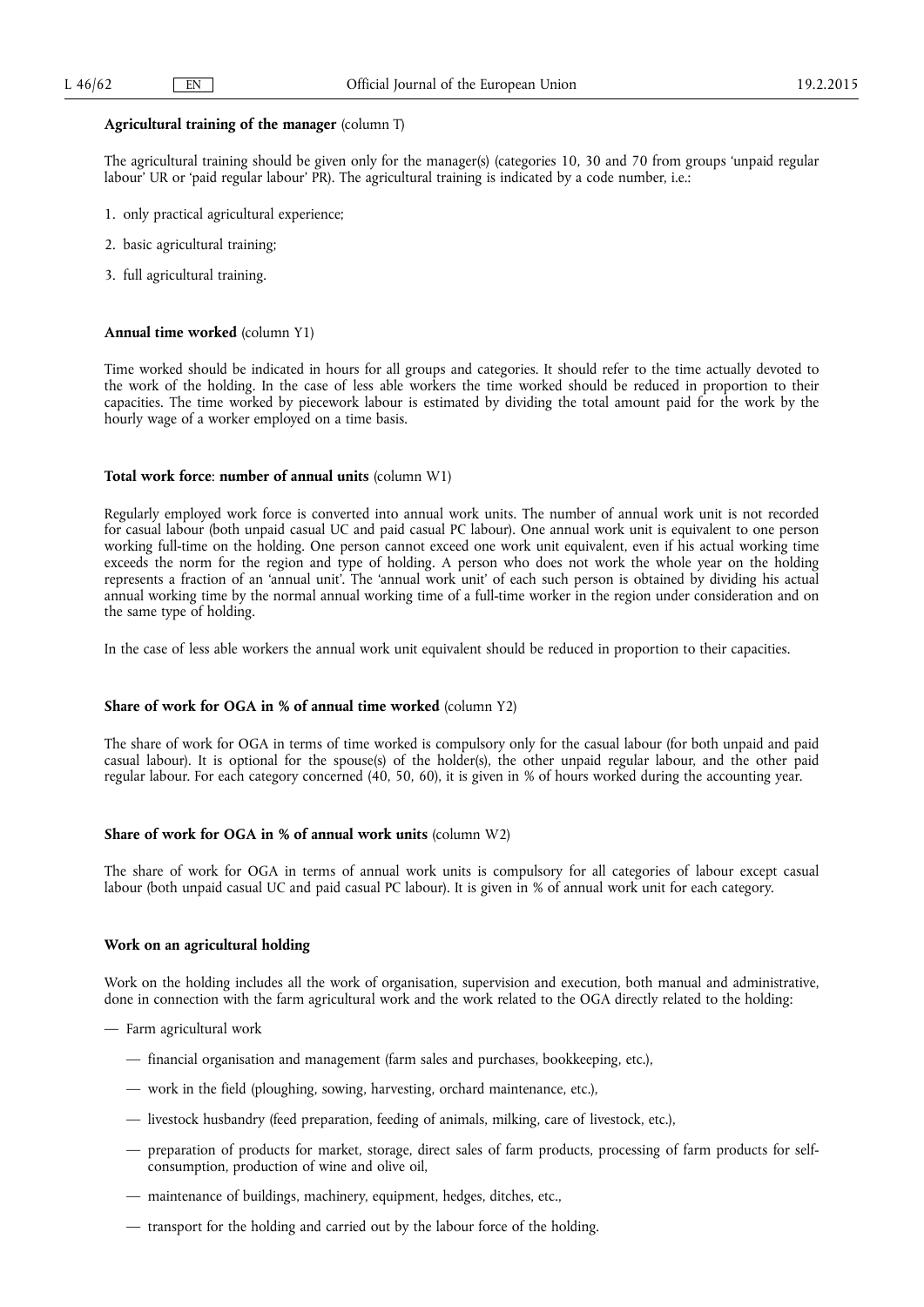- Work for the OGA directly related to the holding
	- contractual work (using production means of the holding),
	- tourism, accommodation and other leisure activities,
	- processing of farm products (whether the raw material is produced on the holding or bought from outside), e.g. cheese, butter, processed meat…,
	- production of renewable energy,
	- forestry and wood processing,
	- other OGA (fur animals, care farming, handicraft, aquaculture, …).

The following are not included in the work of the holding:

- work in production of fixed assets (construction or major repairs of buildings or machinery, planting of orchards, demolition of buildings, grubbing up of orchards, etc.),
- work performed for the household of the holder or manager.

# *Table D*

# **Assets**

Structure of the table

|                        | Code $(*)$                                            |        |  |  |  |  |  |  |  |
|------------------------|-------------------------------------------------------|--------|--|--|--|--|--|--|--|
|                        |                                                       |        |  |  |  |  |  |  |  |
|                        |                                                       | Column |  |  |  |  |  |  |  |
|                        |                                                       | Value  |  |  |  |  |  |  |  |
|                        | Group of information                                  |        |  |  |  |  |  |  |  |
| <b>OV</b>              | Opening valuation                                     |        |  |  |  |  |  |  |  |
| <b>AD</b>              | Accumulated depreciation                              |        |  |  |  |  |  |  |  |
| <b>DY</b>              | Depreciation of the current year                      |        |  |  |  |  |  |  |  |
| IP                     | Investment/Purchase, before deduction of<br>subsidies |        |  |  |  |  |  |  |  |
| S                      | Subsidies                                             |        |  |  |  |  |  |  |  |
| <b>SA</b>              | Sales                                                 |        |  |  |  |  |  |  |  |
| $\mathbf{C}\mathbf{V}$ | Closing valuation                                     |        |  |  |  |  |  |  |  |

| Code $(*)$ | Description of categories  | <b>OV</b> | AD | DY | <b>IP</b> | S | <b>SA</b> | $\mathbf{C}\mathbf{V}$ |
|------------|----------------------------|-----------|----|----|-----------|---|-----------|------------------------|
| 1010       | Cash and equivalents       |           |    |    |           |   |           |                        |
| 1020       | Receivables                |           |    |    |           |   |           |                        |
| 1030       | Other current assets       |           |    |    |           |   |           |                        |
| 1040       | Inventories                |           |    |    |           |   |           |                        |
| 2010       | Biological assets - plants |           |    |    |           |   |           |                        |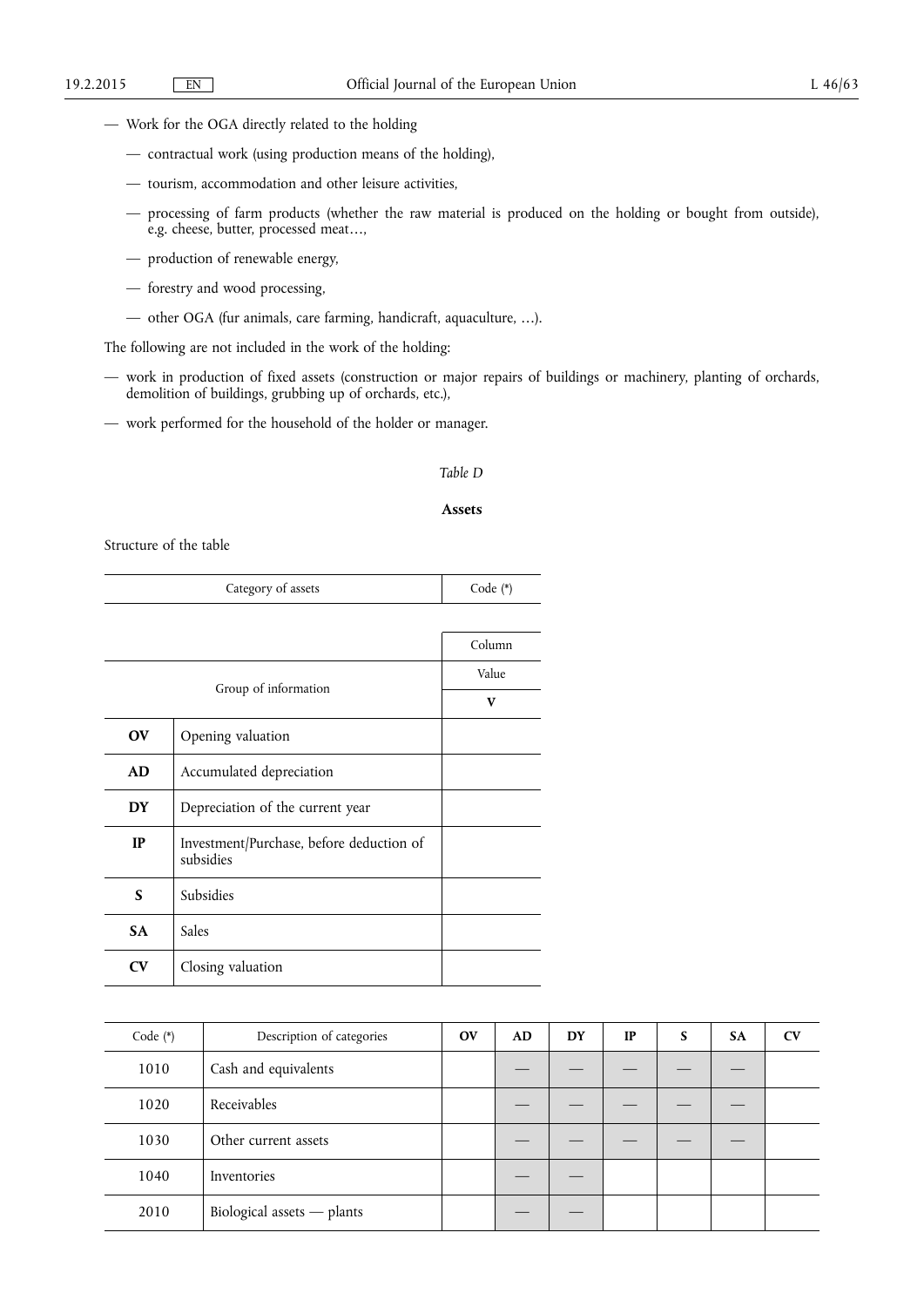| Code $(*)$ | Description of categories             | $\mathbf{O}(\mathbf{V})$ | AD | <b>DY</b> | <b>IP</b> | S | <b>SA</b> | CV |
|------------|---------------------------------------|--------------------------|----|-----------|-----------|---|-----------|----|
| 3010       | Agricultural land                     |                          |    |           |           |   |           |    |
| 3020       | Land improvements                     |                          |    |           |           |   |           |    |
| 3030       | Farm buildings                        |                          |    |           |           |   |           |    |
| 4010       | Machinery and equipment               |                          |    |           |           |   |           |    |
| 5010       | Forest land including standing timber |                          |    |           |           |   |           |    |
| 7010       | Intangible assets, tradable           |                          |    |           |           |   |           |    |
| 7020       | Intangible assets, non-tradable       |                          |    |           |           |   |           |    |
| 8010       | Other non-current assets              |                          |    |           |           |   |           |    |

The following categories of assets shall be used:

# 1010. **Cash and equivalents**

Cash and other assets that can be easily converted to cash.

# 1020. **Receivables**

Short-term assets, amounts owed to the holding, normally arising from business activities.

# 1030. **Other current assets**

Any other assets that are easily sold or expected to be paid within a year.

# 1040. **Inventories**

Stocks of products owned by the holding that can be used either as inputs or are held for sale whether produced by the holding or purchased.

# 2010. **Biological assets — plants**

Values of all plants that have not been harvested yet (all permanent and standing crops).

# 3010. **Agricultural land**

Agricultural land owned by the holding.

# 3020. **Land improvements**

Land improvements (e.g. fencing, drainage, fixed irrigation equipment) belonging to the holder irrespective of the type of occupancy of the land. The amounts entered are subject to depreciation at column DY.

# 3030. **Farm buildings**

Buildings belonging to the holder whatever the type of occupancy of the land. The heading must be completed and the amounts entered are subject to depreciation at column DY.

# 4010. **Machinery and equipment**

Tractors, motor cultivators, lorries, vans, cars, major and minor farming equipment. The heading must be completed and the amounts entered are subject to depreciation at column DY.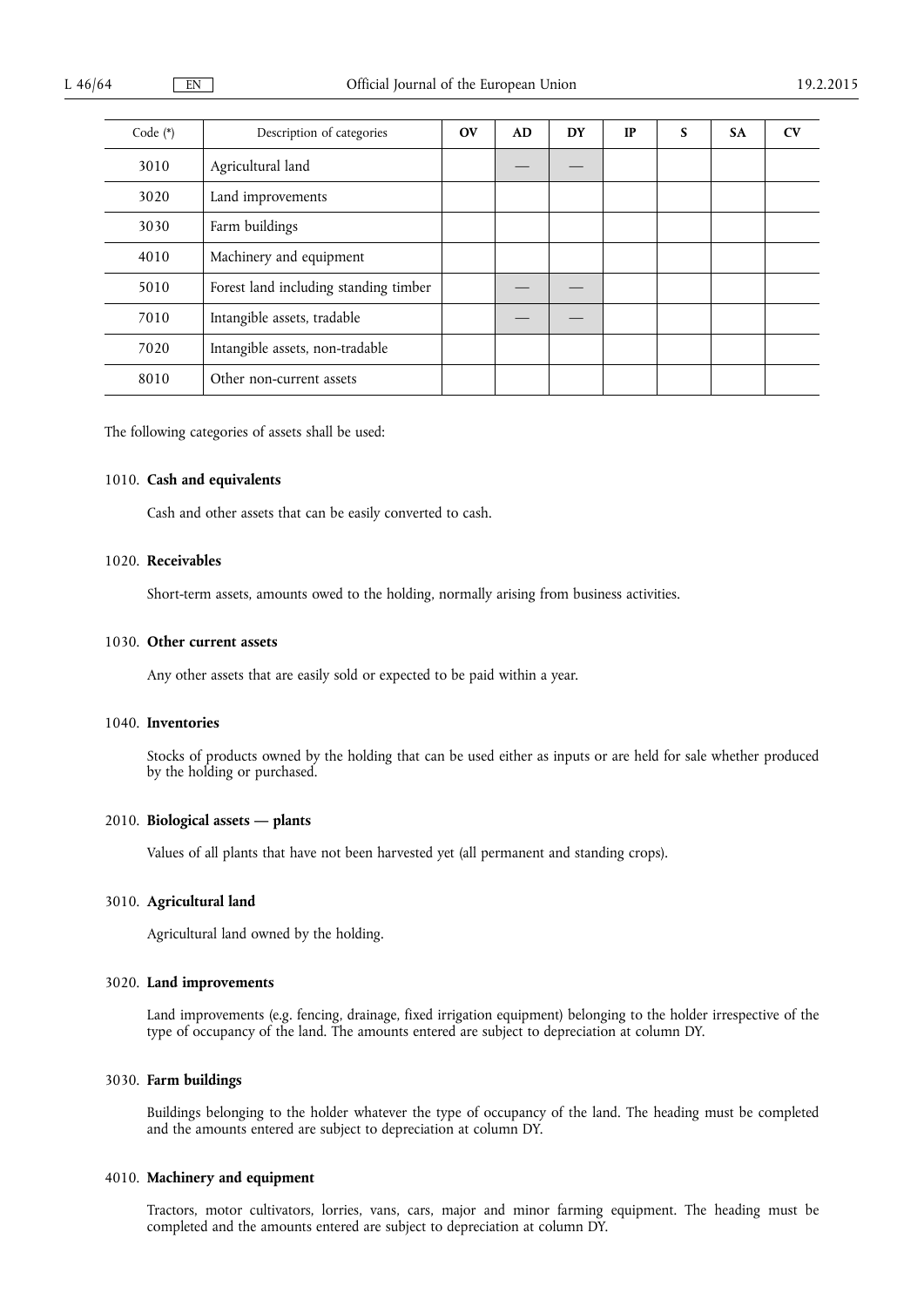# 5010. **Forest land including standing timber**

Forest land in owner occupation included in the agricultural holding.

# 7010. **Intangible assets — tradable**

All intangible assets that can be easily bought or sold (e.g. quotas and rights when they are tradable without land and an active market exists).

# 7020. **Intangible assets — non-tradable**

All other intangible assets (e.g. software, licences, etc.). The heading must be completed and the amounts entered are subject to depreciation at column DY.

# 8010. **Other non-current assets**

Other long-term assets. The heading must be completed and, if applicable, the amounts of depreciation recorded at column DY.

# **Groups of information in Table D**

The groups of information are: (OV) opening valuation, (AD) accumulated depreciation, (DY) depreciation of the current year, (IP) investment or purchase before deduction of subsidies, (S) subsidies, (SA) sales, (CV) closing valuation. They are explained hereafter.

There is only one column (V) value.

# **Valuation methods**

The following valuation methods are used:

| Fair value less the esti-<br>mate point-of-sale costs | amount for which an asset could be exchanged, or a liability   2010, 3010, 5010, 7010<br>settled, between knowledgeable, willing parties in an arm's<br>length transaction less the cost estimated to incur in relation to<br>the sale |                                 |
|-------------------------------------------------------|----------------------------------------------------------------------------------------------------------------------------------------------------------------------------------------------------------------------------------------|---------------------------------|
| Historical cost                                       | nominal or original cost of an asset when acquired                                                                                                                                                                                     | 3020, 3030, 4010, 7020          |
| Book value                                            | value at which an asset is carried on a balance sheet                                                                                                                                                                                  | 1010, 1020, 1030,<br>1040, 8010 |

# **D.OV. Opening valuation**

Opening valuation is the value of assets at the beginning of the accounting year. For the farms present in the sample also in the previous year, the opening valuation has to be equal to the closing valuation of the previous year.

# **D.AD. Accumulated depreciation**

Is the sum of depreciation of assets from the start of its life until the end of the previous period.

# **D.DY. Depreciation of the current year**

Systematic allocation of the depreciable amount of an asset over its useful life.

A table with the annual rates of depreciation applied by each Member State should be communicated to the Commission in due time for the set-up of the computerised delivery and control system referred to in Article 10(1).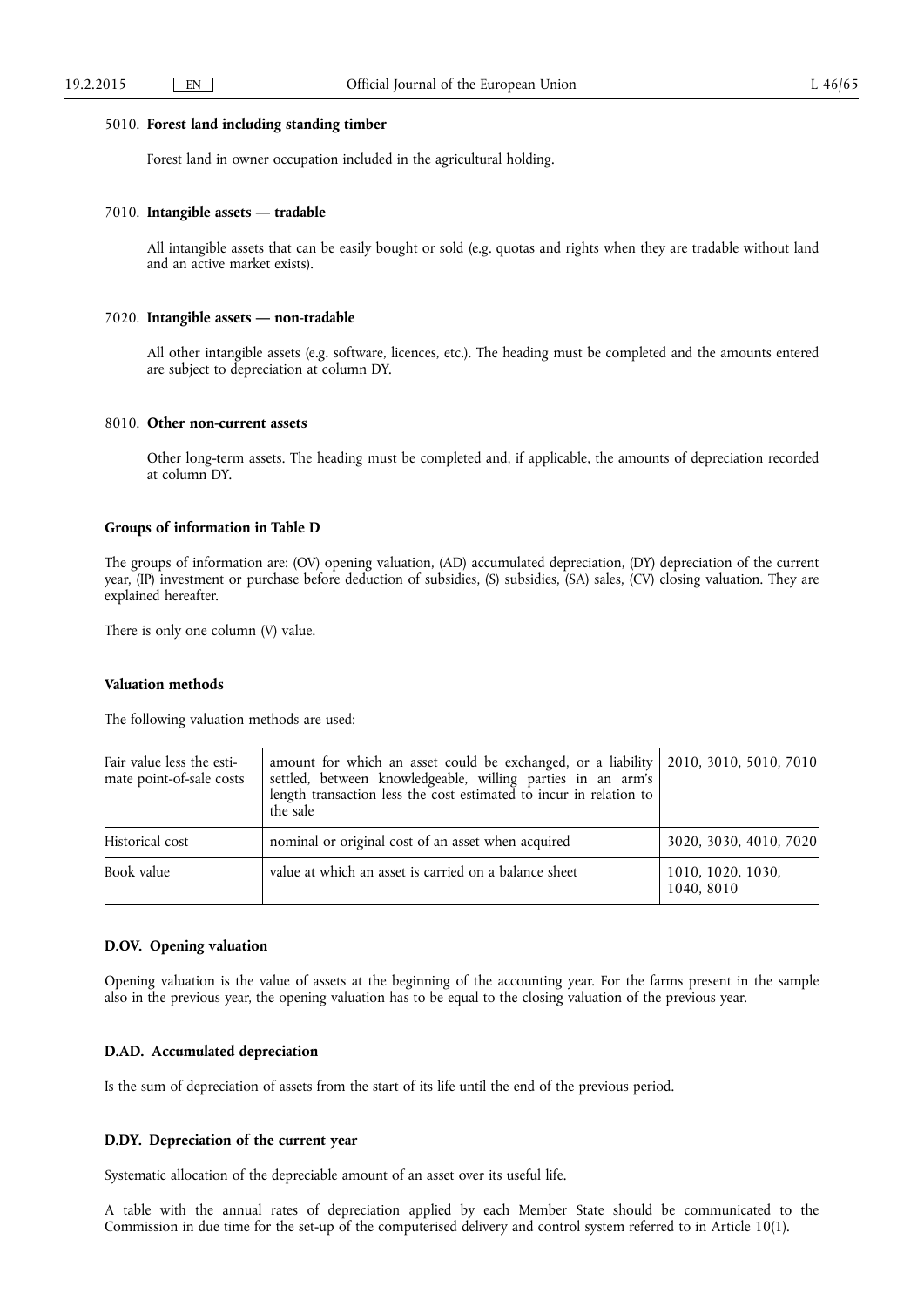# **D.IP. Investments/Purchases**

Total expenditure on purchases, major repairs and the production of fixed assets during the accounting year. Where grants and subsidies have been received in respect of these investments, the amount expended before deducting the said grants and subsidies is entered in column IP.

Purchases of minor items of machinery and equipment as well as of young trees and bushes for a minor replanting operation do not appear in these columns but are included in the costs for the accounting year.

Major repairs which effectively increase the value of the machinery and equipment compared to their value before repair, are also included under this column, either as an integral part of the machinery or equipment depreciation, which, as appropriate, will be adjusted to take account of the extended life (due to the repairs) of the item in question or by spreading the cost of the major repairs over the expected useful life.

The value of the fixed assets produced is to be assessed on the basis of their cost (including the value of the paid and/or unpaid labour) and must be added to the value of the fixed assets given under codes 2010 to 8010 of table D 'Assets'.

# **D.S. Investment subsidies**

Current portion of all subsidies received (in previous or current accounting years) for assets recorded in this table.

# **D.SA. Sales**

Total sales of assets during the accounting year.

# **D.CV. Closing valuation**

Closing valuation is the value of assets at the end of the accounting year.

# **Comments**

For items 2010, 3010, 5010 and 7010 the difference between OV + IP-SA and CV is considered as an income or loss (coming from both change in unit price and volume) for these assets for the accounting year.

Information about Biological assets — animals is recorded in the table J 'Livestock production'.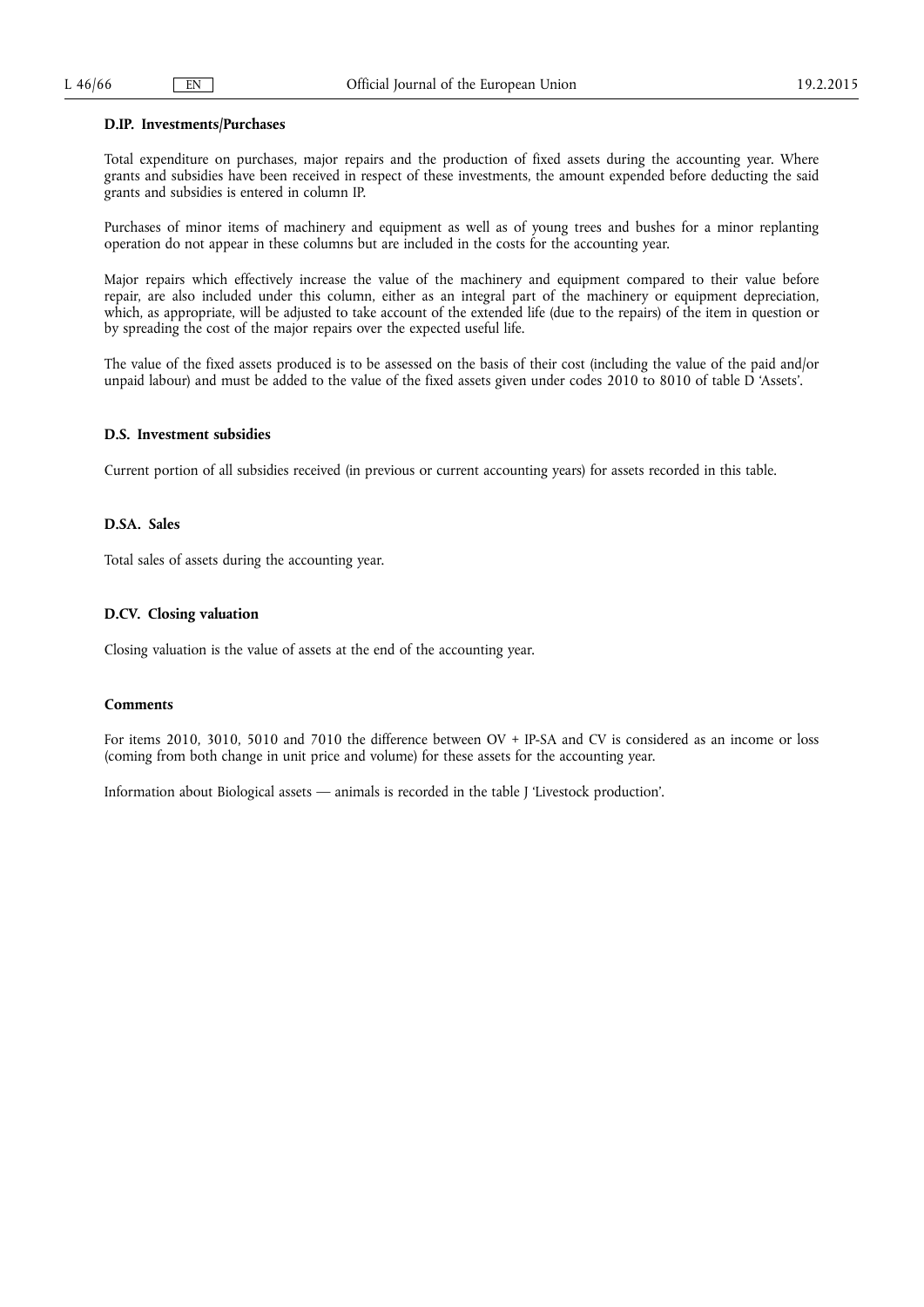# 19.2.2015

 $\boxed{\phantom{000} \text{EM}}$ 

|--|--|

# **Quotas and other rights**

| Lategory of quota or right | $\zeta$ ode $(*)$ |
|----------------------------|-------------------|
|                            |                   |

ц.

|                      |                                              | Columns     |                 |                  |       |
|----------------------|----------------------------------------------|-------------|-----------------|------------------|-------|
|                      |                                              | Owned quota | Rented in quota | Rented out quota | Taxes |
| Group of information |                                              | ${\bf N}$   |                 | $\mathbf{o}$     | T     |
| QQ                   | Quantity at the end of the accounting year   |             |                 |                  |       |
| <b>QP</b>            | Quota purchase                               |             |                 |                  |       |
| QS                   | Quota sold                                   |             |                 |                  |       |
| <b>OV</b>            | Opening valuation                            |             |                 |                  |       |
| CV                   | Closing valuation                            |             |                 |                  |       |
| PQ                   | Payments for quota leased or rented in quota |             |                 |                  |       |
| <b>RQ</b>            | Receipts from leasing or renting out quota   |             |                 |                  |       |
| <b>TX</b>            | Taxes                                        |             |                 |                  |       |

| Code $(*)$ | Description                                          |
|------------|------------------------------------------------------|
| 40         | Sugar beet                                           |
| 50         | Organic manure                                       |
| 60         | Entitlements for payments under basic payment scheme |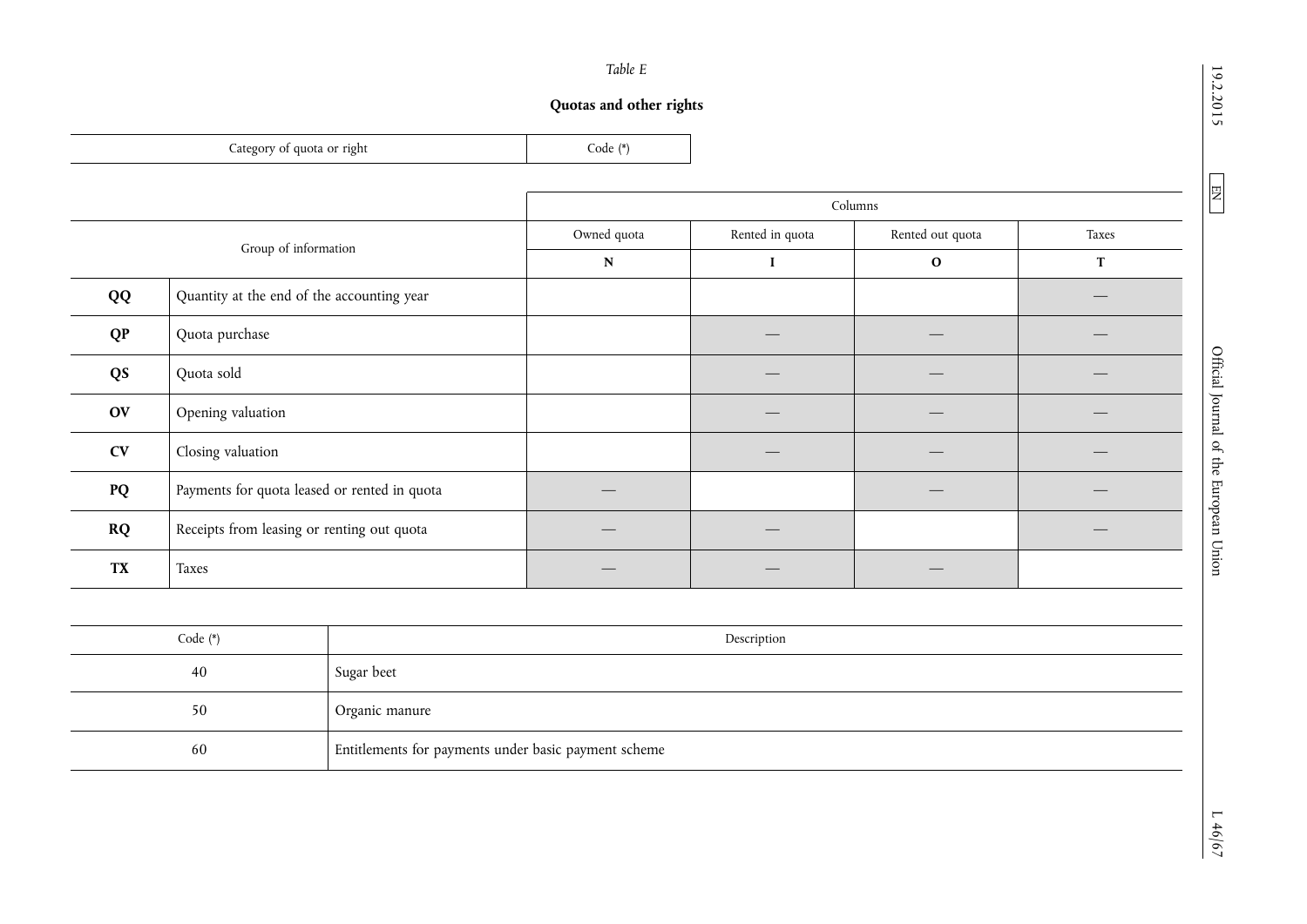The quantities of quota (owned quota, rented-in quota and rented-out quota) are compulsory items. Only the quantity as of the end of the accounting year is recorded.

The values concerning quotas which can be traded separately from associated land are recorded in this table. The quotas which cannot be traded separately from associated land are only recorded in Table D 'Assets'. The quotas originally acquired freely must be entered as well and valuated at current market values if they can be traded separately from land.

Some data entries are simultaneously included, individually or as components of aggregates, at other groups or categories in Tables D 'Assets', H 'Inputs' and/or I 'Crops'.

The following **categories** should be used:

40. Sugar beet

50. Organic manure

60. Entitlements for payments under the basic payment scheme.

The following **groups of information** should be used:

**E.QQ. Quantity** (to be recorded for columns N, I, O only)

The units to be used are:

- Categories 40 (sugar beet): quintals,
- Category 50 (organic manure): number of animals converted in standard units,
- Category 60 (basic payment scheme): number of entitlements/ares

# **E.QP. Quota purchased** (to be recorded for column N only)

The amount paid for purchase during the accounting year of quotas or other rights which can be traded separately from associated land should be recorded.

# **E.QS. Quota sold** (to be recorded for column N only)

The amount received for sale during the accounting year of quotas or other rights which can be traded separately from associated land should be recorded.

# **E.OV. Opening valuation** (to be recorded for column N only)

The value at opening valuation of the quantities at the holder's own disposal, whether originally acquired freely or purchased, should be recorded at current market values, if the quotas can be traded separately from associated land.

# **E.CV. Closing valuation** (to be recorded for column N only)

The value at closing valuation of the quantities at the holder's own disposal, whether originally acquired freely or purchased, should be recorded at current market values if the quotas can be traded separately from associated land.

# **E.PQ. Payments for quota leased or rented in quota** (to be recorded for column I only)

Amount paid for leasing or renting of quotas or other rights. Also included in rent paid under category 5070 (Rent paid) in Table H 'Inputs'.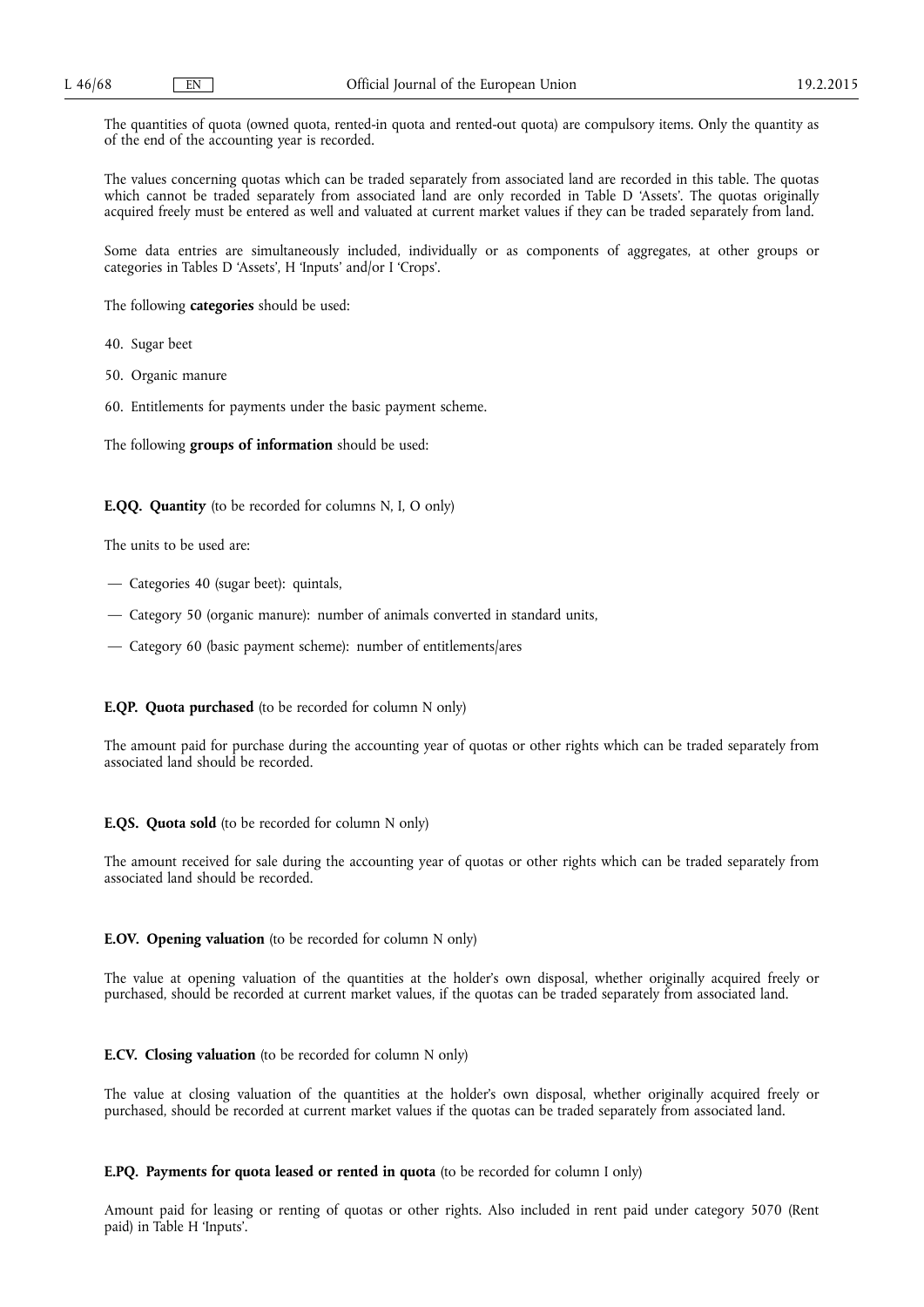# **E.RQ. Receipts from leasing or renting out quota** (to be recorded for column O only)

Amount received for renting or leasing of quotas or other rights. Also included under category 90900 ('Other') in Table I 'Crops'.

# **E.TX. Taxes, additional levy** (column T)

Amount paid.

# *COLUMNS IN TABLE E*

Column N refers to owned quota, column I to rented-in quota, column O to rented-out quota, and column T to taxes.

# *Table F*

# **Debts**

Structure of the table

| Category of debts | Code (*) |
|-------------------|----------|
|-------------------|----------|

|                      |                   | Columns    |           |  |
|----------------------|-------------------|------------|-----------|--|
| Group of information |                   | Short term | Long-term |  |
|                      |                   | S          |           |  |
| <b>OV</b>            | Opening valuation |            |           |  |
| <b>CV</b>            | Closing valuation |            |           |  |

| Code $(*)$ | Description of categories | S | L |
|------------|---------------------------|---|---|
| 1010       | Commercial standard       |   |   |
| 1020       | Commercial special        |   |   |
| 1030       | Family/private loans      |   |   |
| 2010       | Payables                  |   |   |
| 3000       | Other liabilities         |   |   |

The amounts indicated should relate only to amounts still outstanding i.e. loans contracted minus the repayments already made.

The following categories should be used:

- 1010. Debt commercial standard refers to loans not supported by any public policy targeting loan-taking.
- 1020. Debt commercial special refers to loans benefiting from a public policy support (interest subsidies, guarantees, etc.).
- 1030. Debt family/private loans loans concluded with a physical person thanks to their family/private relationship with the debtor.
- 2010. Payables amounts owed to suppliers.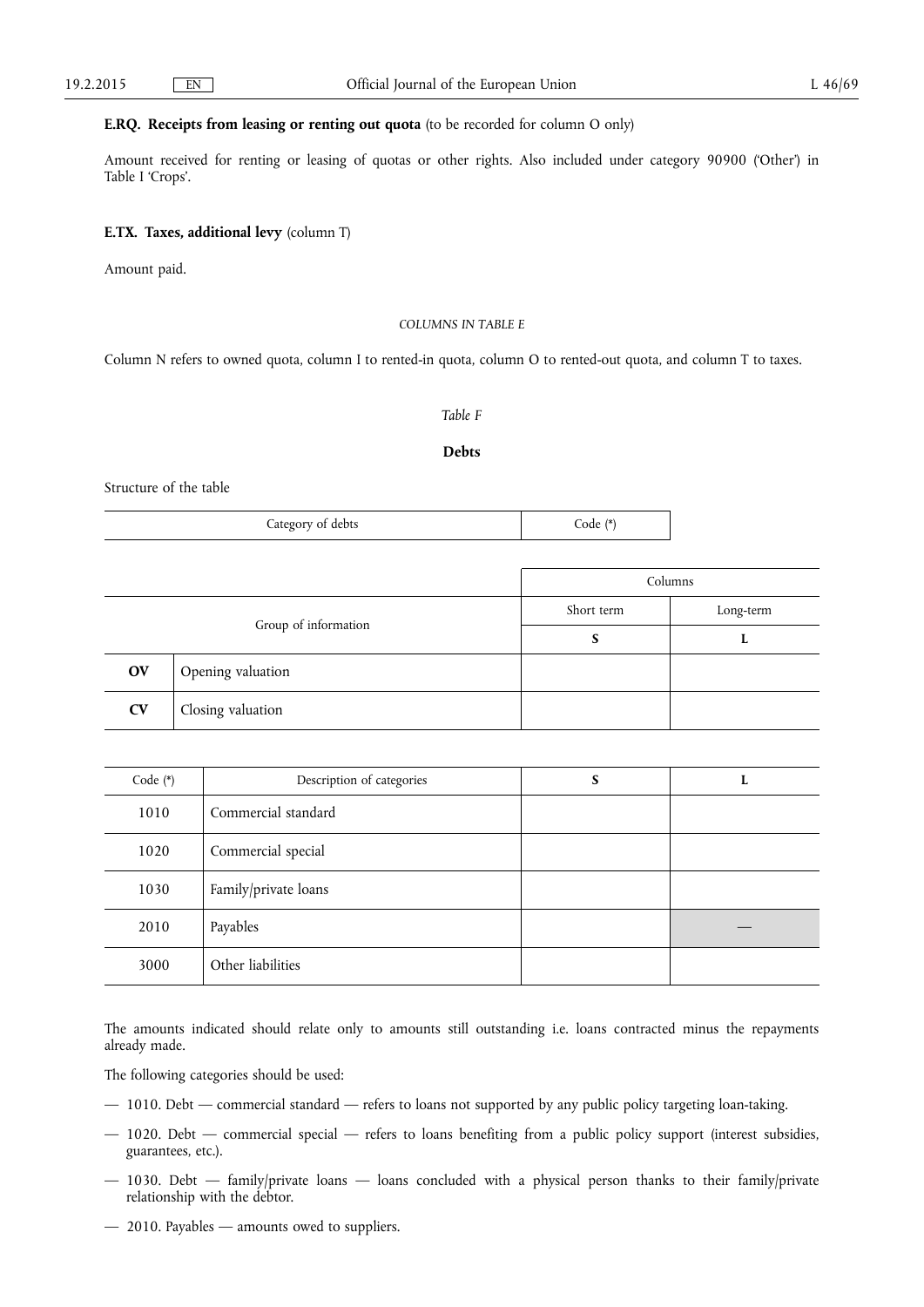— 3000. Other liabilities — liabilities other than loans or payables.

Two groups of information should be registered: (OV) opening valuation and (CV) closing valuation.

There are two columns: (S) short-term liabilities and (L) long-term liabilities:

— Short-term liabilities — debt and other liabilities in respect of the holding due in less than one year.

— Long-term liabilities — debt and other liabilities in respect of the holding for duration of one year and over.

# *Table G*

# **Value added tax (VAT)**

Structure of the table

|    | Category of VAT systems | Code $(*)$ |                                             |                                           |
|----|-------------------------|------------|---------------------------------------------|-------------------------------------------|
|    | Group of information    | VAT system | balance non-<br>investments<br>transactions | balance invest-<br>ment transac-<br>tions |
|    |                         |            | N <sub>I</sub>                              |                                           |
| VA | VAT systems in the farm |            |                                             |                                           |

| Code $(*)$ | Description of categories       |
|------------|---------------------------------|
| 1010       | Main VAT system in the farm     |
| 1020       | Minority VAT system in the farm |

| List of VAT systems for both categories | NI |  |
|-----------------------------------------|----|--|
| Normal VAT system                       |    |  |
| Partial offsetting system               |    |  |

Data in monetary terms in the farm return are expressed exclusive of VAT.

The following details on VAT should be provided as categories:

# **1010. Main VAT system in the farm**

- 1. Normal VAT system the VAT system which is guaranteed to be income-neutral for agricultural holdings as the VAT balance is cleared with tax authorities.
- 2. Partial offsetting system the VAT system which does not guarantee to be income-neutral for agricultural holdings, although it may contain some approximate mechanism to offset VAT paid and received.

# **1020. Minority VAT system in the farm**

Codes as defined for the main VAT system.

There is only one group of information (VA) VAT system in the farm. There are three columns: (C) code of the VAT system, (NI) balance non-investments transactions and (I) balance investment transactions.

For the normal VAT system, only its indication is entered. If the holding is subject to the partial offsetting system of VAT then also the VAT balance of non-investments transactions and VAT balance of investment transactions have to be provided.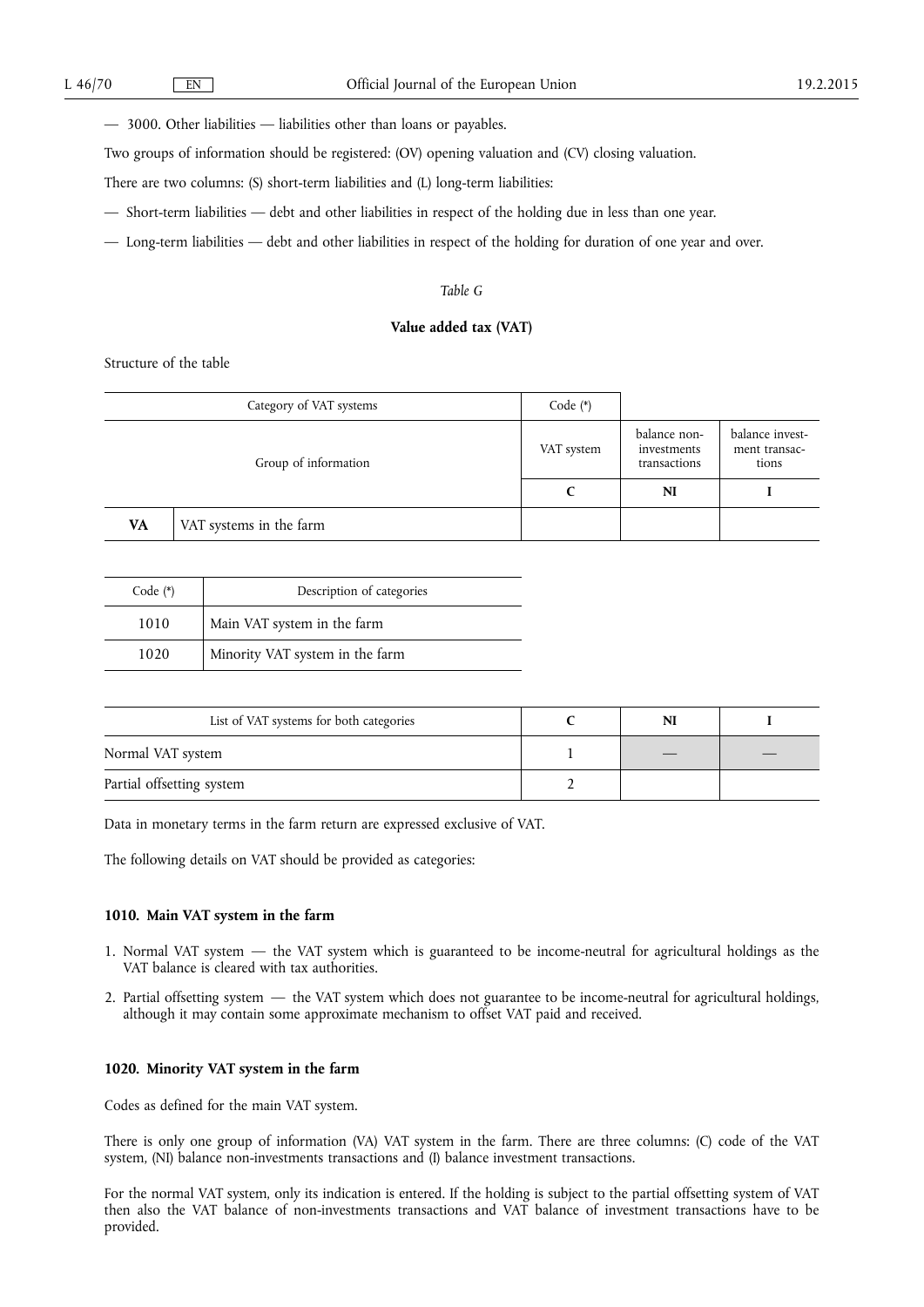When VAT turnover increases the revenue of the holding, the above VAT balance is a positive figure. In case of decreased revenue, the balance is negative.

# *Table H*

# **Inputs**

Structure of the table

| Category of inputs | $Code (*)$ |
|--------------------|------------|
|--------------------|------------|

|           |                                       | Value | Quantity |
|-----------|---------------------------------------|-------|----------|
|           | Group of information                  |       |          |
| <b>LM</b> | Labour and machinery costs and inputs |       |          |
| <b>SL</b> | Specific livestock costs              |       |          |
| <b>SC</b> | Specific crop costs and inputs        |       |          |
| <b>OS</b> | Specific costs for OGA                |       |          |
| <b>FO</b> | Farming overheads                     |       |          |

| Code (*) | Group     | Description of categories                                                   | V | Q |
|----------|-----------|-----------------------------------------------------------------------------|---|---|
| 1010     | LM        | Wages and social security costs for paid labour                             |   |   |
| 1020     | <b>LM</b> | Contract work and machinery hire                                            |   |   |
| 1030     | <b>LM</b> | Current upkeep of machinery and equipment                                   |   |   |
| 1040     | <b>LM</b> | Motor fuels and lubricants                                                  |   |   |
| 1050     | LM        | Car expenses                                                                |   |   |
| 2010     | <b>SL</b> | Purchased concentrated feedstuffs for grazing stock (equines,<br>ruminants) |   |   |
| 2020     | <b>SL</b> | Purchased coarse fodder for grazing stock (equines, ruminants)              |   |   |
| 2030     | <b>SL</b> | Purchased feedstuffs for pigs                                               |   |   |
| 2040     | <b>SL</b> | Purchased feedstuffs for poultry and other small animals                    |   |   |
| 2050     | <b>SL</b> | Farm-produced feedstuffs for grazing stock (equines, ruminants)             |   |   |
| 2060     | <b>SL</b> | Farm-produced feedstuffs for pigs                                           |   |   |
| 2070     | <b>SL</b> | Farm-produced feedstuffs for poultry and other small animals                |   |   |
| 2080     | <b>SL</b> | Veterinary expenses                                                         |   |   |
| 2090     | <b>SL</b> | Other specific livestock costs                                              |   |   |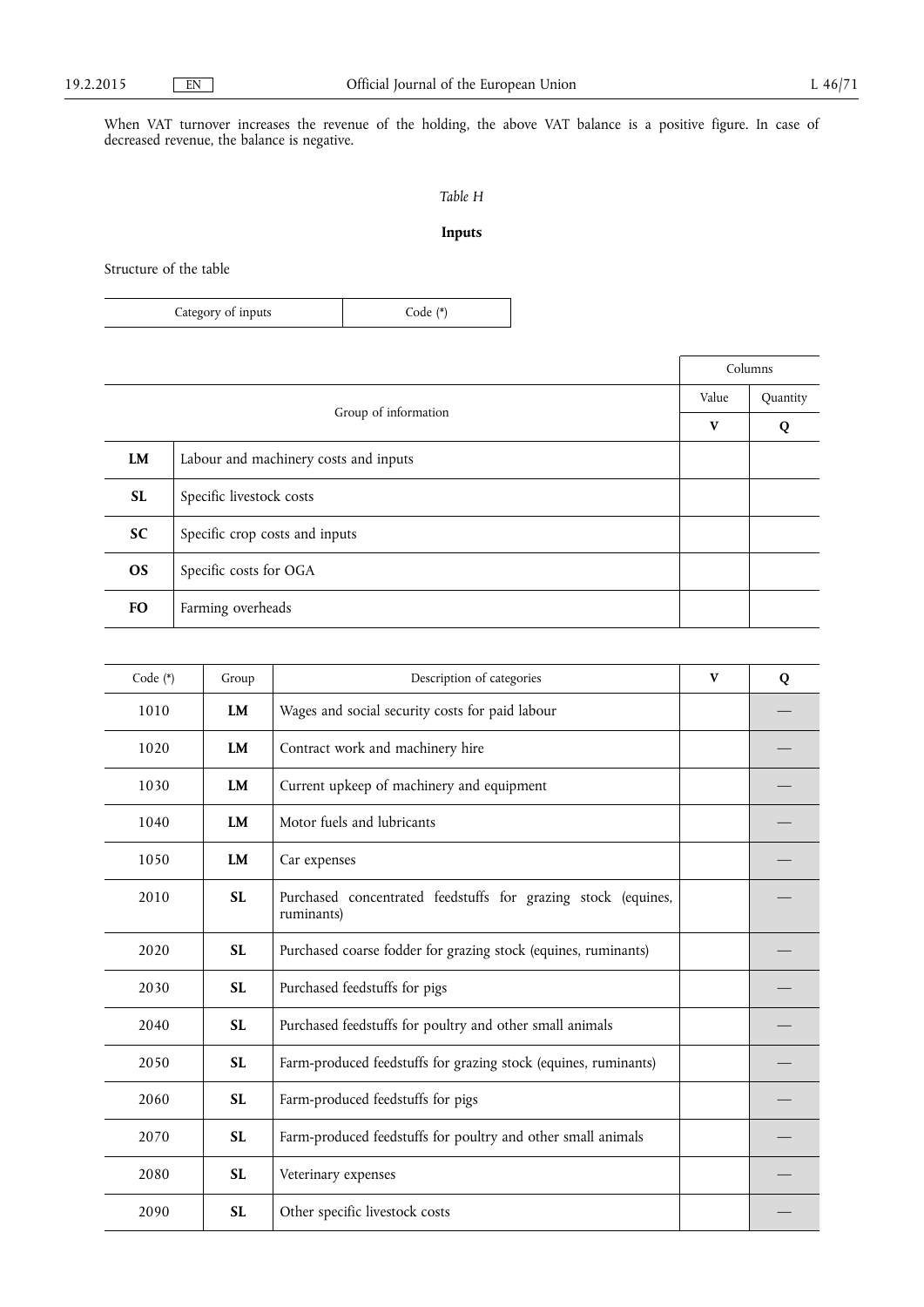| Code (*) | Group     | Description of categories                                                  | $\mathbf v$ | Q |
|----------|-----------|----------------------------------------------------------------------------|-------------|---|
| 3010     | <b>SC</b> | Seeds and seedlings purchased                                              |             |   |
| 3020     | <b>SC</b> | Seeds and seedlings produced and used on the farm                          |             |   |
| 3030     | <b>SC</b> | Fertilisers and soil improvers                                             |             |   |
| 3031     | <b>SC</b> | Quantity of N used in mineral fertilisers                                  |             |   |
| 3032     | SC        | Quantity of P2O5 used in mineral fertilisers                               |             |   |
| 3033     | <b>SC</b> | Quantity of K2O used in mineral fertilisers                                |             |   |
| 3034     | <b>SC</b> | Purchased manure                                                           |             |   |
| 3040     | <b>SC</b> | Crop protection products                                                   |             |   |
| 3090     | <b>SC</b> | Other specific crop costs                                                  |             |   |
| 4010     | <b>OS</b> | Specific costs for forestry and wood processing                            |             |   |
| 4020     | <b>OS</b> | Specific costs for crop processing                                         |             |   |
| 4030     | <b>OS</b> | Specific costs for cow's milk processing                                   |             |   |
| 4040     | <b>OS</b> | Specific costs for buffalo's milk processing                               |             |   |
| 4050     | <b>OS</b> | Specific costs for sheep's milk processing                                 |             |   |
| 4060     | <b>OS</b> | Specific costs for goat's milk processing                                  |             |   |
| 4070     | <b>OS</b> | Specific costs for meat processing and other animal products<br>processing |             |   |
| 4090     | <b>OS</b> | Other specific costs for other gainful activities                          |             |   |
| 5010     | <b>FO</b> | Current upkeep of land improvements and buildings                          |             |   |
| 5020     | <b>FO</b> | Electricity                                                                |             |   |
| 5030     | <b>FO</b> | Heating fuels                                                              |             |   |
| 5040     | <b>FO</b> | Water                                                                      |             |   |
| 5051     | <b>FO</b> | Agricultural insurance                                                     |             |   |
| 5055     | <b>FO</b> | Other farm insurance                                                       |             |   |
| 5061     | <b>FO</b> | Taxes and other dues                                                       |             |   |
| 5062     | <b>FO</b> | Taxes on land and buildings                                                |             |   |
| 5070     | <b>FO</b> | Rent paid, total                                                           |             |   |
| 5071     | <b>FO</b> | Rent paid for land                                                         |             |   |
| 5080     | <b>FO</b> | Interest and financial charges paid                                        |             |   |
| 5090     | <b>FO</b> | Other farming overheads                                                    |             |   |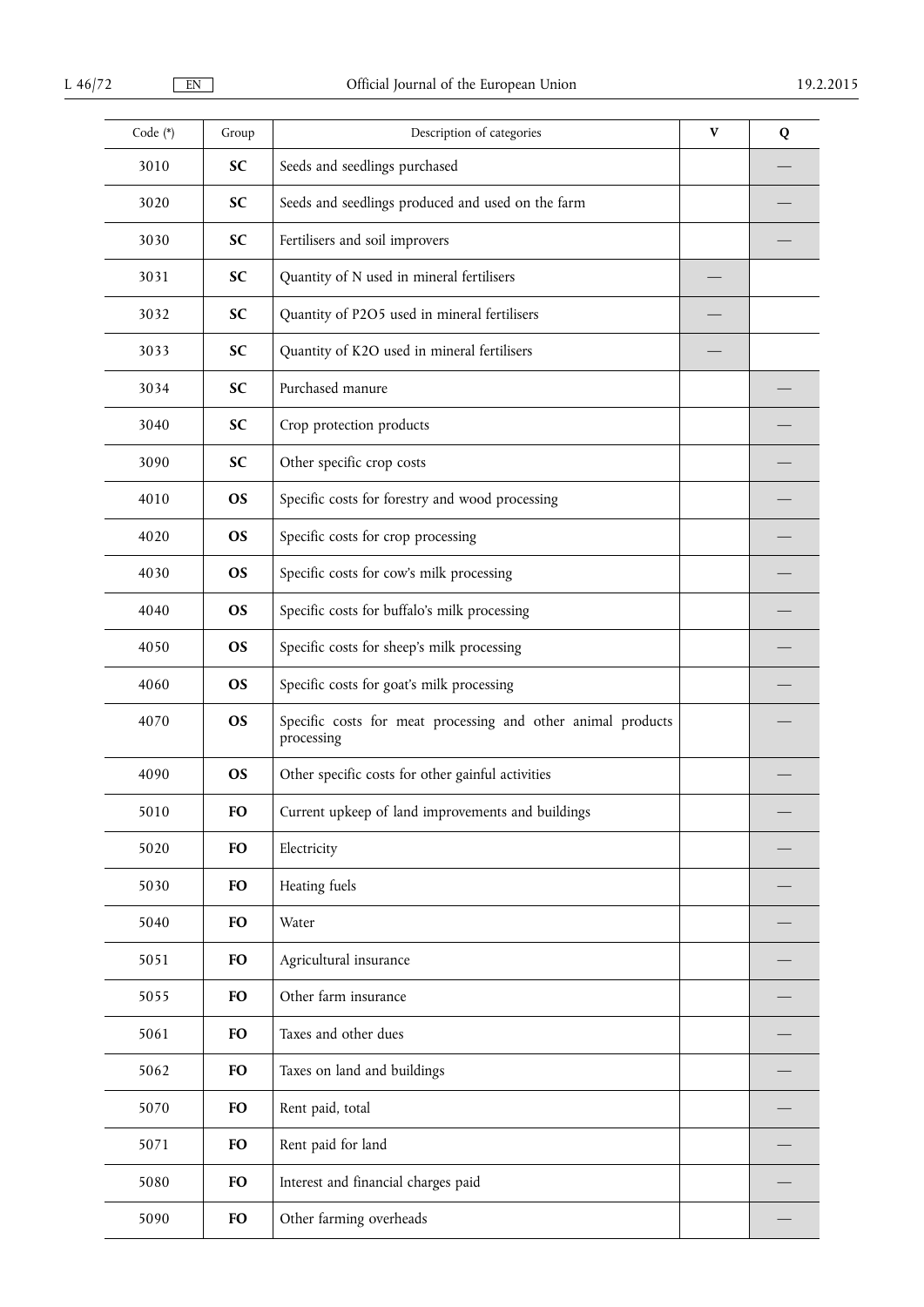Provision of the data referred to in codes 3031-3033 is optional in the years 2015-2017 for those Member States who used in the past the possibility under Article 3 of Commission Implementing Regulation (EU) No 385/2012 ( 1 ). Member States using this option shall annually inform the Commission and the Committee for the Farm Accountancy Data Network about the implementation of their plan concerning the preparation for the gathering and transmission of the data referred to in these codes.

Farm inputs (costs in cash and in kind, and quantities of selected inputs) relate to the 'consumption' of productive resources (including farm use of own produced inputs) corresponding to the output of the farm during the accounting year or to the 'consumption' of those resources during the accounting year. When certain use relates partly to private use and partly to farm use (e.g. electricity, water, heating fuels and engine fuels, etc.) only the latter part should be included in the farm return. The proportion of the use of private cars corresponding to their use for farm purposes should also be included.

In calculating costs relating to the output of the accounting year the purchases and farm use during the year should be adjusted for valuation changes (including changes in cultivations). For each item the total of costs paid for and the value of the farm use should be recorded separately.

Where the costs indicated are for the total 'consumption' of inputs during the accounting year but do not correspond to production during that year, changes in stocks of inputs (including costs accruing to growing crops) should be indicated under an appropriate code of circulating capital.

When the holding's production resources (paid or unpaid labour, machinery or equipment) are used to increase fixed assets (construction or major repairs of machinery, construction, major repairs or even demolition of buildings, planting or felling of fruit trees), the corresponding costs — or an estimate thereof — are not to be included in the working costs of the holding. In any case, labour costs and hours worked to produce fixed assets are to be excluded from both costs and data on labour. In exceptional cases, if certain costs (other than labour costs) used to produce fixed assets cannot be calculated separately (e.g. use of the holding's tractor) and if these expenses are then included under costs, an estimate of all these costs used to produce fixed assets is to be entered in Table I 'Crops' with the category of crop code 90900 ('Other').

The costs relating to 'consumption' of capital assets are represented by depreciation, hence expenditure on acquisition of capital assets should not be treated as a farm cost. For instructions on depreciation see in Table D 'Assets'.

Expenditure on cost items compensated during the accounting year or later (e.g. repairs to a tractor as a result of an accident covered by an insurance policy or by a third party liability) should not be entered as farm costs, and the corresponding receipts should not be included in the farm's accounts.

Receipts from resale of purchased supplies are to be deducted from corresponding inputs.

Grants and subsidies related to costs are not deducted from the corresponding cost items but are entered under appropriate codes 4100 to 4900 in table M 'Subsidies' (see instructions regarding those codes). Investment grants and subsidies are shown in table D 'Assets'.

Costs also include any expenditure on purchases relating to each cost item.

Inputs are classified as follows:

# **1010. Wages and social security costs for paid labour**

This item includes the following:

- salaries and wages actually paid in cash to wage earners irrespective of the basis of remuneration (piecework or by the hour), with deduction of any social allowances paid to the holder as employer to offset the payment of a salary which does not correspond to actual work done (e.g. absence from work due to an accident, vocational training, etc.),
- salaries and wages in kind (e.g. lodging, board, housing, farm produce, etc.),

<sup>(</sup> 1 ) Commission Implementing Regulation (EU) No 385/2012 of 30 April 2012 on the farm return to be used for determining the incomes of agricultural holdings and analysing the business operation of such holdings (OJ L 127, 15.5.2012, p. 1).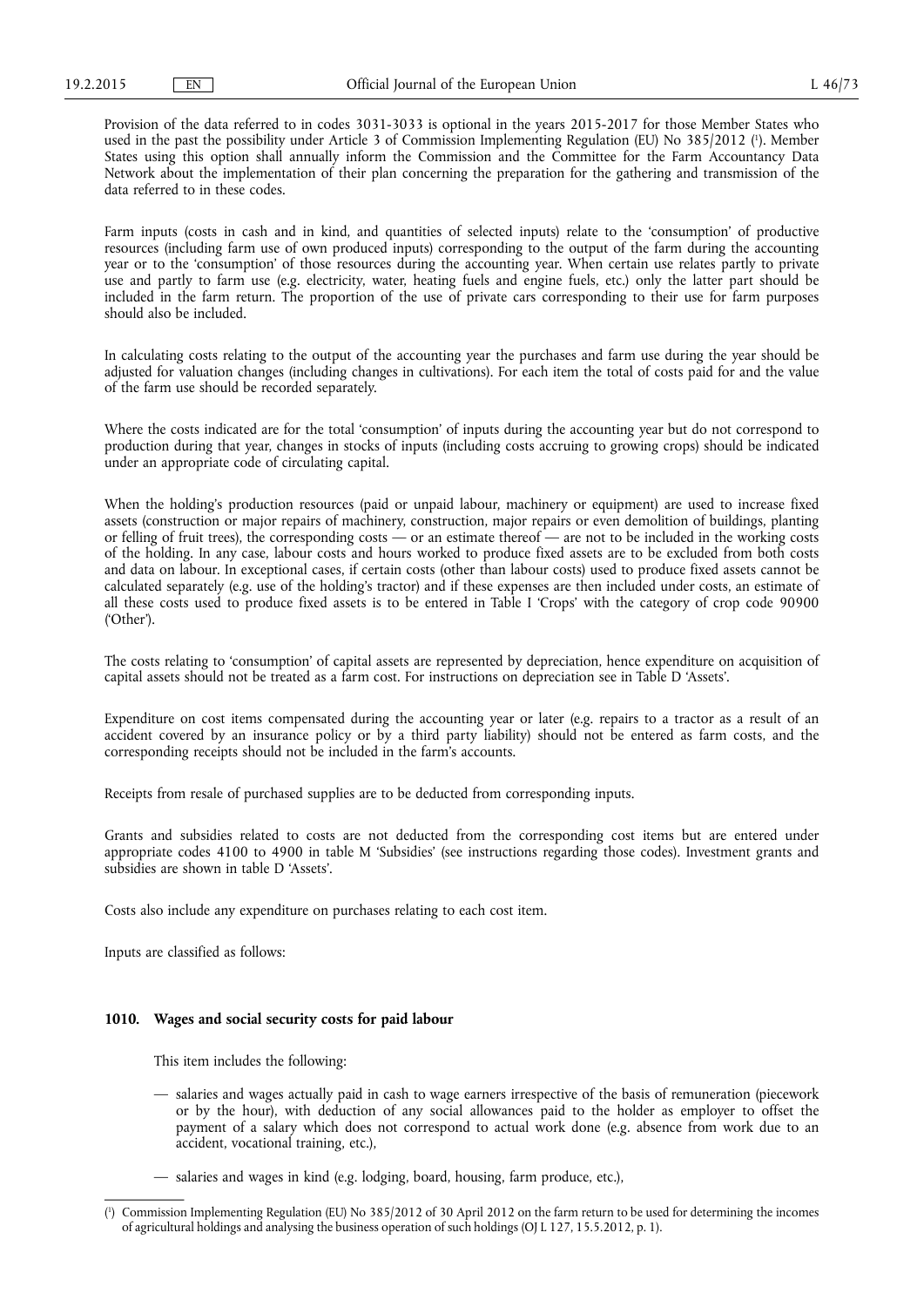- bonuses for productivity or qualifications, gifts, gratuities, share of profits,
- other expenditure associated with labour (recruitment expenses),
- social security payments incumbent upon the employer and those paid by him on behalf of and instead of the employee,
- occupational accident insurance.

The holder's personal social security charges and insurance and those of unpaid labour should not be regarded as farm costs.

The amounts received by unpaid workers (which by definition are lower than a normal wage — see definition of unpaid labour) should not appear in the farm return.

Allowances (in cash or in kind) paid to retired paid workers no longer employed on the holding should not be entered under this item but under the code 'Other farming overheads'.

### **1020. Contract work and machinery hire**

This item includes the following:

- total expenditure in respect of work on the farm carried out by agricultural contractors. This generally includes the cost of the use of equipment (including fuel) and the work. In case the cost of the materials employed other than fuel (i.e. crop protection products, fertilisers and seeds) is also included in the contract, the cost of these materials should be excluded. This amount (if necessary by estimation) should be entered under the corresponding cost item (e.g. pesticides to be recorded under code 3040 'Crop protection products'),
- cost of hiring machines operated by the farm's labour. The fuel costs related to the use of the rented machinery, should be recorded under code 1040 'Motor fuels and lubricants',
- cost of leasing machines operated by the farm's labour. The fuel and maintenance costs of leased machines should be recorded under the relevant codes (codes 1030 'Current upkeep of machinery and equipment' and 1040 'Motor fuels and lubricants').

# **1030. Current upkeep of machinery and equipment**

Cost of upkeep of machinery and equipment and of minor repairs not affecting the market value of the appliances (payment of mechanic, cost of replacement parts, etc.).

This item includes purchases of minor equipment, the cost of saddlery and horse shoeing, the purchase of tyres, forcing frames, protective clothing for unsanitary work, detergents for the cleaning of equipment in general, and the proportion of the cost of private cars corresponding to their use for farm purposes (see also code 1050). Detergents used for cleaning livestock equipment (e.g. milking machines) are entered under code 2090 'Other specific livestock costs'.

Major repairs which increase the value of equipment, compared with its value before repairs, are not included under this code (see also instructions on depreciation in Table D 'Assets').

# **1040. Motor fuels and lubricants**

This item also includes the proportion of fuel and lubricant costs for private cars corresponding to their use for farm purposes (see also code 1050).

Where the products are employed both as motor fuels and as heating fuels, the total sum is divided into two codes:

1040. 'Motor fuels and lubricants'.

5030. 'Heating fuels'.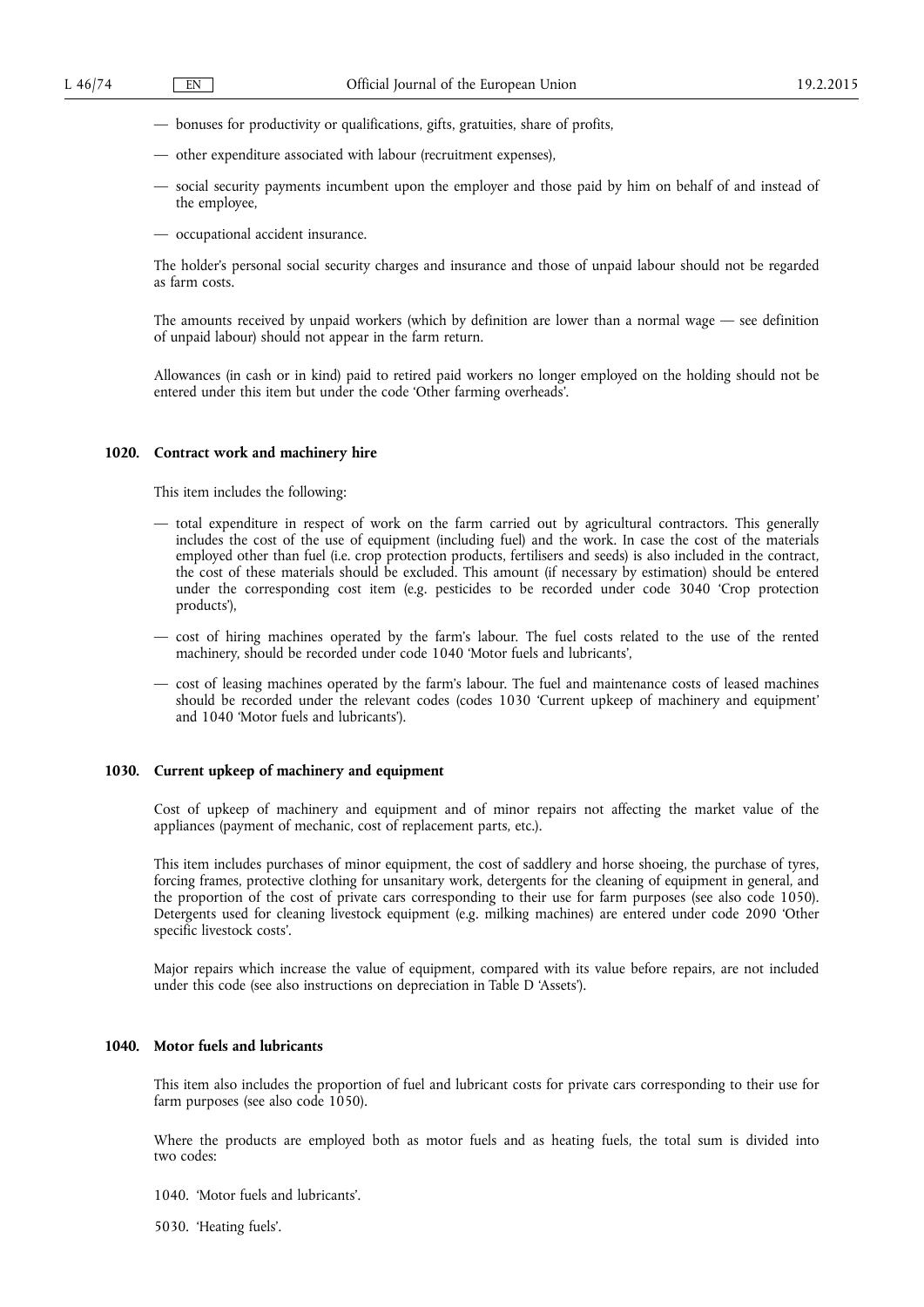# **1050. Car expenses**

Where the farm proportion of expenditure on private cars is calculated arbitrarily (e.g. a fixed amount per km), these costs are indicated under this code.

# *Feedstuffs*

Used feedstuffs are divided into those purchased and those produced on the farm.

The purchased feedstuffs include mineral licks, milk products (bought or returned to the farm) and products for the preservation and storage of feedstuffs, as well as the expenditure on agistment, on the use of common pasture and grazing land not included in the UAA and on renting forage land not included in the UAA. Purchased litter and straw are also included with purchased feedstuffs.

Feedstuffs purchased for grazing stock are subdivided into concentrated feedstuffs and coarse fodder (including agistments and expenditure on the use of common pastures, grazing land and forage land not included in the UAA, and purchased litter and straw).

The code 2010 'Purchased concentrated feedstuffs for grazing stock (equines, ruminants)' includes in particular oilcakes, compound feeds, cereals, dried grass, dried sugar beet pulp, fish meal, milk and dairy products, minerals and products for the preservation and storage of such feedstuffs.

Expenditure on work carried out by agricultural contractors for the production of coarse fodder, e.g. silage, is entered under code 1020 'Contract work and machinery hire'.

Feedstuffs produced and used on the farm include saleable farm products used as feedstuffs (including milk and milk products but excluding milk suckled by calves, which is not taken into account). Litter and straw produced on the holding are only included if they are a saleable product in the region and year in question.

The following breakdown is to be given:

— *Purchased feedstuffs:* 

**2010. Purchased concentrated feedstuffs for grazing stock (equines, ruminants)** 

**2020. Purchased coarse fodder for grazing stock (equines, ruminants)** 

**2030. Purchased feedstuffs for pigs** 

**2040. Purchased feedstuffs for poultry and other small animals** 

— *Farm-produced feedstuffs used on farms:* 

**2050. Farm-produced feedstuffs for grazing stock (equines, ruminants)** 

- **2060. Farm-produced feedstuffs for pigs**
- **2070. Farm-produced feedstuffs for poultry and other small animals**

### **2080. Veterinary expenses**

Cost of veterinary fees and medicines.

# **2090. Other specific livestock costs**

All expenditure relating directly to livestock production for which there is no separate provision in the other Table H codes: stud fees, artificial insemination, castration, milk tests, subscription and registration in herdbooks, detergents for cleaning livestock equipment (e.g. milking machines), packing materials for livestock products, costs of storage and market preparation of livestock products of the farm done outside the farm, cost of marketing the livestock products of the farm, cost of disposal of excess manure, etc. It includes also shortterm rent of buildings used to house animals or store products in connection therewith. It excludes specific costs of animal products processing recorded under codes 4030 to 4070 of table H.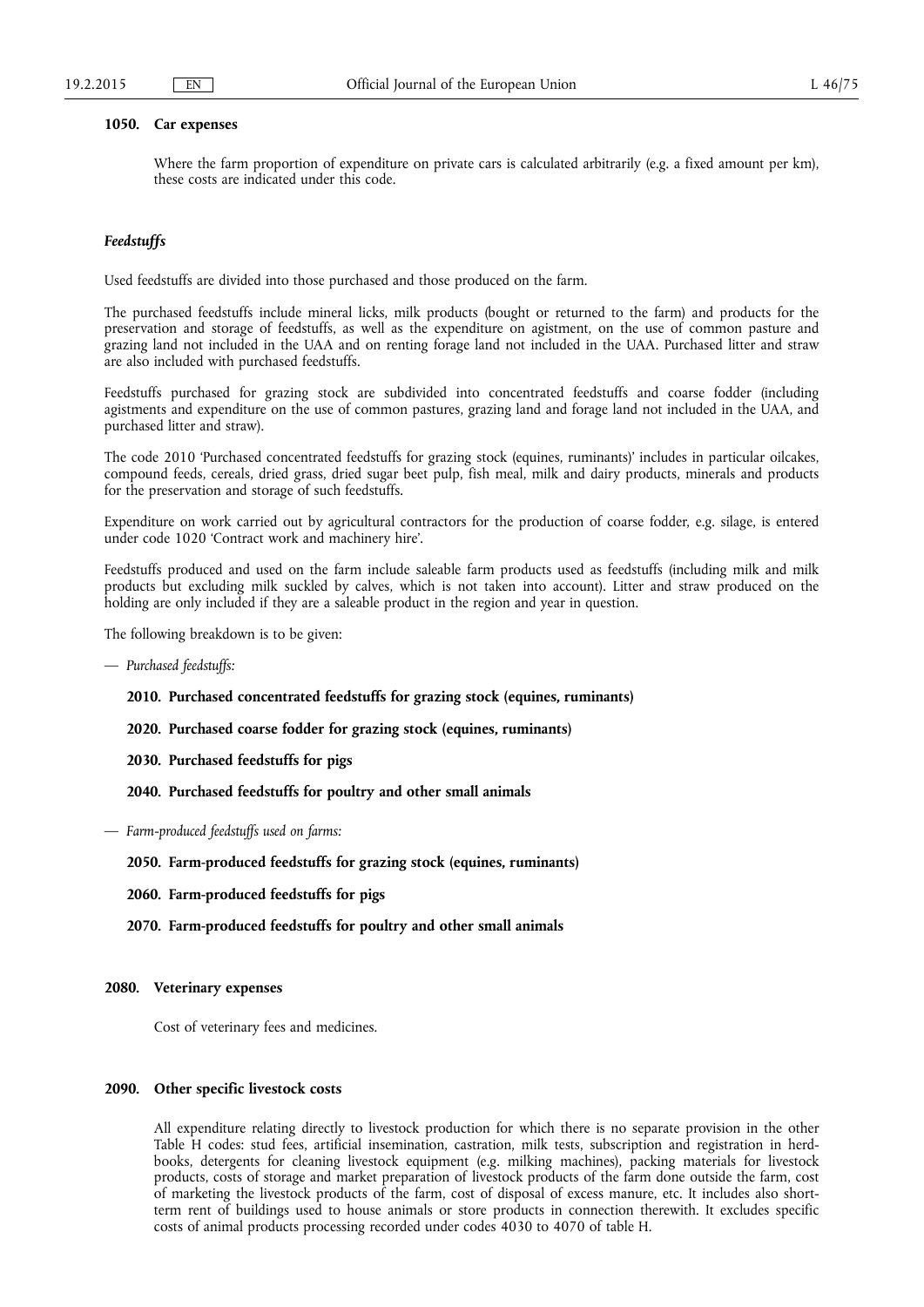### **3010. Seeds and seedlings purchased**

All purchased seeds and seedlings, including bulbs, corms and tubers. The costs of young trees and bushes for a new plantation represent an investment and should appear either under Table D code 2010 'Biological assets plants' or under Table D code 5010 'Forest land including standing timber'. However the costs of young trees and bushes for a minor replanting operation are to be considered costs for the accounting year and are to be indicated under the present code except for those relating to forests linked to the agricultural holding which are to be entered under code 4010 'Specific costs for forestry and wood processing'.

The costs of processing the seeds (sorting, disinfection) are also included under this code.

### **3020. Seeds and seedlings produced and used on the farm**

All seeds and seedlings (including bulbs, corms and tubers) produced and used on the farm.

### **3030. Fertilisers and soil improvers**

All purchased fertilisers and soil improvers (e.g. lime) including compost, peat and manure (excluding manure produced on the holding).

Fertilisers and soil improvers used for forests forming part of the agricultural holding are to be entered under code 4010 'Specific costs for forestry and wood processing'.

## **3031. Quantity of nitrogen (N) in mineral fertilisers used**

Total quantity (weight) of nitrogen in terms of N in mineral fertilisers used, estimated on the basis of the quantity of mineral fertilisers and their N content.

# **3032.** Quantity of phosphorus (P<sub>2</sub>O<sub>5</sub>) in mineral fertilisers used

Total quantity (weight) of phosphorus in terms of  $P_2O_5$  in mineral fertilisers used, estimated on the basis of the quantity of mineral fertilisers and their  $P_2O_5$  content.

# **3033.** Quantity of potassium (K<sub>2</sub>O) in mineral fertilisers used

Total quantity (weight) of potassium in terms of K<sub>2</sub>O in mineral fertilisers used, estimated on the basis of the quantity of mineral fertilisers and their  $K_2O$  content.

# **3034. Purchased manure**

Value of purchased manure.

# **3040. Crop protection products**

All material for the protection of crops and plants against pests and diseases, wild animals, bad weather, etc. (insecticides, fungicides, herbicides, poisoned baits, bird scarers, anti-hail shells, frost protection, etc.). If the crop protection operations are carried out by a contractor and if the cost of the protection materials used is not separately known, the total should be entered under code 1020 'Contract work and machinery hire'.

Protective materials used for forests forming part of the agricultural holding are to be entered under code 4010 'Specific costs for forestry and wood processing'.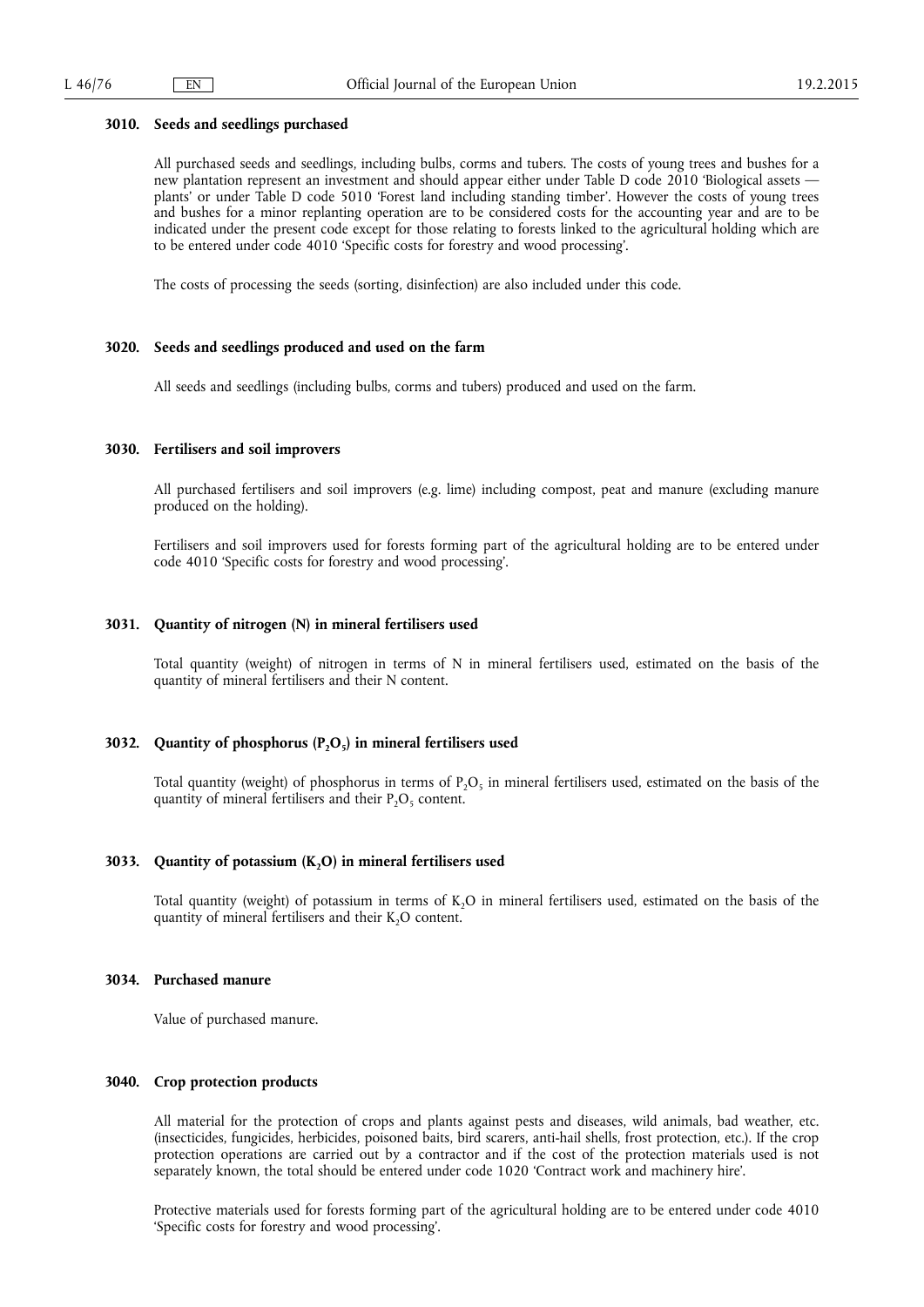### **3090. Other specific crop costs**

All costs having a direct connection with crop production (including permanent meadows and grassland) for which there is no separate provision in the other cost items: packing and binding materials, string and rope, cost of soil analysis, crop competition costs, plastic coverings (e.g. for strawberry growing), supplies for the preservation of crops, storage and market preparation of crops done outside the farm, cost of marketing the crop products of the farm, sums paid for the purchase of marketable standing crops or to rent land for a period of less than one year to grow marketable crops, supplies of grapes and olives processed on the holding, etc. Excludes specific costs for processing of crops other than grapes and olives, which should be recorded under code 4020. Includes also short-term rent of buildings used for marketable crops.

# **4010. Specific costs for forestry and wood processing**

Fertilisers, protective materials, miscellaneous specific costs. Labour costs, contract work and mechanisation are not included; these are shown under the appropriate cost codes.

### **4020. Specific costs for crop processing**

Ingredients, raw materials or semi-processed products, own or purchased and other specific costs of crop processing (e.g. the specific packaging or marketing costs). Labour costs, contract work and mechanisation are not included; these are shown under the appropriate cost codes.

### **4030. Specific costs for cow's milk processing**

Ingredients, raw materials or semi-processed products, own or purchased and other specific cow's milk processing (e.g. the specific packaging or marketing costs). Labour costs, contract work and mechanisation are not included; these are shown under the appropriate cost codes.

# **4040. Specific costs for buffalo's milk processing**

Ingredients, raw materials or semi-processed products, own or purchased and other specific costs of buffalo's milk processing (e.g. the specific packaging or marketing costs). Labour costs, contract work and mechanisation are not included; these are shown under the appropriate cost codes.

# **4050. Specific costs for sheep's milk processing**

Ingredients, raw materials or semi-processed products, own or purchased and other specific costs of sheep's milk processing (e.g. the specific packaging or marketing costs). Labour costs, contract work and mechanisation are not included; these are shown under the appropriate cost codes.

# **4060. Specific costs for goat's milk processing**

Ingredients, raw materials or semi-processed products, own or purchased and other specific costs of goat's milk processing (e.g. the specific packaging or marketing costs). Labour costs, contract work and mechanisation are not included; these are shown under the appropriate cost codes.

# **4070. Specific costs for meat processing and other animal products processing**

Ingredients, raw materials or semi-processed products, own or purchased and other specific costs of processing meat or other animal products not mentioned under codes 4030 to 4060 (e.g. the specific packaging or marketing costs). Labour costs, contract work and mechanisation are not included; these are shown under the appropriate cost codes.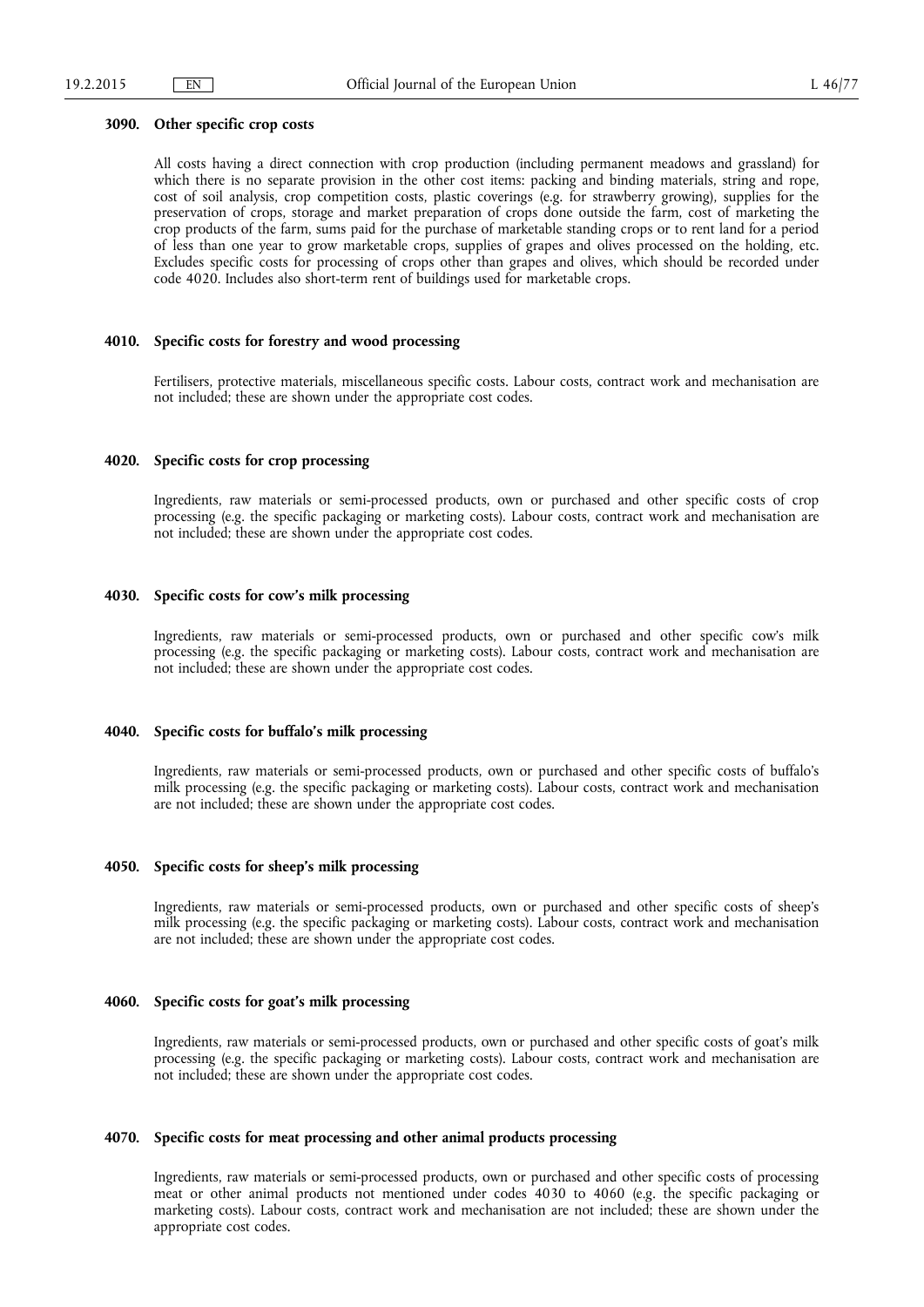### **4090. Other specific costs for other gainful activities**

Raw materials, own or purchased and other specific costs of other gainful activities. Labour costs, contract work and mechanisation are not included; these are shown under the appropriate cost codes.

### **5010. Current upkeep of land improvements and buildings**

Maintenance (tenant-type) of buildings and land improvements including greenhouses, frames and supports. The purchase of building materials for the current upkeep of buildings should be entered under this code.

The purchase of building materials for new investments should be entered under the appropriate codes in the 'Investment/Purchase' group of information of Table D 'Assets'.

The cost of major repairs to buildings which increases their value (major maintenance) is not included under this code. These costs are shown as investment in Table D code 3030 'Farm buildings'.

### **5020. Electricity**

Total consumption of electricity for farm business use.

### **5030. Heating fuels**

Total consumption of heating fuels for farm business use including the heating of glasshouses.

### **5040. Water**

Cost of connection to the mains and consumption of water for all farm purposes including irrigation. The costs of using farm-owned water equipment are to be entered in the appropriate codes: depreciation of machinery and equipment, current upkeep of machinery and equipment, motor fuels, electricity.

### **5051. Agricultural insurance**

The cost of insurance of agricultural production income or any of its components, including insurance against death of livestock and damage to crops, etc.

# **5055. Other farm insurance**

All insurance premiums covering other farm risks (except agricultural), such as the holder's third-party liability, fire, flood damages, except insurance premiums covering accidents at work shown under code 1010 of this table. It includes insurance premiums for the buildings.

# **5061. Farm taxes and other dues**

All taxes and other dues relating to the farm business, including those levied in connection with environmental protection measures, but excluding VAT and taxes levied on land, buildings or labour. Direct income taxes of the holder are not to be counted as farm costs.

# **5062. Taxes and other charges on land and buildings**

Taxes, rates and other charges payable in respect of the ownership of farmland and buildings in owneroccupation and sharecropping.

### **5070. Rent paid**

Rent paid (in cash or in kind) for rented land, buildings, quotas and other rights for the farm business. Only the farm business part of farmhouses and other rented buildings should be entered. Leasing or renting costs of quotas not attached to land should also be entered in Table E.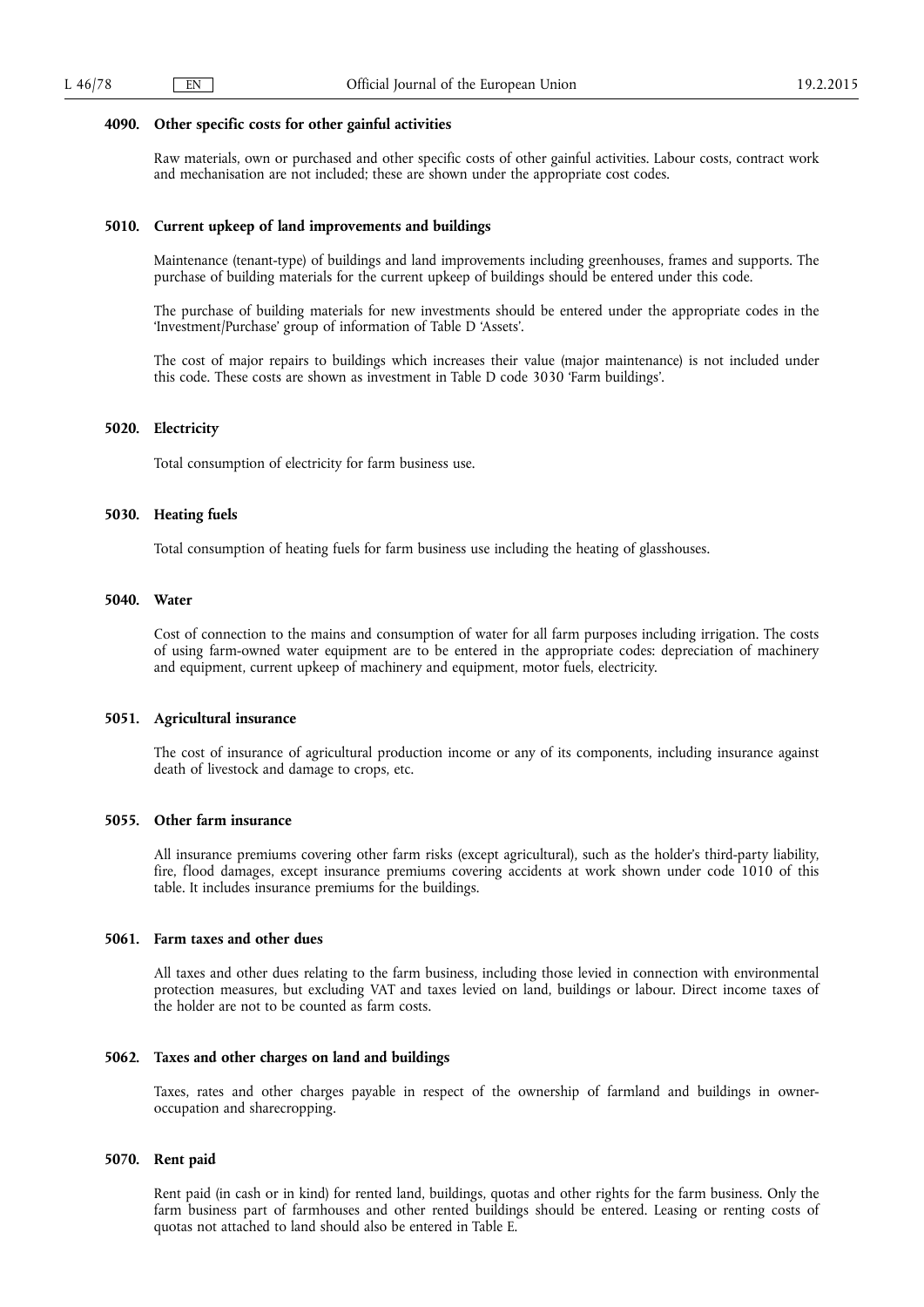# **5071. Of which rent paid for land**

# **5080. Interest and financial charges paid**

Interest and financial charges on borrowed capital (loans) obtained for farm purposes. This information is compulsory.

Subsidies on interest are not deducted but are entered in Table M under code 3550.

# **5090. Other farming overheads**

All other farming costs not mentioned under the preceding codes (accountants' fees, secretarial services and office expenses, telephone charges, miscellaneous contributions and subscriptions, etc.).

# *Table I*

### **Crops**

Structure of the table:

| Category of crop | Code $(*)$   |
|------------------|--------------|
| Type of crop     | Code $(**)$  |
| Missing data     | Code $(***)$ |

| Group of information |                                                    | Columns    |                          |                                         |                                       |          |       |
|----------------------|----------------------------------------------------|------------|--------------------------|-----------------------------------------|---------------------------------------|----------|-------|
|                      |                                                    | Total area | of which<br>is irrigated | of which is<br>used for<br>energy crops | of which<br>is used for<br><b>GMO</b> | Quantity | Value |
|                      |                                                    | <b>TA</b>  | IR                       | EN                                      | GM                                    | Q        | V     |
| $\mathbf{A}$         | Area                                               |            |                          |                                         |                                       |          |       |
| <b>OV</b>            | Opening valuation                                  |            |                          |                                         |                                       |          |       |
| <b>CV</b>            | Closing valuation                                  |            |                          |                                         |                                       |          |       |
| <b>PR</b>            | Production                                         |            |                          |                                         |                                       |          |       |
| <b>SA</b>            | Sales                                              |            |                          |                                         |                                       |          |       |
| FC                   | Farm household consumption and<br>benefits in kind |            |                          |                                         |                                       |          |       |
| <b>FU</b>            | Farm use                                           |            |                          |                                         |                                       |          |       |

# For the category of crop, the following codes should be used:

| Code $(*)$ | Description                                           |
|------------|-------------------------------------------------------|
|            | Cereals for the production of grain (including seeds) |
| 10110      | Common wheat and spelt                                |
| 10120      | Durum wheat                                           |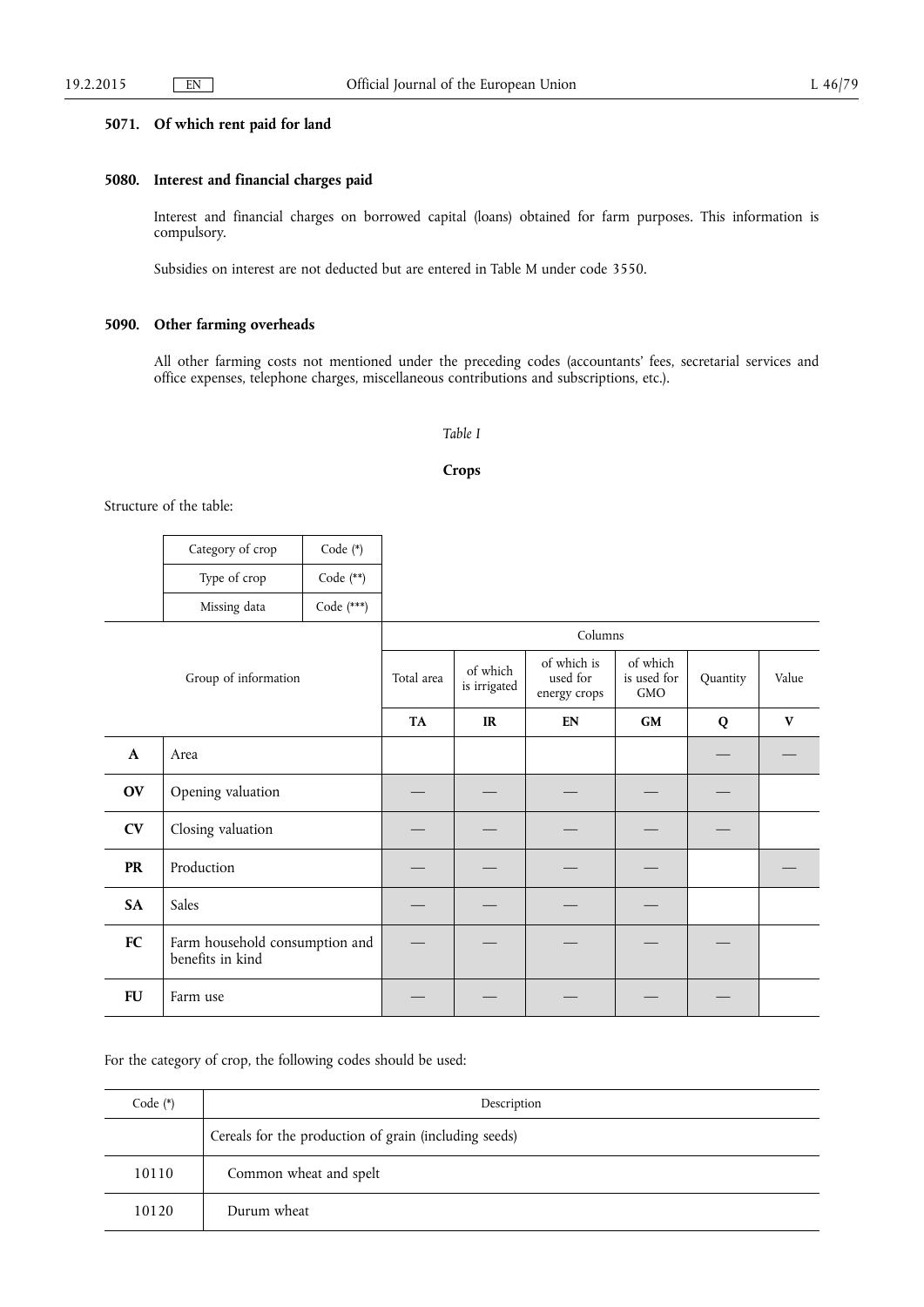| Code (*) | Description                                                                                                       |
|----------|-------------------------------------------------------------------------------------------------------------------|
| 10130    | Rye                                                                                                               |
| 10140    | Barley                                                                                                            |
| 10150    | Oats                                                                                                              |
| 10160    | Grain maize                                                                                                       |
| 10170    | Rice                                                                                                              |
| 10190    | Other cereals for the production of grain                                                                         |
|          | Dried pulses and protein crops for the production of grain (including seed and mixtures of cereals<br>and pulses) |
| 10210    | Peas, field beans and sweet lupines                                                                               |
| 10220    | Lentils, chickpeas and vetches                                                                                    |
| 10290    | Other protein crops                                                                                               |
| 10300    | Potatoes (including early potatoes and seed potatoes)                                                             |
| 10310    | Potatoes for starch                                                                                               |
| 10390    | Other potatoes                                                                                                    |
| 10400    | Sugar beet (excluding seed)                                                                                       |
| 10500    | Fodder roots and brassicas (excluding seed)                                                                       |
|          | Industrial crops                                                                                                  |
| 10601    | Tobacco                                                                                                           |
| 10602    | Hops                                                                                                              |
| 10603    | Cotton                                                                                                            |
| 10604    | Rape and turnip rape                                                                                              |
| 10605    | Sunflower                                                                                                         |
| 10606    | Soya                                                                                                              |
| 10607    | Linseed (oil flax)                                                                                                |
| 10608    | Other oil seed crops                                                                                              |
| 10609    | Flax                                                                                                              |
| 10610    | Hemp                                                                                                              |
| 10611    | Other fibre plants                                                                                                |
| 10612    | Aromatic plants, medical and culinary plants                                                                      |
| 10613    | Sugar cane                                                                                                        |
| 10690    | Other industrial crops not mentioned elsewhere                                                                    |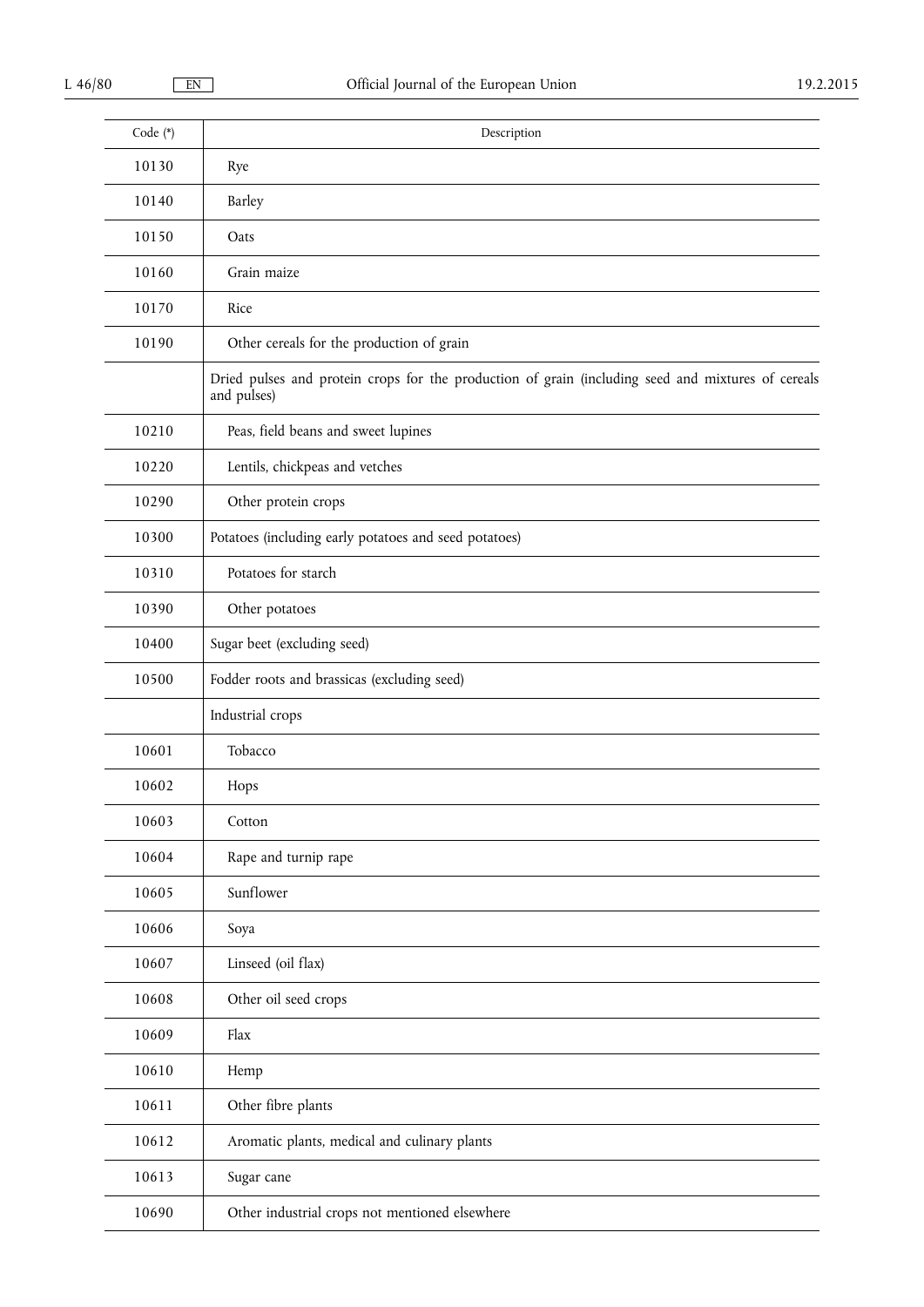| Code (*) | Description                                                                                             |
|----------|---------------------------------------------------------------------------------------------------------|
|          | Fresh vegetables, melons and strawberries of which:                                                     |
|          | Fresh vegetables, melons and strawberries - Outdoor or under low (not accessible) protective<br>cover   |
| 10711    | Fresh vegetables, melons and strawberries - Open field                                                  |
| 10712    | Fresh vegetables, melons and strawberries - Market gardening                                            |
| 10720    | Fresh vegetables, melons and strawberries - Under glass or under other (accessible) protective<br>cover |
|          | Details for all sub-categories of 'fresh vegetables, melons and strawberries':                          |
| 10731    | Cauliflower and broccoli                                                                                |
| 10732    | Lettuce                                                                                                 |
| 10733    | Tomatoes                                                                                                |
| 10734    | Sweet corn                                                                                              |
| 10735    | Onions                                                                                                  |
| 10736    | Garlic                                                                                                  |
| 10737    | Carrots                                                                                                 |
| 10738    | Strawberries                                                                                            |
| 10739    | Melons                                                                                                  |
| 10790    | Other vegetables                                                                                        |
|          | Flowers and ornamental plants (excluding nurseries)                                                     |
| 10810    | Flowers and ornamental plants - Outdoor or under low (not accessible) protective cover                  |
| 10820    | Flowers and ornamental plants - Under glass or under other (accessible) protective cover                |
|          | Details for all sub-categories of 'flowers and ornamental plants (excluding nurseries)':                |
| 10830    | Flower bulbs, corms and tubers.                                                                         |
| 10840    | Cut flowers and flower buds                                                                             |
| 10850    | Flowering and ornamental plants.                                                                        |
|          | Plants harvested green                                                                                  |
| 10910    | Temporary grass                                                                                         |
|          | Other plants harvested green:                                                                           |
| 10921    | Green maize                                                                                             |
| 10922    | Leguminous plants                                                                                       |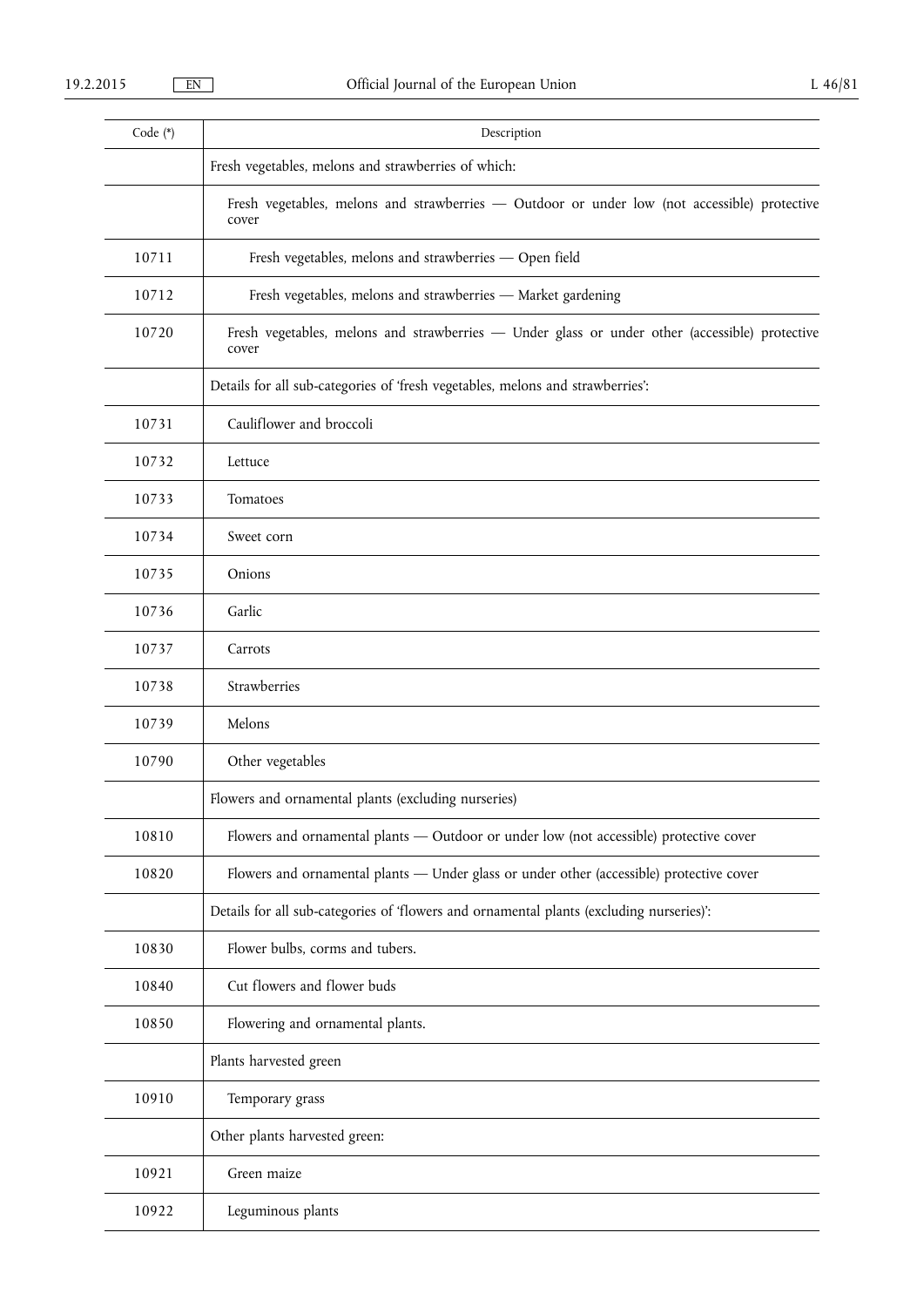| Code (*) | Description                                                                                                 |  |  |
|----------|-------------------------------------------------------------------------------------------------------------|--|--|
| 10923    | Other plants harvested green but not mentioned elsewhere                                                    |  |  |
| 11000    | Arable land seed and seedlings                                                                              |  |  |
| 11100    | Other arable land crops                                                                                     |  |  |
|          | Fallow land                                                                                                 |  |  |
| 11210    | Fallow land without any subsidies                                                                           |  |  |
| 11220    | Fallow land subject to the payment of subsidies, with no economic use                                       |  |  |
| 11300    | Land ready for sowing leased to others, including land made available to employees as a benefit in<br>kind. |  |  |
| 20000    | Kitchen gardens                                                                                             |  |  |
|          | Permanent grassland                                                                                         |  |  |
| 30100    | Pasture and meadow, excluding rough grazing                                                                 |  |  |
| 30200    | Rough grazing                                                                                               |  |  |
| 30300    | Permanent grassland no longer used for production purposes and eligible for the payment of<br>subsidies     |  |  |
|          | Permanent crops                                                                                             |  |  |
|          | Fruit species, of which:                                                                                    |  |  |
| 40111    | Apples                                                                                                      |  |  |
| 40112    | Pears                                                                                                       |  |  |
| 40113    | Peaches and nectarines                                                                                      |  |  |
| 40114    | Other fruit of temperate zones                                                                              |  |  |
| 40115    | Fruit of subtropical or tropical zones                                                                      |  |  |
| 40120    | Berry species                                                                                               |  |  |
| 40130    | <b>Nuts</b>                                                                                                 |  |  |
|          | Citrus plantations                                                                                          |  |  |
| 40210    | Oranges                                                                                                     |  |  |
| 40220    | Tangerines, mandarins, clementines and similar small fruit                                                  |  |  |
| 40230    | Lemons                                                                                                      |  |  |
| 40290    | Other citrus fruit                                                                                          |  |  |
|          | Olive plantations                                                                                           |  |  |
| 40310    | Table olives                                                                                                |  |  |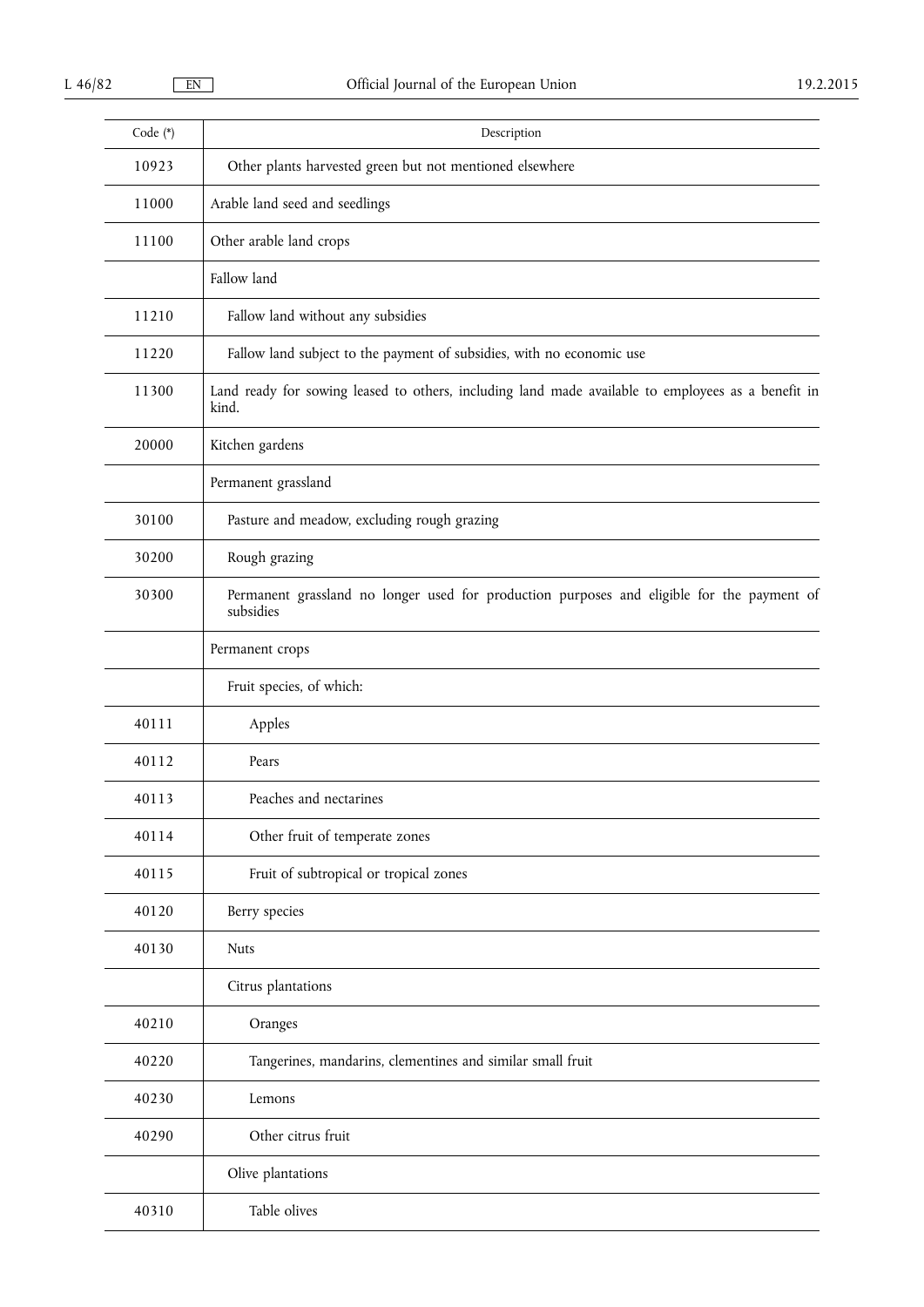| Code (*) | Description                                                                                             |
|----------|---------------------------------------------------------------------------------------------------------|
| 40320    | Olives for oil production (sold in the form of fruit)                                                   |
| 40330    | Olive oil                                                                                               |
| 40340    | Olive by-products                                                                                       |
|          | Vineyards                                                                                               |
| 40411    | Wine with protected designation of origin (PDO)                                                         |
| 40412    | Wine with protected geographical indication (PGI)                                                       |
| 40420    | Other wines                                                                                             |
| 40430    | Table grapes                                                                                            |
| 40440    | Raisins                                                                                                 |
| 40451    | Grapes for wine with protected designation of origin (PDO)                                              |
| 40452    | Grapes for wine with protected geographical indication (PGI)                                            |
| 40460    | Grapes for other wines                                                                                  |
| 40470    | Miscellaneous products of vines: grape must, juice, brandy, vinegar and others produced on the<br>farm  |
| 40480    | Vine by-products (marc, lees)                                                                           |
| 40500    | Nurseries                                                                                               |
| 40600    | Other permanent crops                                                                                   |
| 40610    | of which Christmas trees                                                                                |
| 40700    | Permanent crops under glass                                                                             |
| 40800    | Growth of young plantations                                                                             |
|          | Other land                                                                                              |
| 50100    | Unutilised agricultural land                                                                            |
| 50200    | Wooded area                                                                                             |
| 50210    | of which short rotation coppices                                                                        |
| 50900    | Other land (land occupied by buildings, farmyards, tracks, ponds, quarries, infertile land, rock, etc.) |
| 60000    | Mushrooms                                                                                               |
|          | Other products and receipts                                                                             |
| 90100    | Receipts from renting out agricultural land                                                             |
| 90200    | Compensation by crop insurance not allocable to specific crops                                          |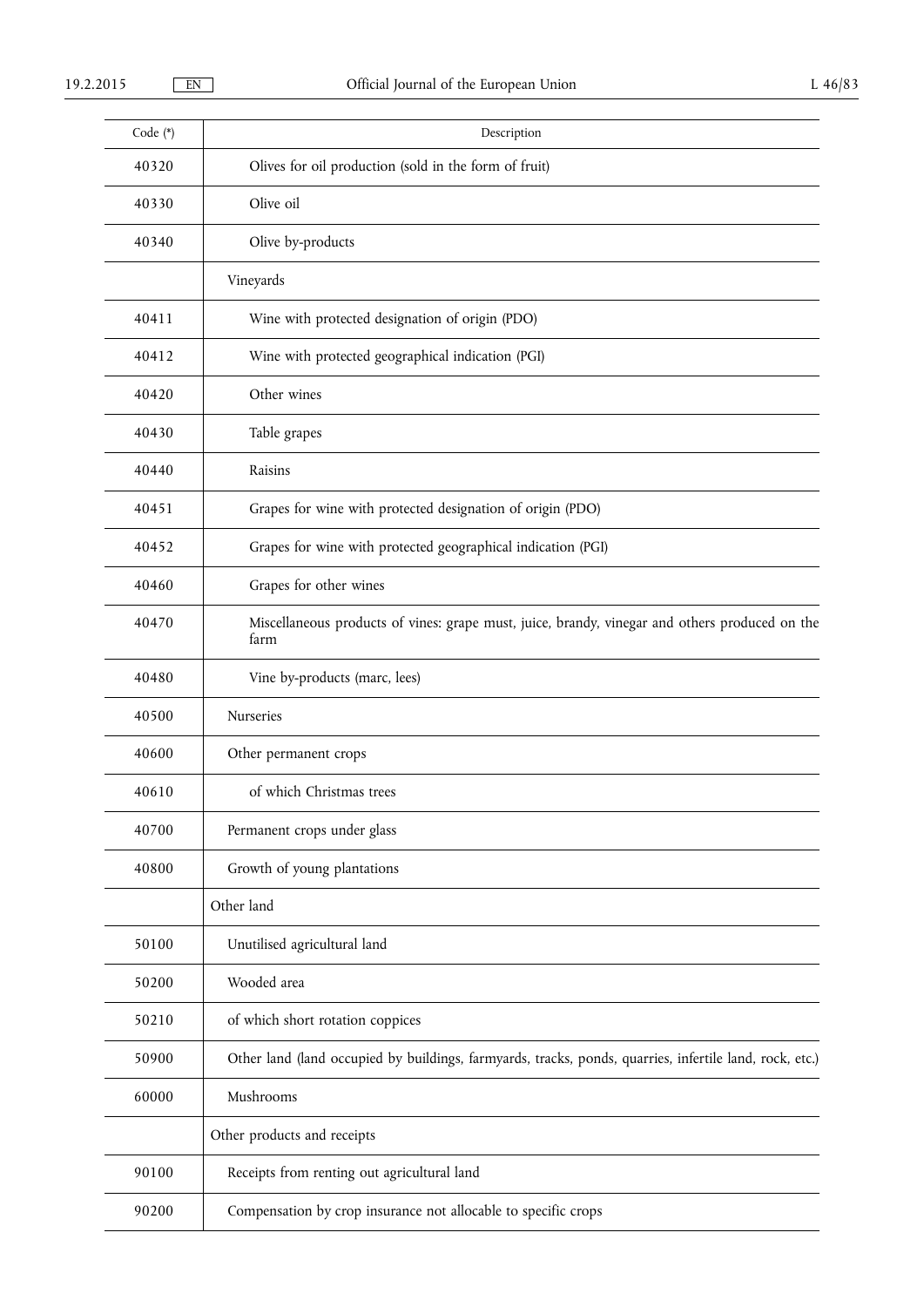| Code $(*)$ | Description                                      |
|------------|--------------------------------------------------|
| 90300      | Crop by-products other than from olives and vine |
| 90310      | Straw                                            |
| 90320      | Sugar beet tops                                  |
| 90330      | Other by-products                                |
| 90900      | Other                                            |

The types of crop codes are to be selected form the list below:

| Code $(**)$    | Description                                                                                                                                                                                                                                                                                                                                                                                                                                                                                                                                                                                                                                                                                                                                                                                 |
|----------------|---------------------------------------------------------------------------------------------------------------------------------------------------------------------------------------------------------------------------------------------------------------------------------------------------------------------------------------------------------------------------------------------------------------------------------------------------------------------------------------------------------------------------------------------------------------------------------------------------------------------------------------------------------------------------------------------------------------------------------------------------------------------------------------------|
| $\mathbf{0}$   | Not applicable: this code is to be used in the case of processed products, stocks and by-products.                                                                                                                                                                                                                                                                                                                                                                                                                                                                                                                                                                                                                                                                                          |
| 1              | Field scale crops - main crop, combined crop: field scale main- and combined crops comprise:<br>- single crops, i.e. crops which are the only ones grown on a given area during the accounting year,<br>- mixed crops: crops sown, cultivated and harvested together and producing a mixture as the final<br>product,<br>- crops grown successively in the course of the accounting year on a given area, the crop which re-<br>mains longest in the ground,<br>- crops growing for some time together on the same land and each normally producing a distinct<br>harvest in the course of the accounting year. The total area is divided between these crops in pro-<br>portion to the area actually occupied by each,<br>- fresh vegetables, melons and strawberries grown in open field. |
| $\overline{2}$ | Field scale crops — follow up crop(s): field scale follow up crops comprise crops grown in succes-<br>sion during the accounting year on a given area and not regarded as main crops.                                                                                                                                                                                                                                                                                                                                                                                                                                                                                                                                                                                                       |
| 3              | Open ground market garden crops and flowers: open ground market garden crops and flowers<br>comprise fresh vegetables, melons and strawberries grown in market gardens in the open and open-<br>grown flowers and ornamental plants.                                                                                                                                                                                                                                                                                                                                                                                                                                                                                                                                                        |
| 4              | Crops under accessible protective cover: crops under accessible protective cover comprise fresh ve-<br>getables, melons and strawberries under shelter, flowers and ornamental plants (annual or perennial)<br>under shelter, permanent crops under shelter.                                                                                                                                                                                                                                                                                                                                                                                                                                                                                                                                |

# The missing data codes are to be selected form the list below:

| Code $(***)$ | Description                                                                                                                                                                                                                                                                   |
|--------------|-------------------------------------------------------------------------------------------------------------------------------------------------------------------------------------------------------------------------------------------------------------------------------|
| 0            | No data missing                                                                                                                                                                                                                                                               |
|              | No entry area: this code should be entered when the area covered by a crop is not given, for example<br>in the case of sales of marketable crop products purchased as standing crops or coming from land<br>rented for a period of less than one year on an occasional basis. |
| 2            | No entry production (under contract): this code should be entered for the crops under contract when,<br>because of the conditions of sale, the actual production cannot be stated.                                                                                            |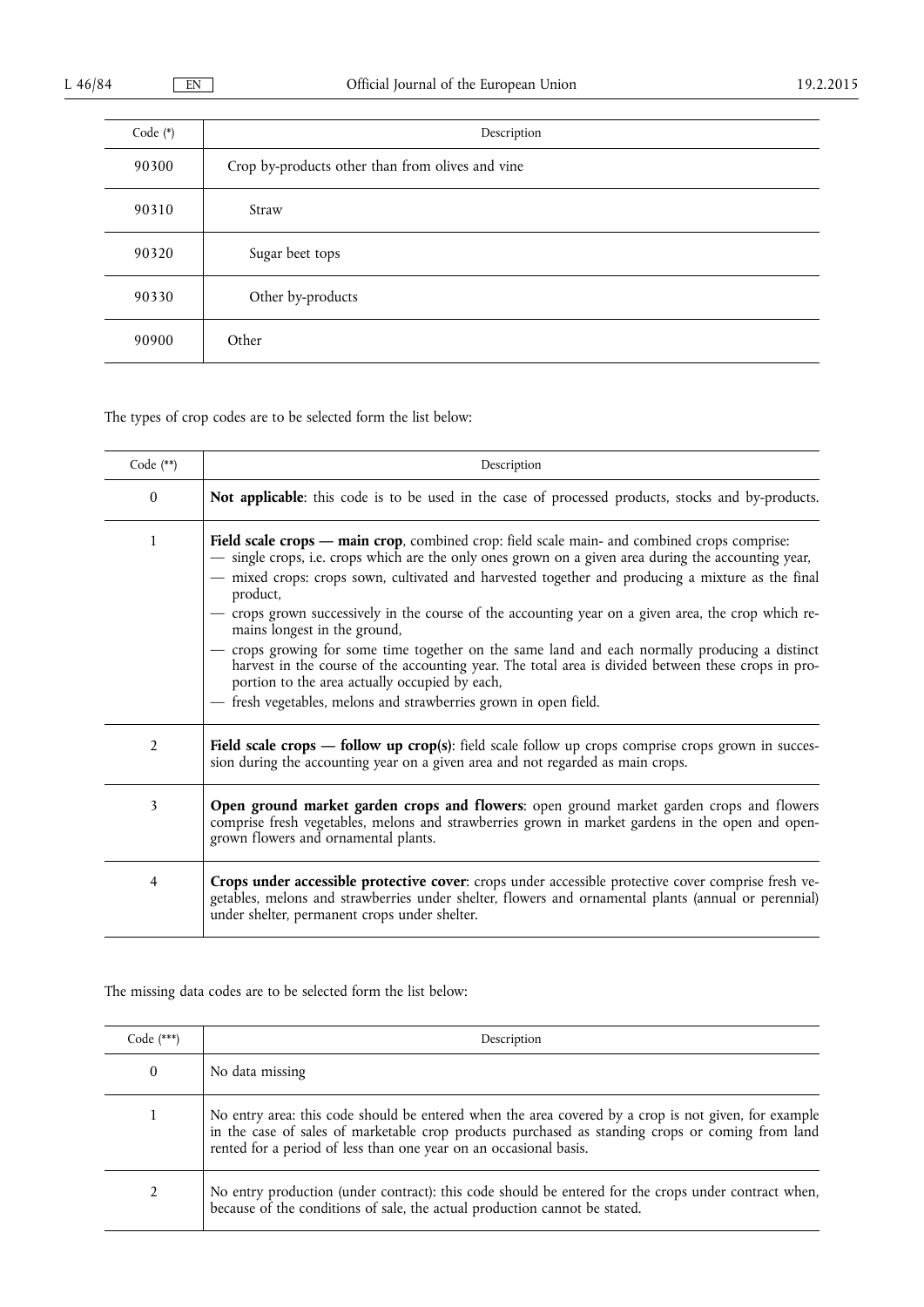| $Code$ (***) | Description                                                                                                                                                                                    |
|--------------|------------------------------------------------------------------------------------------------------------------------------------------------------------------------------------------------|
|              | No entry production (not under contract): this code should be entered when, because of the conditions<br>of sale, the actual production cannot be stated and the crops are not under contract. |
| 4            | No entry area and production: this code should be entered when area and actual production are miss-<br>ing.                                                                                    |

The information on crop production during the accounting year is to be recorded in the format of Table I 'Crops'. Information on each crop is to be recorded in a separate record. The content of the table is defined by selecting a category of crop code, the type of crop code and the missing data code.

Detailed information concerning potatoes (codes 10310, 10390), fresh vegetables, melons and strawberries (codes 10731, 10732, 10733, 10734, 10735, 10736, 10737, 10738, 10739, 10790), flowers and ornamental plants (codes 10830, 10840, 10850) and crop by-products other than from olives and vine (codes 90310, 90320, 90330) has to be provided only if the data is available in the farm accounts.

## *GROUPS OF INFORMATION IN TABLE I*

Table I has seven rows containing the following groups of information: area (A), opening valuation (OV), closing valuation (CV), production (PR), sales (SA), farm household consumption and benefits in kind (FC) and farm use (FU).

Table I has six columns where for each crop, namely: the total area (TA), the area which is irrigated (IR), the area which is used for energy crops (EN), the area which is used for the production of GMO crops (GM), the quantity of production and sales (Q) and the value (V) are to be recorded. In the following it is described for each group of information which columns have to be completed:

# **I.A Area**

For the group of information area (A), the total area (TA), the area which is irrigated (IR), the area which is used for energy crops (EN) and the area which is used for the production of GMO crops (GM) are to be recorded. In each case the area is to be given in ares (100 ares = 1 hectare), except in the case of land used for mushroom growing which is given in square metres.

### **I.OV Opening valuation**

For the group of information opening valuation (OV), the value (V) of products in stock (storage) at the beginning of the accounting year is to be recorded. The products should be valued at farm-gate prices on the day of valuation.

# **I.CV Closing valuation**

For the group of information closing valuation (CV), the value (V) of products in stock (storage) at the end of the accounting year is to be recorded. The products should be valued at farm-gate prices on the day of valuation.

### **I.PR Production**

For the group of information production (PR) the quantities of crops produced (Q) during the accounting year (excluding any losses in the field and at the farm) are to be recorded. These quantities are indicated for the principal products of the holding (except by-products).

These quantities should be indicated in quintals (100 kg) with the exemption of wine and wine-related products, which are expressed in hectolitres. When, because of the conditions of sale, actual production in quintals cannot be determined (see sales of standing crops and crops under contract), missing data code 2 should be entered for the crops under contract and code 3 in the other cases.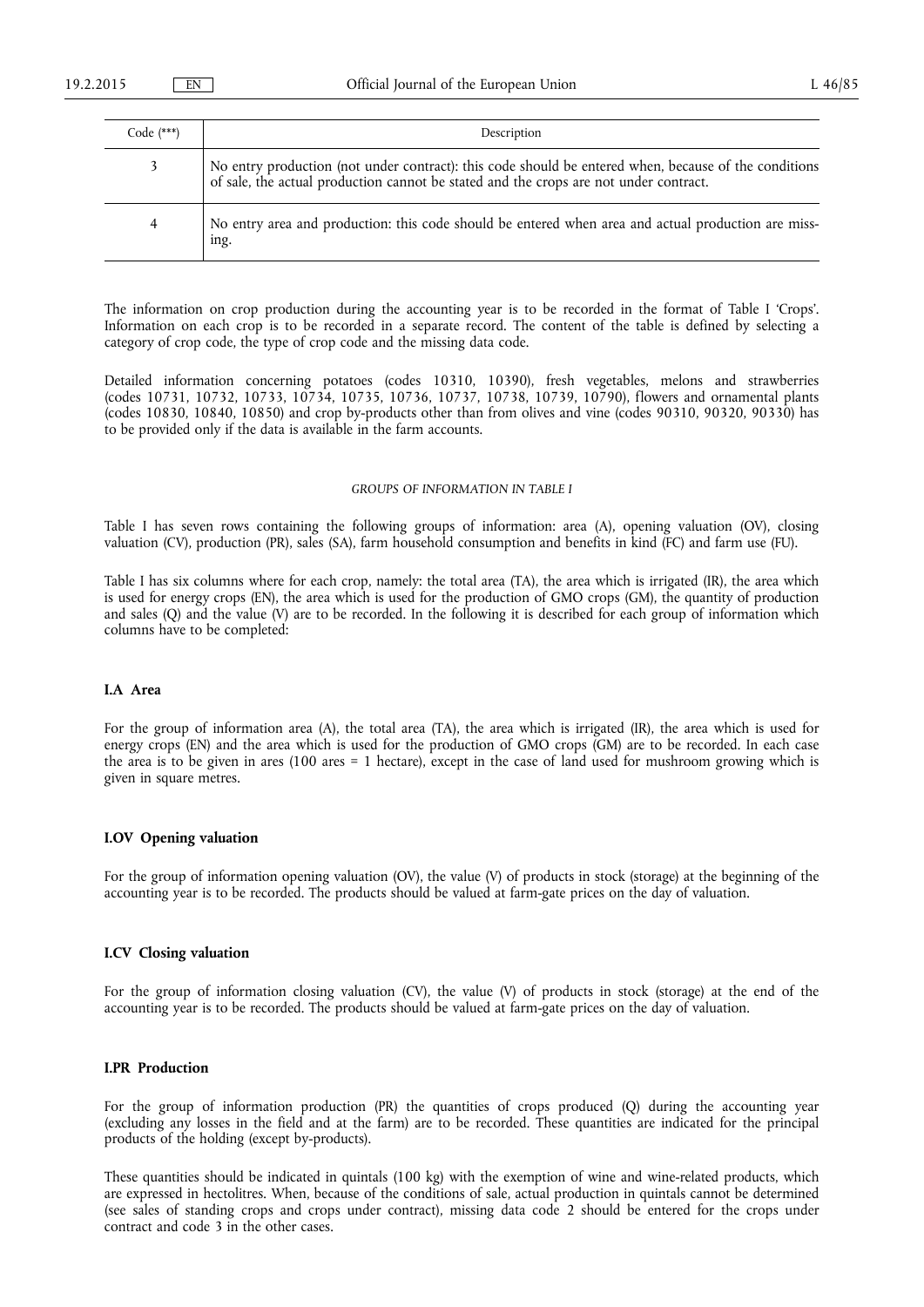### **I.SA Total sales**

For the group of information total sales (SA) the quantity of sales (Q) and the value of sales (V) of products in stock at the start of the accounting year or harvested during the year are to be recorded. When marketing costs, if any, are known, they are not deducted from the sales total, but should be recorded in table H 'Inputs'.

# **I.FC Farm household consumption and benefits in kind**

For the group of information farm household consumption and benefits in kind (FC) the value (V) of the products consumed by the holder's household and/or used for payments in kind for goods and services (including remuneration in kind) are to be recorded. The products in question are valued at farm-gate prices.

### **I.FU Farm use**

For the group of information farm use (FU) the farm-gate value (V) of the holding's products in stock (storage) at the beginning of the accounting year and/or produced during the year, used as inputs on the holding during the year are to be recorded. This includes:

— animal feed:

the farm-gate value of the holding's saleable products (products which are currently marketable) used during the year as animal feed. The holding's straw used on the farm (as fodder and bedding) is valued only when it is a saleable product in the region and for the year under consideration. The products concerned are valued at the 'farm-gate' selling price,

— seeds:

the farm-gate value of saleable farm products used as seed for crops during the year,

— other farm use (including products from the holding used for the preparation of meals for holidaymakers).

# *Table J*

### **Livestock production**

Structure of the table

|           | Category of livestock              | Code $(*)$     |             |              |  |  |
|-----------|------------------------------------|----------------|-------------|--------------|--|--|
|           |                                    |                |             |              |  |  |
|           |                                    |                | Columns     |              |  |  |
|           |                                    | Average number | Number      | Value        |  |  |
|           | Group of Information               |                | $\mathbf N$ | $\mathbf{V}$ |  |  |
| AN        | Average number                     |                |             |              |  |  |
| OV        | Opening valuation                  |                |             |              |  |  |
| <b>CV</b> | Closing valuation                  |                |             |              |  |  |
| PU        | Purchases                          |                |             |              |  |  |
| SA        | <b>Total Sales</b>                 |                |             |              |  |  |
| SS        | Sales for slaughtering             |                |             |              |  |  |
| <b>SR</b> | Sales for further rearing/breeding |                |             |              |  |  |
| SU        | Sales with unknown destination     |                |             |              |  |  |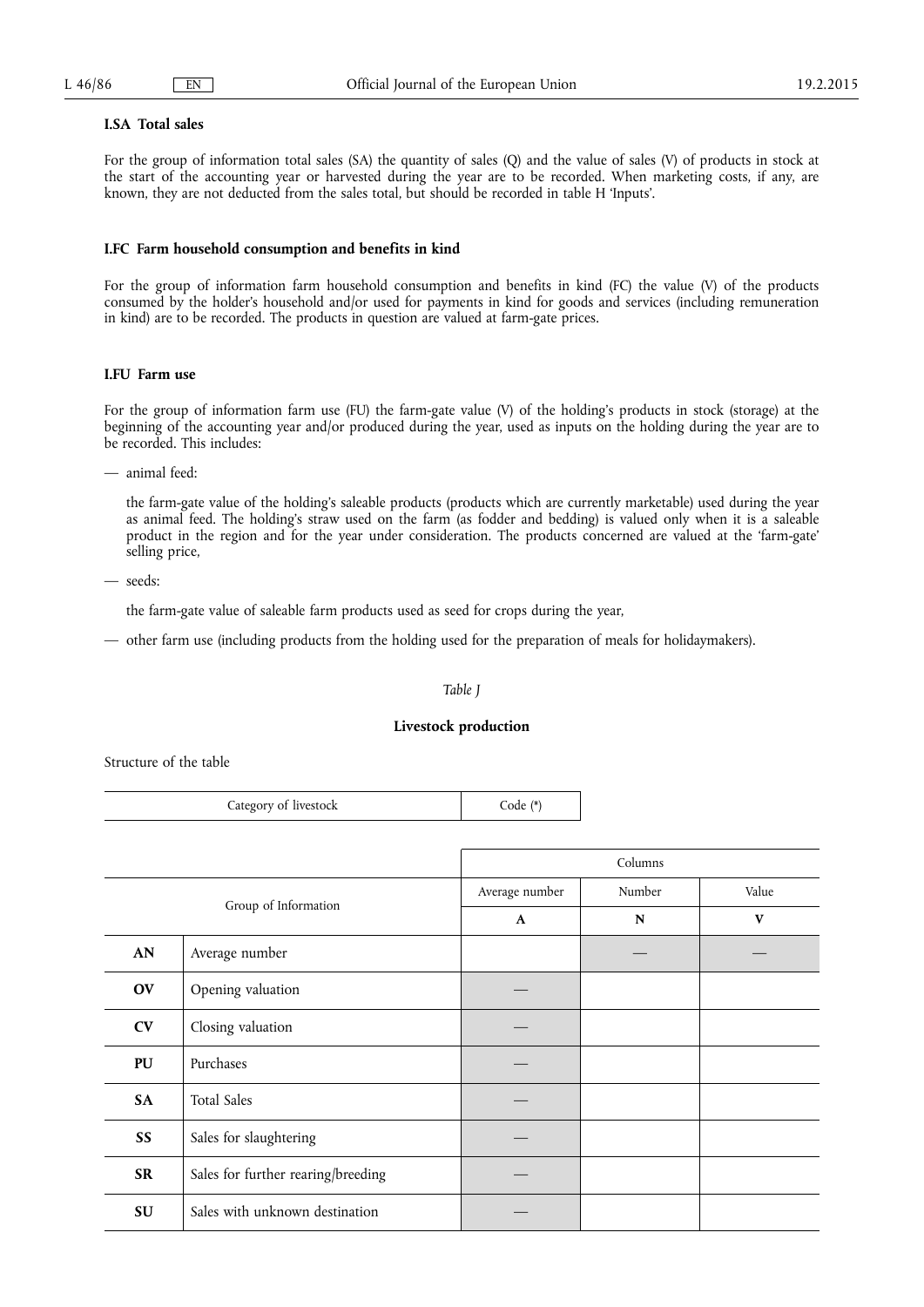| Category of livestock |                       | Code (*)       |         |              |
|-----------------------|-----------------------|----------------|---------|--------------|
|                       |                       |                |         |              |
|                       |                       |                | Columns |              |
|                       |                       | Average number | Number  | Value        |
| Group of Information  |                       | A              | N       | $\mathbf{V}$ |
| FC                    | Farmhouse consumption |                |         |              |
| FU                    | Farm use              |                |         |              |

| Code (*) | Description                                             |
|----------|---------------------------------------------------------|
| 100      | Equidae                                                 |
| 210      | Bovine animals, under one year old, male and female     |
| 220      | Bovine animals, one but less than two years old, male   |
| 230      | Bovine animals, one but less than two years old, female |
| 240      | Male bovine animals, two years old and over             |
| 251      | <b>Breeding heifers</b>                                 |
| 252      | Heifers for fattening                                   |
| 261      | Dairy cows                                              |
| 262      | <b>Buffalo</b> cows                                     |
| 269      | Other cows                                              |
| 311      | Ewes, Breeding females                                  |
| 319      | Other sheep                                             |
| 321      | Goats, breeding females                                 |
| 329      | Other goats                                             |
| 410      | Piglets having a live weight of under 20 kilograms      |
| 420      | Breeding sows weighing 50 kilograms and over            |
| 491      | Pigs for fattening                                      |
| 499      | Other pigs                                              |
| 510      | Poultry - broilers                                      |
| 520      | Laying hens                                             |
| 530      | Other poultry                                           |
| 610      | Rabbits, breeding females                               |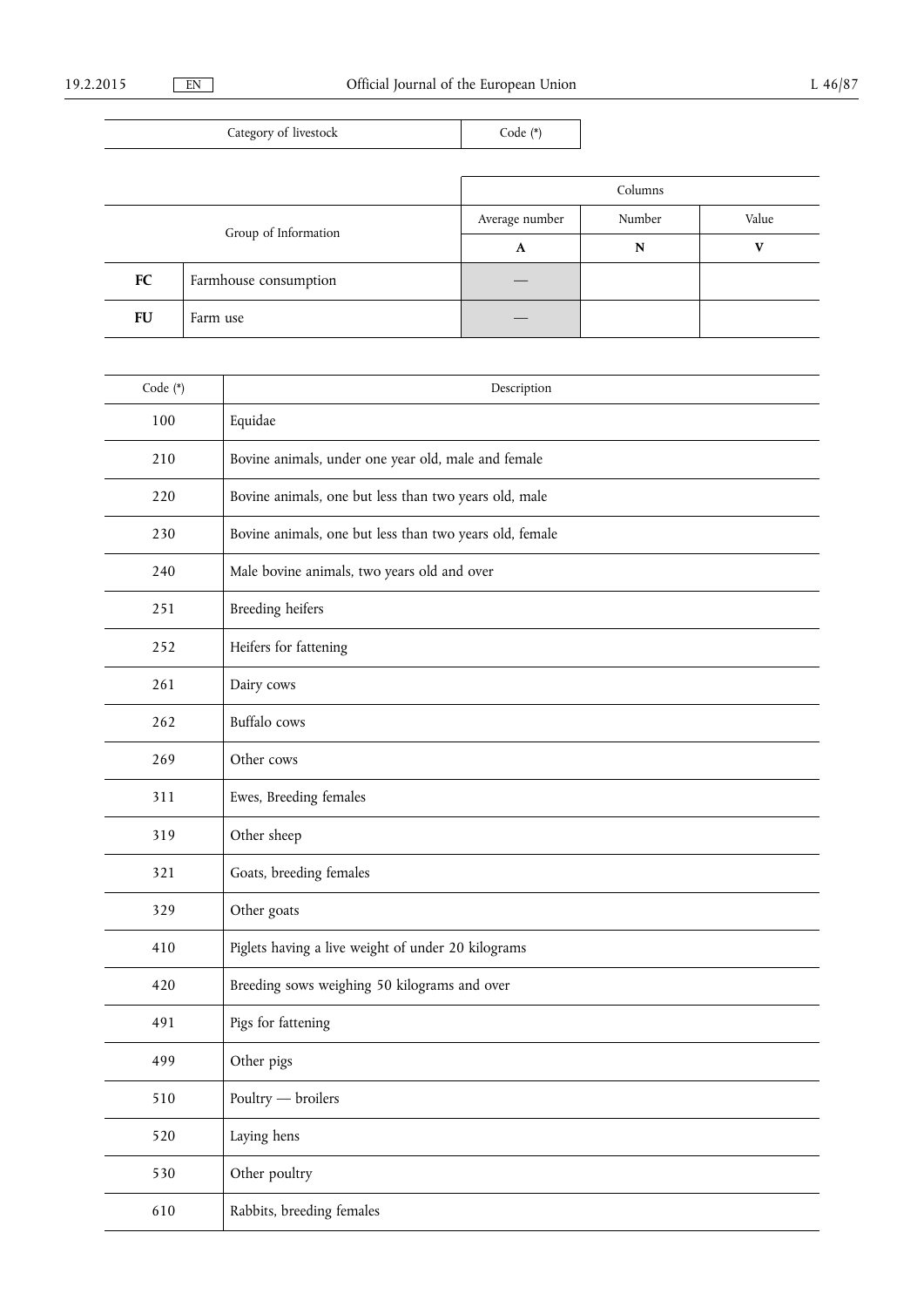| Code $(*)$ | Description   |
|------------|---------------|
| 699        | Other rabbits |
| 700        | Bees          |
| 900        | Other animals |

# **Categories of livestock**

The following categories of stock should be distinguished:

100. Equidae

Includes also race- and riding horses, donkeys, mules, hinnies etc.

- 210. Bovine animals, under one year old, male and female
- 220. Bovine animals, one but less than two years old, male
- 230. Bovine animals, one but less than two years old, female

Excluding female bovine animals which have calved.

- 240. Male bovine animals, two years old and over
- 251. Breeding heifers

Female bovine animals two years old or more which have not yet calved and which are intended for breeding.

252. Heifers for fattening

Female bovine animals two years old or more which have not yet calved and which are not intended for breeding.

261. Dairy cows

Female bovine animals which have calved (including those less than two years old) which are kept exclusively or principally for milk production for human consumption or processing as dairy products. Includes cull dairy cows.

262. Buffalo cows

Female buffalo animals which have calved (including those less than two years old) which are kept exclusively or principally for milk production for human consumption or processing as dairy products. Includes cull buffalo's cows.

- 269. Other cows
	- 1. Female bovine animals which have calved (including those less than two years old) which are kept exclusively or principally for production of calves and whose milk is not used for human consumption or processing as dairy products.
	- 2. Cows for work.
	- 3. Non-dairy cull cows (whether or not fattened before slaughter).

Categories 210 to 252 and 269 also include the corresponding categories of buffaloes and female buffaloes.

311. Ewes, Breeding females

Ewes one year old or more intended for breeding.

319. Other sheep

Sheep of all ages excluding ewes.

321. Goats, breeding females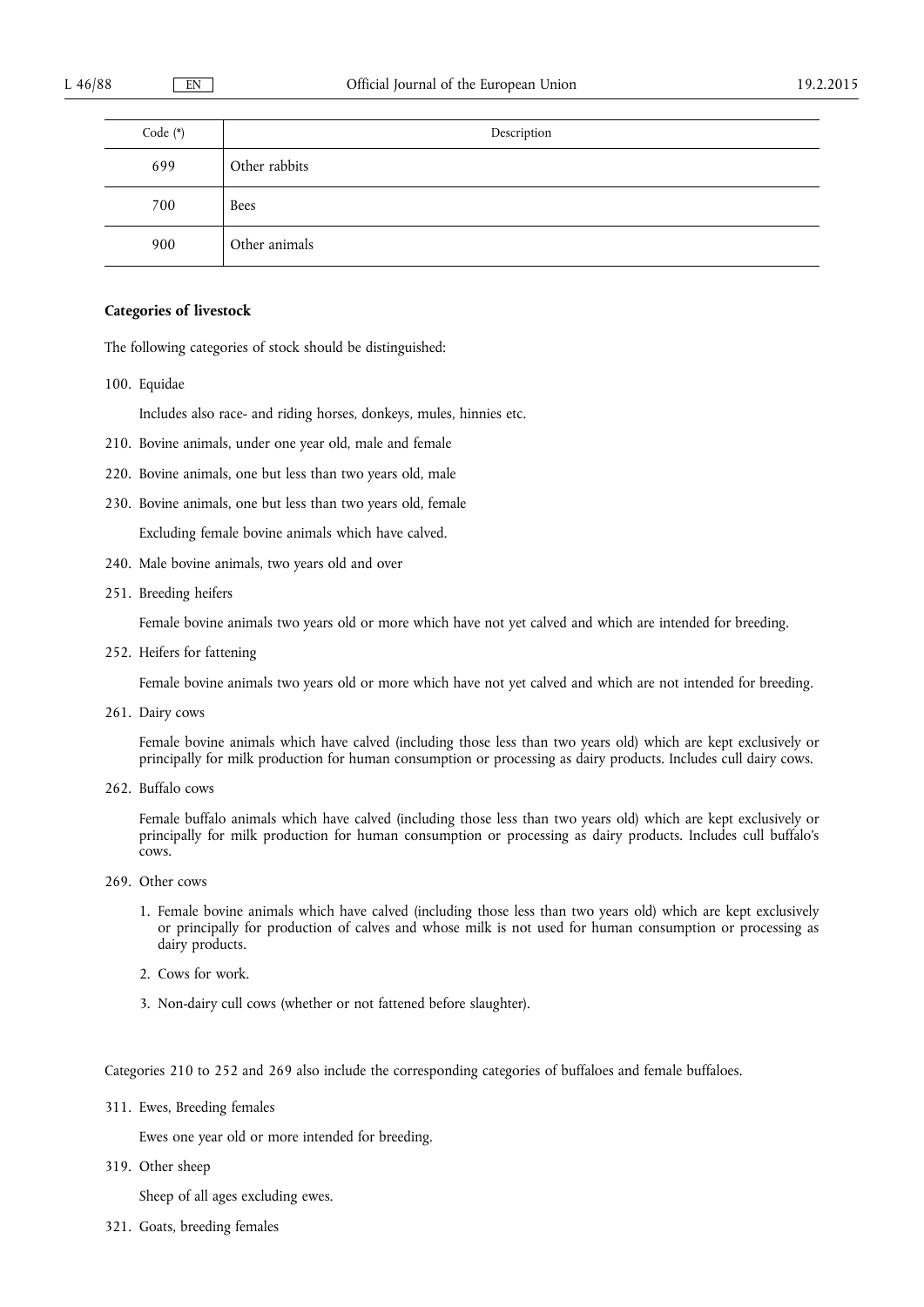### 329. Other goats

Goats other than breeding females.

410. Piglets having a live weight of under 20 kilograms

Piglets of less than 20 kg live weight.

420. Breeding sows weighing 50 kilograms and over

Breeding sows of 50 kg or more excluding cull sows (see category 499 'Other pigs').

491. Pigs for fattening

Pigs for fattening of 20 kg live weight or more, excluding cull sows and boars (see category 499 'Other pigs').

499. Other pigs

Pigs of 20 kg live weight or more excluding breeding sows (see category 420) and pigs for fattening (see category 491).

510. Poultry — broilers

Table chickens. Excluding laying hens and cull hens. Not including chicks.

520. Laying hens

Including pullets, laying hens, cull hens and breeding cocks for laying hens. Pullets are young hens which have not yet begun to lay. Not including chicks.

530. Other poultry

Includes ducks, turkeys, geese, guinea fowl, ostriches and breeding males (excluding for laying hens). Includes breeding females. Not including chicks.

- 610. Rabbits, breeding females
- 699. Other rabbits
- 700. Bees

To be indicated in number of occupied hives.

900. Other animals

Includes chicks, deer, bison and fish. Includes also ponies and other animals used for farm tourism. Excludes products of other animals (see Table K, category 900).

### *GROUPS OF INFORMATION IN TABLE J*

# **J.AN. Average number** (to be recorded for column A only)

Each unit refers to the presence of one animal on the holding for one year. Animals are counted in proportion to the length of time they have been on the holding during the accounting year.

The average number is determined either by means of periodical inventories or by the recording of arrivals and departures. It includes all animals present on the holding, also animals raised or fattened under contract (animals not belonging to the holding, which are raised or fattened there in such a manner that the activity merely constitutes a service rendered by the holder, who does not assume the financial risk normally associated with the rearing or fattening of such animals) and animals taken or given into agistment for the period of the year during which they are present on the holding.

*Average Number* (column A)

The average number is expressed to two decimal places.

This information should not be provided for the other animals (category 900).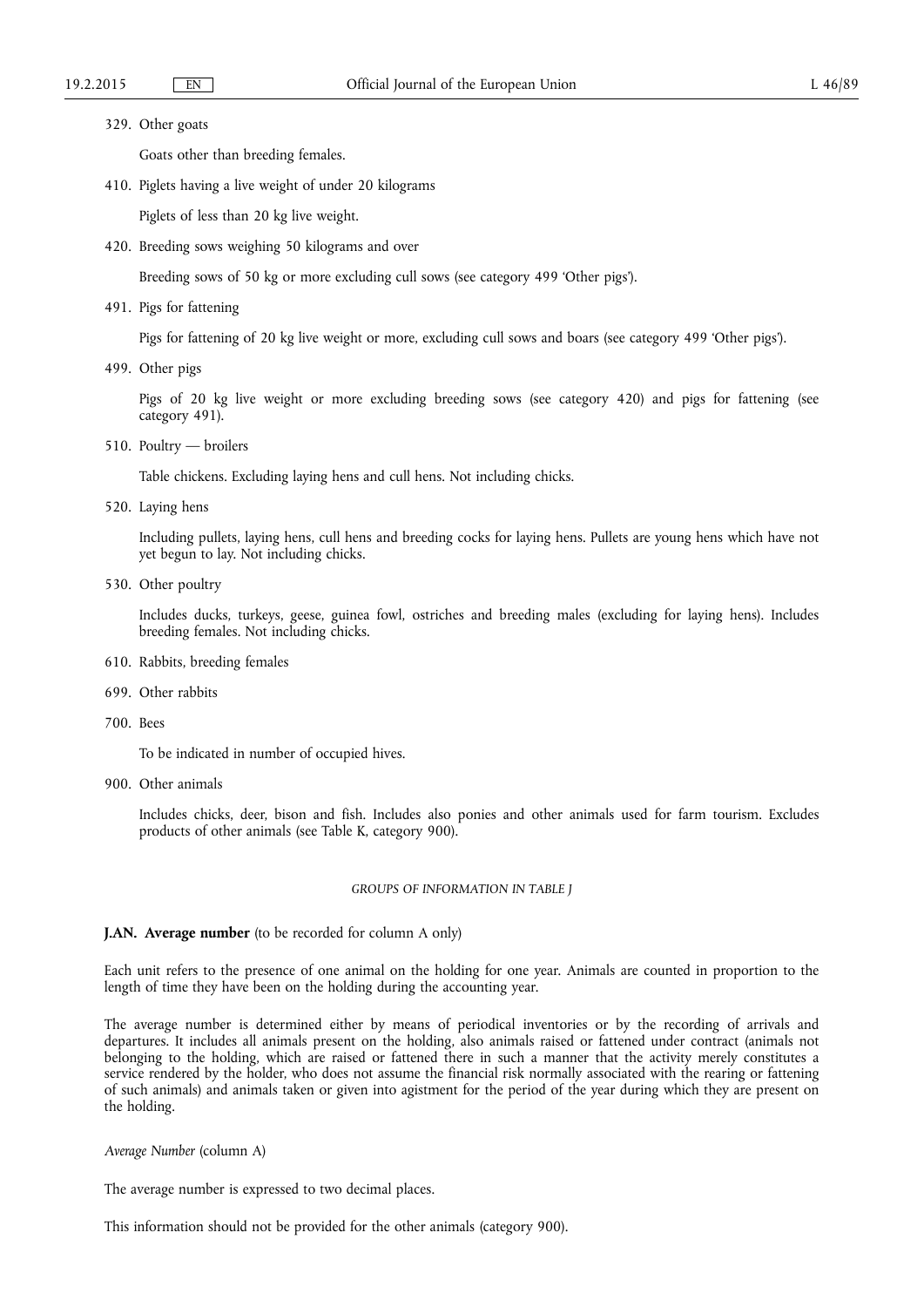# **J.OV Opening valuation**

Livestock belonging to the holding at the beginning of the accounting year, whether or not they are on the holding at that time.

*Number* (column N)

Number of livestock should be indicated in heads or in number for beehives, expressed to two decimal places.

This information should not be provided for the other animals (category 900).

*Value* (column V)

Value of livestock should be determined at fair value less estimated point-of-sale costs on the day of valuation.

# **J.CV Closing valuation**

Livestock belonging to the holding at the end of the accounting year, whether or not they are on the holding at that time.

*Number* (column N)

Number of livestock should be indicated in heads or in number for beehives, expressed to two decimal places.

This information should not be provided for the other animals (category 900).

*Value* (column V)

Value of livestock should be determined at fair value less estimated point-of-sale costs on the day of valuation.

### **J.PU Purchases**

Refer to the total livestock purchased during the accounting year.

*Number* (column N)

Number of livestock should be indicated in heads, expressed to two decimal places. This information should not be provided for the other animals (category 900).

*Value* (column V)

Value of purchases includes purchasing costs. The related grants and subsidies are not deducted from the total of these purchases, but are specified in Table M 'Subsidies' in the appropriate category (codes 5100 to 5900).

# **J.SA Total sales**

Refer to the total of the livestock sold during the accounting year.

It includes the sales to consumers for their own consumption of livestock or of meat whether the animals are slaughtered on the farm or not.

*Number* (column N)

Number of livestock should be indicated in heads, expressed to two decimal places. This information should not be provided for the other animals (code 900).

*Value* (column V)

When the marketing costs, if any, are known they are not deducted from the sales total but these costs are given under code 2090 ('Other specific livestock costs'). The related grants and subsidies are not included in the sales total, but are specified in Table M 'Subsidies' in the appropriate category (codes 2110 to 2900).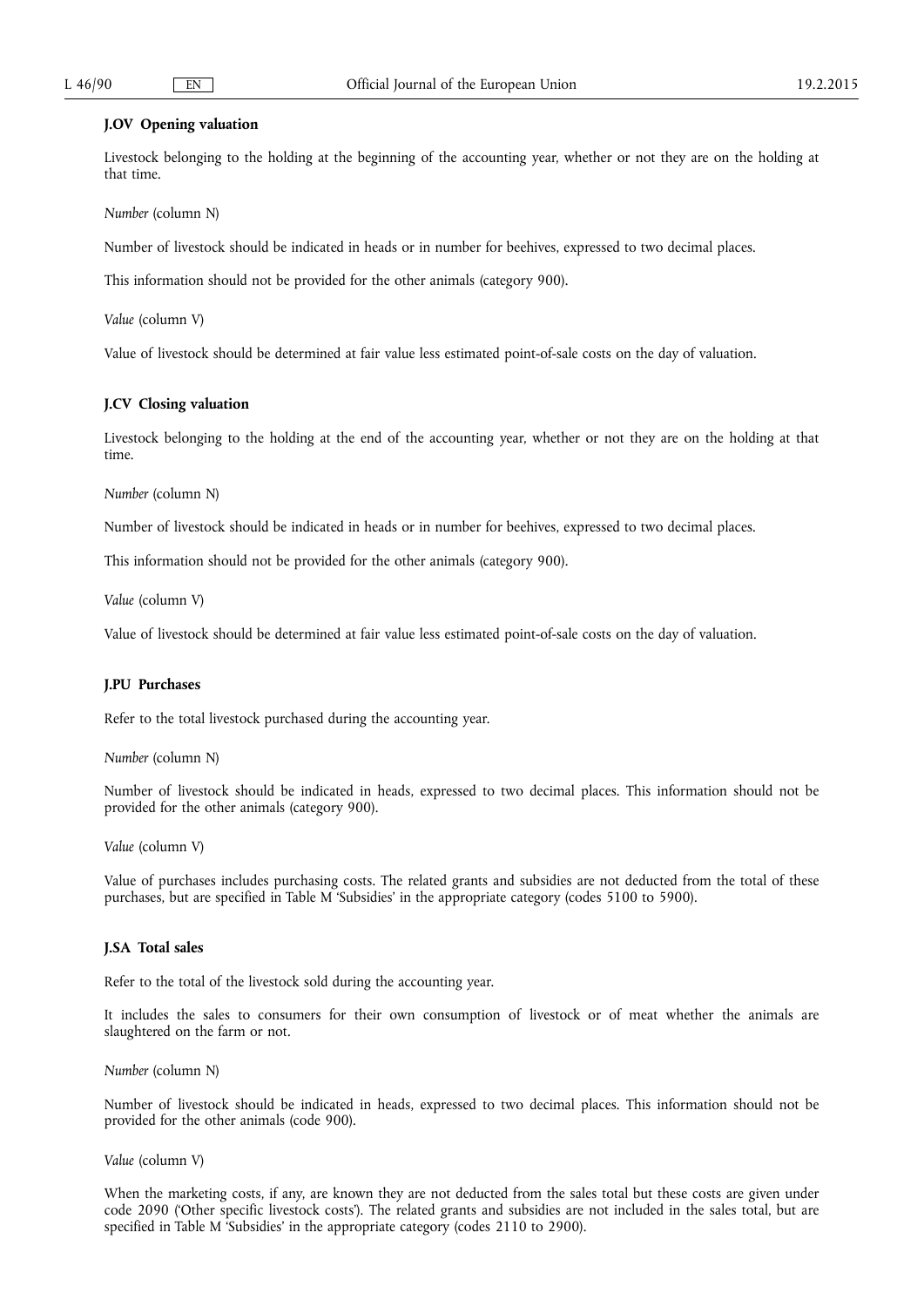### **J.SS Sales for slaughtering**

Refer to the livestock sold during the accounting year for which the destination is slaughtering. This information should not be provided for breeding heifers (code 251), bees (code 700) and other animals (code 900).

*Number* (column N)

See Total sales

*Value* (column V)

See Total sales

# **J.SR Sales for further rearing or breeding**

Refer to the livestock sold during the accounting year for which the destination is further rearing or breeding. This information should not be provided for heifers for fattening (code 252), bees (code 700) and other animals (code 900).

*Number* (column N)

See Total sales

*Value* (column V)

See Total sales

# **J.SU Sales with unknown destination**

Refer to the livestock sold during the accounting year for which the destination is unknown. This information should not be provided for bees (code 700) and other animals (code 900).

*Number* (column N)

See Total sales

*Value* (column V)

See Total sales

## **J.FC Farmhouse consumption and benefits in kind**

Refer to the livestock consumed by the farm household or used for benefits in kind during the accounting year.

*Number* (column N)

Number of livestock should be indicated in heads, expressed to two decimal places. This information should not be provided for the other animals (category 900).

*Value* (column V)

Value of livestock should be determined at fair value.

# **J.FU Farm use**

Refer to the livestock used as inputs for a further processing in the context of OGA on the holding during the accounting year. This includes livestock used for:

— catering, tourism accommodation,

— processing of livestock into meat products and feed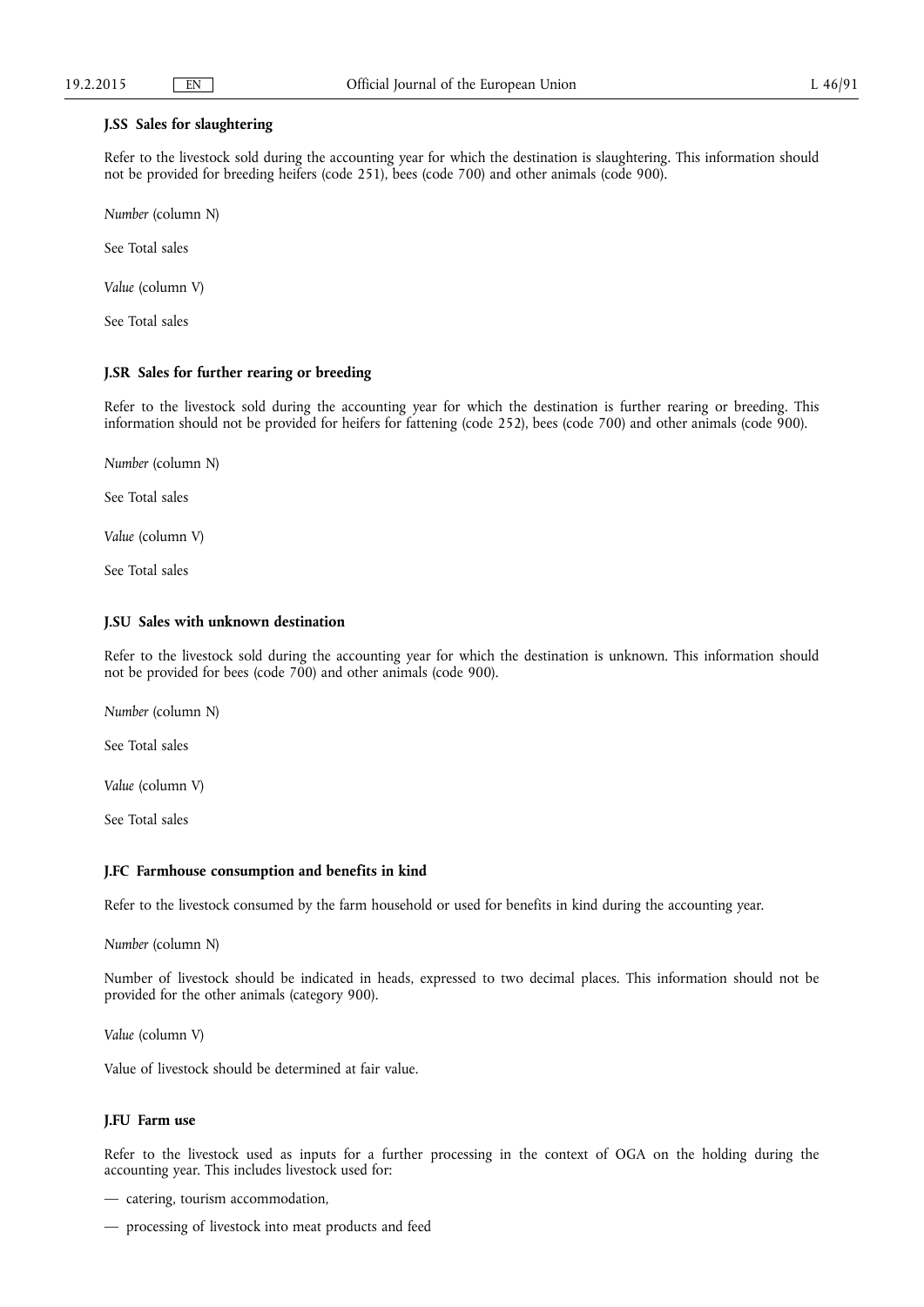Sales of livestock or of meat whether the animals are slaughtered on the farm or not are excluded (see information on sales SA).

This value is also recorded in table H, as costs for the OGA directly related to the holding using code 4070 (specific costs for meat processing and other animal products processing).

*Number* (column N)

Number of livestock should be indicated in heads, expressed to two decimal places. This information should not be provided for the other animals (category 900).

*Value* (column V)

Value of livestock should be determined at fair value.

# *Table K*

# **Animal products and services**

Structure of the table

| Category of animal products or services | $Code (*)$  |
|-----------------------------------------|-------------|
| Missing data                            | Code $(**)$ |

|                      |                       | Columns  |              |
|----------------------|-----------------------|----------|--------------|
| Group of Information |                       | Quantity | Value        |
|                      |                       | Q        | $\mathbf{V}$ |
| <b>OV</b>            | Opening valuation     |          |              |
| CV                   | Closing valuation     |          |              |
| <b>PR</b>            | Production            |          |              |
| SA                   | Sales                 |          |              |
| FC                   | Farmhouse consumption |          |              |
| <b>FU</b>            | Farm use              |          |              |

| Code (*) | Description                              |
|----------|------------------------------------------|
| 261      | Cows' milk                               |
| 262      | Buffalo's cows' milk                     |
| 311      | Sheep's milk                             |
| 321      | Goat's milk                              |
| 330      | Wool                                     |
| 531      | Eggs for human consumption (all poultry) |
| 532      | Eggs for hatching (all poultry)          |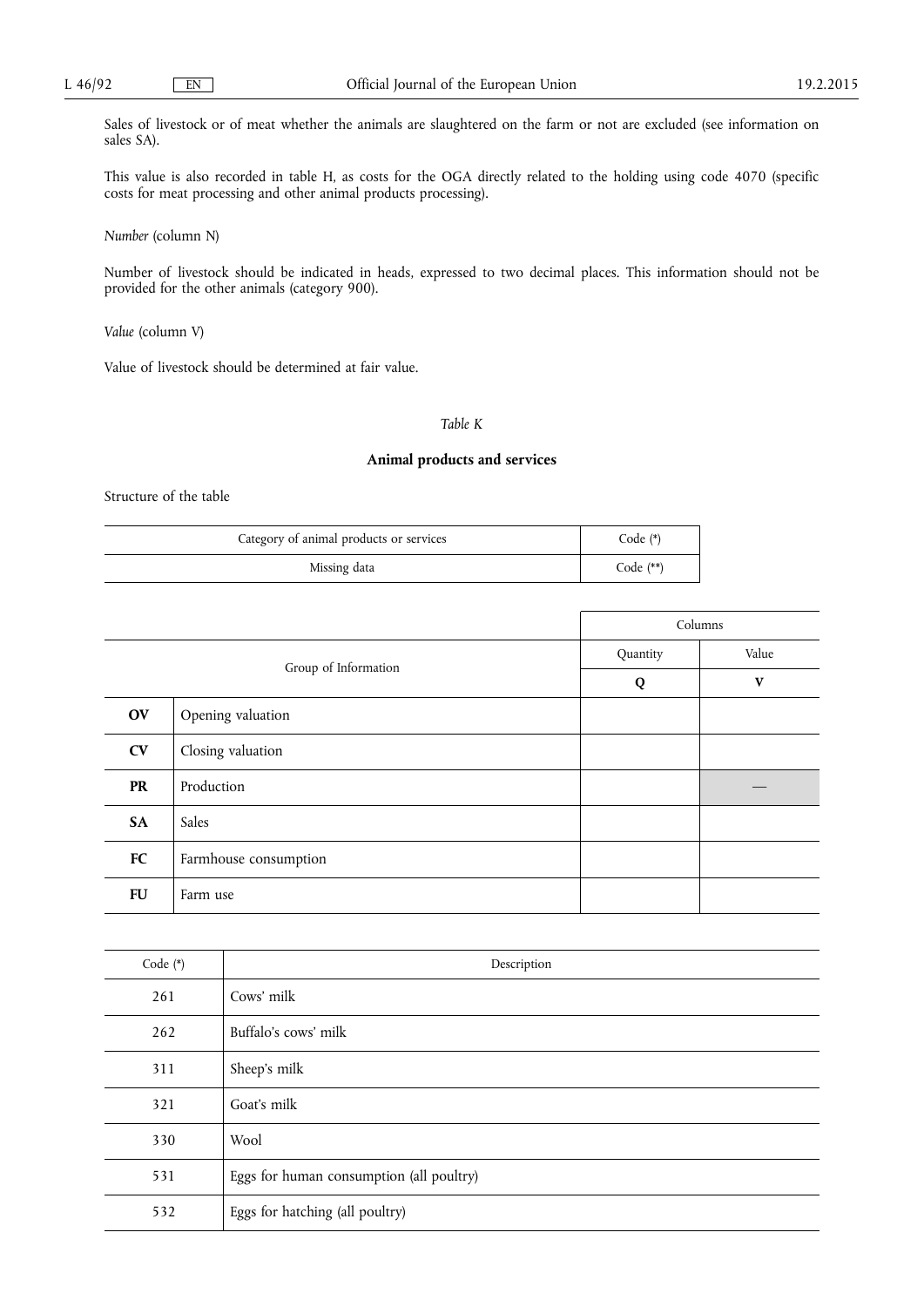| Code (*) | Description                       |
|----------|-----------------------------------|
| 700      | Honey and products of bee-keeping |
| 800      | Manure                            |
| 900      | Other animal products             |
| 1100     | Contract rearing                  |
| 1120     | Cattle under contract             |
| 1130     | Sheep and/or goats under contract |
| 1140     | Pigs under contract               |
| 1150     | Poultry under contract            |
| 1190     | Other animals under contract      |
| 1200     | Other animal services             |

| Code $(**)$ | Description                                                                                                                                                             |
|-------------|-------------------------------------------------------------------------------------------------------------------------------------------------------------------------|
| 0           | Code 0 is entered when no data are missing.                                                                                                                             |
| 2           | Code 2 should be entered for the animal production under contract when, because of the condi-<br>tions of sale, the actual production cannot be stated (column Q).      |
| 3           | Code 3 should be entered when, because of the conditions of sale, the actual production cannot be<br>stated (column Q) and the animal production is not under contract. |
| 4           | Code 4 should be entered when the actual production is missing.                                                                                                         |

# **Categories of animal products and services**

The following categories of animal products and services should be distinguished:

- 261. Cow's milk
- 262. Buffalo's cow's milk
- 311. Sheep's milk
- 321. Goat's milk
- 330. Wool
- 531. Eggs for human consumption (all poultry)
- 532. Eggs for hatching (all poultry)
- 700. Honey and products of bee-keeping: honey, hydromel and other products and by-products of bee-keeping
- 800. Manure
- 900. Other animal products (stud fees, embryos, wax, goose or duck liver, milk of other animals, etc.)
- 1100. Contract rearing

Amount of receipts for contract rearing corresponding mainly to payment for services rendered and where the holder does not assume the economic risk normally involved in rearing or fattening these animals.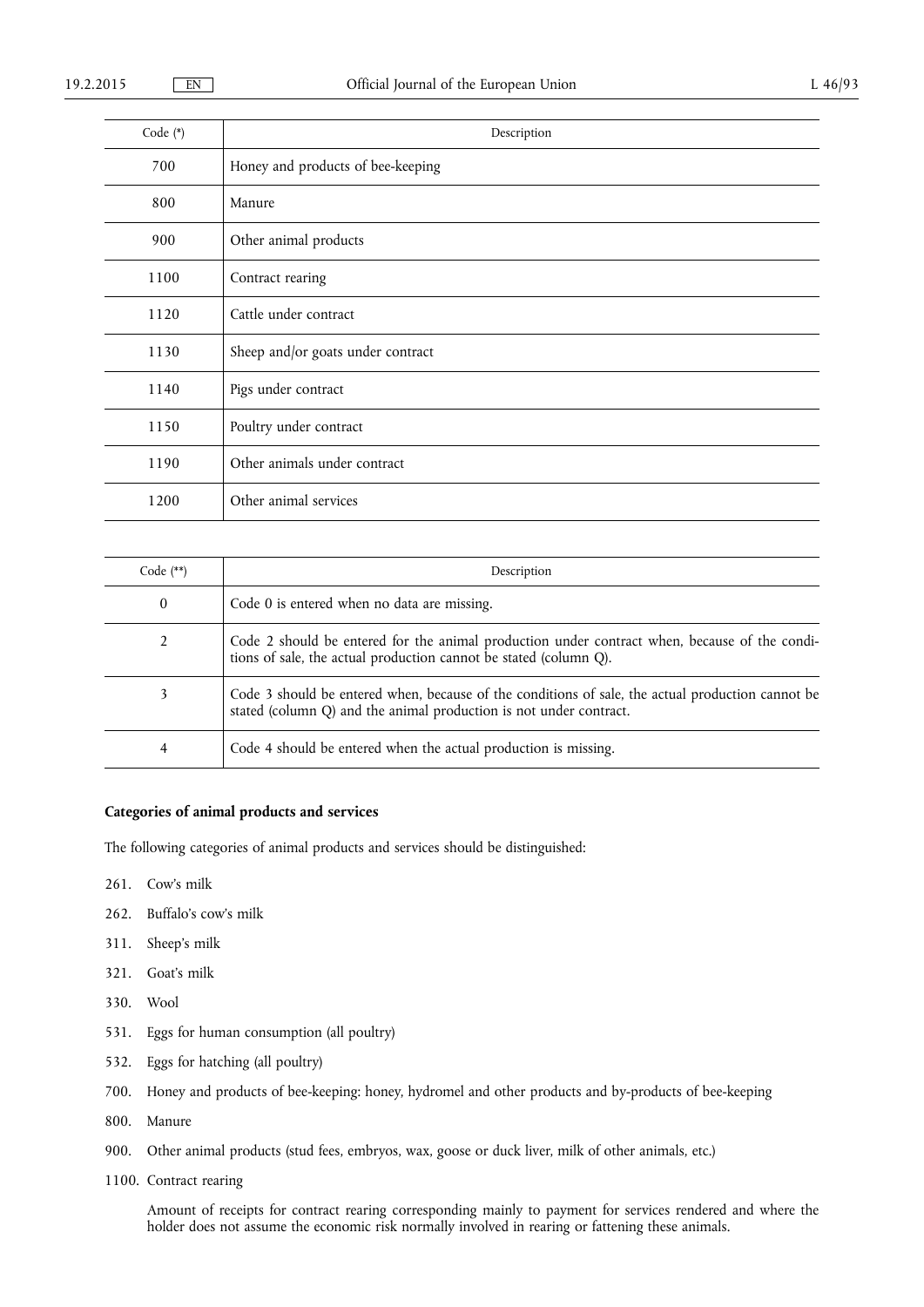*Details of category 1100 'Contract rearing':* 

Details are to be entered if they are available in the holding's accounts.

- 1120. Cattle under contract
- 1130. Sheep and/or goats under contract
- 1140. Pigs under contract
- 1150. Poultry under contract
- 1190. Other animals under contract

1200. Other animal services

Amount of receipts for other animal services (agistment, etc.)

### **Missing data codes**

The following missing data codes should be used:

- Code 0: Code 0 is entered when no data are missing.
- Code 2: Code 2 should be entered for the animal production under contract when, because of the conditions of sale, the actual production cannot be stated (column Q).
- Code 3: Code 3 should be entered when, because of the conditions of sale, the actual production cannot be stated (column Q) and the animal production is not under contract.
- Code 4: Code 4 should be entered when the actual production is missing.

### *GROUPS OF INFORMATION IN TABLE K*

For the manure (code 800) only the information on sales (SA) should be provided in column value (V).

For the other animal products (code 900) information should be provided only in value (in column V) as the quantity cannot be provided for an aggregate of heterogeneous products.

For animal services such as contract rearing (codes 1100 to 1190) and others (code 1200) the only information to provide concern the receipts that should be recorded under the information on sales (SA) in column value (V).

*Quantity* (column Q)

These quantities should be indicated in quintals (100 kg) except in the case of eggs (codes 531 and 532), which are given in thousands.

In the case of honey and other products of bee-keeping (code 700), the quantity is expressed in 'honey equivalents'.

# **K.OV Opening valuation**

The products in stock (storage) at the beginning of the accounting year, excluding livestock.

*Quantity* (column Q)

See instructions for table K

*Value* (column V)

The products should be valued at fair value on the day of valuation.

# **K.CV Closing valuation**

The value of products in stock (storage) at the end of the accounting year, excluding livestock.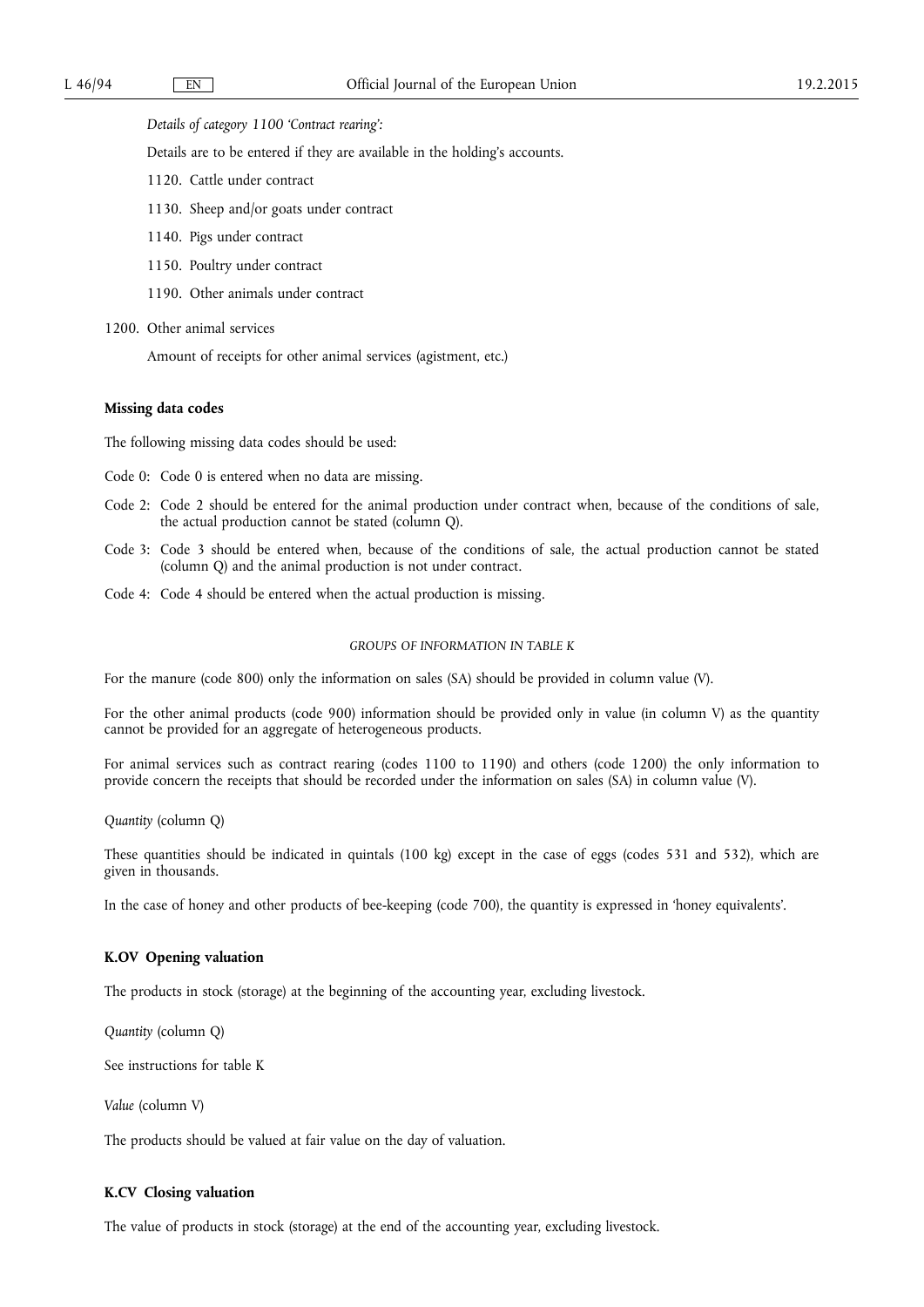*Quantity* (column Q)

See instructions for table K

*Value* (column V)

The products should be valued at fair value on the day of valuation.

# **K.PR Production during the accounting year**

*Quantity* (column Q)

The quantities of animal products produced during the accounting year (excluding any losses). These quantities are indicated for the principal products of the holding (except by-products). The production used for processing in the framework of OGA related to the farm is included.

Milk suckled by calves is not included in the production.

# **K.SA Sales**

Total of products sold during the accounting year, in stock at the start of the accounting year and produced during the year.

*Quantity* (column Q)

See instructions for table K

*Value* (column V)

Total value of sales (whether or not the proceeds have been received during the accounting year) of products in stock at the start of the accounting year and produced during the year.

The total for products sold includes the value of products returned to the farm (skimmed milk etc.). The latter value is also entered under farm costs.

Any compensation payments (e.g. insurance payments) during the accounting year are to be added to the total for sales of the products concerned wherever they can be allocated to the production of such products. Otherwise they are entered under code 900 'Other animal products'.

Grants and subsidies received for products during the accounting year are not included in the total for sales; they are entered in Table M 'Subsidies' in the appropriate category (codes between 2110 and 2900).

When marketing costs, if any, are known, they are not deducted from the sales total, but are given in Table H 'Inputs' under code 2090 'Other specific livestock costs'.

### **K.FC Farmhouse consumption and benefits in kind**

Products consumed by the holder's household and/or used for payments in kind for goods and services (including remuneration in kind). This information should not be provided for eggs for hatching (code 532).

*Quantity* (column Q)

See instructions for table K

*Value* (column V)

The products should be valued at fair value.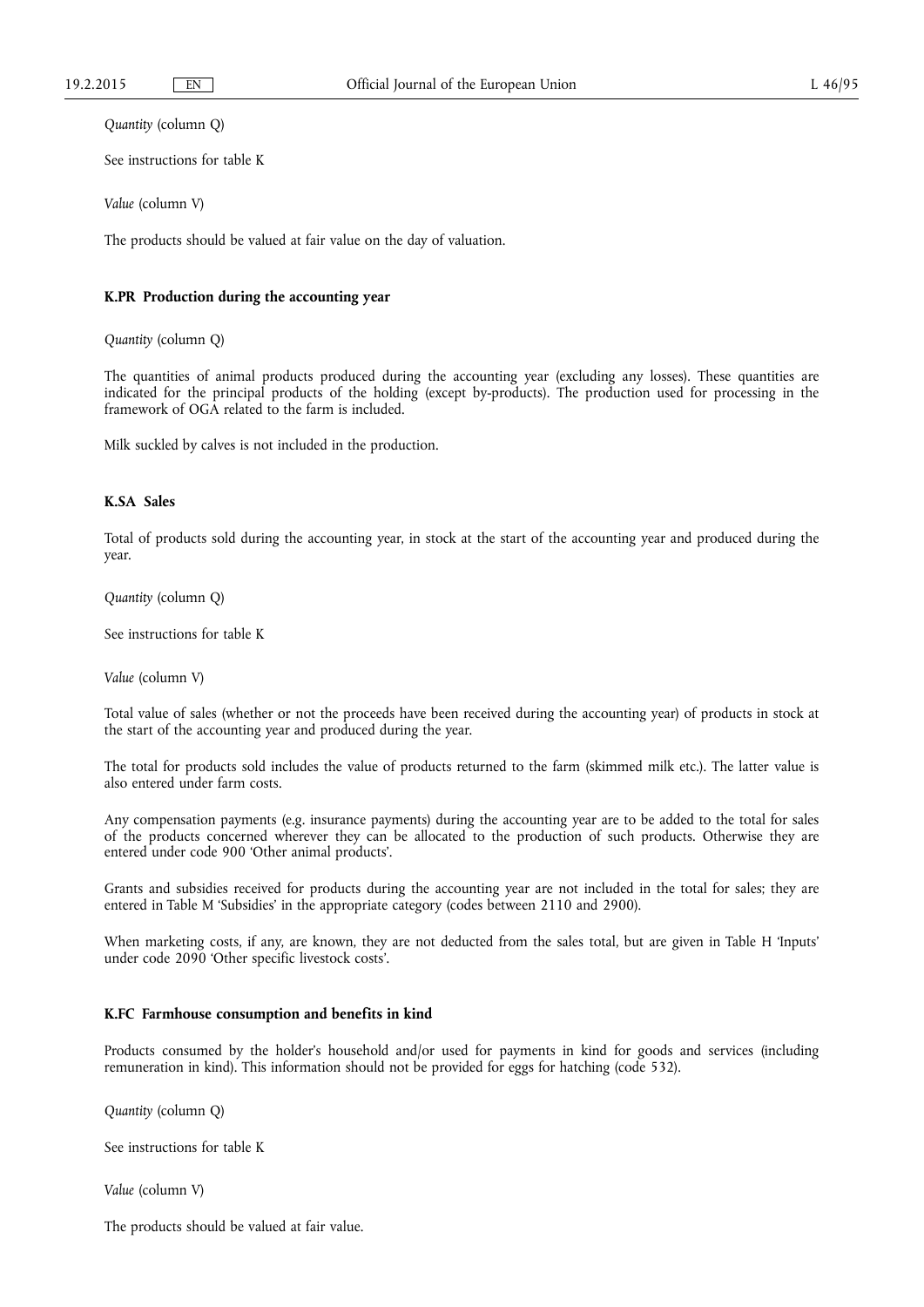# **K.FU Farm use**

Products of the holding in stock (storage) at the beginning of the accounting year and/or produced during the year, used as inputs on the holding during the year. This includes:

- animal feed: the holding's saleable products (products which are currently marketable) used during the year as animal feed. Milk suckled by calves is not included under farm use,
- products used in the framework other gainful activities directly related to the farm:
	- catering, tourism accommodation, etc.,
	- for further processing (milk processed in butter, cheese, etc.).

*Quantity* (column Q)

See instructions for table K

*Value* (column V)

The products should be valued at fair value. These values are also entered under farm costs.

# *Table L*

# **OGA directly related to the farm**

Structure of the table

| Category of OGA | Code $(*)$  |
|-----------------|-------------|
| Missing data    | Code $(**)$ |

|                      |                       | Columns  |       |
|----------------------|-----------------------|----------|-------|
| Group of Information |                       | Quantity | Value |
|                      |                       | Q        | V     |
| OV                   | Opening valuation     |          |       |
| <b>CV</b>            | Closing valuation     |          |       |
| <b>PR</b>            | Production            |          |       |
| SA                   | Sales                 |          |       |
| FC                   | Farmhouse consumption |          |       |
| <b>FU</b>            | Farm use              |          |       |

| Code $(*)$ | Description                                 |
|------------|---------------------------------------------|
| 261        | Processing of cow's milk                    |
| 262        | Processing of buffalo's milk                |
| 311        | Processing of sheep's milk                  |
| 321        | Processing of goat's milk                   |
| 900        | Processing of meat or other animal products |
| 1010       | Processing of crop                          |
| 1020       | Forestry and wood processing                |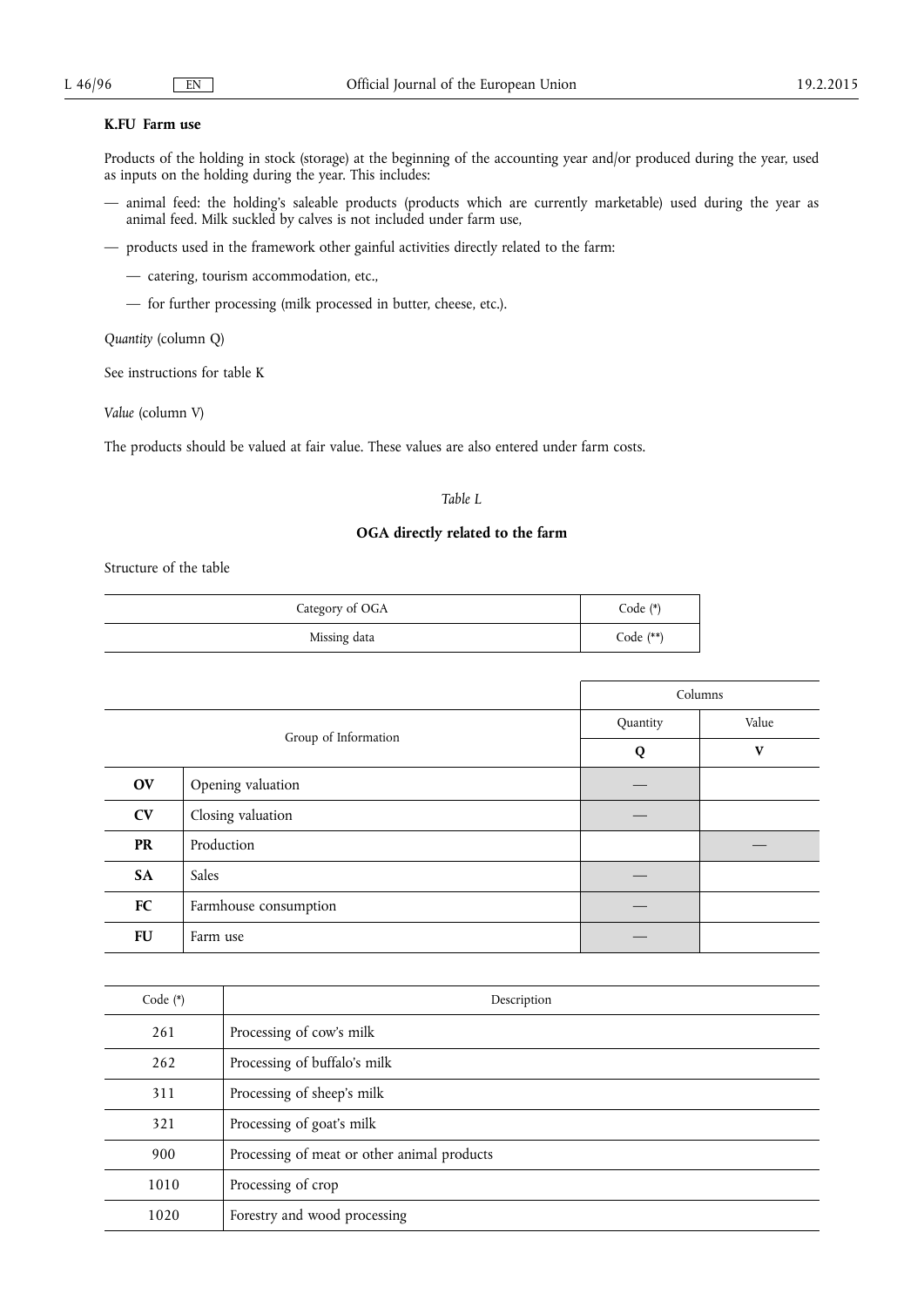| Code $(*)$ | Description                                                   |
|------------|---------------------------------------------------------------|
| 2010       | Contractual work                                              |
| 2020       | Tourism, accommodation, catering and other leisure activities |
| 2030       | Production of renewable energy                                |
| 9000       | Other 'other gainful activities' directly related to the farm |

| Code $(**)$ | Description                                                                                                                                                      |
|-------------|------------------------------------------------------------------------------------------------------------------------------------------------------------------|
| 0           | Code 0 is entered when no data are missing.                                                                                                                      |
| 1           | Code 1 should be entered in the case of production obtained by processing purchased livestock or<br>animal or crops products.                                    |
| 2           | Code 2 should be entered for the production under contract when, because of the conditions of<br>sale, the actual production cannot be stated (column Q).        |
| 3           | Code 3 should be entered when, because of the conditions of sale, the actual production cannot be<br>stated (column Q) and the production is not under contract. |
| 4           | Code 4 should be entered when the actual production is missing.                                                                                                  |

# **Categories of OGA directly related to the farm**

The following categories of OGA should be distinguished:

- 261. Processing of cow's milk
- 262. Processing of buffalo's milk
- 311. Processing of sheep's milk
- 321. Processing of goat's milk
- 900. Processing of meat or other animal products
- 1010. Processing of crop products, excluding wine and olive oil. It includes production of alcohol other than from grapes, cider or perry.
- 1020. Forestry and wood processing. It covers the sales of felled and standing timber, of forestry products other than timber (cork, pine resin, etc.) and of processed wood during the accounting year.
- 2010. Contract work for others. Hiring out of equipment of the holding without farm labour force or using only farm labour force in contract work are not considered as OGA but as part of the agricultural activity.
- 2020. Tourism, accommodation, catering and other leisure activities. They include rent from tourism (camping sites, cottages, riding facilities, hunting, fishing, etc.).
- 2030. Production of renewable energy. It covers the production of renewable energy for the market including biogas, biofuels or electricity, by wind turbines, other equipment or from agricultural raw materials. It excludes the following items, as they are to be considered part of the agricultural activity of the holding:
	- the production of renewable energy only for the holding's own use,
	- renting out the land or of the roof only for the establishing of installation such as wind mill or solar energy panels,
	- the sales of raw material to another enterprise for the production of renewable energy.
- 9000. Other 'other gainful activities' directly related to the holding. OGA directly related to the holding not mentioned elsewhere.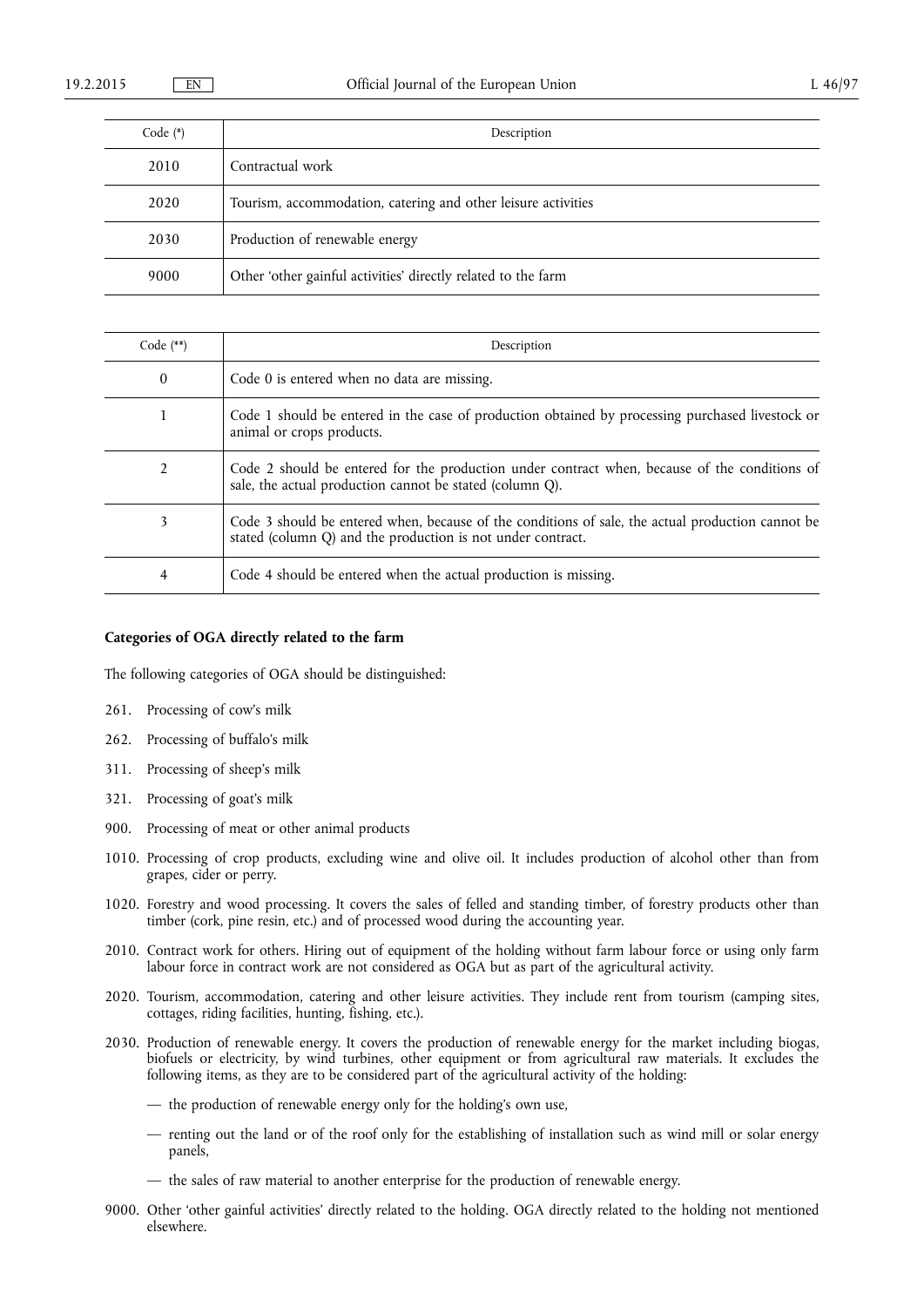### **Missing data codes**

The following missing data codes should be used:

- Code 0: Code 0 is entered when no data are missing.
- Code 1: Code 1 should be entered in the case of production obtained by processing purchased livestock or animal or crop products.
- Code 2: Code 2 should be entered for the production under contract when, because of the conditions of sale, the actual production cannot be stated (column Q).
- Code 3: Code 3 should be entered when, because of the conditions of sale, the actual production cannot be stated (column Q) and the production is not under contract.
- Code 4: Code 4 should be entered when the actual production is missing.

*GROUPS OF INFORMATION IN TABLE L* 

*Quantity* (column Q)

These quantities should be indicated in quintals (100 kg).

In the case of milk processed products (codes 261, 262, 311 and 321), the quantity of liquid milk is indicated regardless of the form in which it is sold, consumed on the farm or used for benefits in kind or for farm purposes (cream, butter, cheese, etc.).

# **L.OV Opening valuation**

The products in stock (storage) at the beginning of the accounting year.

This information should not be provided for contractual work (code 2010), tourism activities (code 2020), production of renewable energy (code 2030) and other 'other gainful activities' directly related to the holding (code 9000).

*Value* (column V)

Value of products should be determined at fair value less estimated point-of-sale costs on the day of valuation.

# **L.CV Closing valuation**

The value of products in stock (storage) at the end of the accounting year.

This information should not be provided for contractual work (code 2010), tourism activities (code 2020), production of renewable energy (code 2030) and other 'other gainful activities' directly related to the holding (code 9000).

*Value* (column V)

Value of products should be determined at fair value less estimated point-of-sale costs on the day of valuation.

# **L.PR Production for the accounting year**

*Quantity* (column Q)

This information should only be provided for the categories concerning the milk processing (codes 261 to 321).

It corresponds to the quantity of liquid milk produced on the farm during the accounting year and used for the production of processed products.

### **L.SA Sales**

Total of products sold during the accounting year, in stock at the start of the accounting year and produced during the year and receipts from OGA.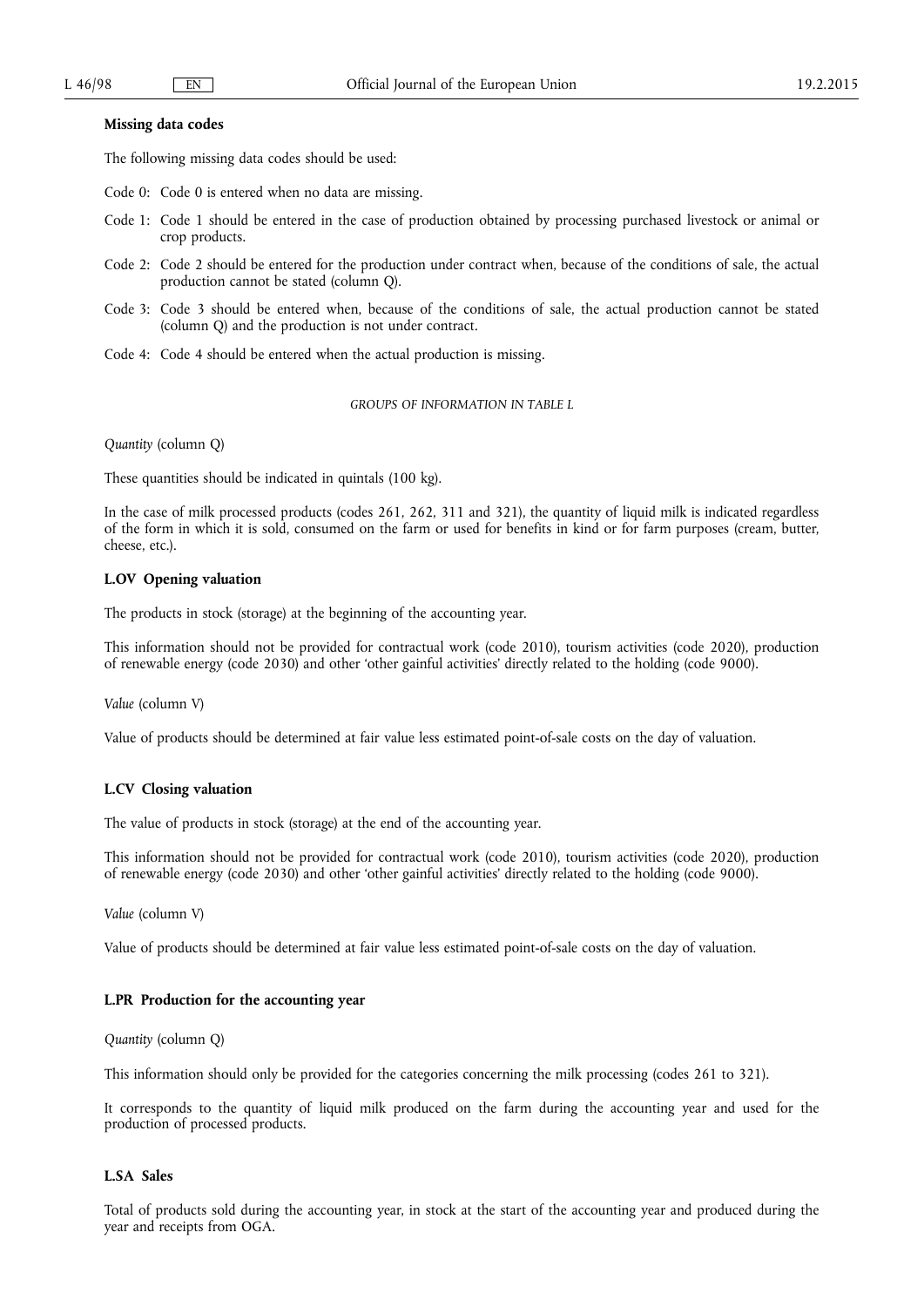*Value* (column V)

Total value of sales (whether or not the proceeds have been received during the accounting year) of products in stock at the start of the accounting year and produced during the year.

Any compensation payments (e.g. insurance payments) during the accounting year are to be added to the total for sales of the products concerned wherever they can be allocated to the production of such products. Otherwise they are entered in Table I 'Crops' under code 90900 'Other'.

Grants and subsidies received for products during the accounting year are not included in the total for sales; they are entered in Table M 'Subsidies' in the appropriate category (codes between 2110 and 2900). When marketing costs, if any, are known, they are not deducted from the sales total, but are given under in Table H 'Inputs' in the appropriate category of specific OGA costs (codes 4010 to 4040).

# **L.FC Farmhouse consumption and benefits in kind**

Products consumed by the holder's household and/or used for payments in kind for goods and services (including remuneration in kind).

This information should not be provided for contractual work (code 2010), tourism activities (code 2020) and production of renewable energy (code 2030).

*Value* (column V)

The products should be valued at fair value.

# **L.FU Farm use**

Products of the holding in stock (storage) at the beginning of the accounting year and/or produced during the year, used as inputs on the holding during the year. This includes products processed on the farming (milk processed in cheese, cereals processed in bread, meat processed in ham, etc.) and used as input for catering or tourism accommodation.

This information should not be provided for contractual work (code 2010), tourism activities (code 2020) and production of renewable energy (code 2030).

*Value* (column V)

The products should be valued at fair value.

### *Table M*

### **Subsidies**

Structure of the table

|                                  | Category of subsidy/administrative information | Code (*)                 |         |      |
|----------------------------------|------------------------------------------------|--------------------------|---------|------|
| Financing                        |                                                | Code (**)                |         |      |
|                                  | Basic unit                                     | Code (***)               |         |      |
|                                  |                                                |                          | Columns |      |
|                                  | Group of information                           | Number of<br>basic units | Value   | Type |
|                                  |                                                | N                        | V       | T    |
| Subsidy<br>S                     |                                                |                          |         |      |
| Administrative information<br>AI |                                                |                          |         |      |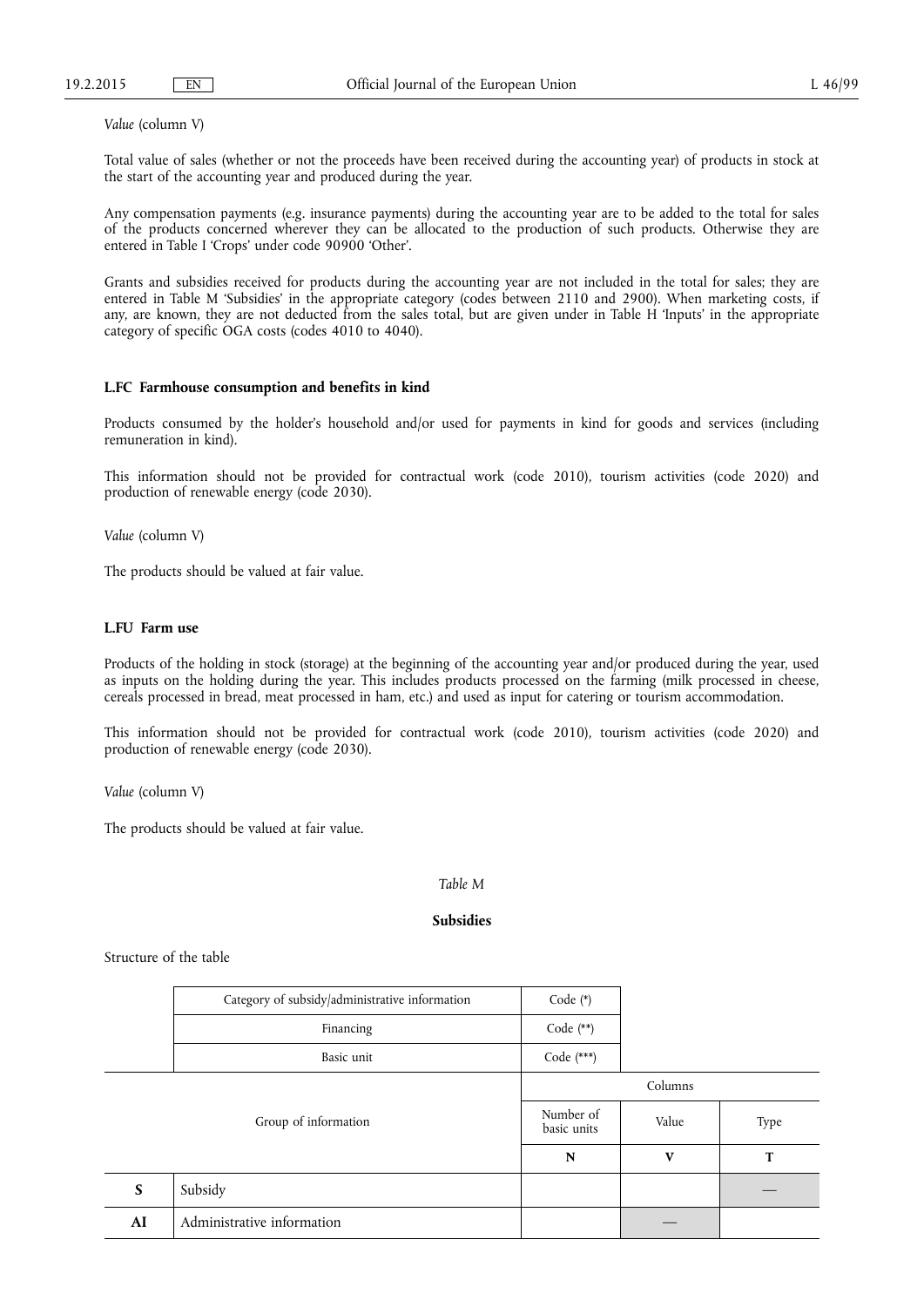# The categories are to be selected from the list below:

|          |                  | Description of categories<br>Group                                                   | Columns   |              |             |
|----------|------------------|--------------------------------------------------------------------------------------|-----------|--------------|-------------|
| Code (*) |                  |                                                                                      | ${\bf N}$ | $\mathbf{V}$ | $\mathbf T$ |
|          |                  | Decoupled payments                                                                   |           |              |             |
| 1150     | S                | BPS (Basic payment scheme)                                                           |           |              |             |
| 1200     | S                | SAPS (Single area payment scheme)                                                    |           |              |             |
| 1300     | S                | Redistributive payment                                                               |           |              |             |
| 1400     | S                | Payment for agricultural practices beneficial<br>for the climate and the environment |           |              |             |
| 1500     | S                | Payment for areas with natural constraints                                           |           |              |             |
| 1600     | S                | Payment for young farmers                                                            |           |              |             |
| 1700     | $\boldsymbol{S}$ | Small farmers scheme                                                                 |           |              |             |
|          |                  |                                                                                      |           |              |             |
|          |                  | Coupled support                                                                      |           |              |             |
|          |                  | Arable crops                                                                         |           |              |             |
|          |                  | COP (cereals, oilseeds and protein crops)                                            |           |              |             |
| 23111    | $\boldsymbol{S}$ | Cereals                                                                              |           |              |             |
| 23112    | S                | Oilseeds                                                                             |           |              |             |
| 23113    | S                | Protein crops                                                                        |           |              |             |
| 2312     | S                | Potatoes                                                                             |           |              |             |
| 23121    | S                | Of which potatoes for starch                                                         |           |              |             |
| 2313     | $\boldsymbol{S}$ | Sugar beet                                                                           |           |              |             |
|          |                  | Industrial crops                                                                     |           |              |             |
| 23141    | $\boldsymbol{S}$ | Flax                                                                                 |           |              |             |
| 23142    | $\boldsymbol{S}$ | Hemp                                                                                 |           |              |             |
| 23143    | $\boldsymbol{S}$ | Hops                                                                                 |           |              |             |
| 23144    | $\boldsymbol{S}$ | Sugar cane                                                                           |           |              |             |
| 23145    | $\boldsymbol{S}$ | Chicory                                                                              |           |              |             |
| 23149    | $\boldsymbol{S}$ | Other industrial crops                                                               |           |              |             |
| 2315     | $\boldsymbol{S}$ | Vegetables                                                                           |           |              |             |
| 2316     | S                | Fallow land                                                                          |           |              |             |
|          |                  |                                                                                      |           |              |             |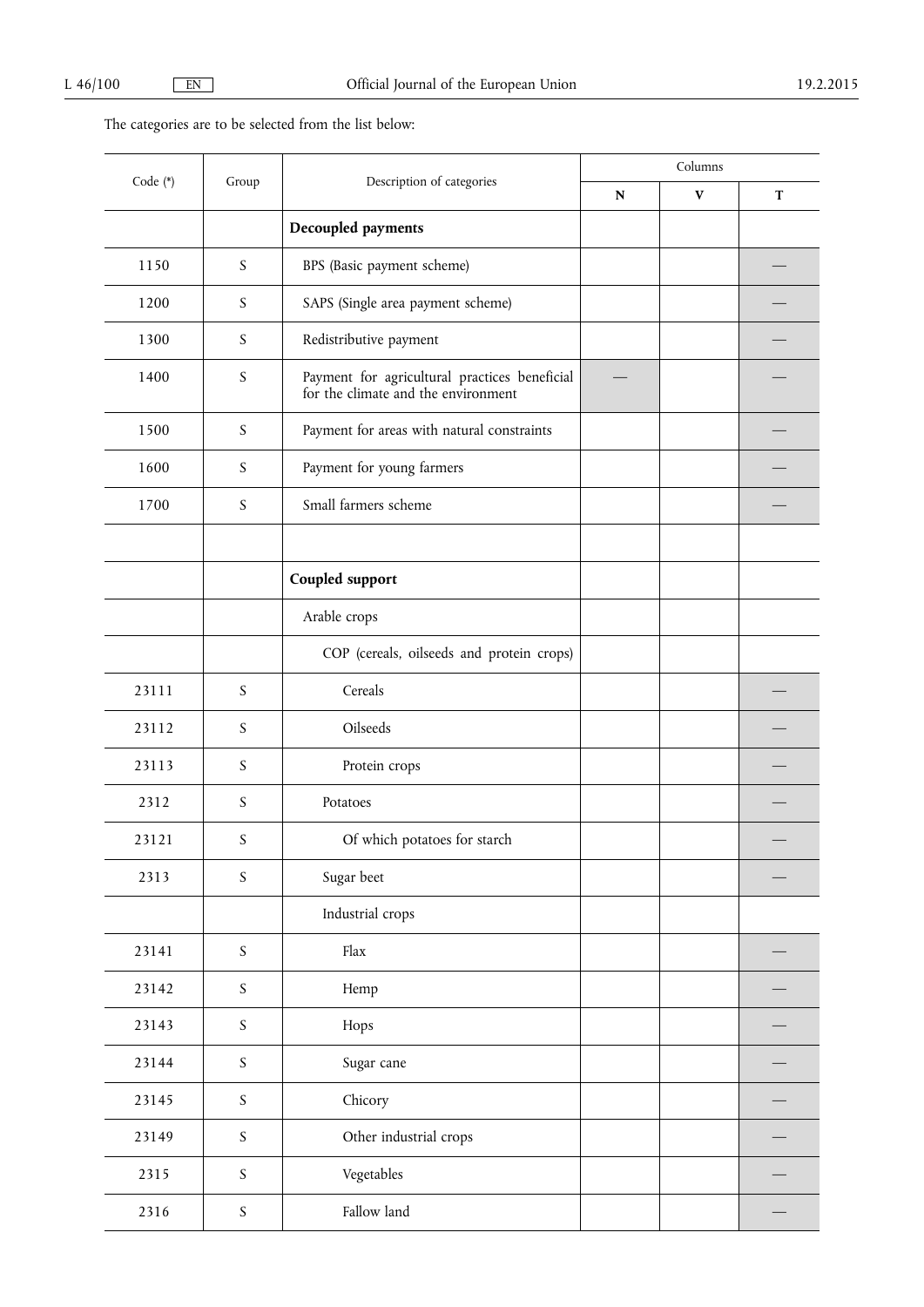| Code (*) | Group            | Description of categories                                 | Columns   |              |             |
|----------|------------------|-----------------------------------------------------------|-----------|--------------|-------------|
|          |                  |                                                           | ${\bf N}$ | $\mathbf{V}$ | $\mathbf T$ |
| 2317     | $\boldsymbol{S}$ | Rice                                                      |           |              |             |
| 2318     | S                | Grain legumes                                             |           |              |             |
| 2319     | S                | Arable crops not defined                                  |           |              |             |
| 2320     | S                | Permanent grassland                                       |           |              |             |
| 2321     | S                | Dried fodder                                              |           |              |             |
| 2322     | S                | Crop specific payment for cotton                          |           |              |             |
| 2323     | $\boldsymbol{S}$ | National restructuring programme for the<br>cotton sector |           |              |             |
| 2324     | S                | Seed production                                           |           |              |             |
|          |                  | Permanent crops                                           |           |              |             |
| 23311    | $\boldsymbol{S}$ | Berries                                                   |           |              |             |
| 23312    | S                | <b>Nuts</b>                                               |           |              |             |
| 2332     | S                | Pome and stone fruit                                      |           |              |             |
| 2333     | S                | Citrus plantations                                        |           |              |             |
| 2334     | S                | Olive plantations                                         |           |              |             |
| 2335     | S                | Vineyards                                                 |           |              |             |
| 2339     | S                | Permanent<br>mentioned<br>crops<br>not<br>elsewhere       |           |              |             |
|          |                  | Animals                                                   |           |              |             |
| 2341     | $\boldsymbol{S}$ | Dairy                                                     |           |              |             |
| 2342     | S                | Beef and veal                                             |           |              |             |
| 2343     | $\boldsymbol{S}$ | Cattle (type not specified)                               |           |              |             |
| 2344     | $\boldsymbol{S}$ | Sheep and goat                                            |           |              |             |
| 2345     | $\boldsymbol{S}$ | Pigs and poultry                                          |           |              |             |
| 2346     | $\boldsymbol{S}$ | Silkworms                                                 |           |              |             |
| 2349     | $\boldsymbol{S}$ | Animals not mentioned elsewhere                           |           |              |             |
| 2410     | $\boldsymbol{S}$ | Short rotation coppices                                   |           |              |             |
| 2490     | $\boldsymbol{S}$ | Other coupled payments not mentioned<br>elsewhere         |           |              |             |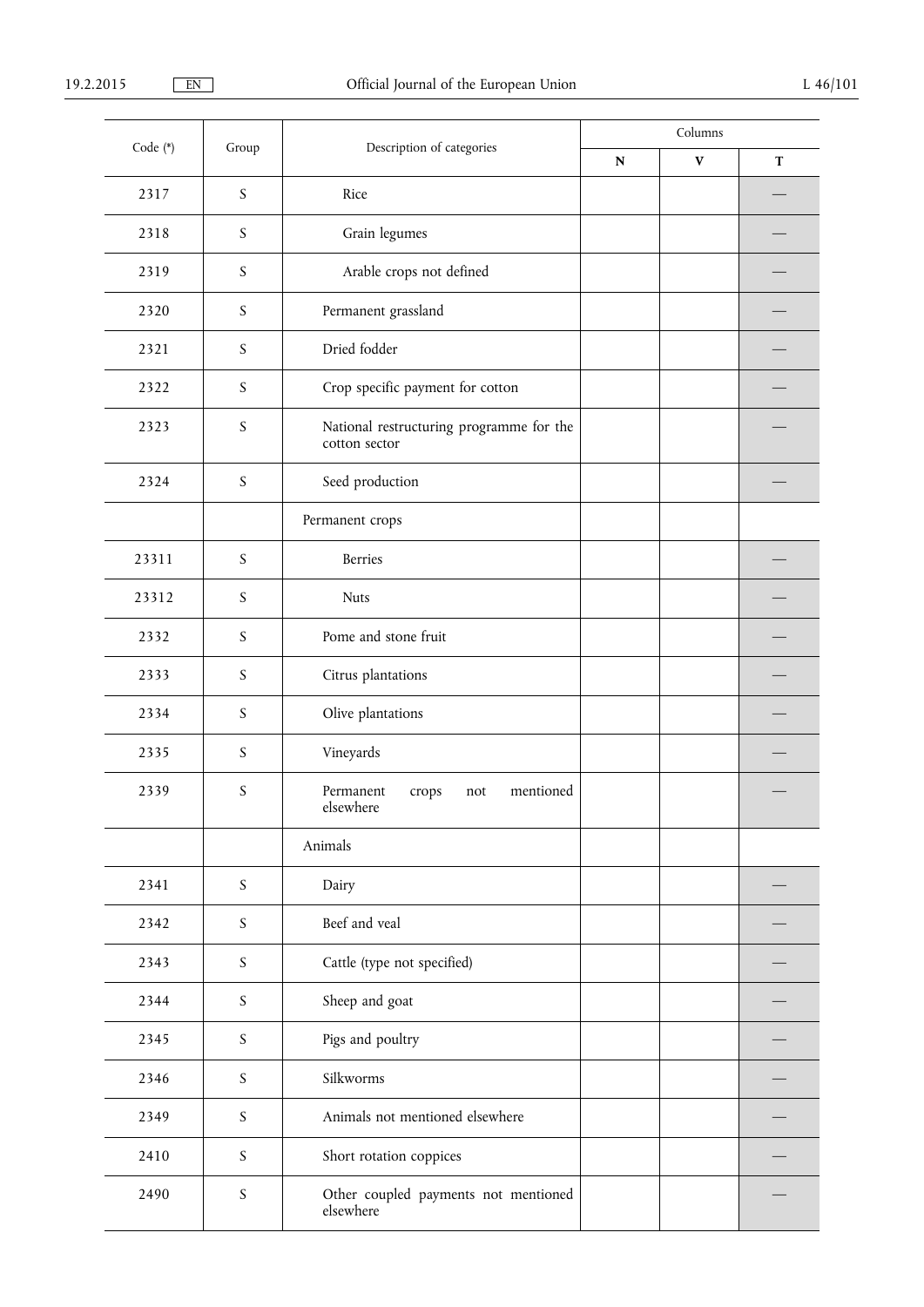| Code (*) | Group            | Description of categories                                                                                                                                                 | Columns   |              |   |
|----------|------------------|---------------------------------------------------------------------------------------------------------------------------------------------------------------------------|-----------|--------------|---|
|          |                  |                                                                                                                                                                           | ${\bf N}$ | $\mathbf{V}$ | T |
|          |                  | Grants and subsidies of exceptional character                                                                                                                             |           |              |   |
| 2810     | S                | Disaster payments                                                                                                                                                         |           |              |   |
| 2890     | S                | Other grants and subsidies of exceptional<br>character                                                                                                                    |           |              |   |
| 2900     | $\boldsymbol{S}$ | direct<br>Other<br>mentioned<br>payments not<br>elsewhere                                                                                                                 |           |              |   |
|          |                  |                                                                                                                                                                           |           |              |   |
|          |                  | Rural development                                                                                                                                                         |           |              |   |
| 3100     | S                | Investment subsidies for agriculture                                                                                                                                      |           |              |   |
| 3300     | S                | Agri-environment-climate and animal welfare<br>payments                                                                                                                   |           |              |   |
| 3350     | S                | Organic farming                                                                                                                                                           |           |              |   |
| 3400     | S                | Natura 2000 and Water Framework Directive<br>payments (excluding forestry)                                                                                                |           |              |   |
| 3500     | S                | Payments to areas facing natural or other spe-<br>cific constraints                                                                                                       |           |              |   |
|          | S                | Forestry                                                                                                                                                                  |           |              |   |
| 3610     | S                | Investments in forest area develop-<br>ment and improvement of the viability of<br>forests                                                                                |           |              |   |
| 3620     | S                | Natura 2000 payments for forestry and<br>forest-environmental and climate services<br>and forest conservation support                                                     |           |              |   |
| 3750     | S                | Support to restoring agricultural production<br>potential damaged by natural disasters and<br>catastrophic events and introduction of ap-<br>propriate prevention actions |           |              |   |
| 3900     | $\boldsymbol{S}$ | Other payments for rural development                                                                                                                                      |           |              |   |
|          |                  |                                                                                                                                                                           |           |              |   |
|          |                  | Grants and subsidies on costs                                                                                                                                             |           |              |   |
| 4100     | S                | Wages and social security                                                                                                                                                 |           |              |   |
| 4200     | S                | Motor fuels                                                                                                                                                               |           |              |   |
|          |                  | Livestock                                                                                                                                                                 |           |              |   |
| 4310     | $\boldsymbol{S}$ | Feed for grazing livestock                                                                                                                                                |           |              |   |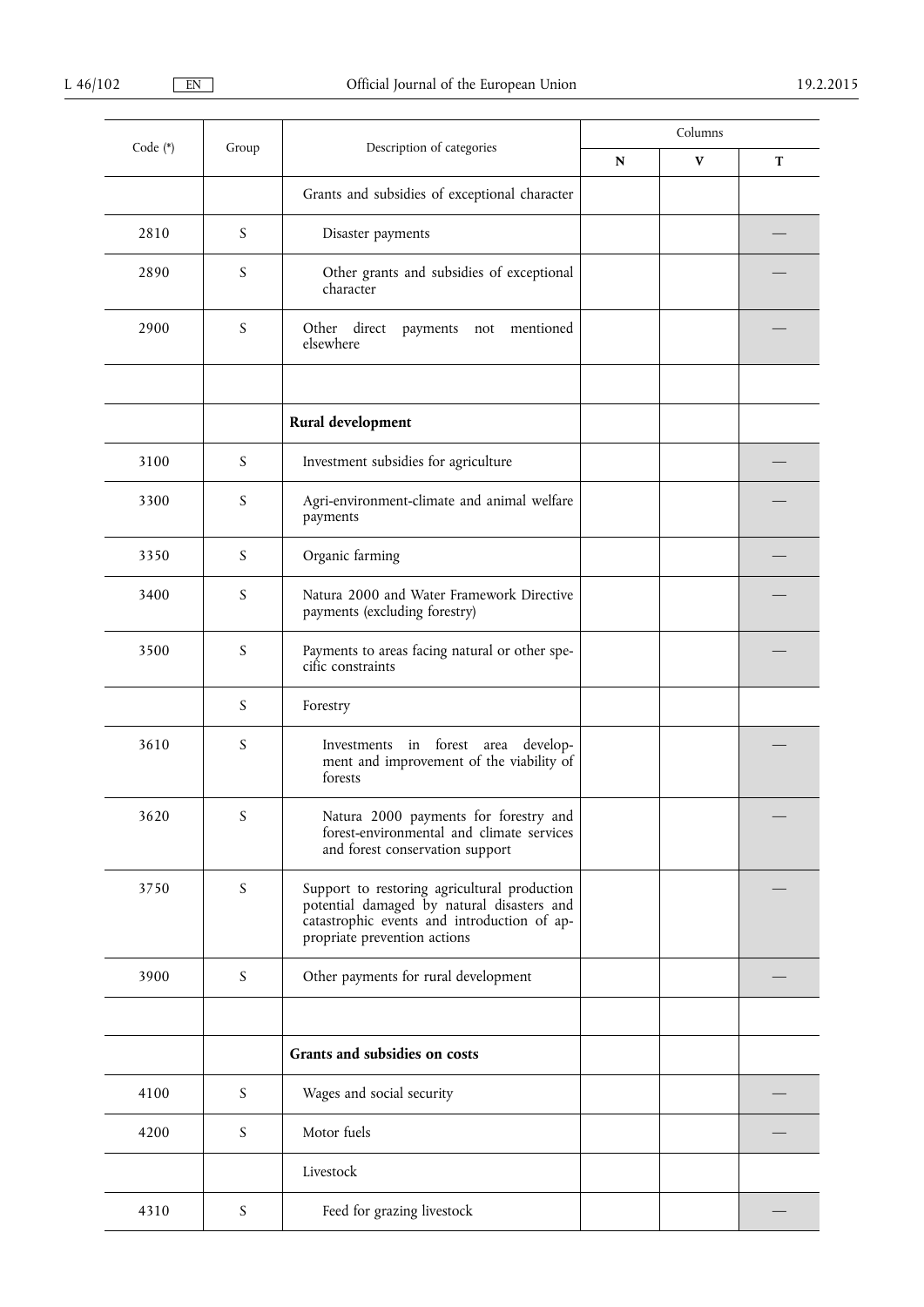| Code (*) | Group            | Description of categories                                                          | Columns     |              |             |
|----------|------------------|------------------------------------------------------------------------------------|-------------|--------------|-------------|
|          |                  |                                                                                    | $\mathbf N$ | $\mathbf{V}$ | $\mathbf T$ |
| 4320     | $\boldsymbol{S}$ | Feed for pig and poultry                                                           |             |              |             |
| 4330     | S                | Other livestock costs                                                              |             |              |             |
|          |                  | Crop                                                                               |             |              |             |
| 4410     | $\boldsymbol{S}$ | Seeds                                                                              |             |              |             |
| 4420     | S                | Fertilisers                                                                        |             |              |             |
| 4430     | $\boldsymbol{S}$ | Crop protection                                                                    |             |              |             |
| 4440     | $\boldsymbol{S}$ | Other specific crop costs                                                          |             |              |             |
|          |                  | Farming overheads                                                                  |             |              |             |
| 4510     | $\boldsymbol{S}$ | Electricity                                                                        |             |              |             |
| 4520     | $\boldsymbol{S}$ | Heating fuels                                                                      |             |              |             |
| 4530     | $\boldsymbol{S}$ | Water                                                                              |             |              |             |
| 4540     | $\boldsymbol{S}$ | Insurance                                                                          |             |              |             |
| 4550     | $\boldsymbol{S}$ | Interest                                                                           |             |              |             |
| 4600     | $\boldsymbol{S}$ | Costs for OGA                                                                      |             |              |             |
| 4900     | $\boldsymbol{S}$ | Other costs                                                                        |             |              |             |
|          |                  |                                                                                    |             |              |             |
|          |                  | Grants and subsidies on livestock purchases                                        |             |              |             |
| 5100     | $\boldsymbol{S}$ | Dairy purchases                                                                    |             |              |             |
| 5200     | $\boldsymbol{S}$ | Beef purchases                                                                     |             |              |             |
| 5300     | $\boldsymbol{S}$ | Sheep and goat purchases                                                           |             |              |             |
| 5400     | $\boldsymbol{S}$ | Pigs and poultry purchases                                                         |             |              |             |
| 5900     | $\boldsymbol{S}$ | Other animals purchases                                                            |             |              |             |
|          |                  |                                                                                    |             |              |             |
| 9000     | $\boldsymbol{S}$ | Differences from the previous accounting<br>years                                  |             |              |             |
|          |                  |                                                                                    |             |              |             |
|          |                  | Payments for agricultural practices beneficial for the climate and the environment |             |              |             |
| 10000    | ${\rm AI}$       | Agricultural practices beneficial for the cli-<br>mate and the environment         |             |              |             |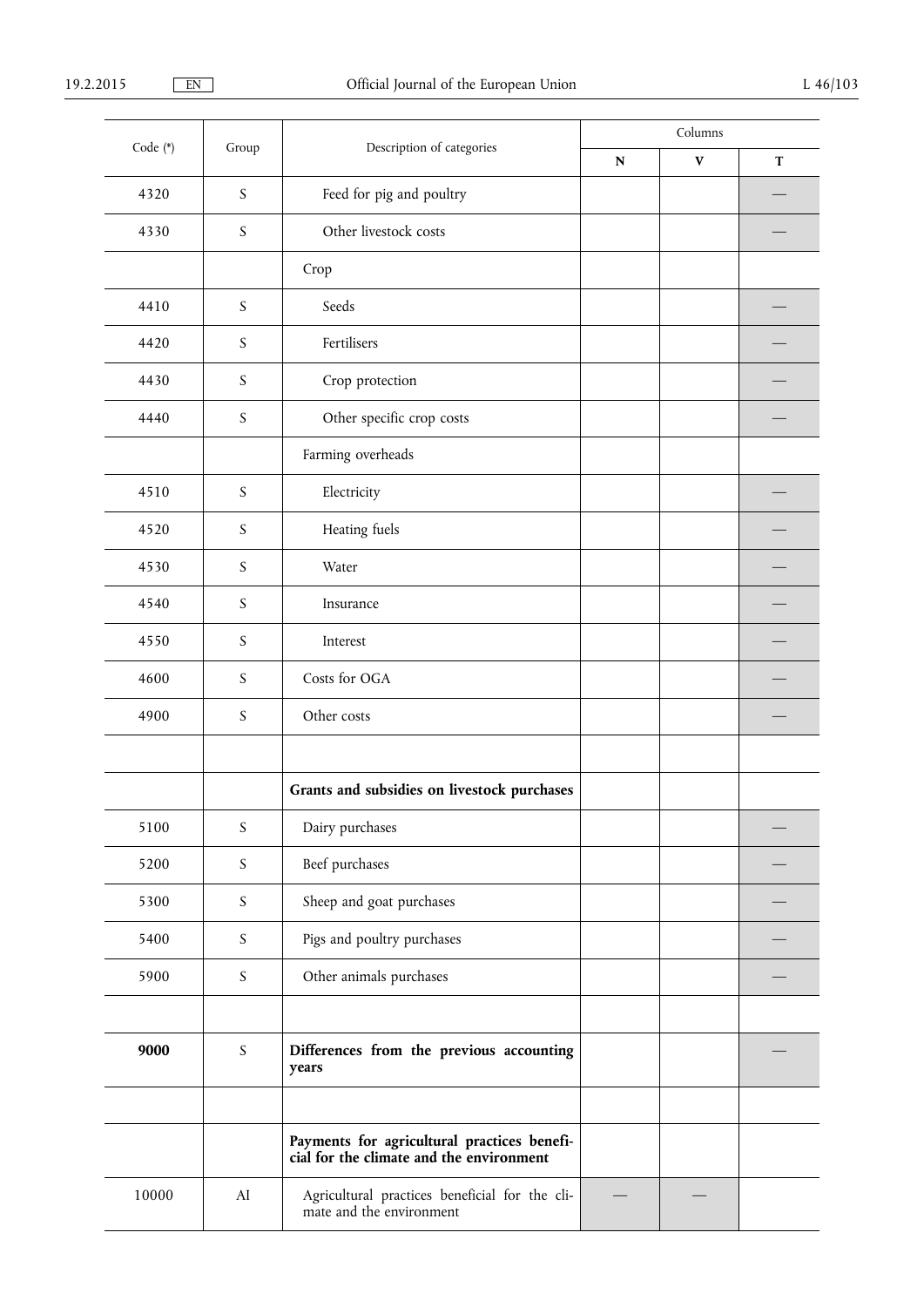| Code (*) |       |                                                                                 | Columns   |              |             |
|----------|-------|---------------------------------------------------------------------------------|-----------|--------------|-------------|
|          | Group | Description of categories                                                       | ${\bf N}$ | $\mathbf{V}$ | $\mathbf T$ |
| 10100    | AI    | Crop diversification                                                            |           |              |             |
| 10200    | AI    | Permanent grassland                                                             |           |              |             |
| 10210    | AI    | Of which environmentally sensitive per-<br>manent grassland in Natura 2000      |           |              |             |
| 10220    | AI    | Of which environmentally sensitive per-<br>manent grassland outside Natura 2000 |           |              |             |
| 10300    | AI    | Ecological focus area                                                           |           |              |             |
| 10310    | AI    | Land laying fallow                                                              |           |              |             |
| 10311    | AI    | Terraces                                                                        |           |              |             |
| 10312    | AI    | Landscape features                                                              |           |              |             |
| 10313    | AI    | Buffer strips                                                                   |           |              |             |
| 10314    | AI    | Hectares of agro-forestry                                                       |           |              |             |
| 10315    | AI    | Strips of eligible hectares along forest<br>edges                               |           |              |             |
| 10316    | AI    | Areas with short rotation coppice                                               |           |              |             |
| 10317    | AI    | Afforested areas                                                                |           |              |             |
| 10318    | AI    | Areas with catch crops                                                          |           |              |             |
| 10319    | AI    | Areas with nitrogen-fixing crops                                                |           |              |             |

The codes describing how the subsidy is financed are to be selected form the list below:

| Code $(**)$  | Description                                                                       |
|--------------|-----------------------------------------------------------------------------------|
| $\mathbf{0}$ | Not applicable: this code is to be used in the case of administrative information |
|              | The subsidy is financed solely from the EU budget.                                |
| 2            | The measure is co-financed by the EU and the Member State.                        |
| 3            | The measure is not financed from the EU budget but by other public sources.       |

# The codes defining the basic units are to be selected form the list below:

| Code $(***)$ | Description                                                                       |
|--------------|-----------------------------------------------------------------------------------|
| $\bf{0}$     | Not applicable: this code is to be used in the case of administrative information |
|              | The subsidy is granted per head of livestock.                                     |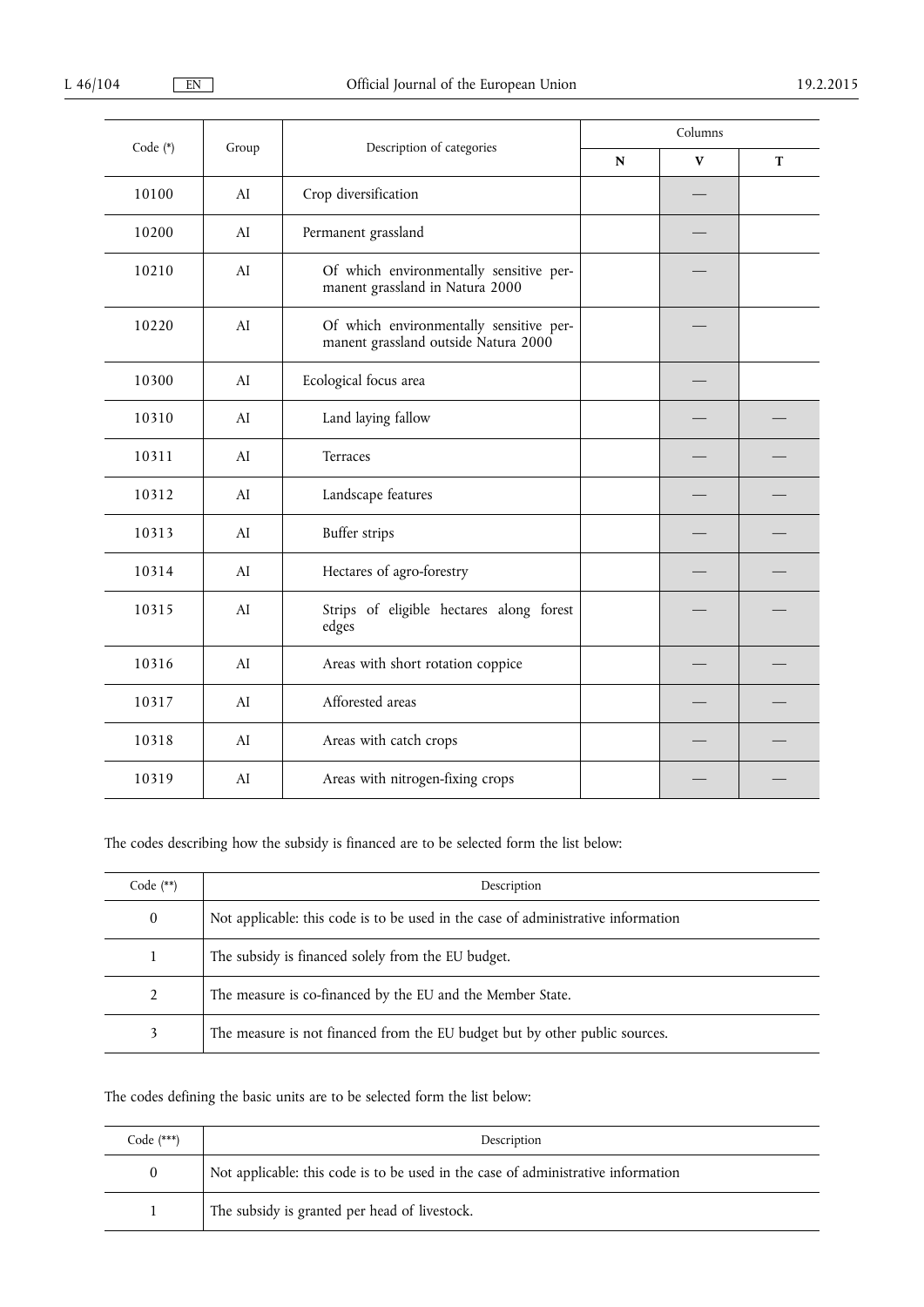| Code $(***)$ | Description                                                                                                        |
|--------------|--------------------------------------------------------------------------------------------------------------------|
|              | The subsidy is granted per ha.                                                                                     |
|              | The subsidy is granted per ton.                                                                                    |
| 4            | Farm/other: the subsidy is granted for the whole farm or in a way which does not fit in the other cat-<br>egories. |

Table M 'SUBSIDIES' covers grants and subsidies received by agricultural holdings from public bodies, both National and EU. It also covers administrative information on greening payments.

# *GROUPS OF INFORMATION IN TABLE M*

### **S Subsidies**

Grants and subsidies are defined by category of subsidy (S), financing and basic units. For each entry, the number of basic units (N) and the amount received (V) are to be recorded. There might be several records per category of subsidy as the basic units and/or financing origins might differ.

As a general rule, grants and subsidies registered in Table M correspond to the current accounting year regardless of when the payment is received (accounting year is equal to claim year). Investment subsidies and rural development payments other than payments to areas facing natural or other specific constraints constitute an exception to this general rule as registered amounts should refer to payments actually received during the accounting year (accounting year is equal to payment year).

### **AI Administrative information**

Implementation of agricultural practices beneficial for the climate and the environment is defined by category of administrative information (AI). The number of basic units (N) and/or the type (T) are to be recorded for each entry, as specified in the table.

The number of basic units (N) corresponds to area concerned by agricultural practices beneficial for the climate and the environment, expressed in hectares:

- (1) Code 10100 Arable land area eligible for direct payments;
- (2) Code 10200 Permanent grassland area;
- (3) Codes 10300-10319 Arable land area corresponding to ecological focus area, expressed in hectares after application of conversion factors but before making use of weighting factors, where appropriate.

Provision of the data referred to in column Number of basic units (N) is optional in the years 2015-2017 for codes 10300-10319.

The type (T) is to be selected from the list below:

| Code | Description                                                                                                                          |
|------|--------------------------------------------------------------------------------------------------------------------------------------|
|      | Agricultural holding has an obligation to comply with the administrative requirement.                                                |
| 2    | Agricultural holding complies ipso facto with the administrative requirement (organic farming).                                      |
| 3    | Agricultural holding benefits from an exemption based on the compliance with Natura 2000, Birds or<br>Water Framework Directives.    |
| 4    | Agricultural holding benefits from an exemption based on other types of criteria specified in the Regu-<br>lation (EU) No 1307/2013. |